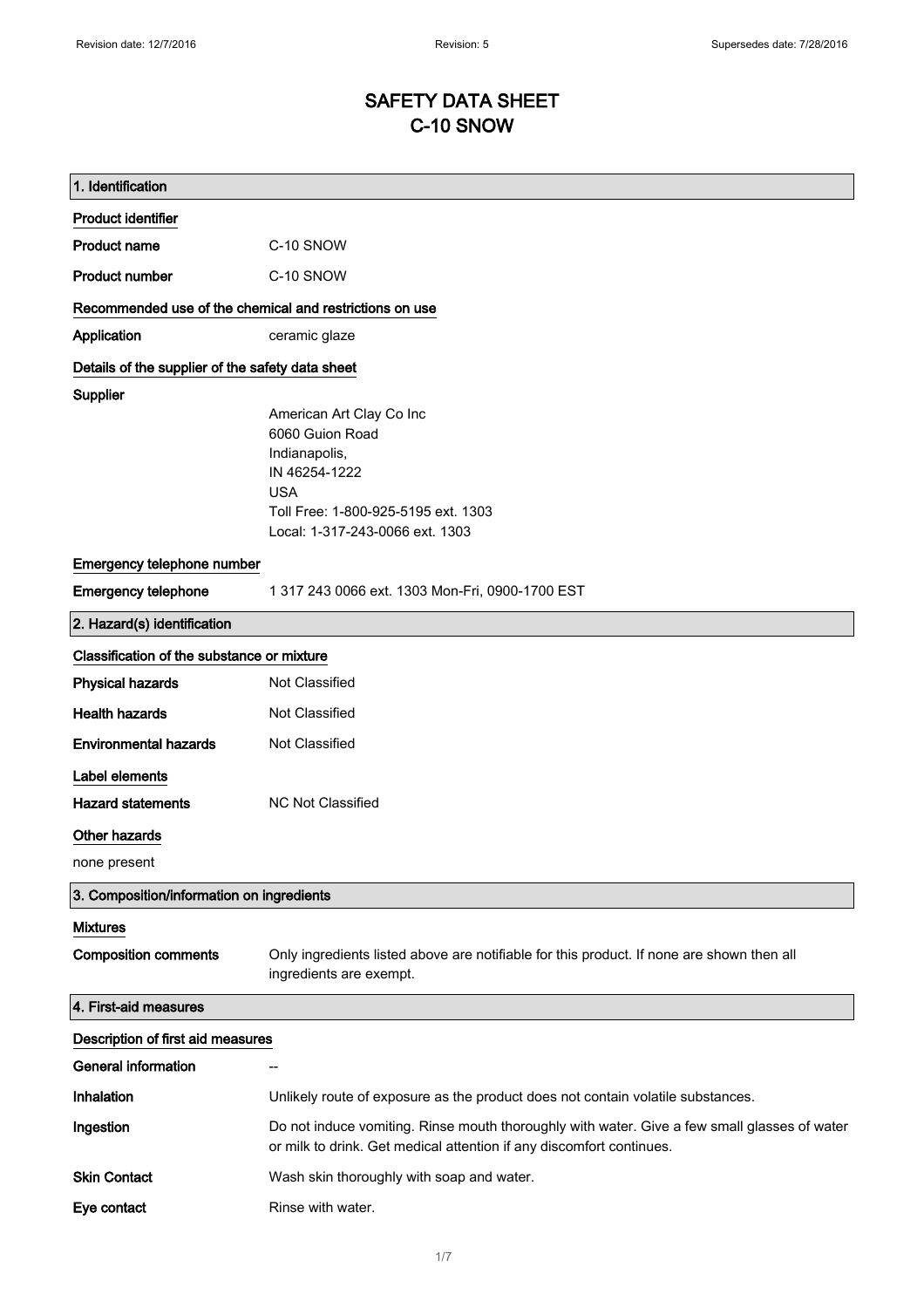# Most important symptoms and effects, both acute and delayed

| Inhalation                                                   | Read Section 2 for any specific precautions associated with this product. In general, breathing<br>any type of dust / mist can and may aggravate irritation of the throat and lungs.                                                                                                                        |
|--------------------------------------------------------------|-------------------------------------------------------------------------------------------------------------------------------------------------------------------------------------------------------------------------------------------------------------------------------------------------------------|
| Ingestion                                                    | Read Section 2 for any specific precautions associated with the use of this product. Products<br>with specific warnings about ingestion will give guidance there.                                                                                                                                           |
| <b>Skin contact</b>                                          | Read Section 2 for any specific precautions associated with the use of this product. In general<br>most ceramic glazes, clays and special products will tend to have a drying effect on the skin<br>and may cause some sensitivity to users with sensitive skin.                                            |
| Eye contact                                                  | Read Section 2 for any specific precautions associated with the use of this product. In general<br>most ceramic and special products contain materials that maybe abrasive to eyes. Keeping<br>materials from contacting the eyes is prudent. If contact does occur, flush with clean water, do<br>not rub. |
|                                                              | Indication of immediate medical attention and special treatment needed                                                                                                                                                                                                                                      |
| Notes for the doctor                                         | Treat symptomatically.                                                                                                                                                                                                                                                                                      |
| 5. Fire-fighting measures                                    |                                                                                                                                                                                                                                                                                                             |
| <b>Extinguishing media</b>                                   |                                                                                                                                                                                                                                                                                                             |
| Suitable extinguishing media                                 | Use fire-extinguishing media suitable for the surrounding fire.                                                                                                                                                                                                                                             |
| Special hazards arising from the substance or mixture        |                                                                                                                                                                                                                                                                                                             |
| Specific hazards                                             | The product is not believed to present a hazard due to its physical nature.                                                                                                                                                                                                                                 |
| <b>Advice for firefighters</b>                               |                                                                                                                                                                                                                                                                                                             |
| Special protective equipment<br>for firefighters             | Use protective equipment appropriate for surrounding materials.                                                                                                                                                                                                                                             |
|                                                              |                                                                                                                                                                                                                                                                                                             |
| 6. Accidental release measures                               |                                                                                                                                                                                                                                                                                                             |
|                                                              | Personal precautions, protective equipment and emergency procedures                                                                                                                                                                                                                                         |
| <b>Personal precautions</b>                                  | For personal protection, see Section 8.                                                                                                                                                                                                                                                                     |
| <b>Environmental precautions</b>                             |                                                                                                                                                                                                                                                                                                             |
| <b>Environmental precautions</b>                             | Please read Section 2 completely. If any environmental warnings such as; H411 or H412 are<br>listed in Section 2, please use appropriate procedures when disposing of product and<br>container. Do not put materials into waterways or sewers.                                                              |
| Methods and material for containment and cleaning up         |                                                                                                                                                                                                                                                                                                             |
| Methods for cleaning up                                      | Collect spillage for reclamation or absorb in vermiculite, dry sand or similar material                                                                                                                                                                                                                     |
| Reference to other sections                                  | For waste disposal, see Section 13. For personal protection, see Section 8.                                                                                                                                                                                                                                 |
| 7. Handling and storage                                      |                                                                                                                                                                                                                                                                                                             |
| Precautions for safe handling                                |                                                                                                                                                                                                                                                                                                             |
| <b>Usage precautions</b>                                     | Read label before use. Do not eat, drink or smoke when using this product. Good personal<br>hygiene procedures should be implemented. Wash hands and any other contaminated areas<br>of the body with soap and water before leaving the work site.                                                          |
| Conditions for safe storage, including any incompatibilities |                                                                                                                                                                                                                                                                                                             |
| Storage precautions                                          | Store in tightly-closed, original container in a dry and cool place.                                                                                                                                                                                                                                        |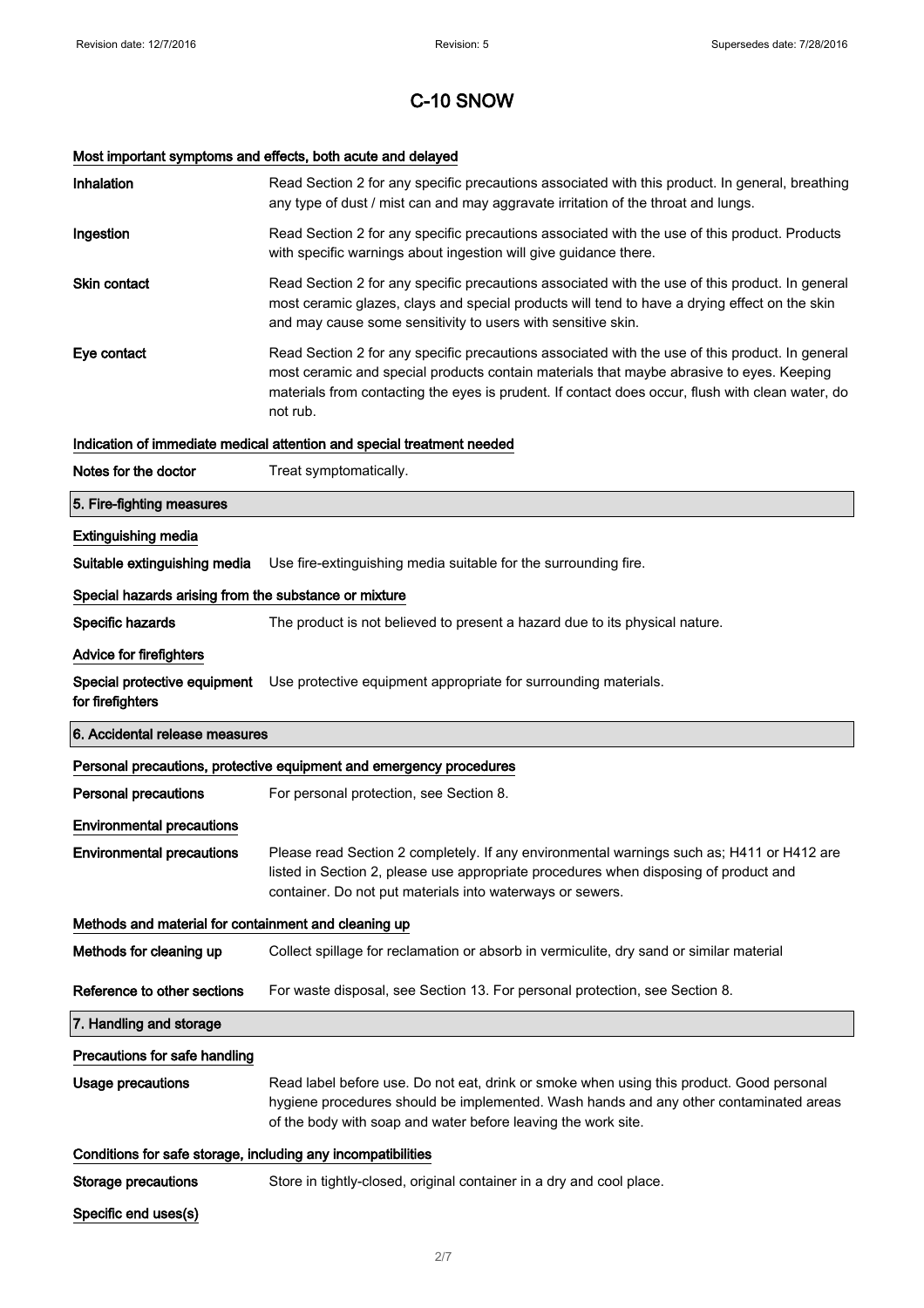| Specific end use(s)                      | The identified uses for this product are detailed in Section 1.                                                                                                                                                      |
|------------------------------------------|----------------------------------------------------------------------------------------------------------------------------------------------------------------------------------------------------------------------|
| 8. Exposure Controls/personal protection |                                                                                                                                                                                                                      |
| Ingredient comments                      | Only ingredients listed n Section 3 are notifiable for this product. If none are shown then all<br>ingredients are exempt.                                                                                           |
| <b>Exposure controls</b>                 |                                                                                                                                                                                                                      |
| Appropriate engineering<br>controls      | No specific ventilations requirements unless the "FAN" pictogram is shown above or specified<br>in Section 2.                                                                                                        |
| Eye/face protection                      | No specific eye protection required unless the "EYE PROTECTION" pictogram is shown<br>above or specified in Section 2.                                                                                               |
| Hand protection                          | No specific hand protection required unless the "HAND PROTECTION" pictogram is shown<br>above or specified in Section 2.                                                                                             |
| Hygiene measures                         | Using good personal hygiene practices is always appropriate. Keeping a clean work space,<br>cleaning up properly when done, and not eating, drinking or smoking when using this product.                             |
| <b>Respiratory protection</b>            | No specific respiratory protection required unless the "RESPIRATOR" pictogram is shown<br>above or specified in Section 2. Using the appropriate certified protection for the operation is<br>important if required. |
| O. Blooded and Okanded Base safes        |                                                                                                                                                                                                                      |

### 9. Physical and Chemical Properties

| Information on basic physical and chemical properties |                           |
|-------------------------------------------------------|---------------------------|
| Appearance                                            | Colored liquid.           |
| Color                                                 | Various colors.           |
| Odor                                                  | Almost odorless.          |
| <b>Odor threshold</b>                                 | No information available. |
| pH                                                    | $6 - 8$                   |
| <b>Melting point</b>                                  | No information available. |
| Initial boiling point and range                       | No information available. |
| Flash point                                           | No information available. |
| <b>Evaporation rate</b>                               | No information available. |
| Flammability (solid, gas)                             | No information available. |
| Upper/lower flammability or<br>explosive limits       | No information available. |
| Vapor pressure                                        | No information available. |
| <b>Relative density</b>                               | Greater than 1.0          |
| Solubility(ies)                                       | Not applicable.           |
| <b>Partition coefficient</b>                          | No information available. |
| Auto-ignition temperature                             | Not applicable.           |
| <b>Decomposition Temperature</b>                      | No information available. |
| <b>Viscosity</b>                                      | No information available. |
| <b>Explosive properties</b>                           | none                      |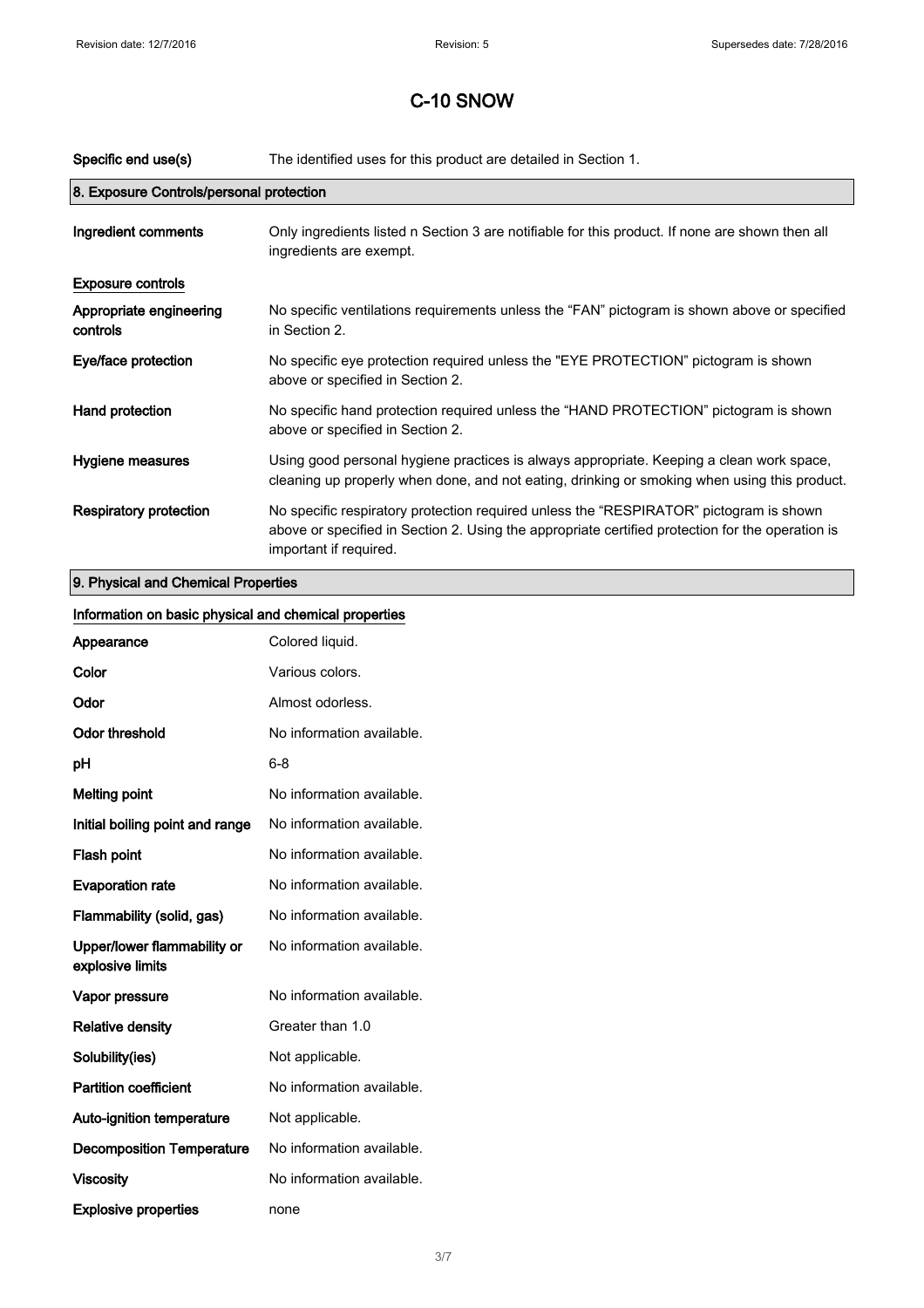| <b>Oxidizing properties</b>           | none                                                                                                                                                                                                                                           |
|---------------------------------------|------------------------------------------------------------------------------------------------------------------------------------------------------------------------------------------------------------------------------------------------|
| Other information                     | Not applicable.                                                                                                                                                                                                                                |
| 10. Stability and reactivity          |                                                                                                                                                                                                                                                |
| Reactivity                            | There are no known reactivity hazards associated with this product.                                                                                                                                                                            |
| <b>Stability</b>                      | No particular stability concerns.                                                                                                                                                                                                              |
| Possibility of hazardous<br>reactions | None known.                                                                                                                                                                                                                                    |
| <b>Conditions to avoid</b>            | None known.                                                                                                                                                                                                                                    |
| Materials to avoid                    | None known.                                                                                                                                                                                                                                    |
| Hazardous decomposition<br>products   | None known.                                                                                                                                                                                                                                    |
| 11. Toxicological information         |                                                                                                                                                                                                                                                |
| Information on toxicological effects  |                                                                                                                                                                                                                                                |
| <b>Toxicological effects</b>          | Please read Section 2 thoroughly to understand the toxicological risks, (if any) and<br>precautions for safe use (if any).                                                                                                                     |
| Skin corrosion/irritation             |                                                                                                                                                                                                                                                |
| <b>Skin sensitization</b>             |                                                                                                                                                                                                                                                |
| <b>Skin sensitization</b>             | Based on available data the classification criteria are not met.                                                                                                                                                                               |
| Eye contact                           | May cause temporary eye irritation.                                                                                                                                                                                                            |
| 12. Ecological Information            |                                                                                                                                                                                                                                                |
| Ecotoxicity                           | Please read Section 2 completely. If any environmental warnings such as; H411 or H412 are<br>listed in Section 2, please use appropriate procedures when disposing of product and<br>container. Do not put materials into waterways or sewers. |
| <b>Toxicity</b>                       | Please read Section 2 completely. If any environmental warnings such as; H411 or H412 are<br>listed in Section 2, please use appropriate procedures when disposing of product and<br>container. Do not put materials into waterways or sewers. |
| Persistence and degradability         |                                                                                                                                                                                                                                                |
| Persistence and degradability         | No data available.                                                                                                                                                                                                                             |
| Biodegradation                        | Not inherently biodegradable.                                                                                                                                                                                                                  |
| <b>Bioaccumulative potential</b>      |                                                                                                                                                                                                                                                |
| <b>Partition coefficient</b>          | No information available.                                                                                                                                                                                                                      |
| Mobility in soil                      |                                                                                                                                                                                                                                                |
| <b>Mobility</b>                       | Semi-mobile.                                                                                                                                                                                                                                   |
| Other adverse effects                 |                                                                                                                                                                                                                                                |
| Other adverse effects                 | None known.                                                                                                                                                                                                                                    |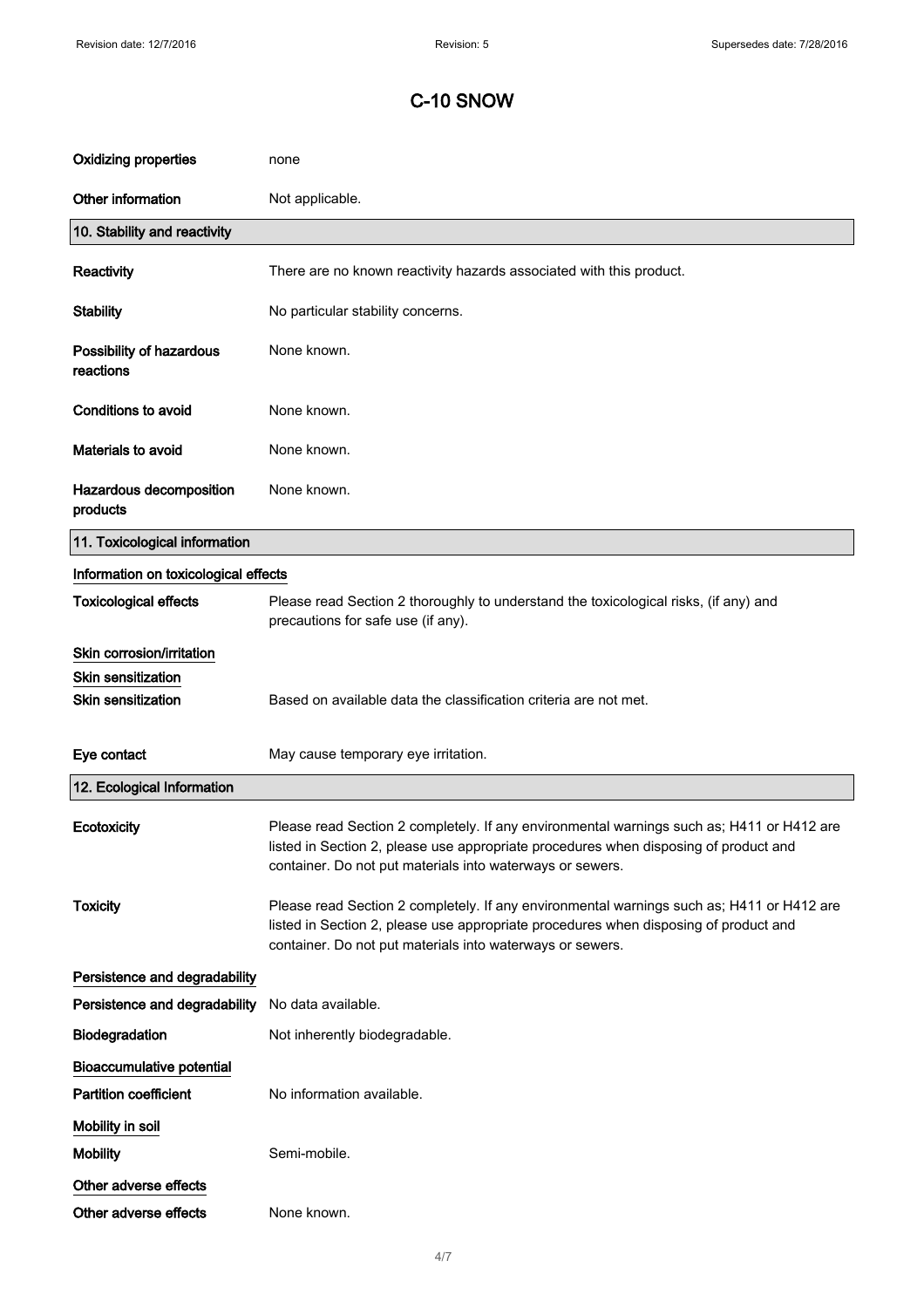# 13. Disposal considerations Waste treatment methods General information Dispose of waste product or used containers in accordance with local regulations When handling waste, the safety precautions applying to handling of the product should be considered. 14. Transport information General The product is not covered by international regulations on the transport of dangerous goods (IMDG, IATA, DOT).

### UN Number

Not applicable.

#### UN proper shipping name

Not applicable.

#### Transport hazard class(es)

No transport warning sign required.

### Packing group

Not applicable.

#### Environmental hazards

#### Environmentally Hazardous Substance

Please refer to Section 2 for any environmental hazards associated with this product. If H411/H412 warnings are shown then please verify packaging and labeling requirements for larger volumes.

#### Special precautions for user

Not applicable.

### Transport in bulk according to Not applicable. Annex II of MARPOL 73/78 and the IBC Code

### 15. Regulatory information

#### US State Regulations

California Proposition 65 Carcinogens and Reproductive Toxins None of the ingredients are listed or exempt.

#### Massachusetts "Right To Know" List

2-aminoethanol  $1%$ silica 10-30% Hydrated Aluminium Silicate 1-5% aluminium oxide 1-5%

### Rhode Island "Right To Know" List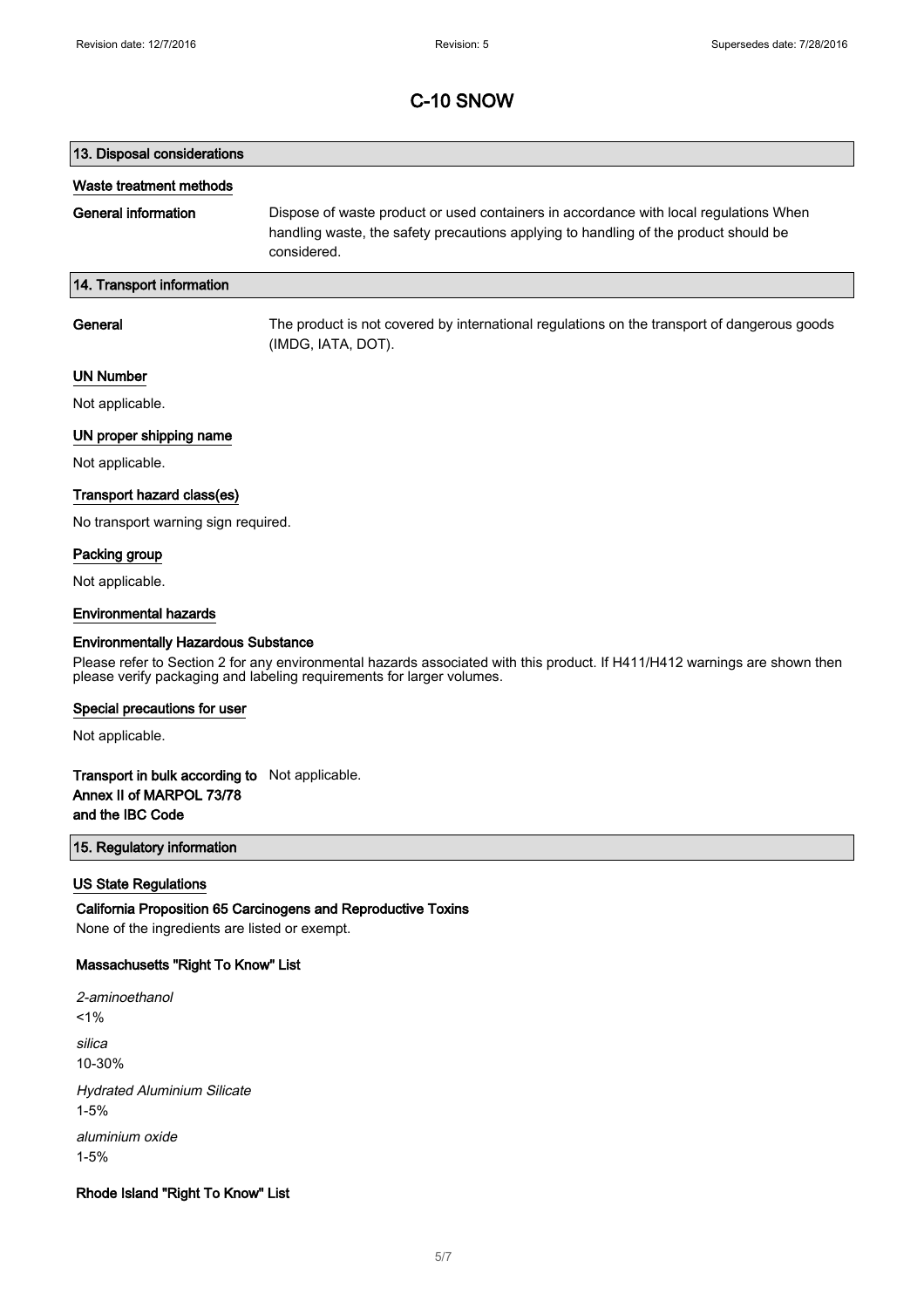2-aminoethanol  $1%$ silica 10-30% Hydrated Aluminium Silicate 1-5%

aluminium oxide 1-5%

### Minnesota "Right To Know" List

2-aminoethanol  $1%$ silica 10-30% Hydrated Aluminium Silicate 1-5% aluminium oxide

1-5%

#### New Jersey "Right To Know" List

2-aminoethanol  $1\%$ silica 10-30% Hydrated Aluminium Silicate 1-5% aluminium oxide

1-5%

### Pennsylvania "Right To Know" List

2-aminoethanol  $1%$ silica 10-30% Hydrated Aluminium Silicate 1-5%

aluminium oxide 1-5%

## Inventories

### Canada - DSL/NDSL

All the ingredients are listed or exempt.

## US - TSCA

All the ingredients are listed or exempt.

### US - TSCA 12(b) Export Notification

All the ingredients are listed or exempt.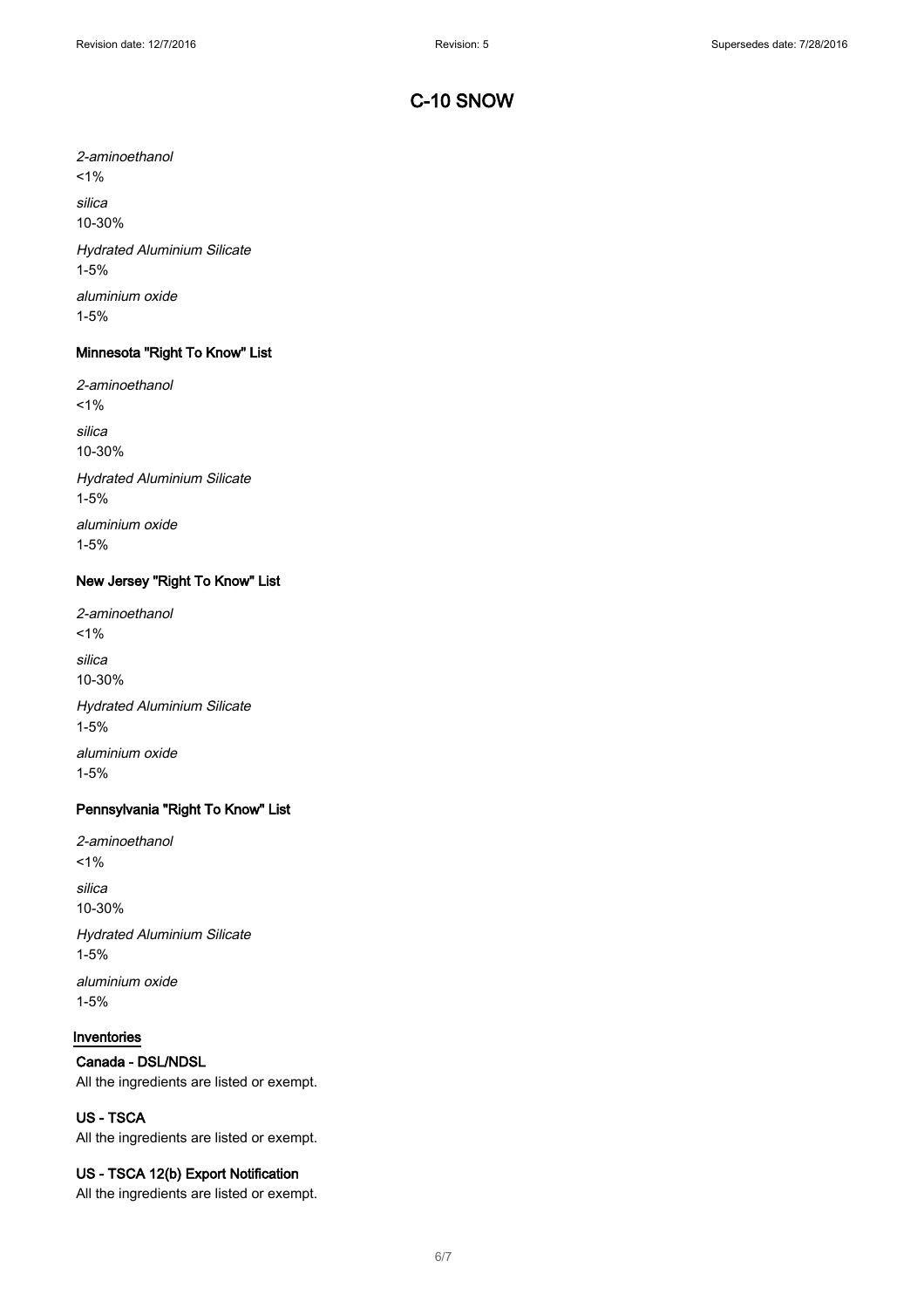| 16. Other information |                                                                                                                                                                                                                                     |
|-----------------------|-------------------------------------------------------------------------------------------------------------------------------------------------------------------------------------------------------------------------------------|
| General information   | The following are the top 5 materials by weight listed for New Jersey (if applicable):- Water<br>7732-18-5. Crystalline Silica 14808-60-7, Non Lead Frit65997-18-4, Calcium Silicate 13983-17-<br>0<br>Nepheline Syenite 37244-96-5 |
| <b>Revision date</b>  | 12/7/2016                                                                                                                                                                                                                           |
| <b>Revision</b>       | 5                                                                                                                                                                                                                                   |
| Supersedes date       | 7/28/2016                                                                                                                                                                                                                           |
| SDS No.               | 4949                                                                                                                                                                                                                                |

This information relates only to the specific material designated and may not be valid for such material used in combination with any other materials or in any process. Such information is, to the best of the company's knowledge and belief, accurate and reliable as of the date indicated. However, no warranty, guarantee or representation is made to its accuracy, reliability or completeness. It is the user's responsibility to satisfy himself as to the suitability of such information for his own particular use.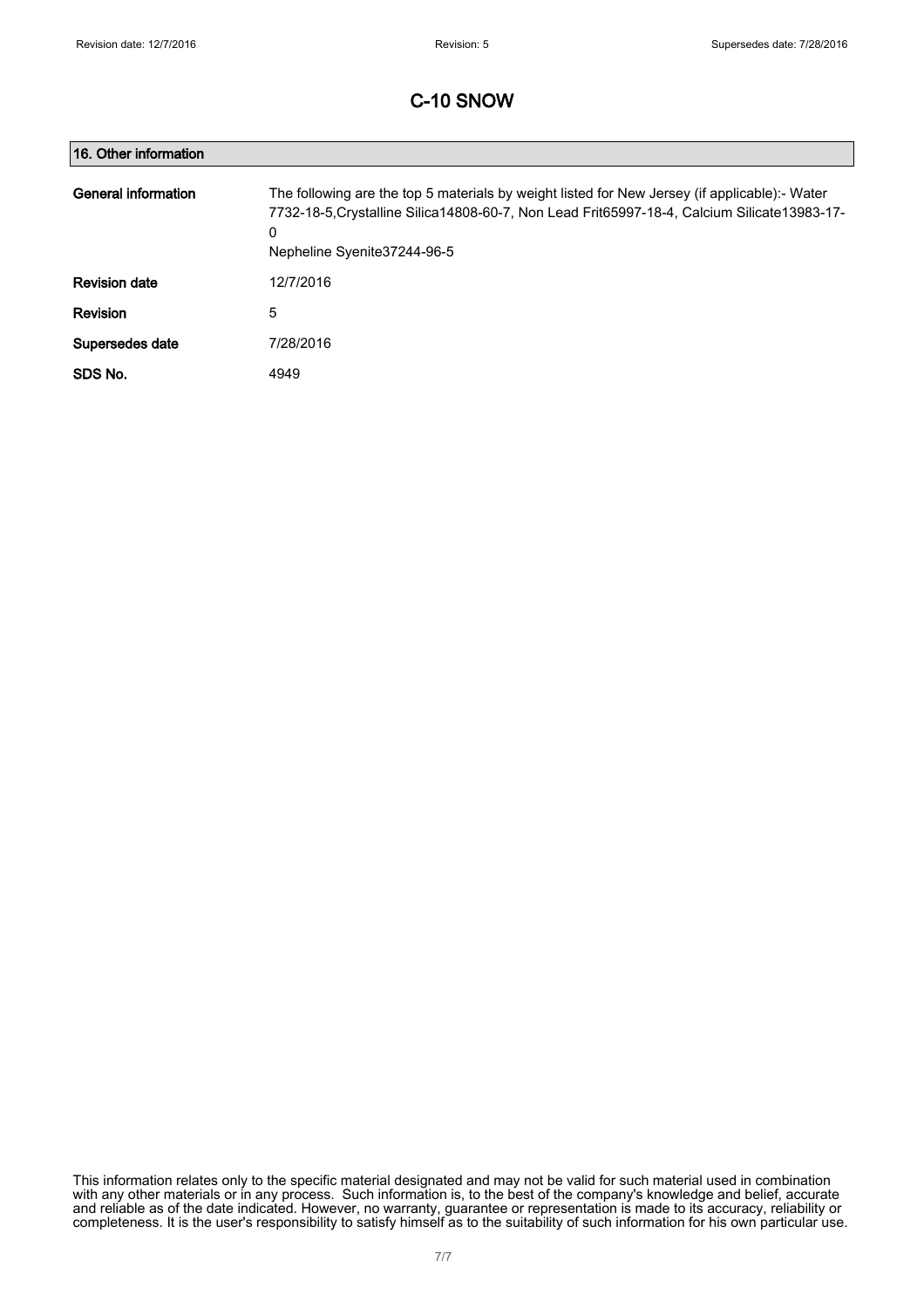# SAFETY DATA SHEET C-11 MIXING CLEAR

| 1. Identification                                                           |                                                                                                                                                                       |
|-----------------------------------------------------------------------------|-----------------------------------------------------------------------------------------------------------------------------------------------------------------------|
| <b>Product identifier</b>                                                   |                                                                                                                                                                       |
| <b>Product name</b>                                                         | C-11 MIXING CLEAR                                                                                                                                                     |
| <b>Product number</b>                                                       | C-11 MIXING CLEAR                                                                                                                                                     |
| Recommended use of the chemical and restrictions on use                     |                                                                                                                                                                       |
| Application                                                                 | ceramic glaze                                                                                                                                                         |
| Details of the supplier of the safety data sheet                            |                                                                                                                                                                       |
| <b>Supplier</b>                                                             | American Art Clay Co Inc<br>6060 Guion Road<br>Indianapolis,<br>IN 46254-1222<br><b>USA</b><br>Toll Free: 1-800-925-5195 ext. 1303<br>Local: 1-317-243-0066 ext. 1303 |
| Emergency telephone number                                                  |                                                                                                                                                                       |
| <b>Emergency telephone</b>                                                  | 1 317 243 0066 ext. 1303 Mon-Fri, 0900-1700 EST                                                                                                                       |
| 2. Hazard(s) identification                                                 |                                                                                                                                                                       |
| Classification of the substance or mixture                                  |                                                                                                                                                                       |
| <b>Physical hazards</b>                                                     | Not Classified                                                                                                                                                        |
| <b>Health hazards</b>                                                       | Not Classified                                                                                                                                                        |
| <b>Environmental hazards</b>                                                | Not Classified                                                                                                                                                        |
| Label elements<br><b>Hazard statements</b><br>Other hazards<br>none present | <b>NC Not Classified</b>                                                                                                                                              |
| 3. Composition/information on ingredients                                   |                                                                                                                                                                       |
| <b>Mixtures</b><br><b>Composition comments</b>                              | Only ingredients listed above are notifiable for this product. If none are shown then all<br>ingredients are exempt.                                                  |
| 4. First-aid measures                                                       |                                                                                                                                                                       |
| Description of first aid measures                                           |                                                                                                                                                                       |
| <b>General information</b>                                                  | --                                                                                                                                                                    |
| <b>Inhalation</b>                                                           | Unlikely route of exposure as the product does not contain volatile substances.                                                                                       |
| Ingestion                                                                   | Do not induce vomiting. Rinse mouth thoroughly with water. Give a few small glasses of water<br>or milk to drink. Get medical attention if any discomfort continues.  |
| <b>Skin Contact</b>                                                         | Wash skin thoroughly with soap and water.                                                                                                                             |
| Eye contact                                                                 | Rinse with water.                                                                                                                                                     |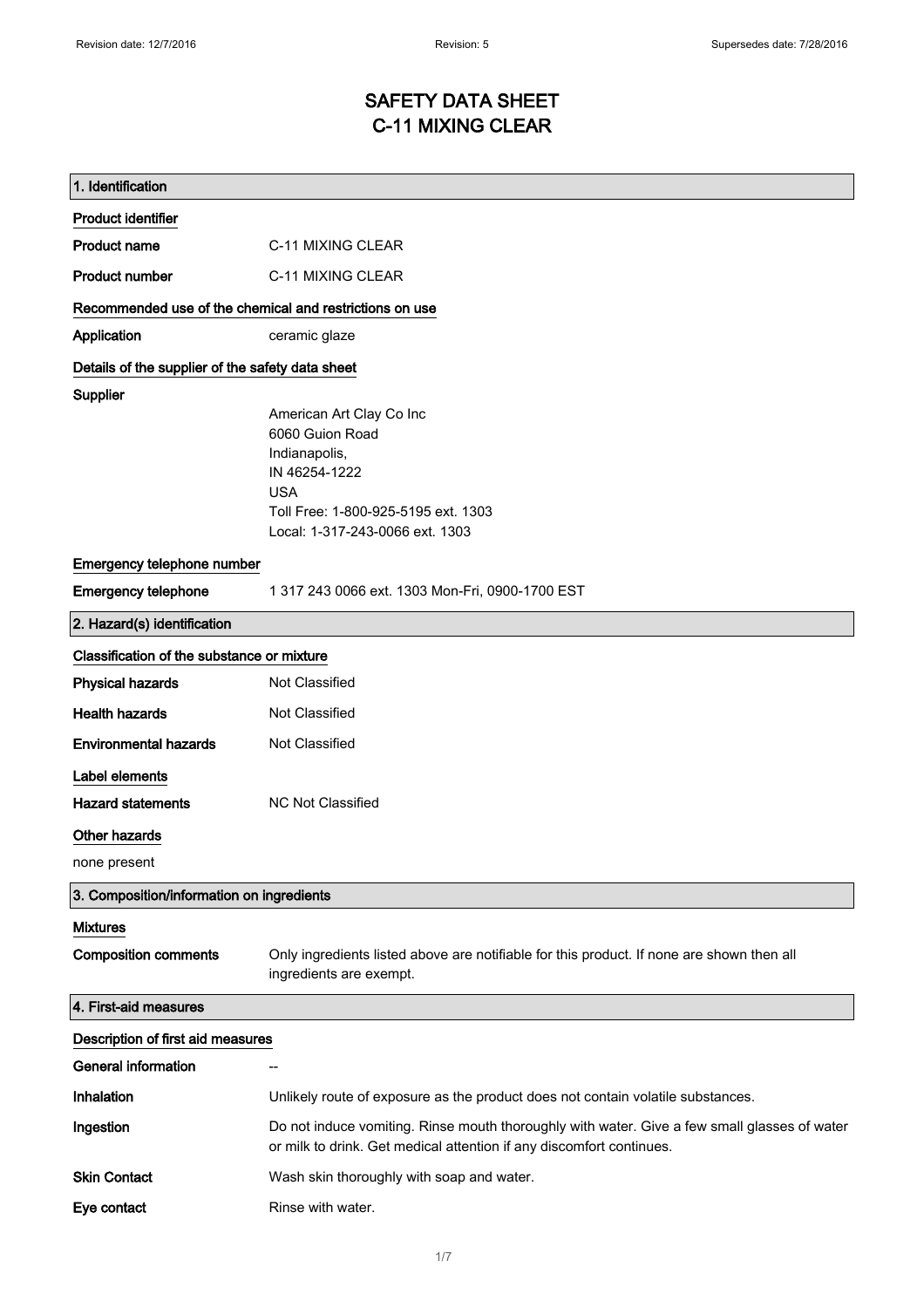# Most important symptoms and effects, both acute and delayed

| Inhalation                                                   | Read Section 2 for any specific precautions associated with this product. In general, breathing<br>any type of dust / mist can and may aggravate irritation of the throat and lungs.                                                                                                                        |
|--------------------------------------------------------------|-------------------------------------------------------------------------------------------------------------------------------------------------------------------------------------------------------------------------------------------------------------------------------------------------------------|
| Ingestion                                                    | Read Section 2 for any specific precautions associated with the use of this product. Products<br>with specific warnings about ingestion will give guidance there.                                                                                                                                           |
| <b>Skin contact</b>                                          | Read Section 2 for any specific precautions associated with the use of this product. In general<br>most ceramic glazes, clays and special products will tend to have a drying effect on the skin<br>and may cause some sensitivity to users with sensitive skin.                                            |
| Eye contact                                                  | Read Section 2 for any specific precautions associated with the use of this product. In general<br>most ceramic and special products contain materials that maybe abrasive to eyes. Keeping<br>materials from contacting the eyes is prudent. If contact does occur, flush with clean water, do<br>not rub. |
|                                                              | Indication of immediate medical attention and special treatment needed                                                                                                                                                                                                                                      |
| Notes for the doctor                                         | Treat symptomatically.                                                                                                                                                                                                                                                                                      |
| 5. Fire-fighting measures                                    |                                                                                                                                                                                                                                                                                                             |
| <b>Extinguishing media</b>                                   |                                                                                                                                                                                                                                                                                                             |
| Suitable extinguishing media                                 | Use fire-extinguishing media suitable for the surrounding fire.                                                                                                                                                                                                                                             |
| Special hazards arising from the substance or mixture        |                                                                                                                                                                                                                                                                                                             |
| Specific hazards                                             | The product is not believed to present a hazard due to its physical nature.                                                                                                                                                                                                                                 |
| Advice for firefighters                                      |                                                                                                                                                                                                                                                                                                             |
| for firefighters                                             | Special protective equipment Use protective equipment appropriate for surrounding materials.                                                                                                                                                                                                                |
|                                                              |                                                                                                                                                                                                                                                                                                             |
| 6. Accidental release measures                               |                                                                                                                                                                                                                                                                                                             |
|                                                              | Personal precautions, protective equipment and emergency procedures                                                                                                                                                                                                                                         |
| <b>Personal precautions</b>                                  | For personal protection, see Section 8.                                                                                                                                                                                                                                                                     |
| <b>Environmental precautions</b>                             |                                                                                                                                                                                                                                                                                                             |
| <b>Environmental precautions</b>                             | Please read Section 2 completely. If any environmental warnings such as; H411 or H412 are<br>listed in Section 2, please use appropriate procedures when disposing of product and<br>container. Do not put materials into waterways or sewers.                                                              |
| Methods and material for containment and cleaning up         |                                                                                                                                                                                                                                                                                                             |
| Methods for cleaning up                                      | Collect spillage for reclamation or absorb in vermiculite, dry sand or similar material                                                                                                                                                                                                                     |
| Reference to other sections                                  | For waste disposal, see Section 13. For personal protection, see Section 8.                                                                                                                                                                                                                                 |
| 7. Handling and storage                                      |                                                                                                                                                                                                                                                                                                             |
| Precautions for safe handling                                |                                                                                                                                                                                                                                                                                                             |
| <b>Usage precautions</b>                                     | Read label before use. Do not eat, drink or smoke when using this product. Good personal<br>hygiene procedures should be implemented. Wash hands and any other contaminated areas<br>of the body with soap and water before leaving the work site.                                                          |
| Conditions for safe storage, including any incompatibilities |                                                                                                                                                                                                                                                                                                             |
| <b>Storage precautions</b>                                   | Store in tightly-closed, original container in a dry and cool place.                                                                                                                                                                                                                                        |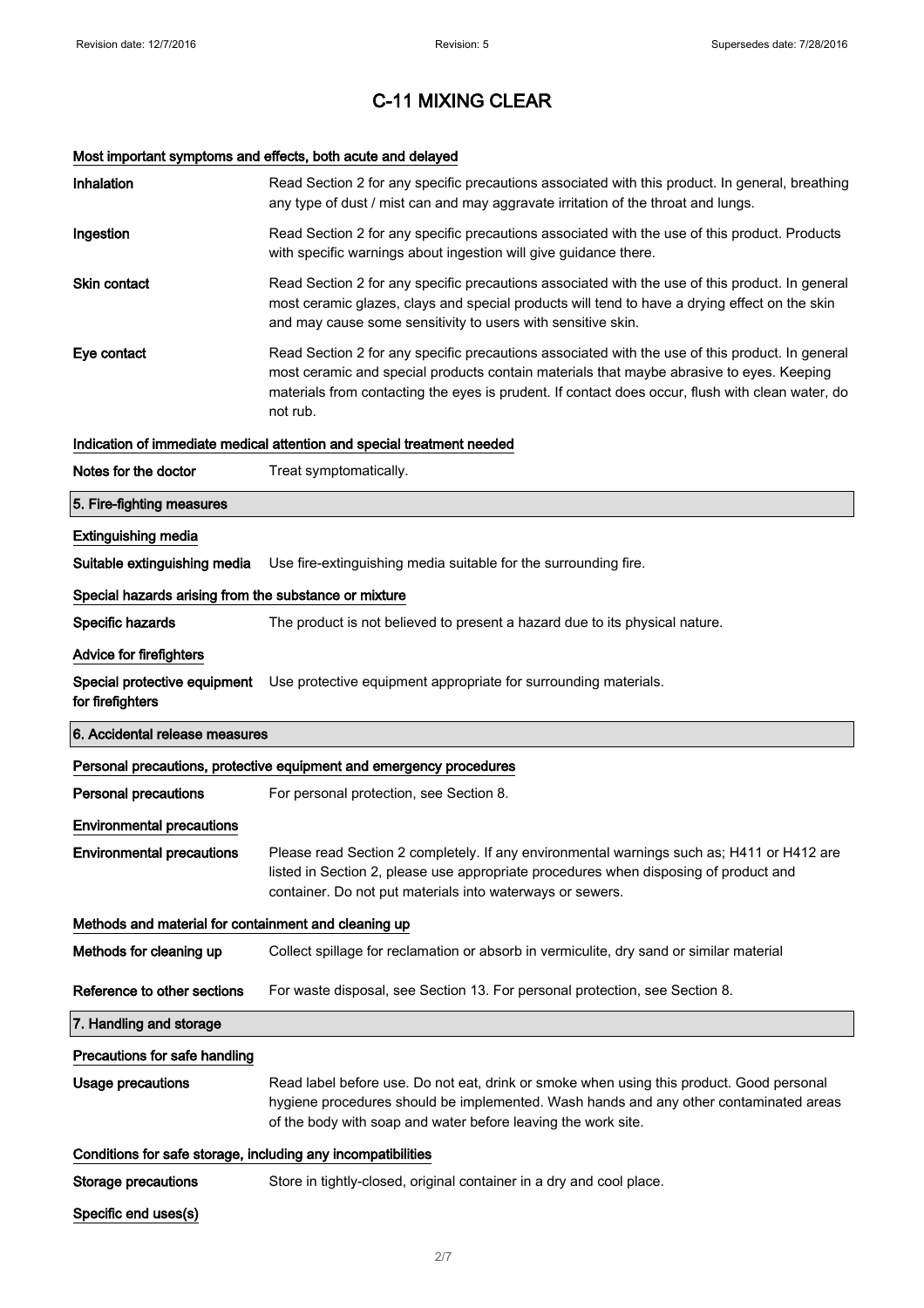| Specific end use(s)                      | The identified uses for this product are detailed in Section 1.                                                                                                                                                      |
|------------------------------------------|----------------------------------------------------------------------------------------------------------------------------------------------------------------------------------------------------------------------|
| 8. Exposure Controls/personal protection |                                                                                                                                                                                                                      |
| Ingredient comments                      | Only ingredients listed n Section 3 are notifiable for this product. If none are shown then all<br>ingredients are exempt.                                                                                           |
| <b>Exposure controls</b>                 |                                                                                                                                                                                                                      |
| Appropriate engineering<br>controls      | No specific ventilations requirements unless the "FAN" pictogram is shown above or specified<br>in Section 2.                                                                                                        |
| Eye/face protection                      | No specific eye protection required unless the "EYE PROTECTION" pictogram is shown<br>above or specified in Section 2.                                                                                               |
| Hand protection                          | No specific hand protection required unless the "HAND PROTECTION" pictogram is shown<br>above or specified in Section 2.                                                                                             |
| Hygiene measures                         | Using good personal hygiene practices is always appropriate. Keeping a clean work space,<br>cleaning up properly when done, and not eating, drinking or smoking when using this product.                             |
| <b>Respiratory protection</b>            | No specific respiratory protection required unless the "RESPIRATOR" pictogram is shown<br>above or specified in Section 2. Using the appropriate certified protection for the operation is<br>important if required. |
|                                          |                                                                                                                                                                                                                      |

## 9. Physical and Chemical Properties

| Information on basic physical and chemical properties |                           |
|-------------------------------------------------------|---------------------------|
| Appearance                                            | Colored liquid.           |
| Color                                                 | Various colors.           |
| Odor                                                  | Almost odorless.          |
| <b>Odor threshold</b>                                 | No information available. |
| pH                                                    | $6 - 8$                   |
| <b>Melting point</b>                                  | No information available. |
| Initial boiling point and range                       | No information available. |
| Flash point                                           | No information available. |
| <b>Evaporation rate</b>                               | No information available. |
| Flammability (solid, gas)                             | No information available. |
| Upper/lower flammability or<br>explosive limits       | No information available. |
| Vapor pressure                                        | No information available. |
| <b>Relative density</b>                               | Greater than 1.0          |
| Solubility(ies)                                       | Not applicable.           |
| <b>Partition coefficient</b>                          | No information available. |
| Auto-ignition temperature                             | Not applicable.           |
| <b>Decomposition Temperature</b>                      | No information available. |
| <b>Viscosity</b>                                      | No information available. |
| <b>Explosive properties</b>                           | none                      |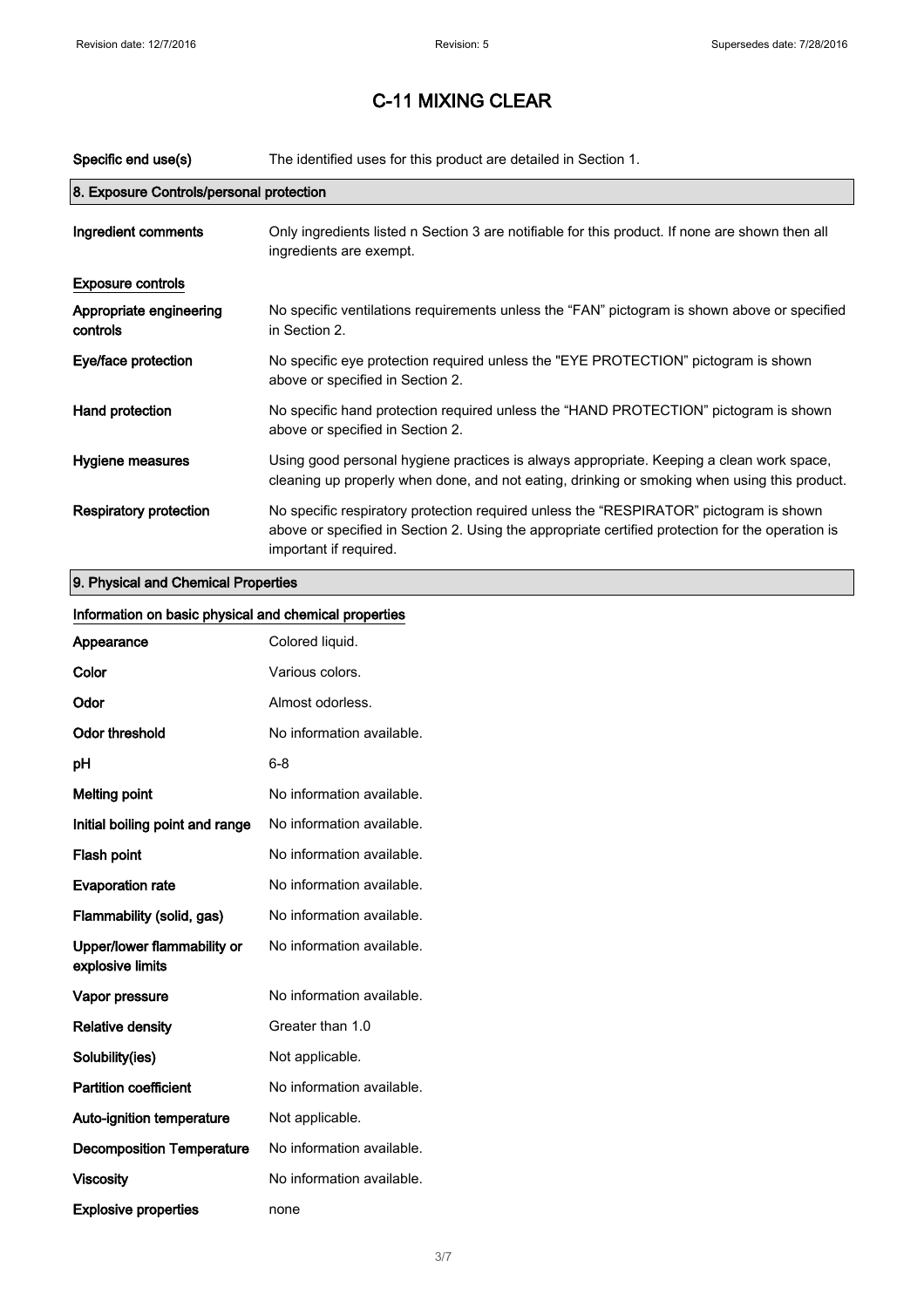| <b>Oxidizing properties</b>           | none                                                                                                                                                                                                                                           |
|---------------------------------------|------------------------------------------------------------------------------------------------------------------------------------------------------------------------------------------------------------------------------------------------|
| Other information                     | Not applicable.                                                                                                                                                                                                                                |
| 10. Stability and reactivity          |                                                                                                                                                                                                                                                |
| Reactivity                            | There are no known reactivity hazards associated with this product.                                                                                                                                                                            |
| <b>Stability</b>                      | No particular stability concerns.                                                                                                                                                                                                              |
| Possibility of hazardous<br>reactions | None known.                                                                                                                                                                                                                                    |
| <b>Conditions to avoid</b>            | None known.                                                                                                                                                                                                                                    |
| Materials to avoid                    | None known.                                                                                                                                                                                                                                    |
| Hazardous decomposition<br>products   | None known.                                                                                                                                                                                                                                    |
| 11. Toxicological information         |                                                                                                                                                                                                                                                |
| Information on toxicological effects  |                                                                                                                                                                                                                                                |
| <b>Toxicological effects</b>          | Please read Section 2 thoroughly to understand the toxicological risks, (if any) and<br>precautions for safe use (if any).                                                                                                                     |
| Skin corrosion/irritation             |                                                                                                                                                                                                                                                |
| <b>Skin sensitization</b>             |                                                                                                                                                                                                                                                |
| <b>Skin sensitization</b>             | Based on available data the classification criteria are not met.                                                                                                                                                                               |
| Eye contact                           | May cause temporary eye irritation.                                                                                                                                                                                                            |
| 12. Ecological Information            |                                                                                                                                                                                                                                                |
| Ecotoxicity                           | Please read Section 2 completely. If any environmental warnings such as; H411 or H412 are<br>listed in Section 2, please use appropriate procedures when disposing of product and<br>container. Do not put materials into waterways or sewers. |
| <b>Toxicity</b>                       | Please read Section 2 completely. If any environmental warnings such as; H411 or H412 are<br>listed in Section 2, please use appropriate procedures when disposing of product and<br>container. Do not put materials into waterways or sewers. |
| Persistence and degradability         |                                                                                                                                                                                                                                                |
| Persistence and degradability         | No data available.                                                                                                                                                                                                                             |
| Biodegradation                        | Not inherently biodegradable.                                                                                                                                                                                                                  |
| <b>Bioaccumulative potential</b>      |                                                                                                                                                                                                                                                |
| <b>Partition coefficient</b>          | No information available.                                                                                                                                                                                                                      |
| Mobility in soil                      |                                                                                                                                                                                                                                                |
| <b>Mobility</b>                       | Semi-mobile.                                                                                                                                                                                                                                   |
| Other adverse effects                 |                                                                                                                                                                                                                                                |
| Other adverse effects                 | None known.                                                                                                                                                                                                                                    |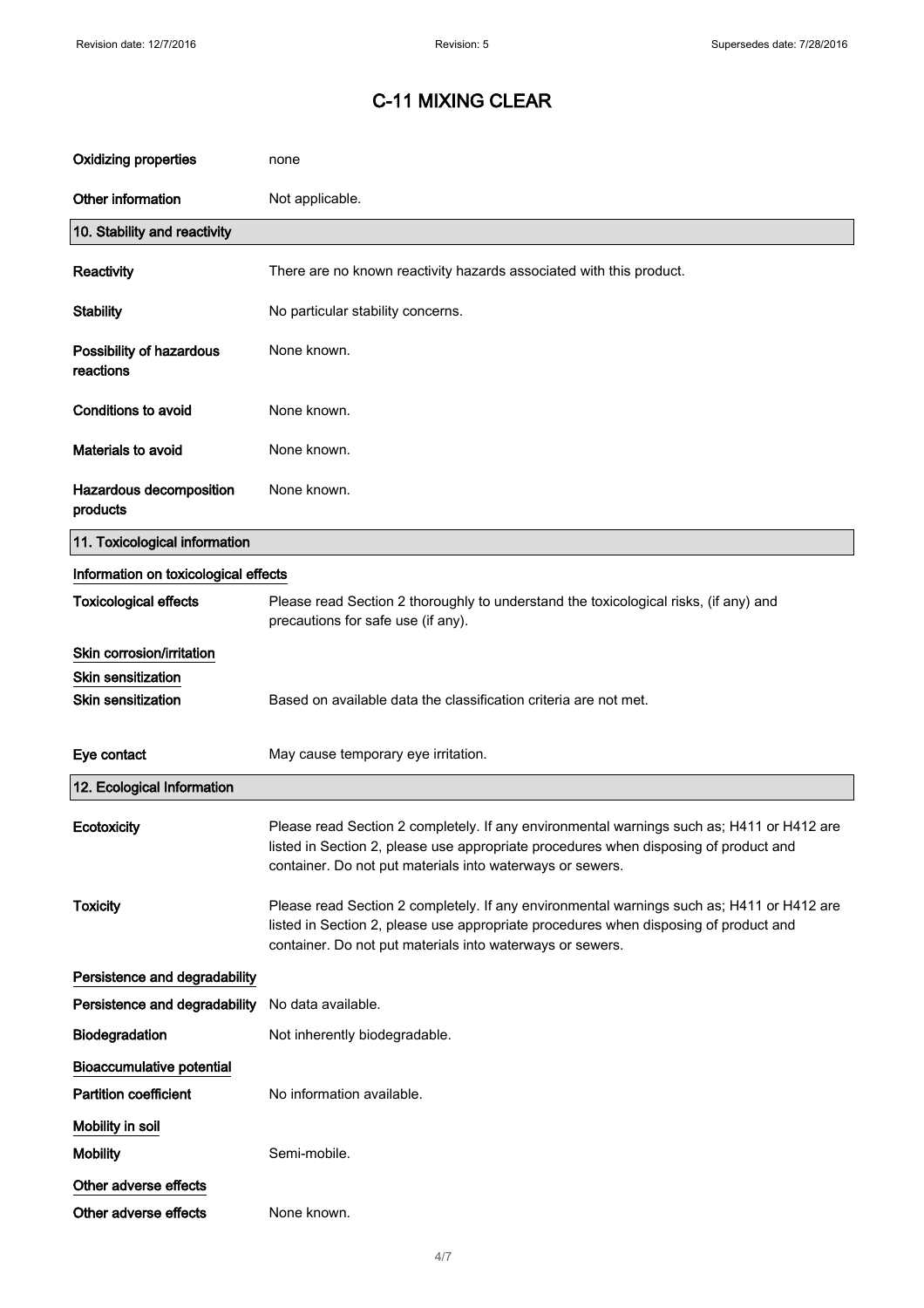# 13. Disposal considerations Waste treatment methods General information Dispose of waste product or used containers in accordance with local regulations When handling waste, the safety precautions applying to handling of the product should be considered. 14. Transport information General The product is not covered by international regulations on the transport of dangerous goods (IMDG, IATA, DOT).

### UN Number

Not applicable.

#### UN proper shipping name

Not applicable.

#### Transport hazard class(es)

No transport warning sign required.

#### Packing group

Not applicable.

#### Environmental hazards

#### Environmentally Hazardous Substance

Please refer to Section 2 for any environmental hazards associated with this product. If H411/H412 warnings are shown then please verify packaging and labeling requirements for larger volumes.

#### Special precautions for user

Not applicable.

### Transport in bulk according to Not applicable. Annex II of MARPOL 73/78 and the IBC Code

### 15. Regulatory information

#### US State Regulations

California Proposition 65 Carcinogens and Reproductive Toxins None of the ingredients are listed or exempt.

#### Massachusetts "Right To Know" List

aluminium oxide 1-5% 2-aminoethanol  $1%$ Hydrated Aluminium Silicate 1-5% silica 10-30%

#### Rhode Island "Right To Know" List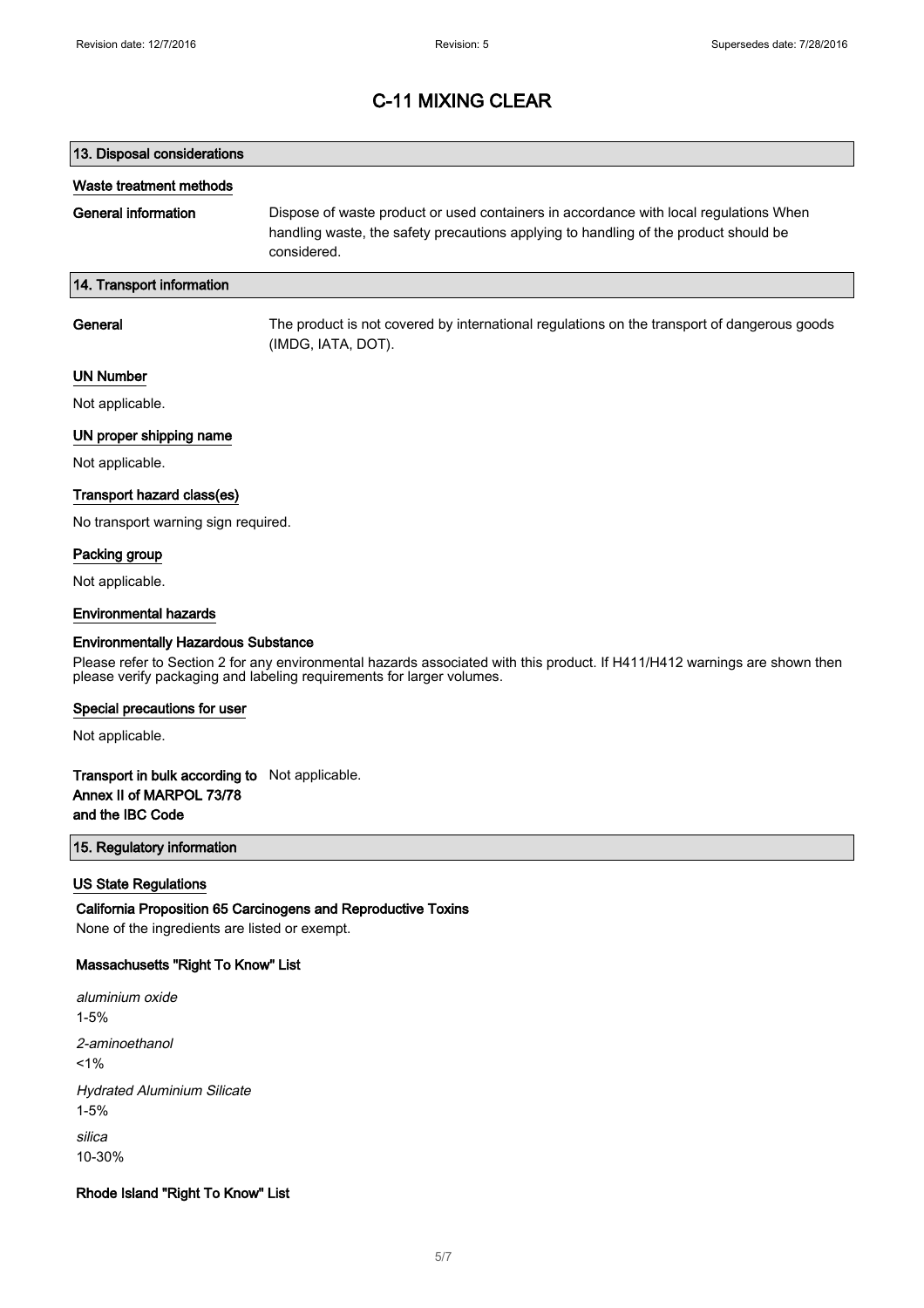aluminium oxide 1-5% 2-aminoethanol  $1%$ Hydrated Aluminium Silicate 1-5% silica 10-30%

### Minnesota "Right To Know" List

aluminium oxide 1-5% 2-aminoethanol  $1%$ Hydrated Aluminium Silicate 1-5% silica 10-30%

### New Jersey "Right To Know" List

aluminium oxide 1-5% 2-aminoethanol  $1%$ Hydrated Aluminium Silicate 1-5% silica 10-30%

### Pennsylvania "Right To Know" List

aluminium oxide 1-5% 2-aminoethanol  $1%$ Hydrated Aluminium Silicate 1-5% silica 10-30%

#### Inventories

### Canada - DSL/NDSL

All the ingredients are listed or exempt.

## US - TSCA

All the ingredients are listed or exempt.

### US - TSCA 12(b) Export Notification

All the ingredients are listed or exempt.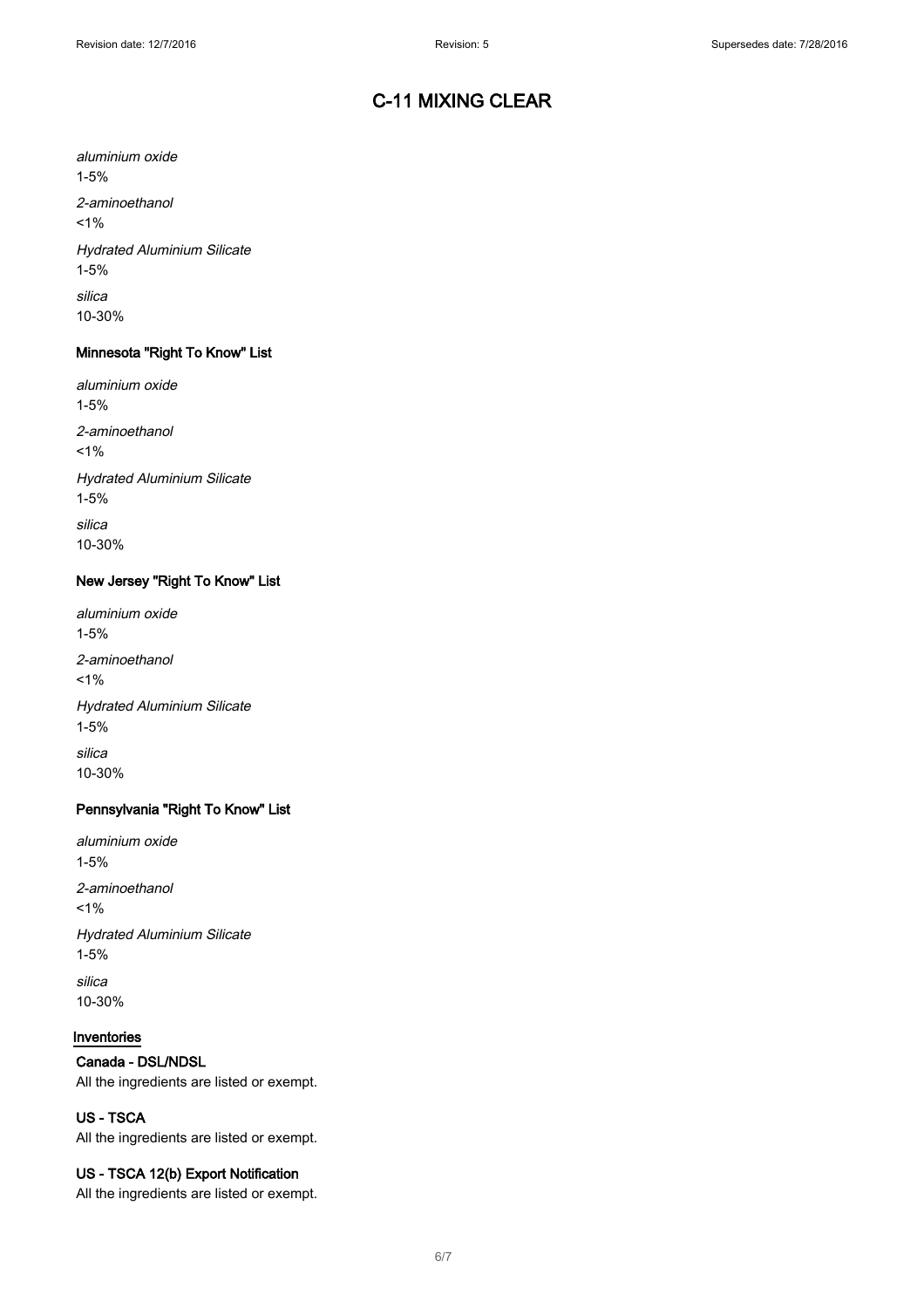| 16. Other information |                                                                                                                                                                                                                                    |
|-----------------------|------------------------------------------------------------------------------------------------------------------------------------------------------------------------------------------------------------------------------------|
| General information   | The following are the top 5 materials by weight listed for New Jersey (if applicable):- Water<br>7732-18-5. Crystalline Silica 14808-60-7, Non Lead Frit65997-18-4, Calcium Silicate 13983-17-<br>0<br>Nepheline Syenite37244-96-5 |
| <b>Revision date</b>  | 12/7/2016                                                                                                                                                                                                                          |
| Revision              | 5                                                                                                                                                                                                                                  |
| Supersedes date       | 7/28/2016                                                                                                                                                                                                                          |
| SDS No.               | 4950                                                                                                                                                                                                                               |

This information relates only to the specific material designated and may not be valid for such material used in combination with any other materials or in any process. Such information is, to the best of the company's knowledge and belief, accurate and reliable as of the date indicated. However, no warranty, guarantee or representation is made to its accuracy, reliability or completeness. It is the user's responsibility to satisfy himself as to the suitability of such information for his own particular use.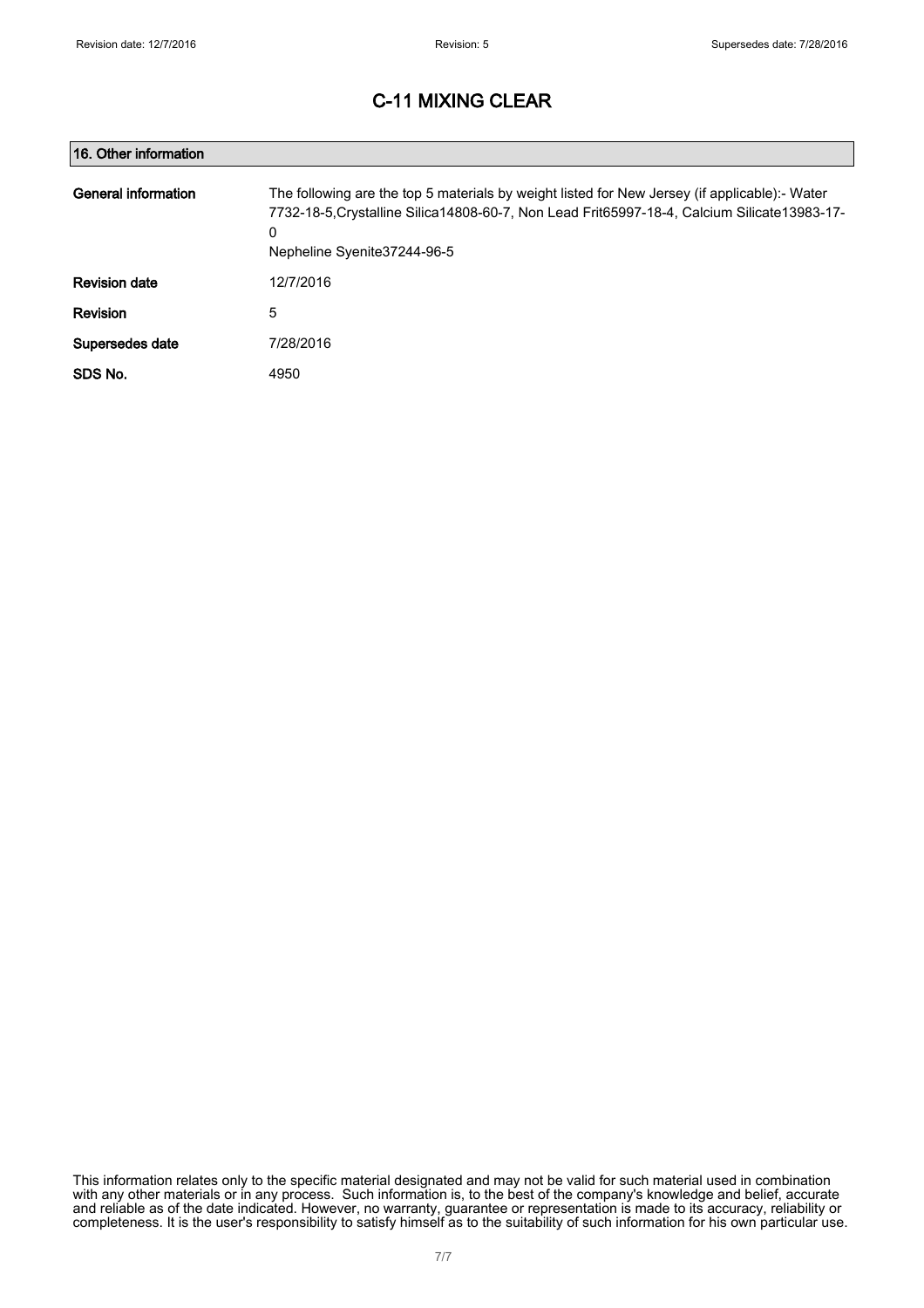# SAFETY DATA SHEET C-19 Glacier

| 1. Identification                                                           |                                                                                                                                                                       |
|-----------------------------------------------------------------------------|-----------------------------------------------------------------------------------------------------------------------------------------------------------------------|
| <b>Product identifier</b>                                                   |                                                                                                                                                                       |
| <b>Product name</b>                                                         | C-19 Glacier                                                                                                                                                          |
| <b>Product number</b>                                                       | 39427G                                                                                                                                                                |
| Recommended use of the chemical and restrictions on use                     |                                                                                                                                                                       |
| Application                                                                 | ceramic glaze                                                                                                                                                         |
| Details of the supplier of the safety data sheet                            |                                                                                                                                                                       |
| <b>Supplier</b>                                                             | American Art Clay Co Inc<br>6060 Guion Road<br>Indianapolis,<br>IN 46254-1222<br><b>USA</b><br>Toll Free: 1-800-925-5195 ext. 1303<br>Local: 1-317-243-0066 ext. 1303 |
| Emergency telephone number                                                  |                                                                                                                                                                       |
| <b>Emergency telephone</b>                                                  | 1 317 243 0066 ext. 1303 Mon-Fri, 0900-1700 EST                                                                                                                       |
| 2. Hazard(s) identification                                                 |                                                                                                                                                                       |
| Classification of the substance or mixture                                  |                                                                                                                                                                       |
| <b>Physical hazards</b>                                                     | Not Classified                                                                                                                                                        |
| <b>Health hazards</b>                                                       | Not Classified                                                                                                                                                        |
| <b>Environmental hazards</b>                                                | Not Classified                                                                                                                                                        |
| Label elements<br><b>Hazard statements</b><br>Other hazards<br>none present | <b>NC Not Classified</b>                                                                                                                                              |
| 3. Composition/information on ingredients                                   |                                                                                                                                                                       |
| <b>Mixtures</b><br><b>Composition comments</b>                              | Only ingredients listed above are notifiable for this product. If none are shown then all<br>ingredients are exempt.                                                  |
| 4. First-aid measures                                                       |                                                                                                                                                                       |
| Description of first aid measures                                           |                                                                                                                                                                       |
| <b>General information</b>                                                  | --                                                                                                                                                                    |
| Inhalation                                                                  | Unlikely route of exposure as the product does not contain volatile substances.                                                                                       |
| Ingestion                                                                   | Do not induce vomiting. Rinse mouth thoroughly with water. Give a few small glasses of water<br>or milk to drink. Get medical attention if any discomfort continues.  |
| <b>Skin Contact</b>                                                         | Wash skin thoroughly with soap and water.                                                                                                                             |
| Eye contact                                                                 | Rinse with water.                                                                                                                                                     |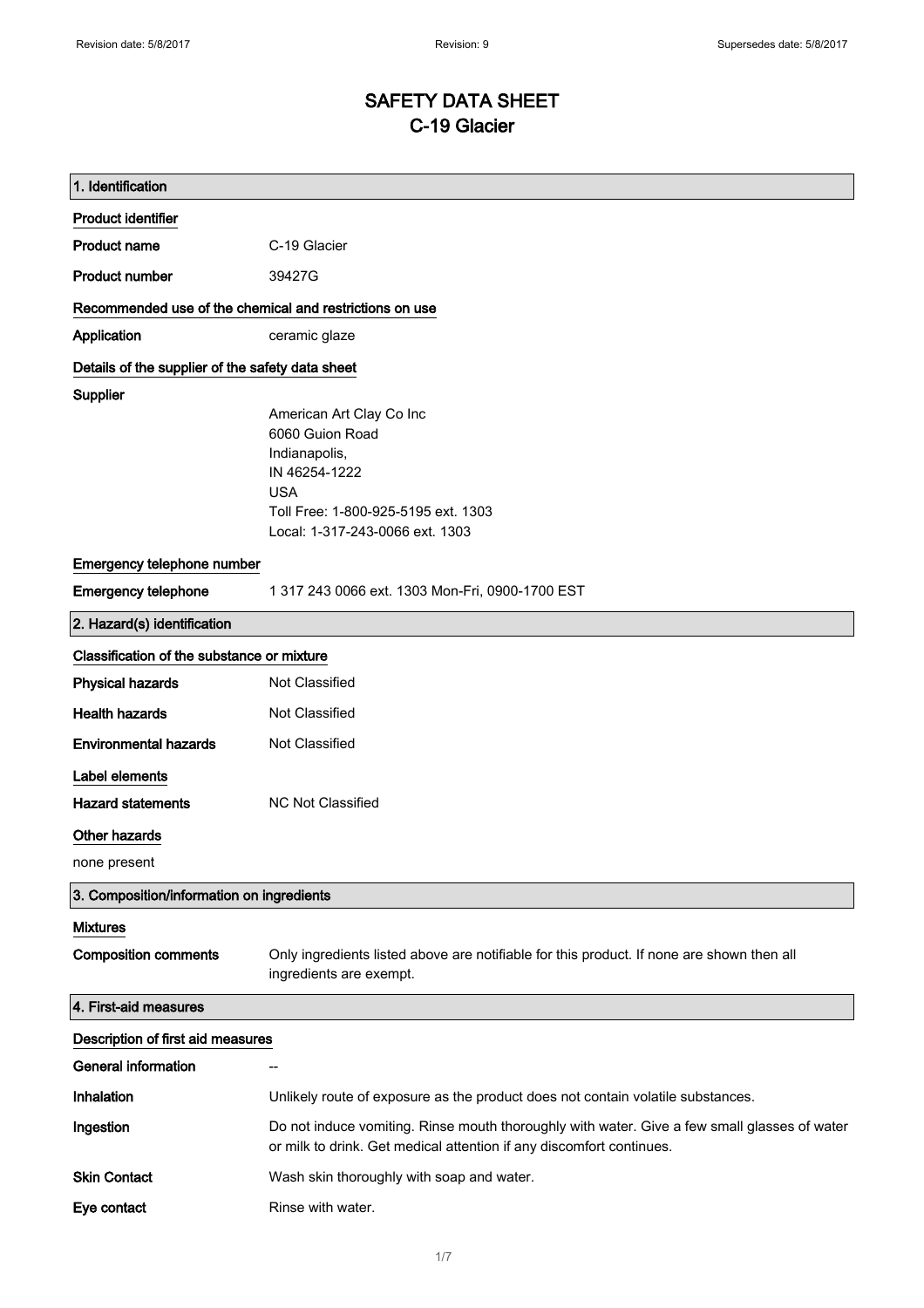# Most important symptoms and effects, both acute and delayed

| Inhalation                                                   | Read Section 2 for any specific precautions associated with this product. In general, breathing<br>any type of dust / mist can and may aggravate irritation of the throat and lungs.                                                                                                                        |
|--------------------------------------------------------------|-------------------------------------------------------------------------------------------------------------------------------------------------------------------------------------------------------------------------------------------------------------------------------------------------------------|
| Ingestion                                                    | Read Section 2 for any specific precautions associated with the use of this product. Products<br>with specific warnings about ingestion will give guidance there.                                                                                                                                           |
| <b>Skin contact</b>                                          | Read Section 2 for any specific precautions associated with the use of this product. In general<br>most ceramic glazes, clays and special products will tend to have a drying effect on the skin<br>and may cause some sensitivity to users with sensitive skin.                                            |
| Eye contact                                                  | Read Section 2 for any specific precautions associated with the use of this product. In general<br>most ceramic and special products contain materials that maybe abrasive to eyes. Keeping<br>materials from contacting the eyes is prudent. If contact does occur, flush with clean water, do<br>not rub. |
|                                                              | Indication of immediate medical attention and special treatment needed                                                                                                                                                                                                                                      |
| Notes for the doctor                                         | Treat symptomatically.                                                                                                                                                                                                                                                                                      |
| 5. Fire-fighting measures                                    |                                                                                                                                                                                                                                                                                                             |
| <b>Extinguishing media</b>                                   |                                                                                                                                                                                                                                                                                                             |
| Suitable extinguishing media                                 | Use fire-extinguishing media suitable for the surrounding fire.                                                                                                                                                                                                                                             |
| Special hazards arising from the substance or mixture        |                                                                                                                                                                                                                                                                                                             |
| Specific hazards                                             | The product is not believed to present a hazard due to its physical nature.                                                                                                                                                                                                                                 |
| <b>Advice for firefighters</b>                               |                                                                                                                                                                                                                                                                                                             |
| Special protective equipment<br>for firefighters             | Use protective equipment appropriate for surrounding materials.                                                                                                                                                                                                                                             |
|                                                              |                                                                                                                                                                                                                                                                                                             |
| 6. Accidental release measures                               |                                                                                                                                                                                                                                                                                                             |
|                                                              | Personal precautions, protective equipment and emergency procedures                                                                                                                                                                                                                                         |
| <b>Personal precautions</b>                                  | For personal protection, see Section 8.                                                                                                                                                                                                                                                                     |
| <b>Environmental precautions</b>                             |                                                                                                                                                                                                                                                                                                             |
| <b>Environmental precautions</b>                             | Please read Section 2 completely. If any environmental warnings such as; H411 or H412 are<br>listed in Section 2, please use appropriate procedures when disposing of product and<br>container. Do not put materials into waterways or sewers.                                                              |
| Methods and material for containment and cleaning up         |                                                                                                                                                                                                                                                                                                             |
| Methods for cleaning up                                      | Collect spillage for reclamation or absorb in vermiculite, dry sand or similar material                                                                                                                                                                                                                     |
| Reference to other sections                                  | For waste disposal, see Section 13. For personal protection, see Section 8.                                                                                                                                                                                                                                 |
| 7. Handling and storage                                      |                                                                                                                                                                                                                                                                                                             |
| Precautions for safe handling                                |                                                                                                                                                                                                                                                                                                             |
| <b>Usage precautions</b>                                     | Read label before use. Do not eat, drink or smoke when using this product. Good personal<br>hygiene procedures should be implemented. Wash hands and any other contaminated areas<br>of the body with soap and water before leaving the work site.                                                          |
| Conditions for safe storage, including any incompatibilities |                                                                                                                                                                                                                                                                                                             |
| Storage precautions                                          | Store in tightly-closed, original container in a dry and cool place.                                                                                                                                                                                                                                        |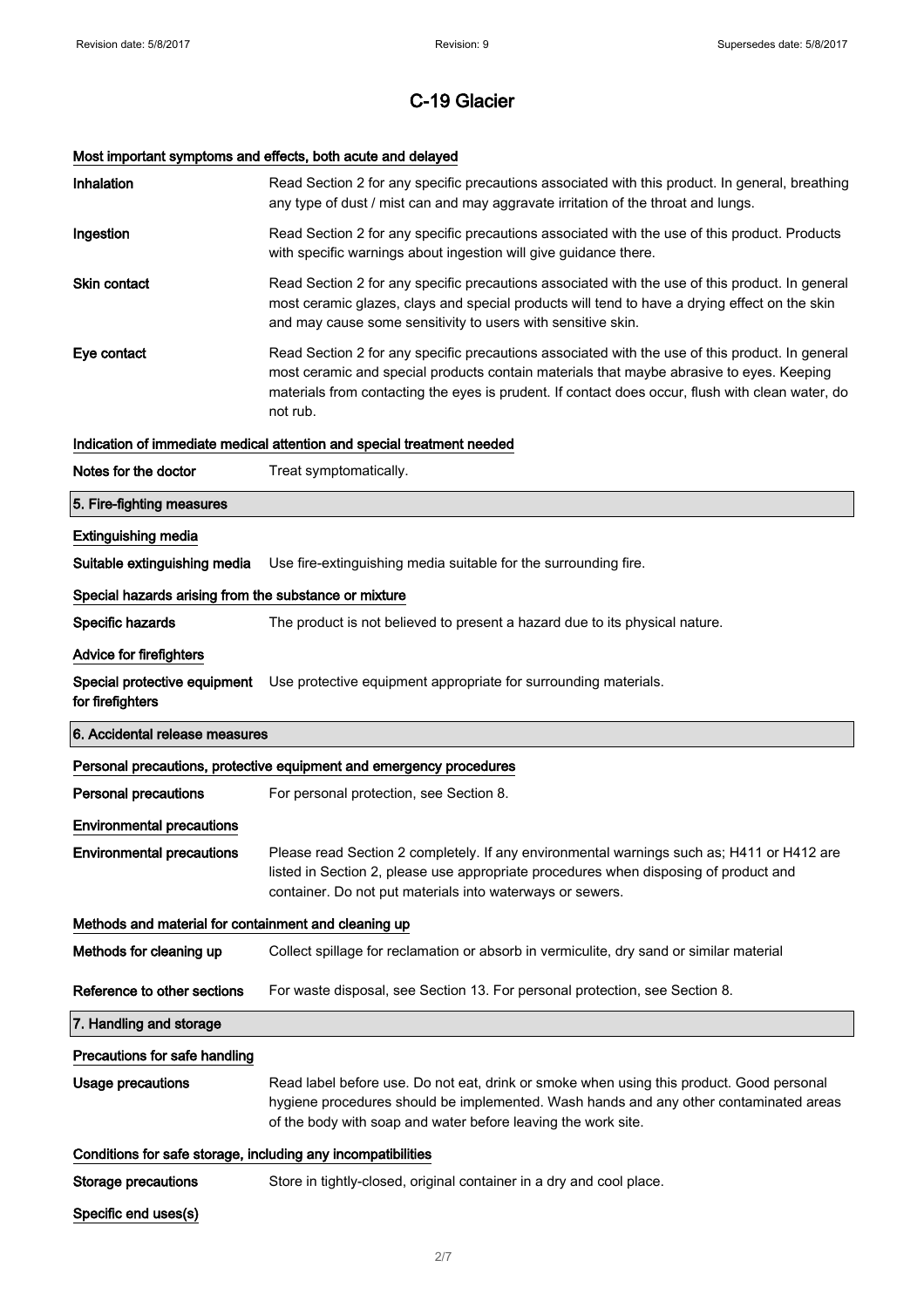| Specific end use(s)                      | The identified uses for this product are detailed in Section 1.                                                                                                                                                      |
|------------------------------------------|----------------------------------------------------------------------------------------------------------------------------------------------------------------------------------------------------------------------|
| 8. Exposure Controls/personal protection |                                                                                                                                                                                                                      |
| Ingredient comments                      | Only ingredients listed n Section 3 are notifiable for this product. If none are shown then all<br>ingredients are exempt.                                                                                           |
| <b>Exposure controls</b>                 |                                                                                                                                                                                                                      |
| Appropriate engineering<br>controls      | No specific ventilations requirements unless the "FAN" pictogram is shown above or specified<br>in Section 2.                                                                                                        |
| Eye/face protection                      | No specific eye protection required unless the "EYE PROTECTION" pictogram is shown<br>above or specified in Section 2.                                                                                               |
| Hand protection                          | No specific hand protection required unless the "HAND PROTECTION" pictogram is shown<br>above or specified in Section 2.                                                                                             |
| Hygiene measures                         | Using good personal hygiene practices is always appropriate. Keeping a clean work space,<br>cleaning up properly when done, and not eating, drinking or smoking when using this product.                             |
| <b>Respiratory protection</b>            | No specific respiratory protection required unless the "RESPIRATOR" pictogram is shown<br>above or specified in Section 2. Using the appropriate certified protection for the operation is<br>important if required. |
| 9. Physical and Chemical Properties      |                                                                                                                                                                                                                      |

| Information on basic physical and chemical properties |                           |
|-------------------------------------------------------|---------------------------|
| Appearance                                            | Colored liquid.           |
| Color                                                 | Various colors.           |
| Odor                                                  | Almost odorless.          |
| <b>Odor threshold</b>                                 | No information available. |
| pH                                                    | $6 - 8$                   |
| <b>Melting point</b>                                  | No information available. |
| Initial boiling point and range                       | No information available. |
| Flash point                                           | No information available. |
| <b>Evaporation rate</b>                               | No information available. |
| Flammability (solid, gas)                             | No information available. |
| Upper/lower flammability or<br>explosive limits       | No information available. |
| Vapor pressure                                        | No information available. |
| <b>Relative density</b>                               | Greater than 1.0          |
| Solubility(ies)                                       | Not applicable.           |
| <b>Partition coefficient</b>                          | No information available. |
| Auto-ignition temperature                             | Not applicable.           |
| <b>Decomposition Temperature</b>                      | No information available. |
| <b>Viscosity</b>                                      | No information available. |
| <b>Explosive properties</b>                           | none                      |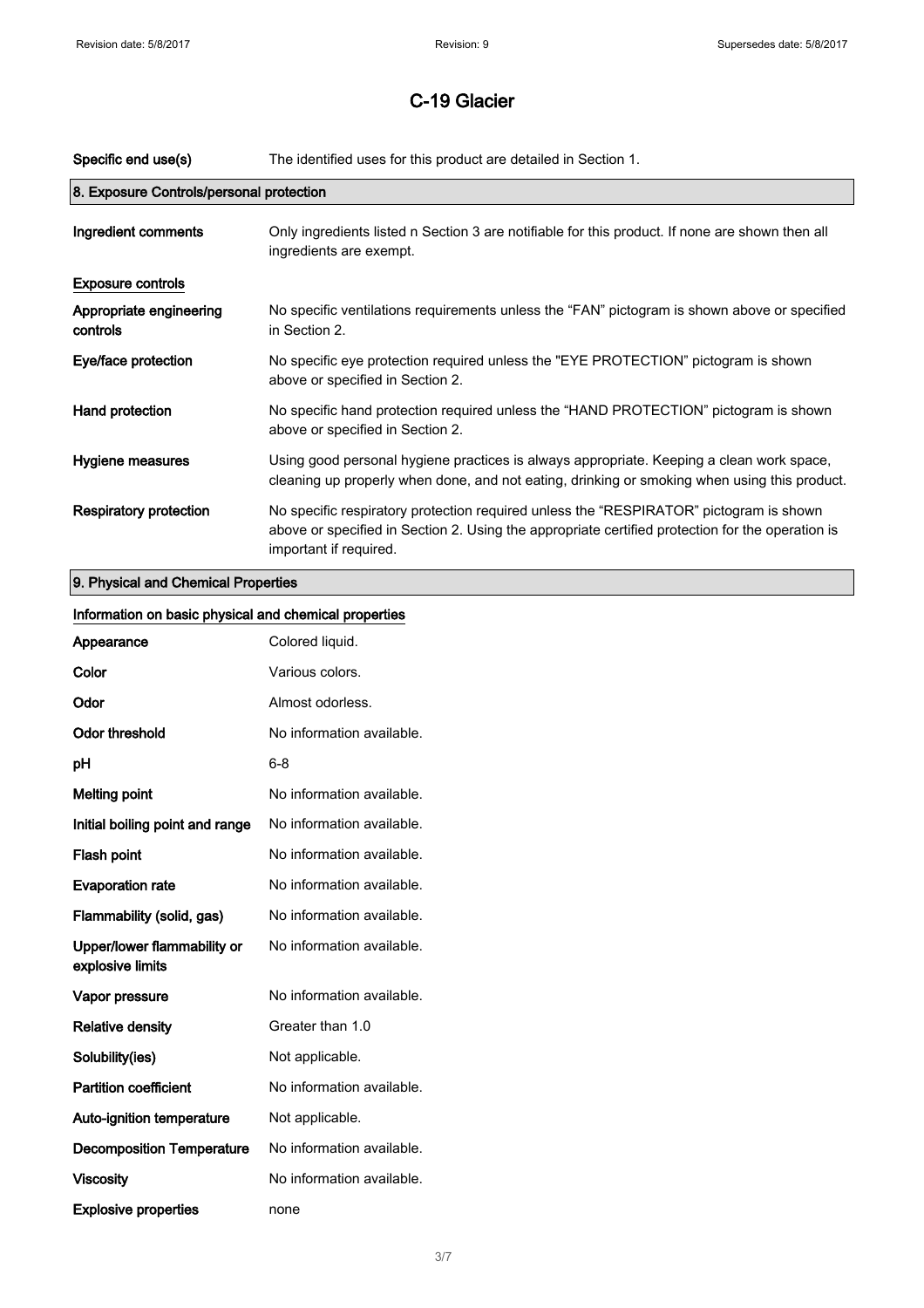| <b>Oxidizing properties</b>           | none                                                                                                                                                                                                                                           |
|---------------------------------------|------------------------------------------------------------------------------------------------------------------------------------------------------------------------------------------------------------------------------------------------|
| Other information                     | Not applicable.                                                                                                                                                                                                                                |
| 10. Stability and reactivity          |                                                                                                                                                                                                                                                |
| <b>Reactivity</b>                     | There are no known reactivity hazards associated with this product.                                                                                                                                                                            |
| <b>Stability</b>                      | No particular stability concerns.                                                                                                                                                                                                              |
| Possibility of hazardous<br>reactions | None known.                                                                                                                                                                                                                                    |
| <b>Conditions to avoid</b>            | None known.                                                                                                                                                                                                                                    |
| Materials to avoid                    | None known.                                                                                                                                                                                                                                    |
| Hazardous decomposition<br>products   | None known.                                                                                                                                                                                                                                    |
| 11. Toxicological information         |                                                                                                                                                                                                                                                |
| Information on toxicological effects  |                                                                                                                                                                                                                                                |
| <b>Toxicological effects</b>          | Please read Section 2 thoroughly to understand the toxicological risks, (if any) and<br>precautions for safe use (if any).                                                                                                                     |
| Skin corrosion/irritation             |                                                                                                                                                                                                                                                |
| <b>Skin sensitization</b>             |                                                                                                                                                                                                                                                |
| <b>Skin sensitization</b>             | Based on available data the classification criteria are not met.                                                                                                                                                                               |
| Eye contact                           | May cause temporary eye irritation.                                                                                                                                                                                                            |
| 12. Ecological Information            |                                                                                                                                                                                                                                                |
| Ecotoxicity                           | Please read Section 2 completely. If any environmental warnings such as; H411 or H412 are<br>listed in Section 2, please use appropriate procedures when disposing of product and<br>container. Do not put materials into waterways or sewers. |
| <b>Toxicity</b>                       | Please read Section 2 completely. If any environmental warnings such as; H411 or H412 are<br>listed in Section 2, please use appropriate procedures when disposing of product and<br>container. Do not put materials into waterways or sewers. |
| Persistence and degradability         |                                                                                                                                                                                                                                                |
| Persistence and degradability         | No data available.                                                                                                                                                                                                                             |
| Biodegradation                        | Not inherently biodegradable.                                                                                                                                                                                                                  |
| <b>Bioaccumulative potential</b>      |                                                                                                                                                                                                                                                |
| <b>Partition coefficient</b>          | No information available.                                                                                                                                                                                                                      |
| Mobility in soil                      |                                                                                                                                                                                                                                                |
| <b>Mobility</b>                       | Semi-mobile.                                                                                                                                                                                                                                   |
| Other adverse effects                 |                                                                                                                                                                                                                                                |
| Other adverse effects                 | None known.                                                                                                                                                                                                                                    |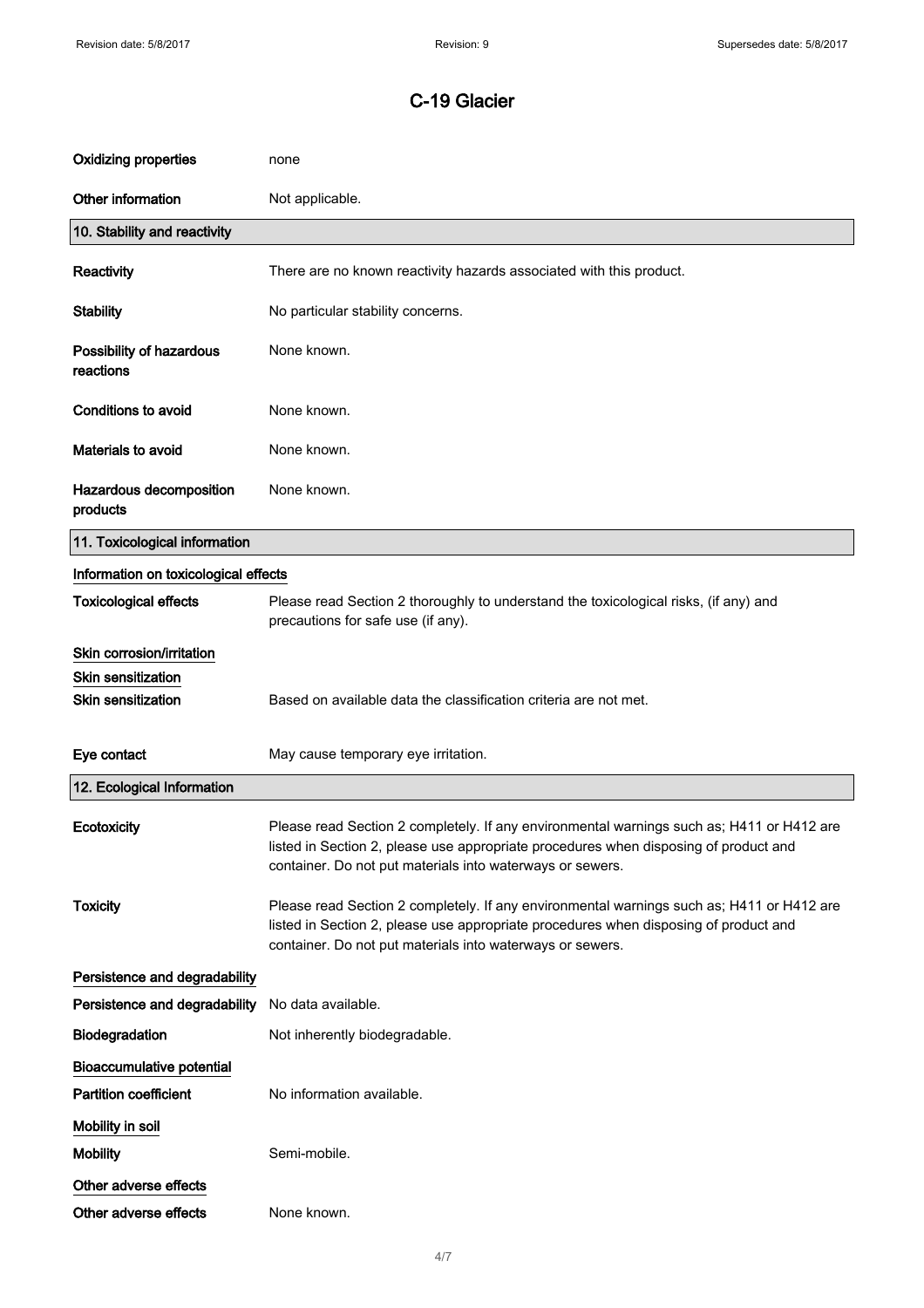# 13. Disposal considerations Waste treatment methods General information Dispose of waste product or used containers in accordance with local regulations When handling waste, the safety precautions applying to handling of the product should be considered. 14. Transport information General The product is not covered by international regulations on the transport of dangerous goods

(IMDG, IATA, DOT).

#### UN Number

Not applicable.

#### UN proper shipping name

Not applicable.

#### Transport hazard class(es)

No transport warning sign required.

#### Packing group

Not applicable.

#### Environmental hazards

#### Environmentally Hazardous Substance

Please refer to Section 2 for any environmental hazards associated with this product. If H411/H412 warnings are shown then please verify packaging and labeling requirements for larger volumes.

#### Special precautions for user

Not applicable.

### Transport in bulk according to Not applicable. Annex II of MARPOL 73/78 and the IBC Code

#### 15. Regulatory information

#### US State Regulations

California Proposition 65 Carcinogens and Reproductive Toxins None of the ingredients are listed or exempt.

#### Massachusetts "Right To Know" List

2-aminoethanol  $1%$ silica 10-30% Hydrated Aluminium Silicate 1-5% aluminium oxide 1-5%

#### Rhode Island "Right To Know" List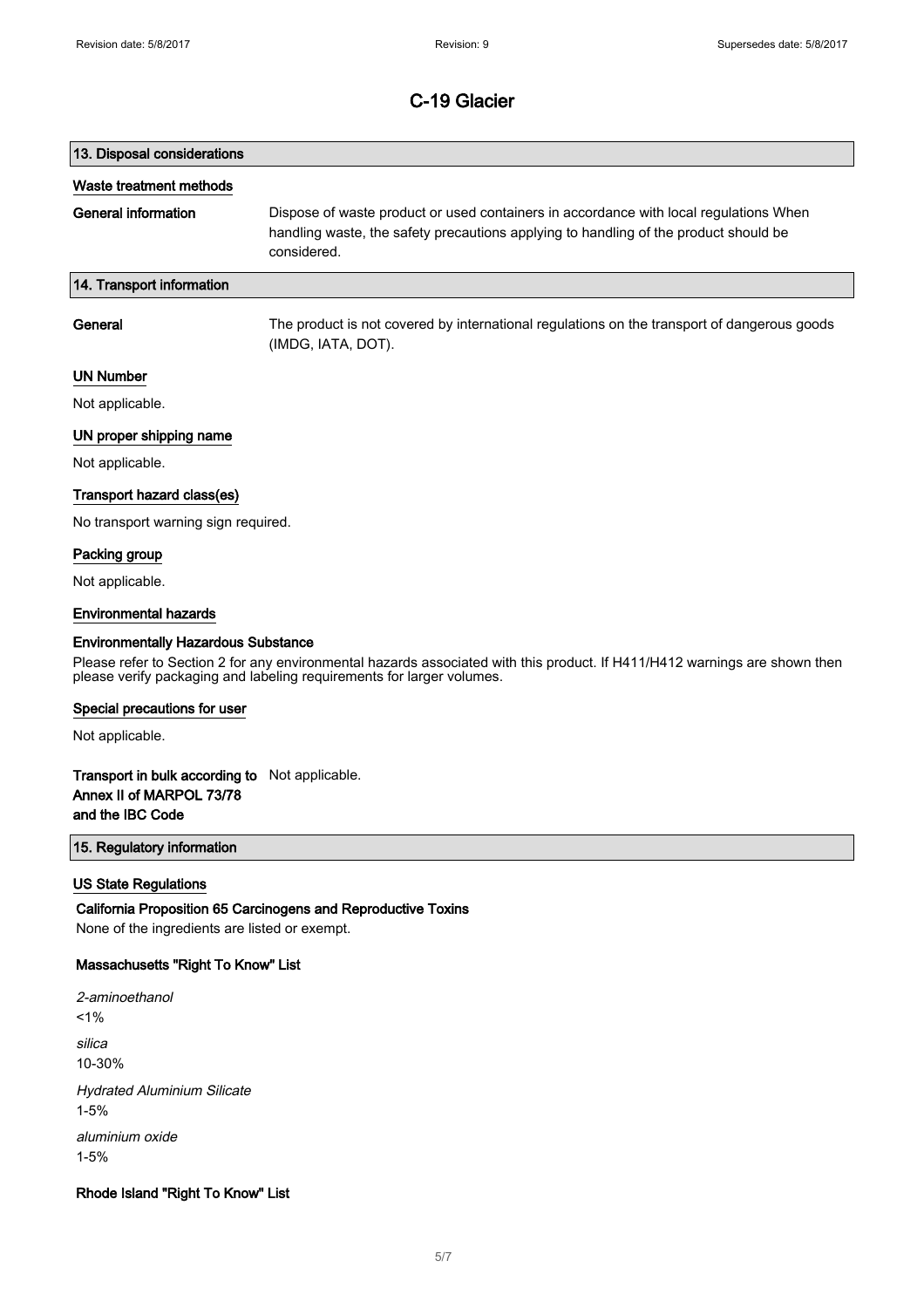2-aminoethanol  $1%$ silica 10-30% Hydrated Aluminium Silicate 1-5% aluminium oxide 1-5%

### Minnesota "Right To Know" List

2-aminoethanol  $1%$ silica 10-30% Hydrated Aluminium Silicate 1-5% aluminium oxide

1-5%

### New Jersey "Right To Know" List

2-aminoethanol  $1\%$ silica 10-30% Hydrated Aluminium Silicate 1-5% aluminium oxide 1-5%

### Pennsylvania "Right To Know" List

2-aminoethanol  $1%$ silica 10-30% Hydrated Aluminium Silicate 1-5%

aluminium oxide 1-5%

## Inventories

### Canada - DSL/NDSL

All the ingredients are listed or exempt.

## US - TSCA

All the ingredients are listed or exempt.

#### US - TSCA 12(b) Export Notification

All the ingredients are listed or exempt.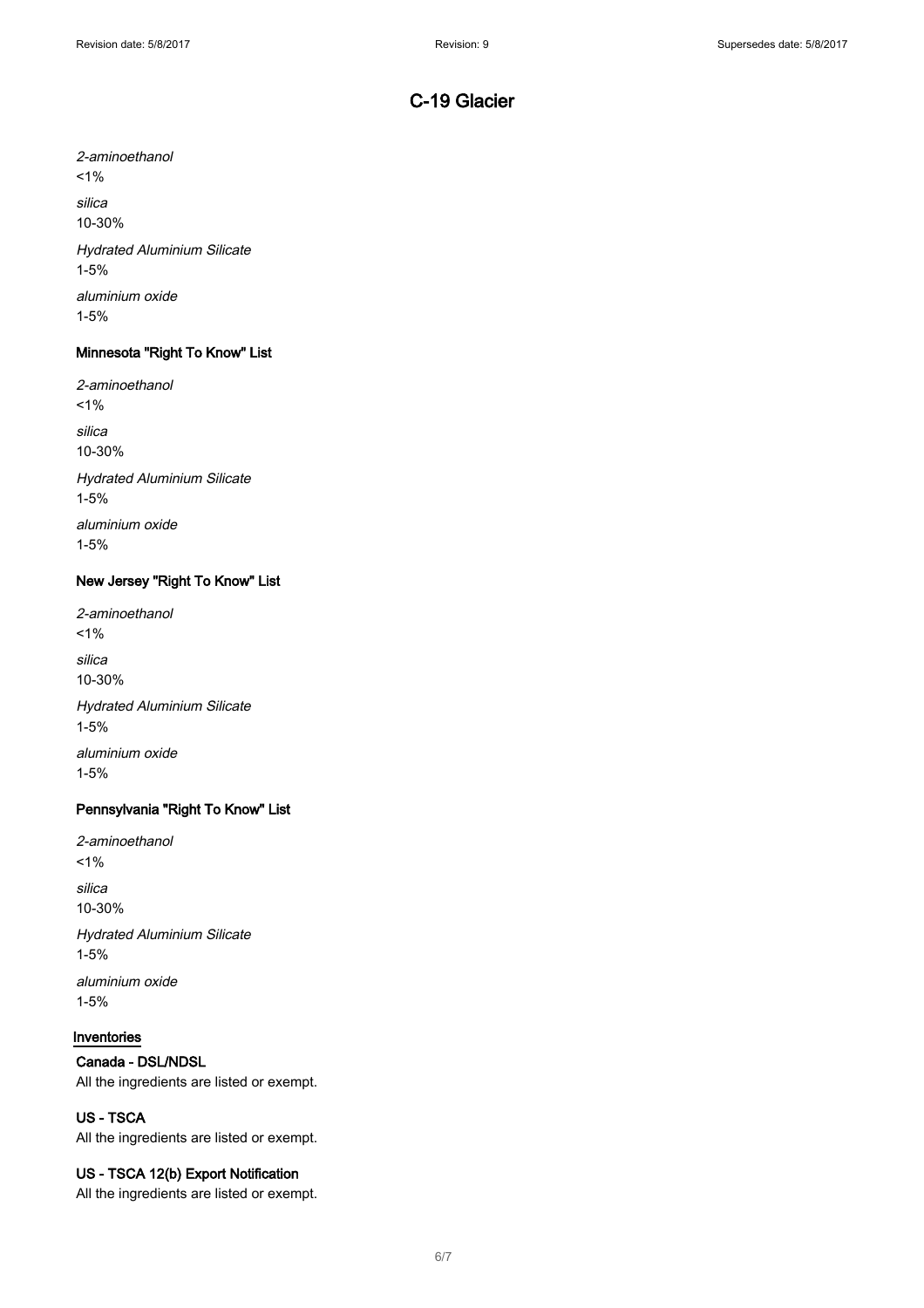| 16. Other information |                                                                                                                                                                                                                                     |
|-----------------------|-------------------------------------------------------------------------------------------------------------------------------------------------------------------------------------------------------------------------------------|
| General information   | The following are the top 5 materials by weight listed for New Jersey (if applicable):- Water<br>7732-18-5, Crystalline Silica 14808-60-7, Non Lead Frit65997-18-4, Calcium Silicate 13983-17-<br>0<br>Nepheline Syenite 37244-96-5 |
| <b>Revision date</b>  | 5/8/2017                                                                                                                                                                                                                            |
| Revision              | 9                                                                                                                                                                                                                                   |
| Supersedes date       | 5/8/2017                                                                                                                                                                                                                            |
| SDS No.               | 5977                                                                                                                                                                                                                                |

This information relates only to the specific material designated and may not be valid for such material used in combination with any other materials or in any process. Such information is, to the best of the company's knowledge and belief, accurate and reliable as of the date indicated. However, no warranty, guarantee or representation is made to its accuracy, reliability or completeness. It is the user's responsibility to satisfy himself as to the suitability of such information for his own particular use.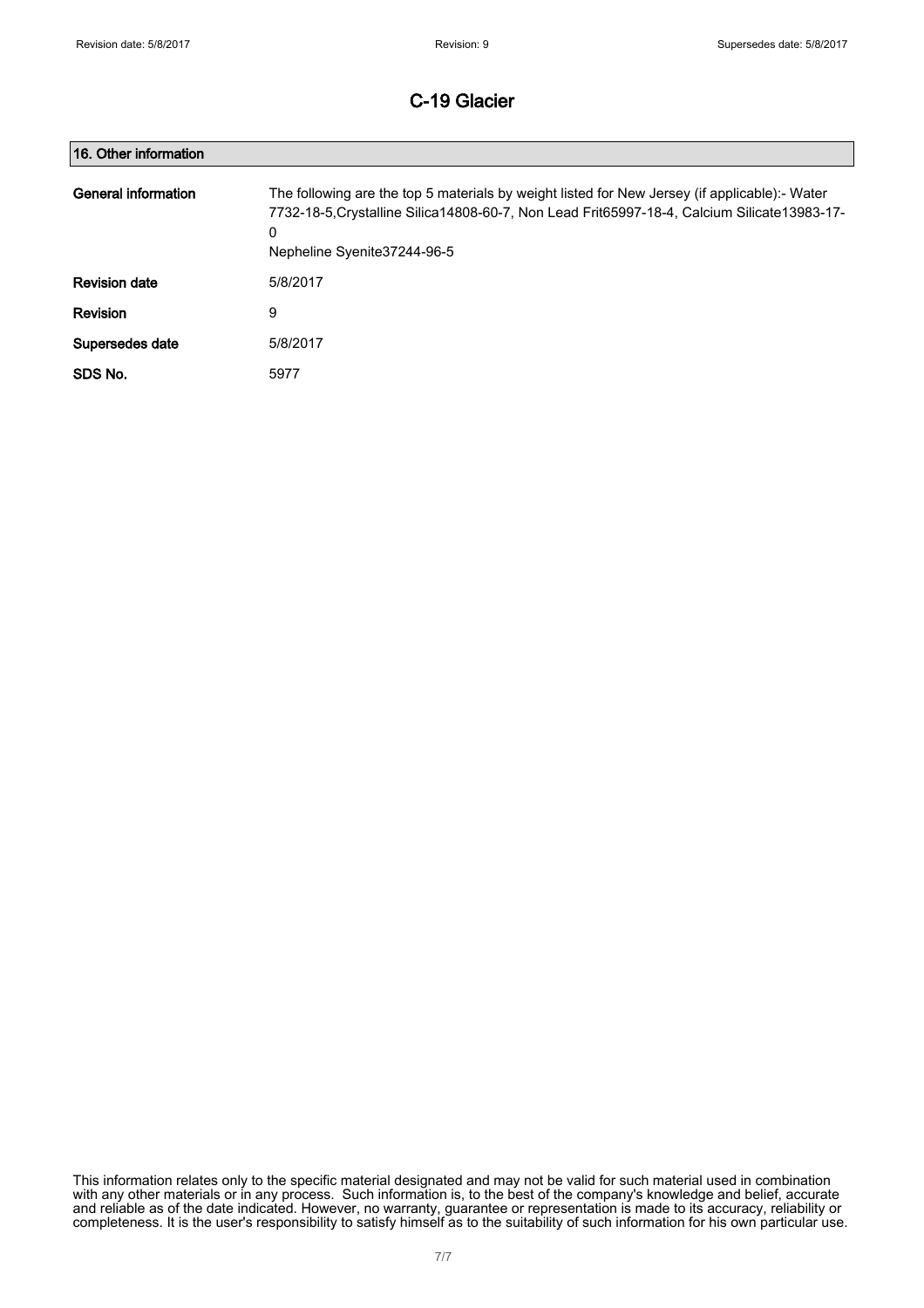# SAFETY DATA SHEET C-25 Downpour

| 1. Identification                                       |                                                                                                                                                                       |
|---------------------------------------------------------|-----------------------------------------------------------------------------------------------------------------------------------------------------------------------|
| <b>Product identifier</b>                               |                                                                                                                                                                       |
| <b>Product name</b>                                     | C-25 Downpour                                                                                                                                                         |
| <b>Product number</b>                                   | 39428L                                                                                                                                                                |
| Recommended use of the chemical and restrictions on use |                                                                                                                                                                       |
| Application                                             | ceramic glaze                                                                                                                                                         |
| Details of the supplier of the safety data sheet        |                                                                                                                                                                       |
| Supplier                                                | American Art Clay Co Inc<br>6060 Guion Road<br>Indianapolis,<br>IN 46254-1222<br><b>USA</b><br>Toll Free: 1-800-925-5195 ext. 1303<br>Local: 1-317-243-0066 ext. 1303 |
| Emergency telephone number                              |                                                                                                                                                                       |
| <b>Emergency telephone</b>                              | 1 317 243 0066 ext. 1303 Mon-Fri, 0900-1700 EST                                                                                                                       |
| 2. Hazard(s) identification                             |                                                                                                                                                                       |
| Classification of the substance or mixture              |                                                                                                                                                                       |
| <b>Physical hazards</b>                                 | Not Classified                                                                                                                                                        |
| <b>Health hazards</b>                                   | Not Classified                                                                                                                                                        |
| <b>Environmental hazards</b>                            | Not Classified                                                                                                                                                        |
| Label elements                                          |                                                                                                                                                                       |
| <b>Hazard statements</b>                                | <b>NC Not Classified</b>                                                                                                                                              |
| <b>Other hazards</b>                                    |                                                                                                                                                                       |
| none present                                            |                                                                                                                                                                       |
| 3. Composition/information on ingredients               |                                                                                                                                                                       |
| <b>Mixtures</b>                                         |                                                                                                                                                                       |
| <b>Composition comments</b>                             | Only ingredients listed above are notifiable for this product. If none are shown then all<br>ingredients are exempt.                                                  |
| 4. First-aid measures                                   |                                                                                                                                                                       |
| Description of first aid measures                       |                                                                                                                                                                       |
| <b>General information</b>                              | $\overline{\phantom{a}}$                                                                                                                                              |
| Inhalation                                              | Unlikely route of exposure as the product does not contain volatile substances.                                                                                       |
| Ingestion                                               | Do not induce vomiting. Rinse mouth thoroughly with water. Give a few small glasses of water<br>or milk to drink. Get medical attention if any discomfort continues.  |
| <b>Skin Contact</b>                                     | Wash skin thoroughly with soap and water.                                                                                                                             |
| Eye contact                                             | Rinse with water.                                                                                                                                                     |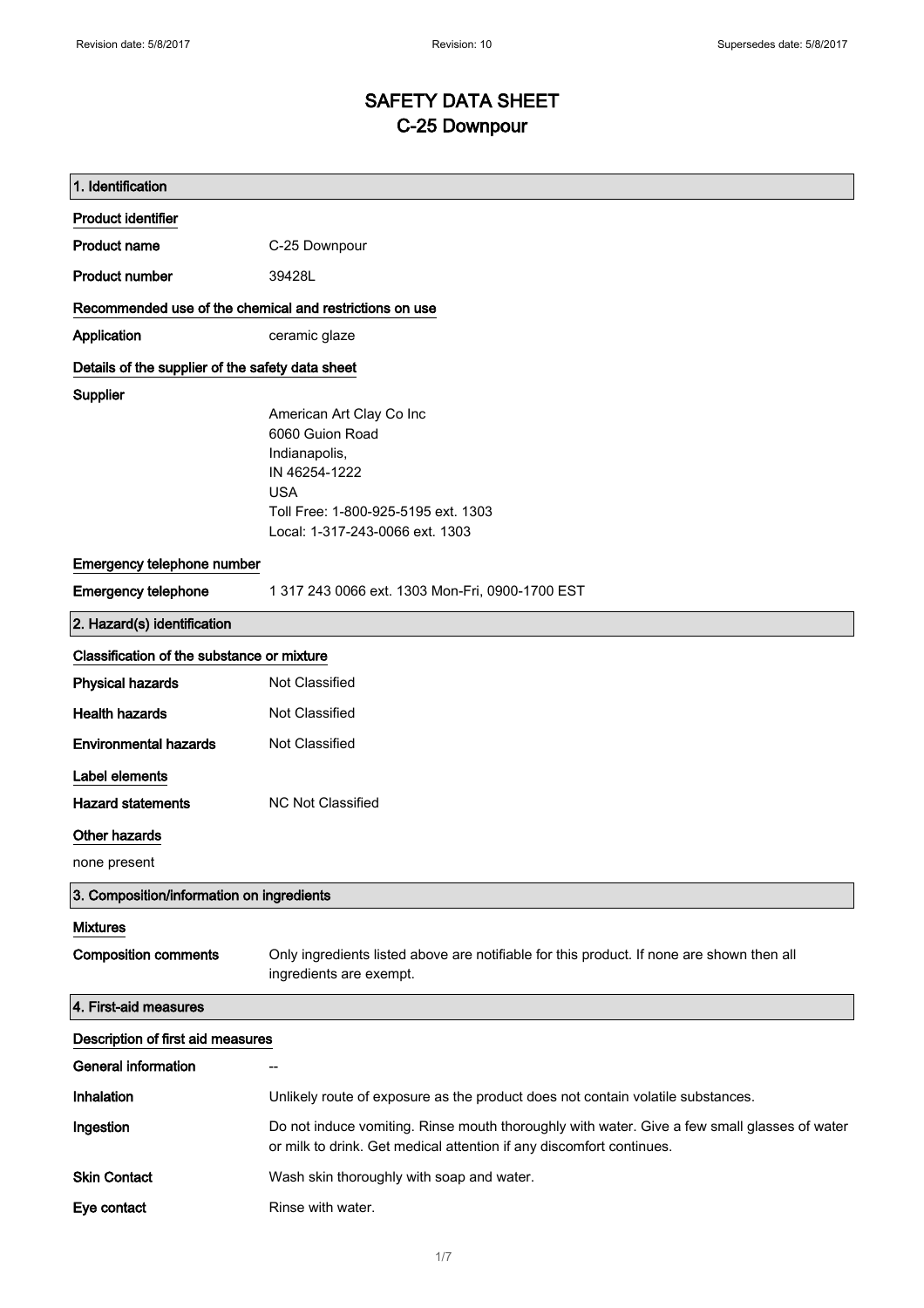# Most important symptoms and effects, both acute and delayed

| Inhalation                                                   | Read Section 2 for any specific precautions associated with this product. In general, breathing<br>any type of dust / mist can and may aggravate irritation of the throat and lungs.                                                                                                                        |
|--------------------------------------------------------------|-------------------------------------------------------------------------------------------------------------------------------------------------------------------------------------------------------------------------------------------------------------------------------------------------------------|
| Ingestion                                                    | Read Section 2 for any specific precautions associated with the use of this product. Products<br>with specific warnings about ingestion will give guidance there.                                                                                                                                           |
| <b>Skin contact</b>                                          | Read Section 2 for any specific precautions associated with the use of this product. In general<br>most ceramic glazes, clays and special products will tend to have a drying effect on the skin<br>and may cause some sensitivity to users with sensitive skin.                                            |
| Eye contact                                                  | Read Section 2 for any specific precautions associated with the use of this product. In general<br>most ceramic and special products contain materials that maybe abrasive to eyes. Keeping<br>materials from contacting the eyes is prudent. If contact does occur, flush with clean water, do<br>not rub. |
|                                                              | Indication of immediate medical attention and special treatment needed                                                                                                                                                                                                                                      |
| Notes for the doctor                                         | Treat symptomatically.                                                                                                                                                                                                                                                                                      |
| 5. Fire-fighting measures                                    |                                                                                                                                                                                                                                                                                                             |
| <b>Extinguishing media</b>                                   |                                                                                                                                                                                                                                                                                                             |
| Suitable extinguishing media                                 | Use fire-extinguishing media suitable for the surrounding fire.                                                                                                                                                                                                                                             |
| Special hazards arising from the substance or mixture        |                                                                                                                                                                                                                                                                                                             |
| Specific hazards                                             | The product is not believed to present a hazard due to its physical nature.                                                                                                                                                                                                                                 |
| Advice for firefighters                                      |                                                                                                                                                                                                                                                                                                             |
| Special protective equipment<br>for firefighters             | Use protective equipment appropriate for surrounding materials.                                                                                                                                                                                                                                             |
|                                                              |                                                                                                                                                                                                                                                                                                             |
| 6. Accidental release measures                               |                                                                                                                                                                                                                                                                                                             |
|                                                              | Personal precautions, protective equipment and emergency procedures                                                                                                                                                                                                                                         |
| <b>Personal precautions</b>                                  | For personal protection, see Section 8.                                                                                                                                                                                                                                                                     |
| <b>Environmental precautions</b>                             |                                                                                                                                                                                                                                                                                                             |
| <b>Environmental precautions</b>                             | Please read Section 2 completely. If any environmental warnings such as; H411 or H412 are<br>listed in Section 2, please use appropriate procedures when disposing of product and<br>container. Do not put materials into waterways or sewers.                                                              |
| Methods and material for containment and cleaning up         |                                                                                                                                                                                                                                                                                                             |
| Methods for cleaning up                                      | Collect spillage for reclamation or absorb in vermiculite, dry sand or similar material                                                                                                                                                                                                                     |
| Reference to other sections                                  | For waste disposal, see Section 13. For personal protection, see Section 8.                                                                                                                                                                                                                                 |
| 7. Handling and storage                                      |                                                                                                                                                                                                                                                                                                             |
| Precautions for safe handling                                |                                                                                                                                                                                                                                                                                                             |
| <b>Usage precautions</b>                                     | Read label before use. Do not eat, drink or smoke when using this product. Good personal<br>hygiene procedures should be implemented. Wash hands and any other contaminated areas<br>of the body with soap and water before leaving the work site.                                                          |
| Conditions for safe storage, including any incompatibilities |                                                                                                                                                                                                                                                                                                             |
| <b>Storage precautions</b>                                   | Store in tightly-closed, original container in a dry and cool place.                                                                                                                                                                                                                                        |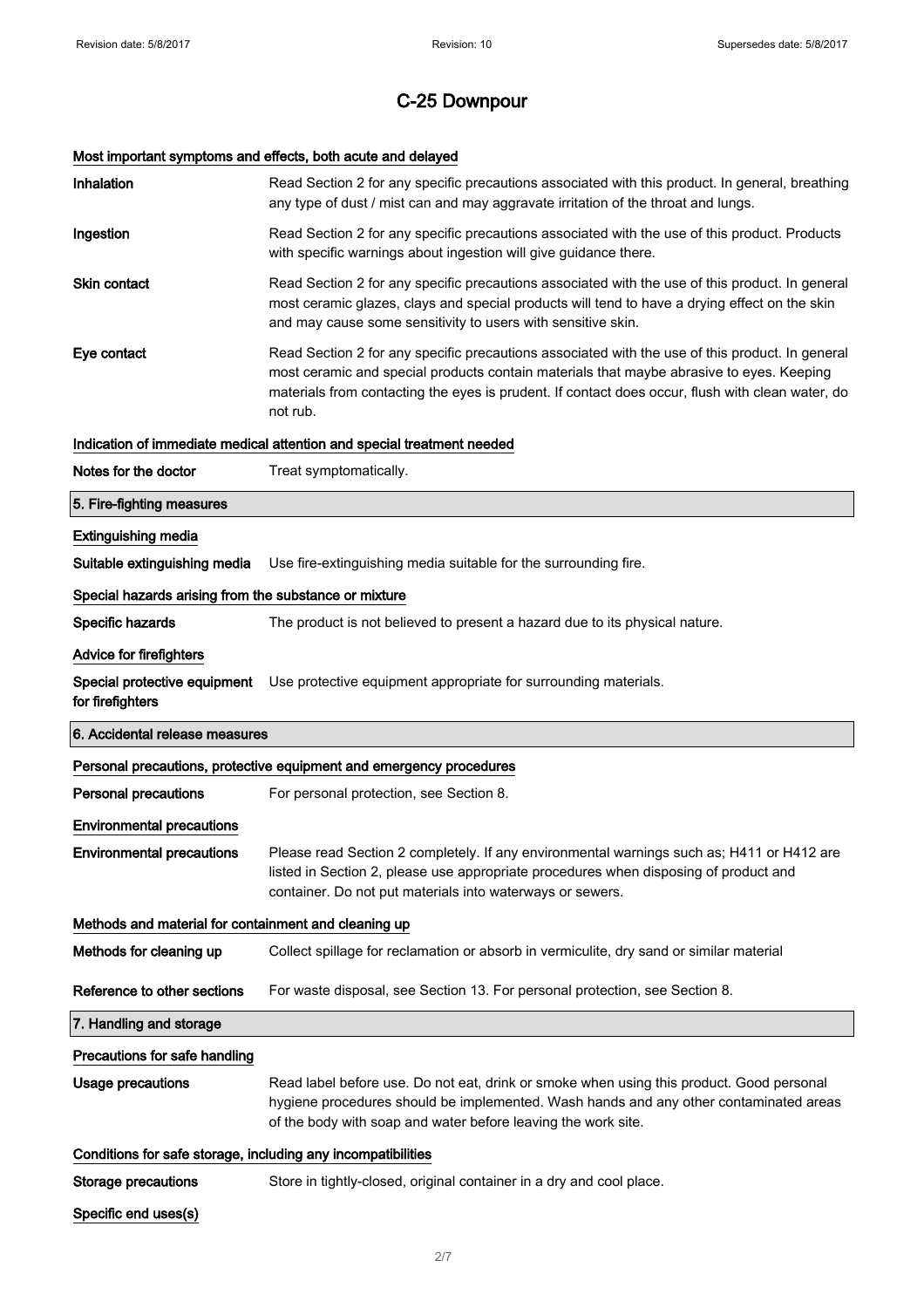| Specific end use(s)                      | The identified uses for this product are detailed in Section 1.                                                                                                                                                      |
|------------------------------------------|----------------------------------------------------------------------------------------------------------------------------------------------------------------------------------------------------------------------|
| 8. Exposure Controls/personal protection |                                                                                                                                                                                                                      |
| Ingredient comments                      | Only ingredients listed n Section 3 are notifiable for this product. If none are shown then all<br>ingredients are exempt.                                                                                           |
| <b>Exposure controls</b>                 |                                                                                                                                                                                                                      |
| Appropriate engineering<br>controls      | No specific ventilations requirements unless the "FAN" pictogram is shown above or specified<br>in Section 2.                                                                                                        |
| Eye/face protection                      | No specific eye protection required unless the "EYE PROTECTION" pictogram is shown<br>above or specified in Section 2.                                                                                               |
| Hand protection                          | No specific hand protection required unless the "HAND PROTECTION" pictogram is shown<br>above or specified in Section 2.                                                                                             |
| Hygiene measures                         | Using good personal hygiene practices is always appropriate. Keeping a clean work space,<br>cleaning up properly when done, and not eating, drinking or smoking when using this product.                             |
| <b>Respiratory protection</b>            | No specific respiratory protection required unless the "RESPIRATOR" pictogram is shown<br>above or specified in Section 2. Using the appropriate certified protection for the operation is<br>important if required. |
| 9. Physical and Chemical Properties      |                                                                                                                                                                                                                      |

| Information on basic physical and chemical properties |                           |
|-------------------------------------------------------|---------------------------|
| Appearance                                            | Colored liquid.           |
| Color                                                 | Various colors.           |
| Odor                                                  | Almost odorless.          |
| <b>Odor threshold</b>                                 | No information available. |
| pH                                                    | $6 - 8$                   |
| <b>Melting point</b>                                  | No information available. |
| Initial boiling point and range                       | No information available. |
| Flash point                                           | No information available. |
| <b>Evaporation rate</b>                               | No information available. |
| Flammability (solid, gas)                             | No information available. |
| Upper/lower flammability or<br>explosive limits       | No information available. |
| Vapor pressure                                        | No information available. |
| <b>Relative density</b>                               | Greater than 1.0          |
| Solubility(ies)                                       | Not applicable.           |
| <b>Partition coefficient</b>                          | No information available. |
| Auto-ignition temperature                             | Not applicable.           |
| <b>Decomposition Temperature</b>                      | No information available. |
| <b>Viscosity</b>                                      | No information available. |
| <b>Explosive properties</b>                           | none                      |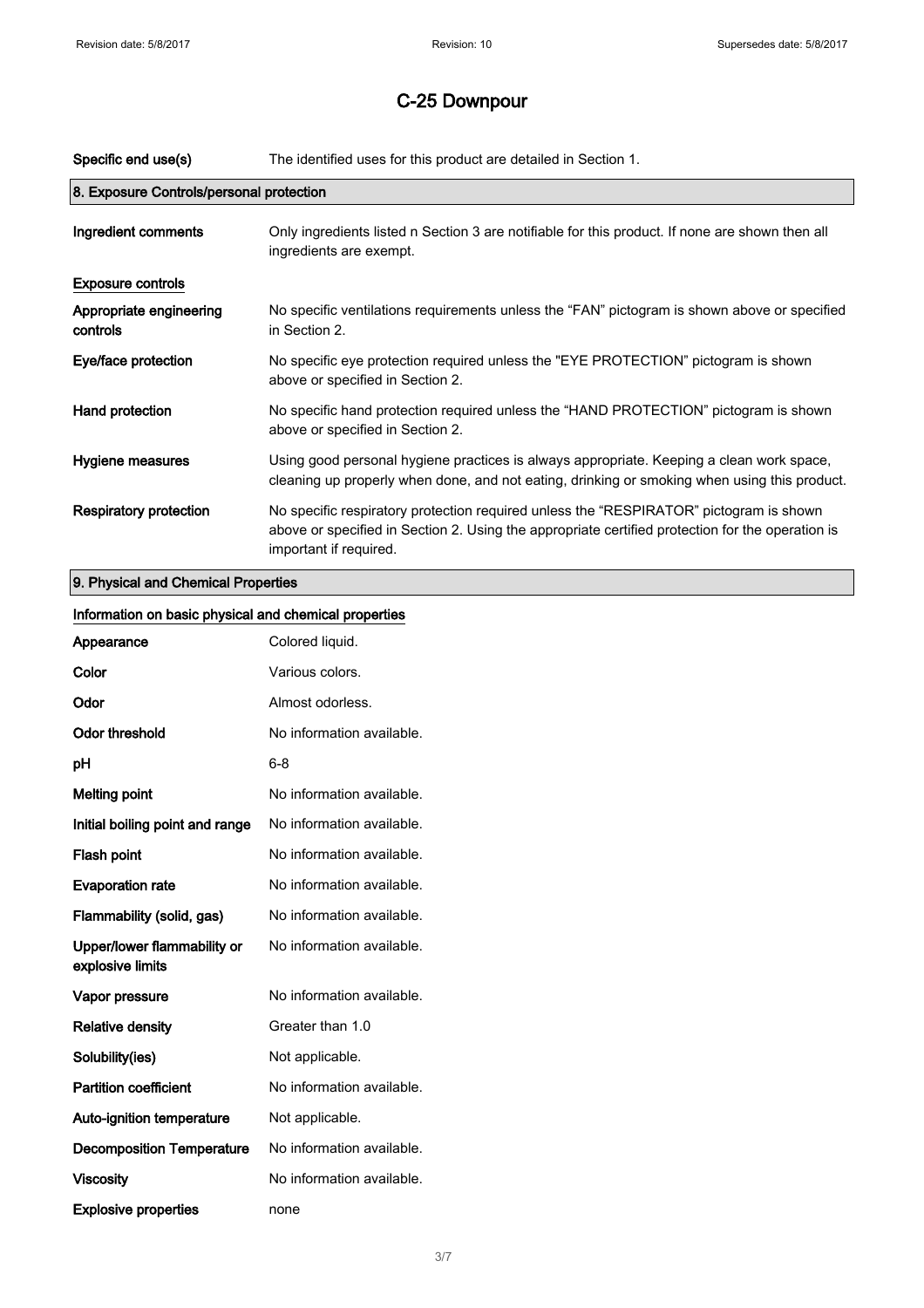| <b>Oxidizing properties</b>           | none                                                                                                                                                                                                                                           |
|---------------------------------------|------------------------------------------------------------------------------------------------------------------------------------------------------------------------------------------------------------------------------------------------|
| Other information                     | Not applicable.                                                                                                                                                                                                                                |
| 10. Stability and reactivity          |                                                                                                                                                                                                                                                |
| Reactivity                            | There are no known reactivity hazards associated with this product.                                                                                                                                                                            |
| <b>Stability</b>                      | No particular stability concerns.                                                                                                                                                                                                              |
| Possibility of hazardous<br>reactions | None known.                                                                                                                                                                                                                                    |
| Conditions to avoid                   | None known.                                                                                                                                                                                                                                    |
| <b>Materials to avoid</b>             | None known.                                                                                                                                                                                                                                    |
| Hazardous decomposition<br>products   | None known.                                                                                                                                                                                                                                    |
| 11. Toxicological information         |                                                                                                                                                                                                                                                |
| Information on toxicological effects  |                                                                                                                                                                                                                                                |
| <b>Toxicological effects</b>          | Please read Section 2 thoroughly to understand the toxicological risks, (if any) and<br>precautions for safe use (if any).                                                                                                                     |
| Skin corrosion/irritation             |                                                                                                                                                                                                                                                |
| <b>Skin sensitization</b>             |                                                                                                                                                                                                                                                |
| <b>Skin sensitization</b>             | Based on available data the classification criteria are not met.                                                                                                                                                                               |
| Eye contact                           | May cause temporary eye irritation.                                                                                                                                                                                                            |
| 12. Ecological Information            |                                                                                                                                                                                                                                                |
| Ecotoxicity                           | Please read Section 2 completely. If any environmental warnings such as; H411 or H412 are<br>listed in Section 2, please use appropriate procedures when disposing of product and<br>container. Do not put materials into waterways or sewers. |
| <b>Toxicity</b>                       | Please read Section 2 completely. If any environmental warnings such as; H411 or H412 are<br>listed in Section 2, please use appropriate procedures when disposing of product and<br>container. Do not put materials into waterways or sewers. |
| Persistence and degradability         |                                                                                                                                                                                                                                                |
| Persistence and degradability         | No data available.                                                                                                                                                                                                                             |
| Biodegradation                        | Not inherently biodegradable.                                                                                                                                                                                                                  |
| <b>Bioaccumulative potential</b>      |                                                                                                                                                                                                                                                |
| <b>Partition coefficient</b>          | No information available.                                                                                                                                                                                                                      |
| Mobility in soil                      |                                                                                                                                                                                                                                                |
| <b>Mobility</b>                       | Semi-mobile.                                                                                                                                                                                                                                   |
| Other adverse effects                 |                                                                                                                                                                                                                                                |
| Other adverse effects                 | None known.                                                                                                                                                                                                                                    |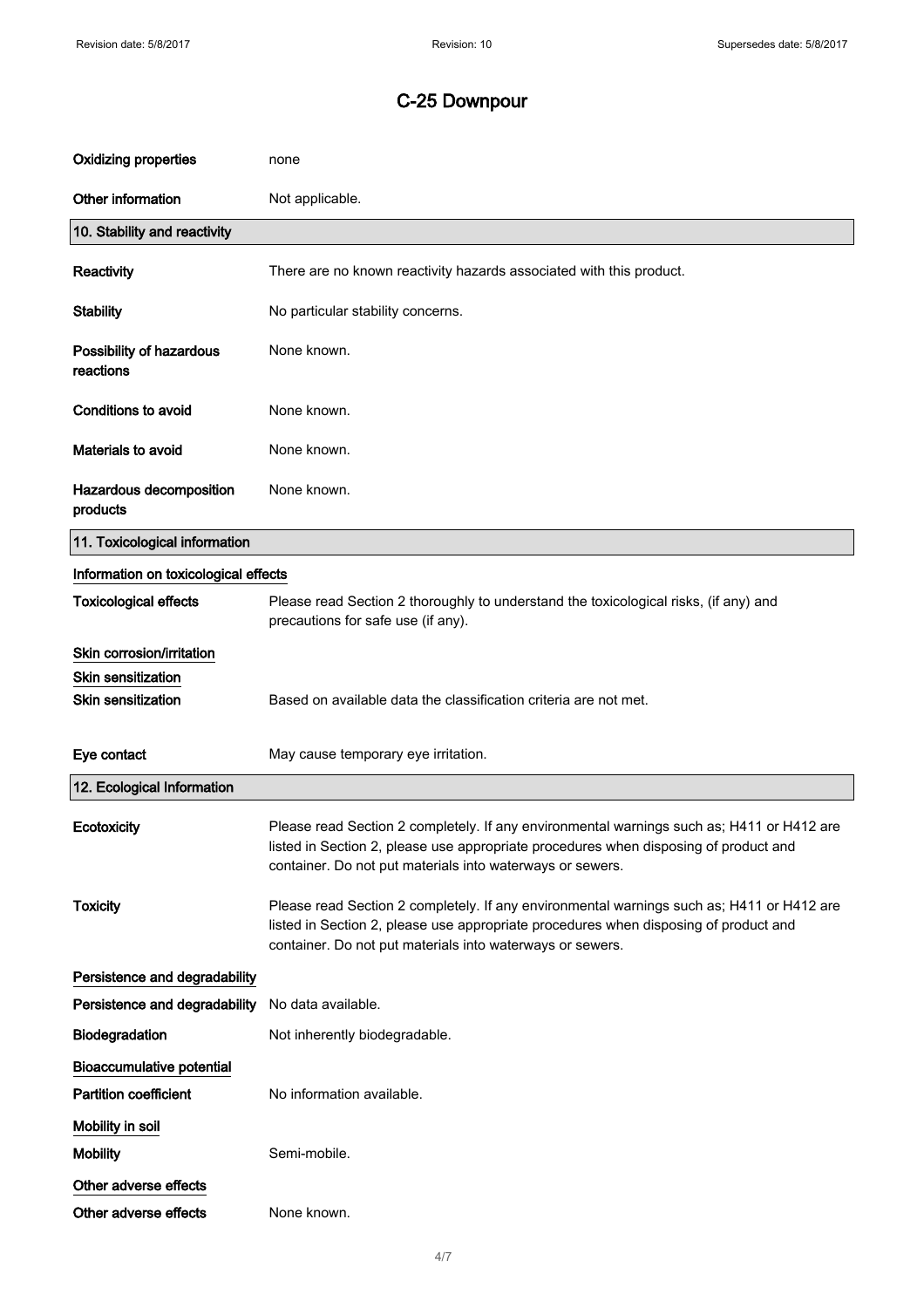# 13. Disposal considerations Waste treatment methods General information Dispose of waste product or used containers in accordance with local regulations When handling waste, the safety precautions applying to handling of the product should be considered. 14. Transport information General The product is not covered by international regulations on the transport of dangerous goods

(IMDG, IATA, DOT).

#### UN Number

Not applicable.

#### UN proper shipping name

Not applicable.

#### Transport hazard class(es)

No transport warning sign required.

#### Packing group

Not applicable.

#### Environmental hazards

#### Environmentally Hazardous Substance

Please refer to Section 2 for any environmental hazards associated with this product. If H411/H412 warnings are shown then please verify packaging and labeling requirements for larger volumes.

#### Special precautions for user

Not applicable.

### Transport in bulk according to Not applicable. Annex II of MARPOL 73/78 and the IBC Code

### 15. Regulatory information

#### US State Regulations

California Proposition 65 Carcinogens and Reproductive Toxins None of the ingredients are listed or exempt.

#### Massachusetts "Right To Know" List

aluminium oxide 1-5% 2-aminoethanol  $1%$ silica 10-30% Hydrated Aluminium Silicate 1-5%

#### Rhode Island "Right To Know" List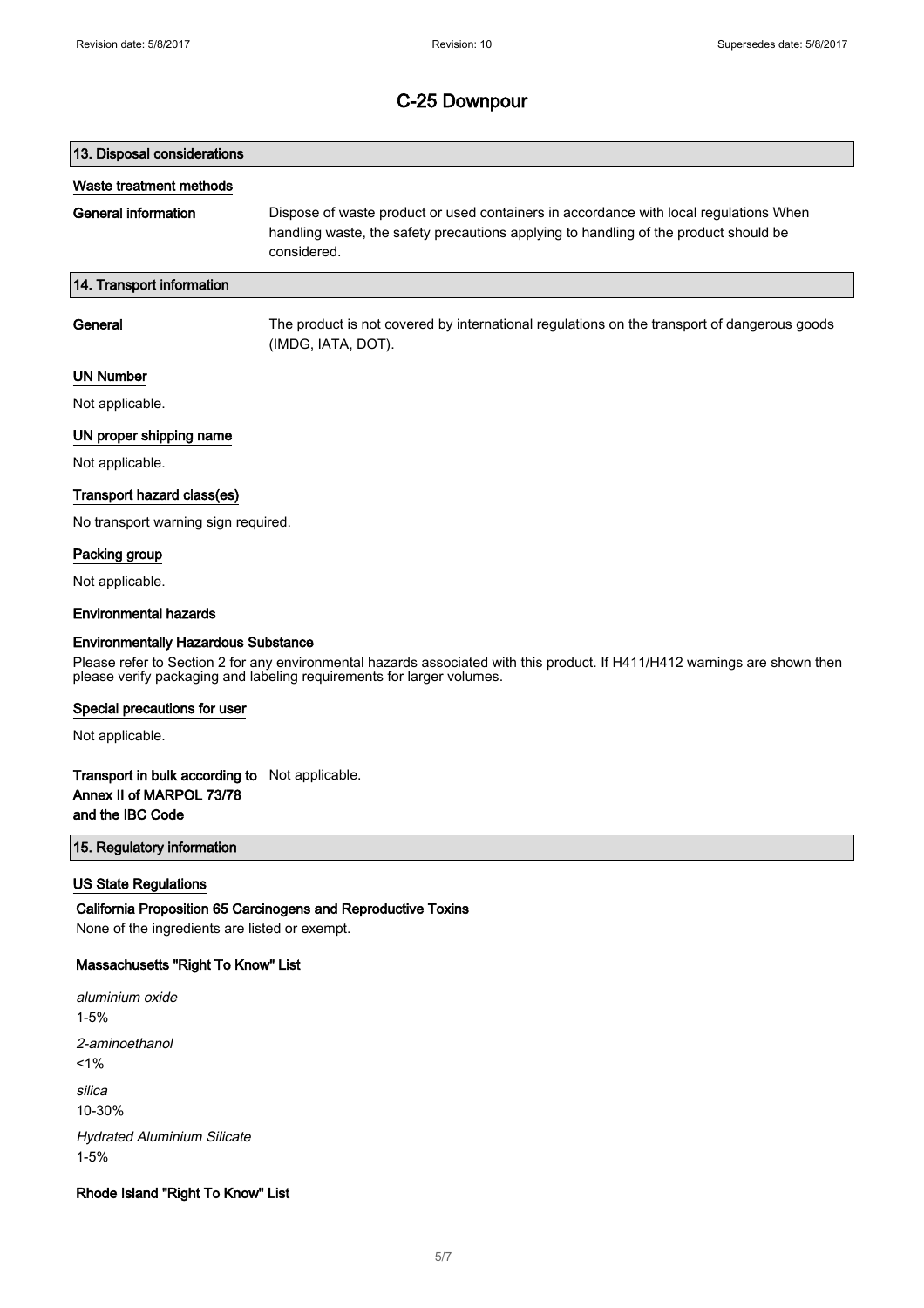aluminium oxide 1-5%

2-aminoethanol

 $1%$ 

silica

10-30%

Hydrated Aluminium Silicate 1-5%

### Minnesota "Right To Know" List

aluminium oxide 1-5% 2-aminoethanol  $1%$ silica 10-30%

Hydrated Aluminium Silicate 1-5%

#### New Jersey "Right To Know" List

aluminium oxide 1-5% 2-aminoethanol  $1%$ silica 10-30% Hydrated Aluminium Silicate 1-5%

### Pennsylvania "Right To Know" List

aluminium oxide 1-5% 2-aminoethanol  $1%$ silica 10-30% Hydrated Aluminium Silicate

1-5%

#### Inventories

### Canada - DSL/NDSL

All the ingredients are listed or exempt.

## US - TSCA

All the ingredients are listed or exempt.

#### US - TSCA 12(b) Export Notification

All the ingredients are listed or exempt.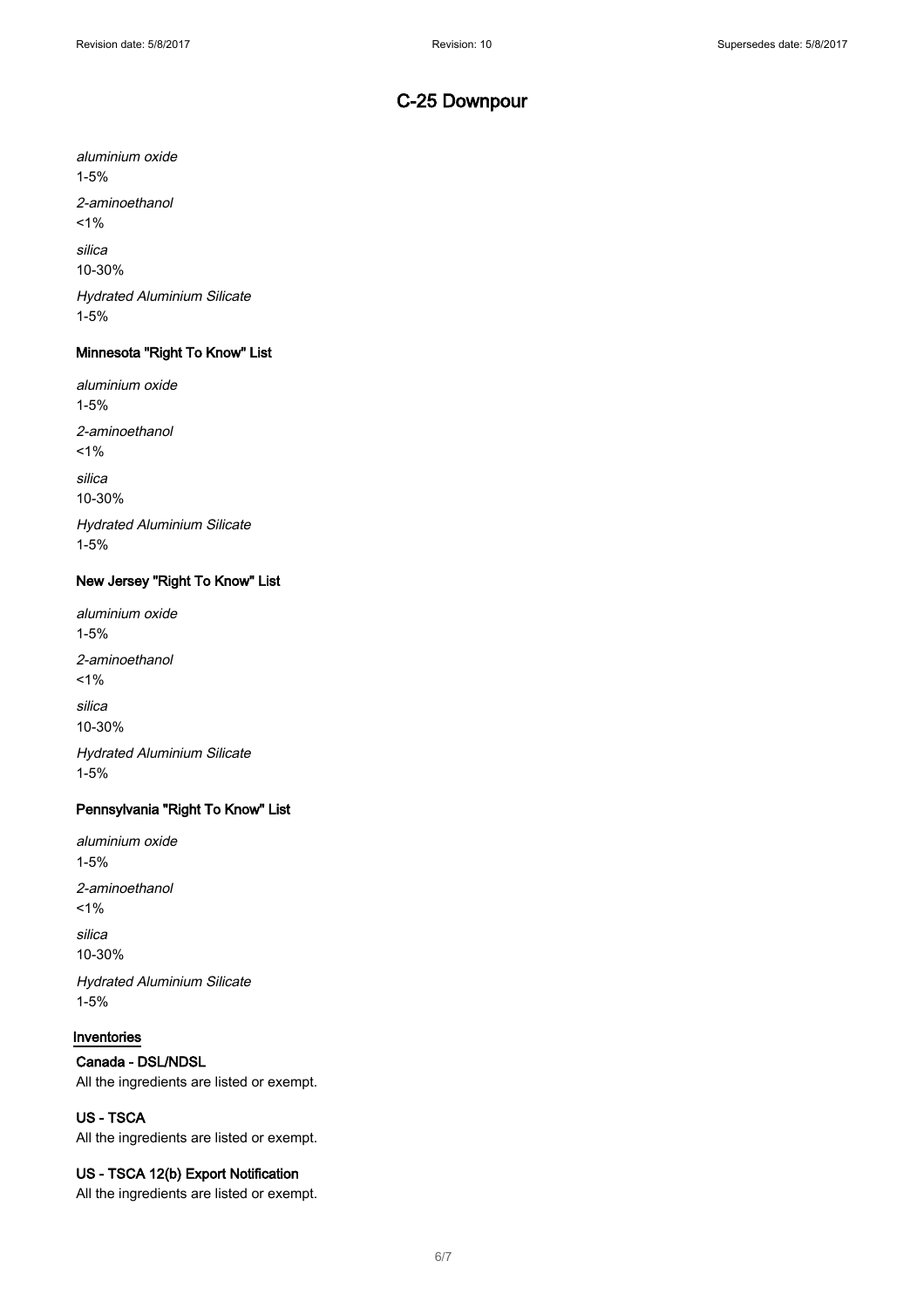| 16. Other information |                                                                                                                                                                                                                                    |
|-----------------------|------------------------------------------------------------------------------------------------------------------------------------------------------------------------------------------------------------------------------------|
| General information   | The following are the top 5 materials by weight listed for New Jersey (if applicable):- Water<br>7732-18-5. Crystalline Silica 14808-60-7, Non Lead Frit65997-18-4, Calcium Silicate 13983-17-<br>0<br>Nepheline Syenite37244-96-5 |
| <b>Revision date</b>  | 5/8/2017                                                                                                                                                                                                                           |
| <b>Revision</b>       | 10                                                                                                                                                                                                                                 |
| Supersedes date       | 5/8/2017                                                                                                                                                                                                                           |
| SDS No.               | 5978                                                                                                                                                                                                                               |

This information relates only to the specific material designated and may not be valid for such material used in combination with any other materials or in any process. Such information is, to the best of the company's knowledge and belief, accurate and reliable as of the date indicated. However, no warranty, guarantee or representation is made to its accuracy, reliability or completeness. It is the user's responsibility to satisfy himself as to the suitability of such information for his own particular use.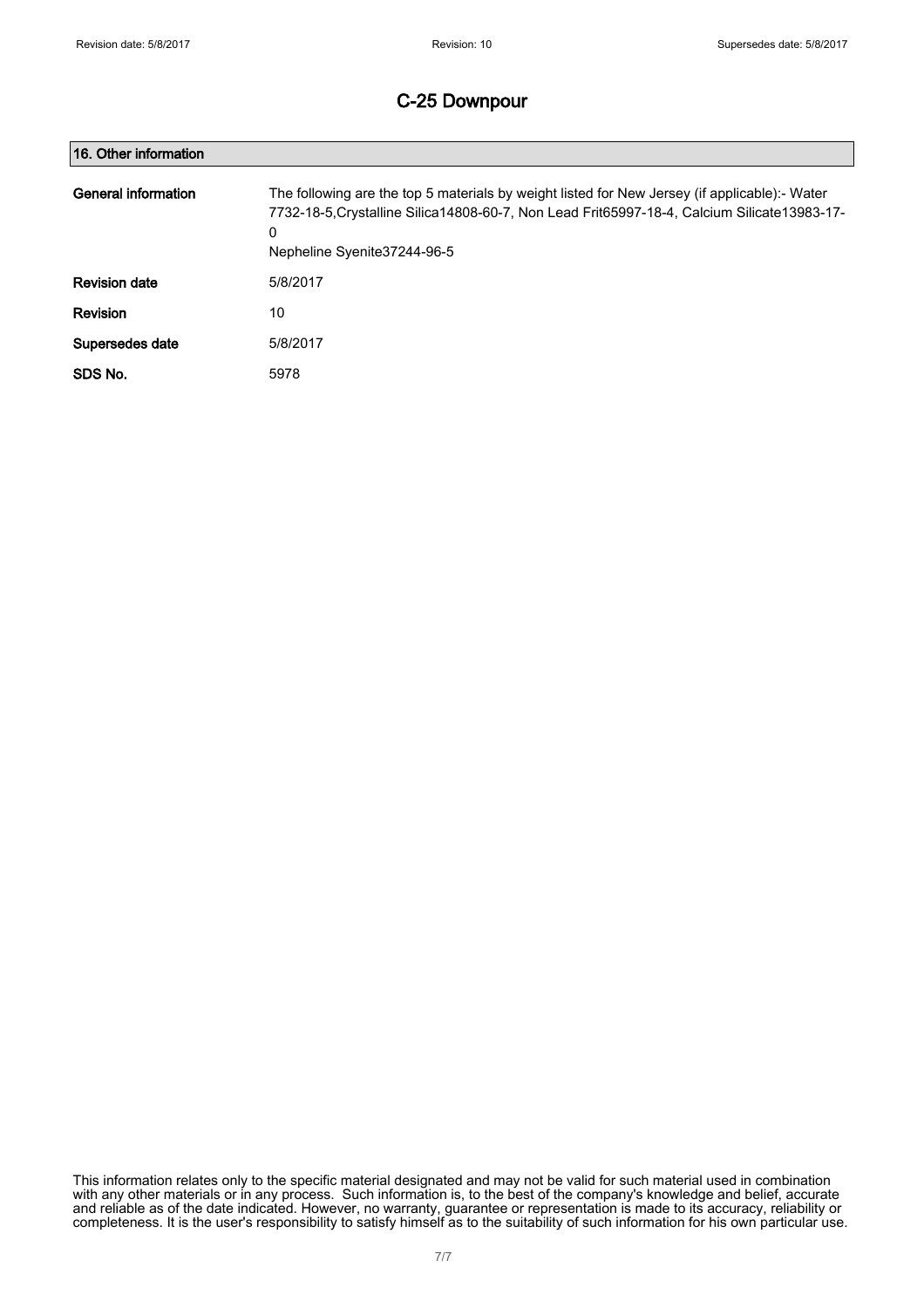# SAFETY DATA SHEET C-29 Deep Sea

| 1. Identification                                       |                                                                                                                                                                       |  |
|---------------------------------------------------------|-----------------------------------------------------------------------------------------------------------------------------------------------------------------------|--|
| <b>Product identifier</b>                               |                                                                                                                                                                       |  |
| <b>Product name</b>                                     | C-29 Deep Sea                                                                                                                                                         |  |
| <b>Product number</b>                                   | 39429H                                                                                                                                                                |  |
| Recommended use of the chemical and restrictions on use |                                                                                                                                                                       |  |
| Application                                             | ceramic glaze                                                                                                                                                         |  |
| Details of the supplier of the safety data sheet        |                                                                                                                                                                       |  |
| <b>Supplier</b>                                         | American Art Clay Co Inc<br>6060 Guion Road<br>Indianapolis,<br>IN 46254-1222<br><b>USA</b><br>Toll Free: 1-800-925-5195 ext. 1303<br>Local: 1-317-243-0066 ext. 1303 |  |
| Emergency telephone number                              |                                                                                                                                                                       |  |
| <b>Emergency telephone</b>                              | 1 317 243 0066 ext. 1303 Mon-Fri, 0900-1700 EST                                                                                                                       |  |
| 2. Hazard(s) identification                             |                                                                                                                                                                       |  |
| Classification of the substance or mixture              |                                                                                                                                                                       |  |
| <b>Physical hazards</b>                                 | Not Classified                                                                                                                                                        |  |
| <b>Health hazards</b>                                   | Not Classified                                                                                                                                                        |  |
| <b>Environmental hazards</b>                            | Not Classified                                                                                                                                                        |  |
| Label elements<br><b>Hazard statements</b>              | <b>NC Not Classified</b>                                                                                                                                              |  |
| <b>Other hazards</b>                                    |                                                                                                                                                                       |  |
| none present                                            |                                                                                                                                                                       |  |
| 3. Composition/information on ingredients               |                                                                                                                                                                       |  |
|                                                         |                                                                                                                                                                       |  |
| <b>Mixtures</b><br><b>Composition comments</b>          | Only ingredients listed above are notifiable for this product. If none are shown then all<br>ingredients are exempt.                                                  |  |
| 4. First-aid measures                                   |                                                                                                                                                                       |  |
| Description of first aid measures                       |                                                                                                                                                                       |  |
| <b>General information</b>                              | --                                                                                                                                                                    |  |
| Inhalation                                              | Unlikely route of exposure as the product does not contain volatile substances.                                                                                       |  |
| Ingestion                                               | Do not induce vomiting. Rinse mouth thoroughly with water. Give a few small glasses of water<br>or milk to drink. Get medical attention if any discomfort continues.  |  |
| <b>Skin Contact</b>                                     | Wash skin thoroughly with soap and water.                                                                                                                             |  |
| Eye contact                                             | Rinse with water.                                                                                                                                                     |  |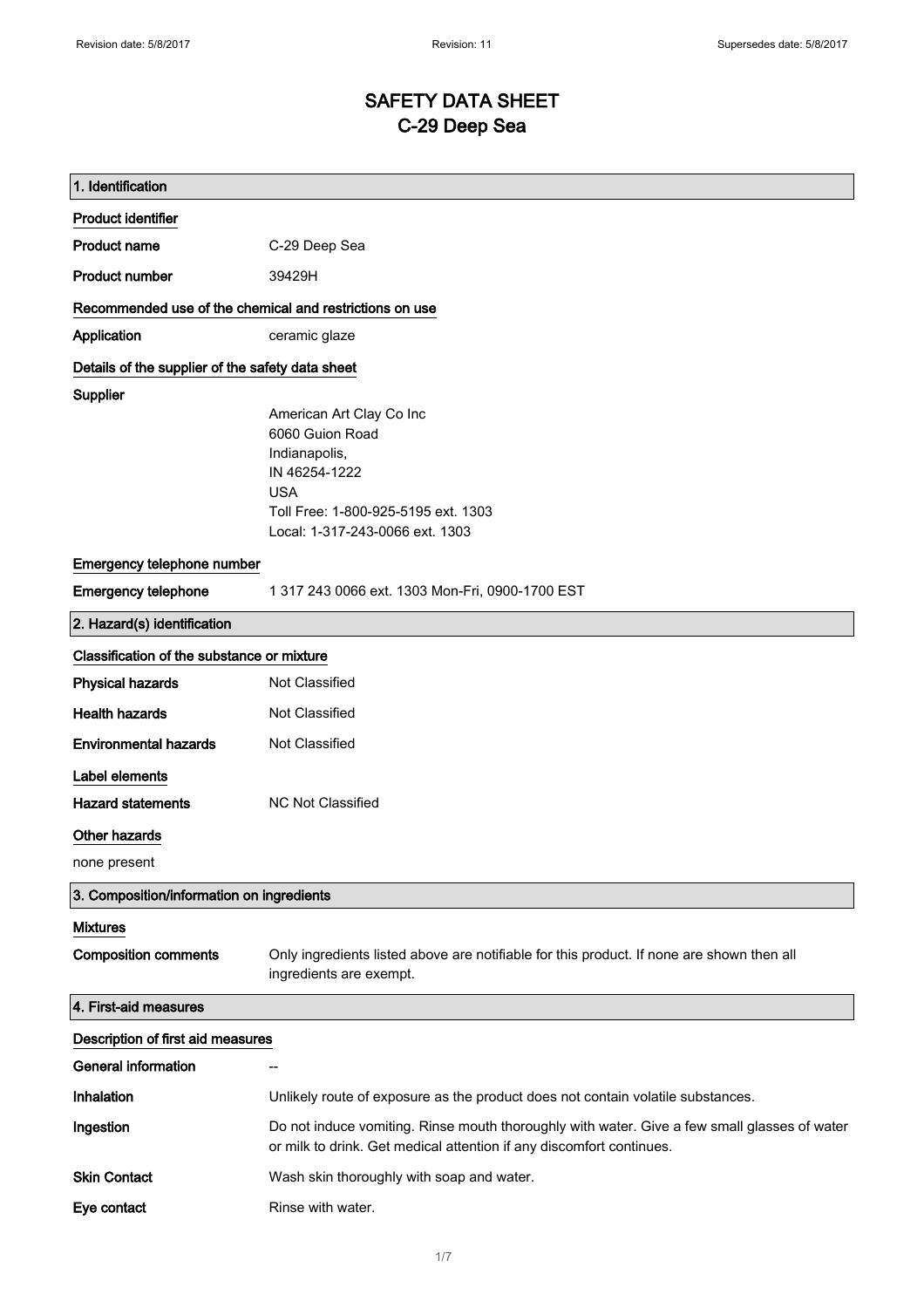# Most important symptoms and effects, both acute and delayed

| Inhalation                                                   | Read Section 2 for any specific precautions associated with this product. In general, breathing<br>any type of dust / mist can and may aggravate irritation of the throat and lungs.                                                                                                                        |
|--------------------------------------------------------------|-------------------------------------------------------------------------------------------------------------------------------------------------------------------------------------------------------------------------------------------------------------------------------------------------------------|
| Ingestion                                                    | Read Section 2 for any specific precautions associated with the use of this product. Products<br>with specific warnings about ingestion will give guidance there.                                                                                                                                           |
| <b>Skin contact</b>                                          | Read Section 2 for any specific precautions associated with the use of this product. In general<br>most ceramic glazes, clays and special products will tend to have a drying effect on the skin<br>and may cause some sensitivity to users with sensitive skin.                                            |
| Eye contact                                                  | Read Section 2 for any specific precautions associated with the use of this product. In general<br>most ceramic and special products contain materials that maybe abrasive to eyes. Keeping<br>materials from contacting the eyes is prudent. If contact does occur, flush with clean water, do<br>not rub. |
|                                                              | Indication of immediate medical attention and special treatment needed                                                                                                                                                                                                                                      |
| Notes for the doctor                                         | Treat symptomatically.                                                                                                                                                                                                                                                                                      |
| 5. Fire-fighting measures                                    |                                                                                                                                                                                                                                                                                                             |
| <b>Extinguishing media</b>                                   |                                                                                                                                                                                                                                                                                                             |
| Suitable extinguishing media                                 | Use fire-extinguishing media suitable for the surrounding fire.                                                                                                                                                                                                                                             |
| Special hazards arising from the substance or mixture        |                                                                                                                                                                                                                                                                                                             |
| Specific hazards                                             | The product is not believed to present a hazard due to its physical nature.                                                                                                                                                                                                                                 |
| <b>Advice for firefighters</b>                               |                                                                                                                                                                                                                                                                                                             |
| Special protective equipment<br>for firefighters             | Use protective equipment appropriate for surrounding materials.                                                                                                                                                                                                                                             |
|                                                              |                                                                                                                                                                                                                                                                                                             |
| 6. Accidental release measures                               |                                                                                                                                                                                                                                                                                                             |
|                                                              | Personal precautions, protective equipment and emergency procedures                                                                                                                                                                                                                                         |
| <b>Personal precautions</b>                                  | For personal protection, see Section 8.                                                                                                                                                                                                                                                                     |
| <b>Environmental precautions</b>                             |                                                                                                                                                                                                                                                                                                             |
| <b>Environmental precautions</b>                             | Please read Section 2 completely. If any environmental warnings such as; H411 or H412 are<br>listed in Section 2, please use appropriate procedures when disposing of product and<br>container. Do not put materials into waterways or sewers.                                                              |
| Methods and material for containment and cleaning up         |                                                                                                                                                                                                                                                                                                             |
| Methods for cleaning up                                      | Collect spillage for reclamation or absorb in vermiculite, dry sand or similar material                                                                                                                                                                                                                     |
| Reference to other sections                                  | For waste disposal, see Section 13. For personal protection, see Section 8.                                                                                                                                                                                                                                 |
| 7. Handling and storage                                      |                                                                                                                                                                                                                                                                                                             |
| Precautions for safe handling                                |                                                                                                                                                                                                                                                                                                             |
| <b>Usage precautions</b>                                     | Read label before use. Do not eat, drink or smoke when using this product. Good personal<br>hygiene procedures should be implemented. Wash hands and any other contaminated areas<br>of the body with soap and water before leaving the work site.                                                          |
| Conditions for safe storage, including any incompatibilities |                                                                                                                                                                                                                                                                                                             |
| <b>Storage precautions</b>                                   | Store in tightly-closed, original container in a dry and cool place.                                                                                                                                                                                                                                        |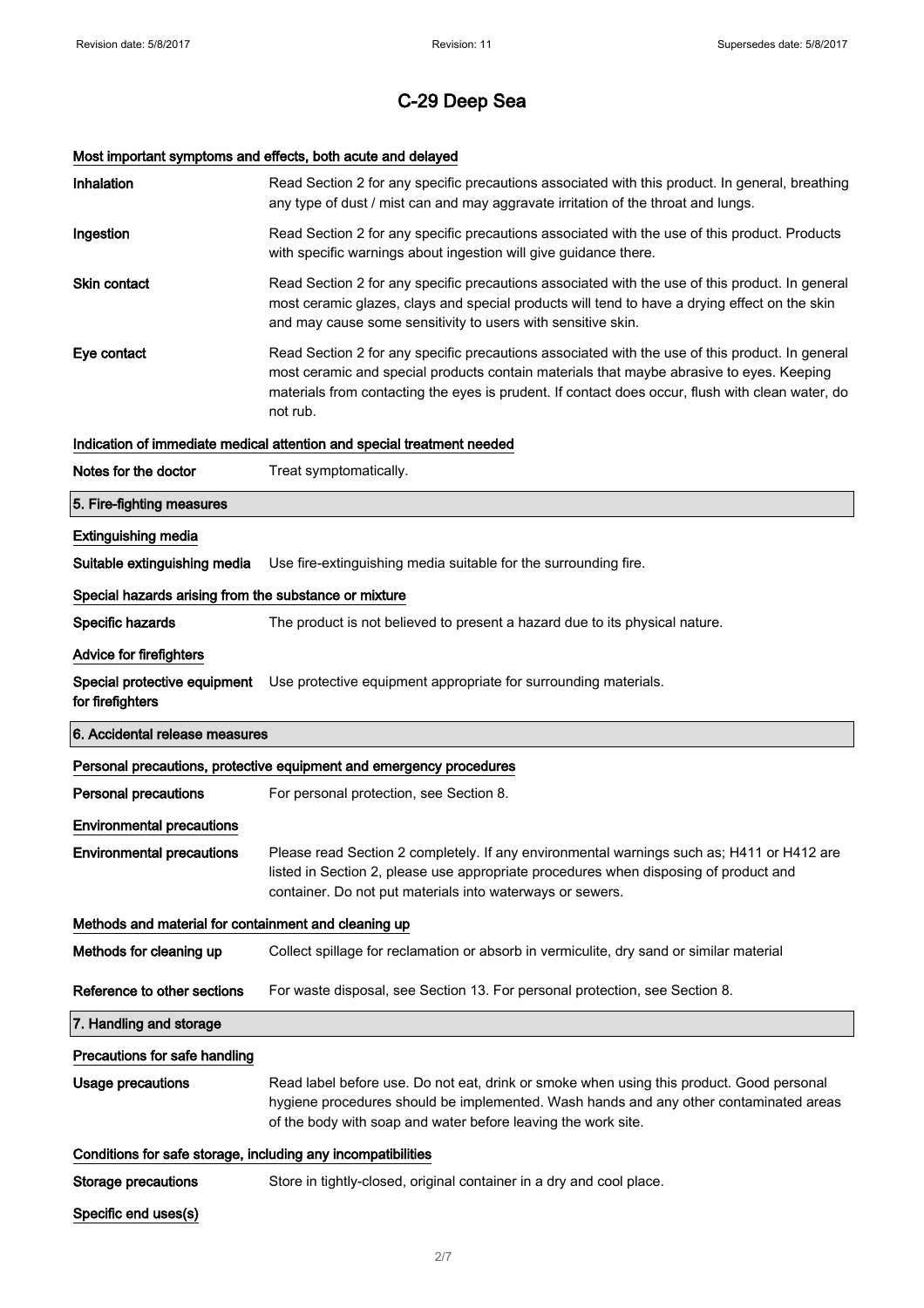| 8. Exposure Controls/personal protection                                                                                                                                                                                                              |  |
|-------------------------------------------------------------------------------------------------------------------------------------------------------------------------------------------------------------------------------------------------------|--|
| Ingredient comments<br>Only ingredients listed n Section 3 are notifiable for this product. If none are shown then all<br>ingredients are exempt.                                                                                                     |  |
| <b>Exposure controls</b>                                                                                                                                                                                                                              |  |
| Appropriate engineering<br>No specific ventilations requirements unless the "FAN" pictogram is shown above or specified<br>in Section 2.<br>controls                                                                                                  |  |
| No specific eye protection required unless the "EYE PROTECTION" pictogram is shown<br>Eye/face protection<br>above or specified in Section 2.                                                                                                         |  |
| No specific hand protection required unless the "HAND PROTECTION" pictogram is shown<br>Hand protection<br>above or specified in Section 2.                                                                                                           |  |
| Using good personal hygiene practices is always appropriate. Keeping a clean work space,<br>Hygiene measures<br>cleaning up properly when done, and not eating, drinking or smoking when using this product.                                          |  |
| <b>Respiratory protection</b><br>No specific respiratory protection required unless the "RESPIRATOR" pictogram is shown<br>above or specified in Section 2. Using the appropriate certified protection for the operation is<br>important if required. |  |

## 9. Physical and Chemical Properties

| Information on basic physical and chemical properties |                           |
|-------------------------------------------------------|---------------------------|
| Appearance                                            | Colored liquid.           |
| Color                                                 | Various colors.           |
| Odor                                                  | Almost odorless.          |
| <b>Odor threshold</b>                                 | No information available. |
| рH                                                    | $6 - 8$                   |
| <b>Melting point</b>                                  | No information available. |
| Initial boiling point and range                       | No information available. |
| Flash point                                           | No information available. |
| <b>Evaporation rate</b>                               | No information available. |
| Flammability (solid, gas)                             | No information available. |
| Upper/lower flammability or<br>explosive limits       | No information available. |
| Vapor pressure                                        | No information available. |
| <b>Relative density</b>                               | Greater than 1.0          |
| Solubility(ies)                                       | Not applicable.           |
| <b>Partition coefficient</b>                          | No information available. |
| Auto-ignition temperature                             | Not applicable.           |
| <b>Decomposition Temperature</b>                      | No information available. |
| <b>Viscosity</b>                                      | No information available. |
| <b>Explosive properties</b>                           | none                      |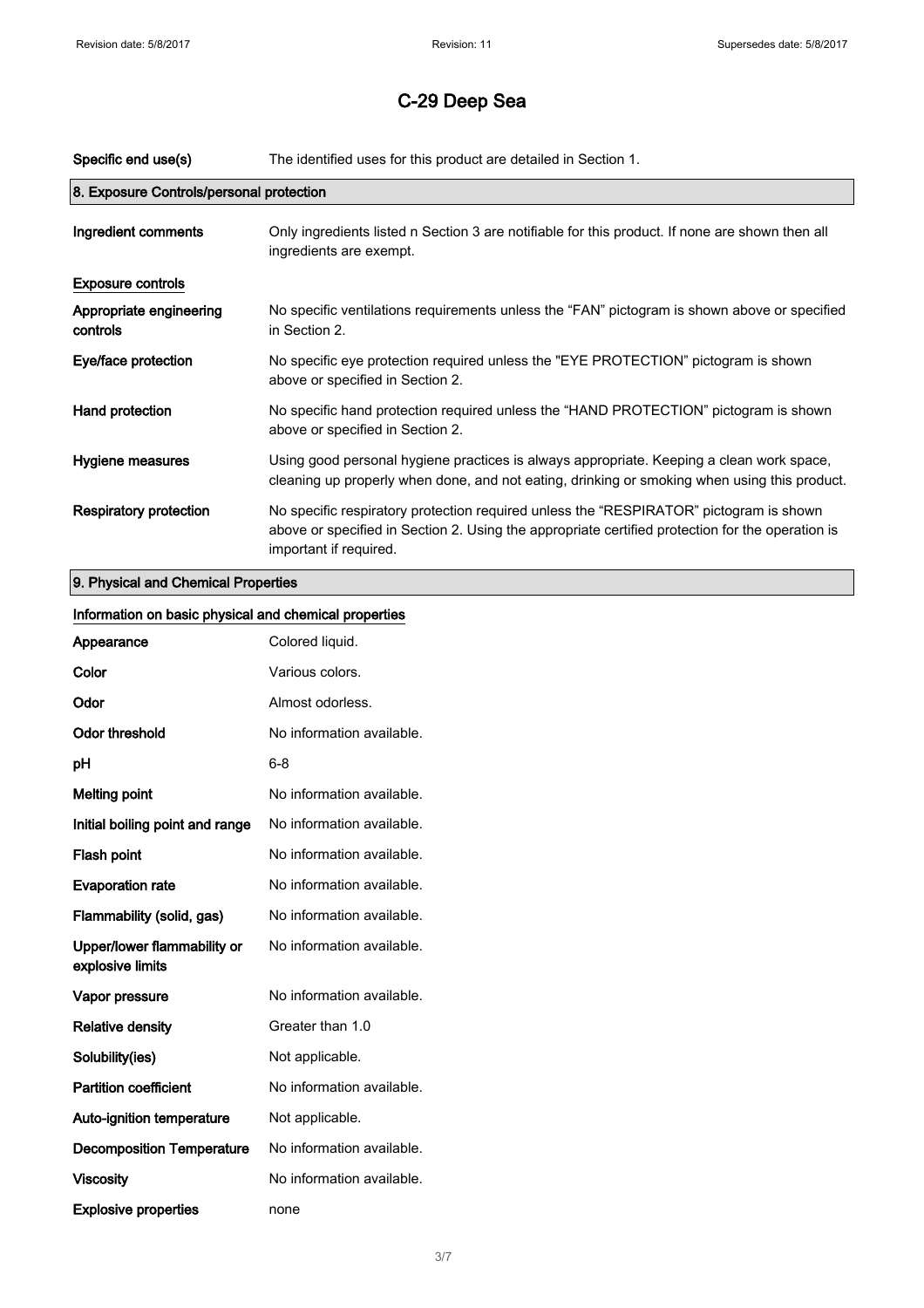| <b>Oxidizing properties</b>           | none                                                                                                                                                                                                                                           |
|---------------------------------------|------------------------------------------------------------------------------------------------------------------------------------------------------------------------------------------------------------------------------------------------|
| Other information                     | Not applicable.                                                                                                                                                                                                                                |
| 10. Stability and reactivity          |                                                                                                                                                                                                                                                |
| Reactivity                            | There are no known reactivity hazards associated with this product.                                                                                                                                                                            |
| <b>Stability</b>                      | No particular stability concerns.                                                                                                                                                                                                              |
| Possibility of hazardous<br>reactions | None known.                                                                                                                                                                                                                                    |
| <b>Conditions to avoid</b>            | None known.                                                                                                                                                                                                                                    |
| <b>Materials to avoid</b>             | None known.                                                                                                                                                                                                                                    |
| Hazardous decomposition<br>products   | None known.                                                                                                                                                                                                                                    |
| 11. Toxicological information         |                                                                                                                                                                                                                                                |
| Information on toxicological effects  |                                                                                                                                                                                                                                                |
| <b>Toxicological effects</b>          | Please read Section 2 thoroughly to understand the toxicological risks, (if any) and<br>precautions for safe use (if any).                                                                                                                     |
| Skin corrosion/irritation             |                                                                                                                                                                                                                                                |
| <b>Skin sensitization</b>             |                                                                                                                                                                                                                                                |
| <b>Skin sensitization</b>             | Based on available data the classification criteria are not met.                                                                                                                                                                               |
| Eye contact                           | May cause temporary eye irritation.                                                                                                                                                                                                            |
| 12. Ecological Information            |                                                                                                                                                                                                                                                |
| Ecotoxicity                           | Please read Section 2 completely. If any environmental warnings such as; H411 or H412 are<br>listed in Section 2, please use appropriate procedures when disposing of product and<br>container. Do not put materials into waterways or sewers. |
| <b>Toxicity</b>                       | Please read Section 2 completely. If any environmental warnings such as; H411 or H412 are<br>listed in Section 2, please use appropriate procedures when disposing of product and<br>container. Do not put materials into waterways or sewers. |
| Persistence and degradability         |                                                                                                                                                                                                                                                |
| Persistence and degradability         | No data available.                                                                                                                                                                                                                             |
| Biodegradation                        | Not inherently biodegradable.                                                                                                                                                                                                                  |
| <b>Bioaccumulative potential</b>      |                                                                                                                                                                                                                                                |
| <b>Partition coefficient</b>          | No information available.                                                                                                                                                                                                                      |
| Mobility in soil                      |                                                                                                                                                                                                                                                |
| <b>Mobility</b>                       | Semi-mobile.                                                                                                                                                                                                                                   |
| Other adverse effects                 |                                                                                                                                                                                                                                                |
| Other adverse effects                 | None known.                                                                                                                                                                                                                                    |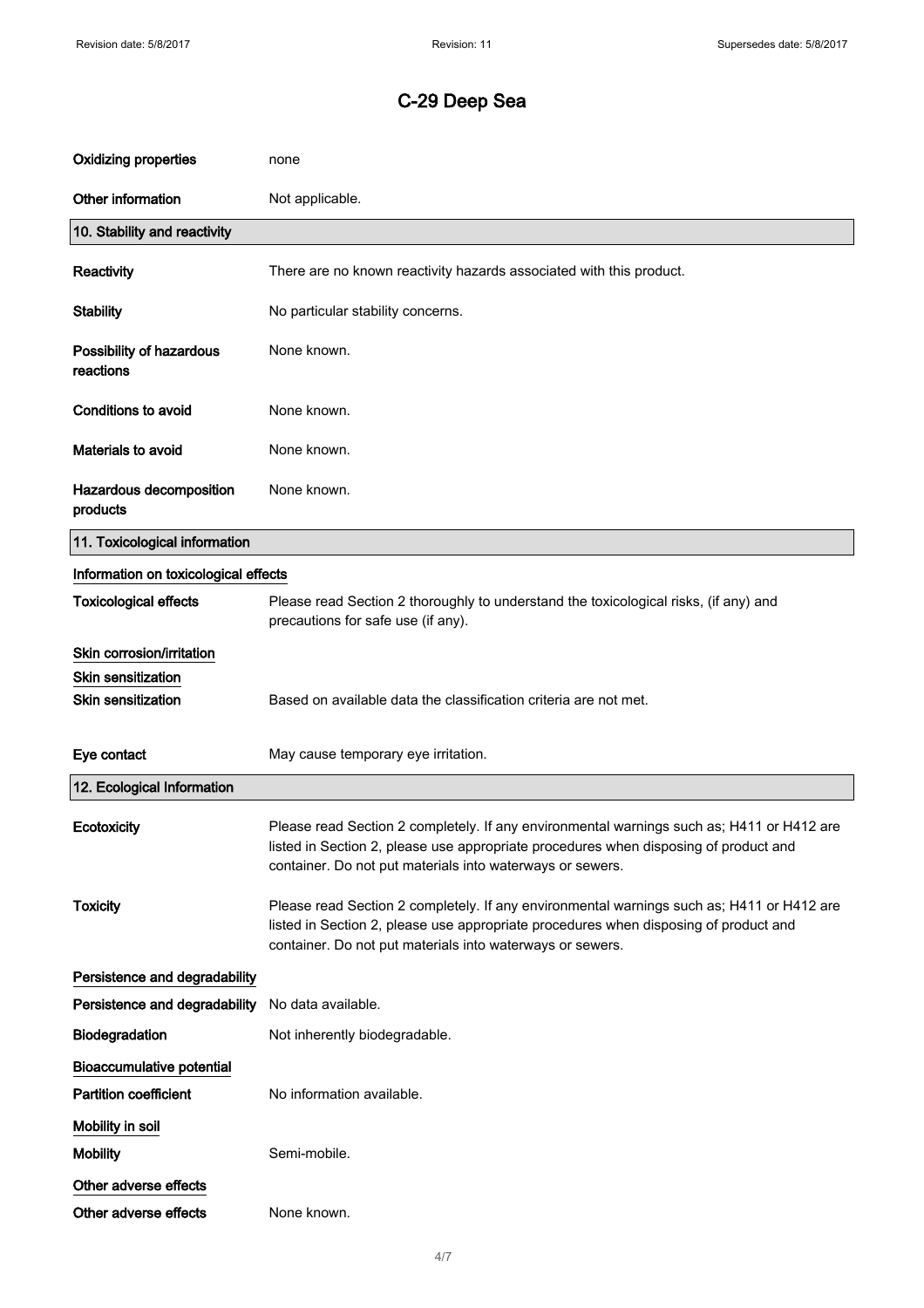# 13. Disposal considerations Waste treatment methods General information Dispose of waste product or used containers in accordance with local regulations When handling waste, the safety precautions applying to handling of the product should be considered. 14. Transport information General The product is not covered by international regulations on the transport of dangerous goods

(IMDG, IATA, DOT).

#### UN Number

Not applicable.

#### UN proper shipping name

Not applicable.

#### Transport hazard class(es)

No transport warning sign required.

#### Packing group

Not applicable.

#### Environmental hazards

#### Environmentally Hazardous Substance

Please refer to Section 2 for any environmental hazards associated with this product. If H411/H412 warnings are shown then please verify packaging and labeling requirements for larger volumes.

#### Special precautions for user

Not applicable.

### Transport in bulk according to Not applicable. Annex II of MARPOL 73/78 and the IBC Code

### 15. Regulatory information

#### US State Regulations

California Proposition 65 Carcinogens and Reproductive Toxins None of the ingredients are listed or exempt.

#### Massachusetts "Right To Know" List

aluminium oxide 1-5% Hydrated Aluminium Silicate 1-5% 2-aminoethanol  $1%$ silica 10-30%

#### Rhode Island "Right To Know" List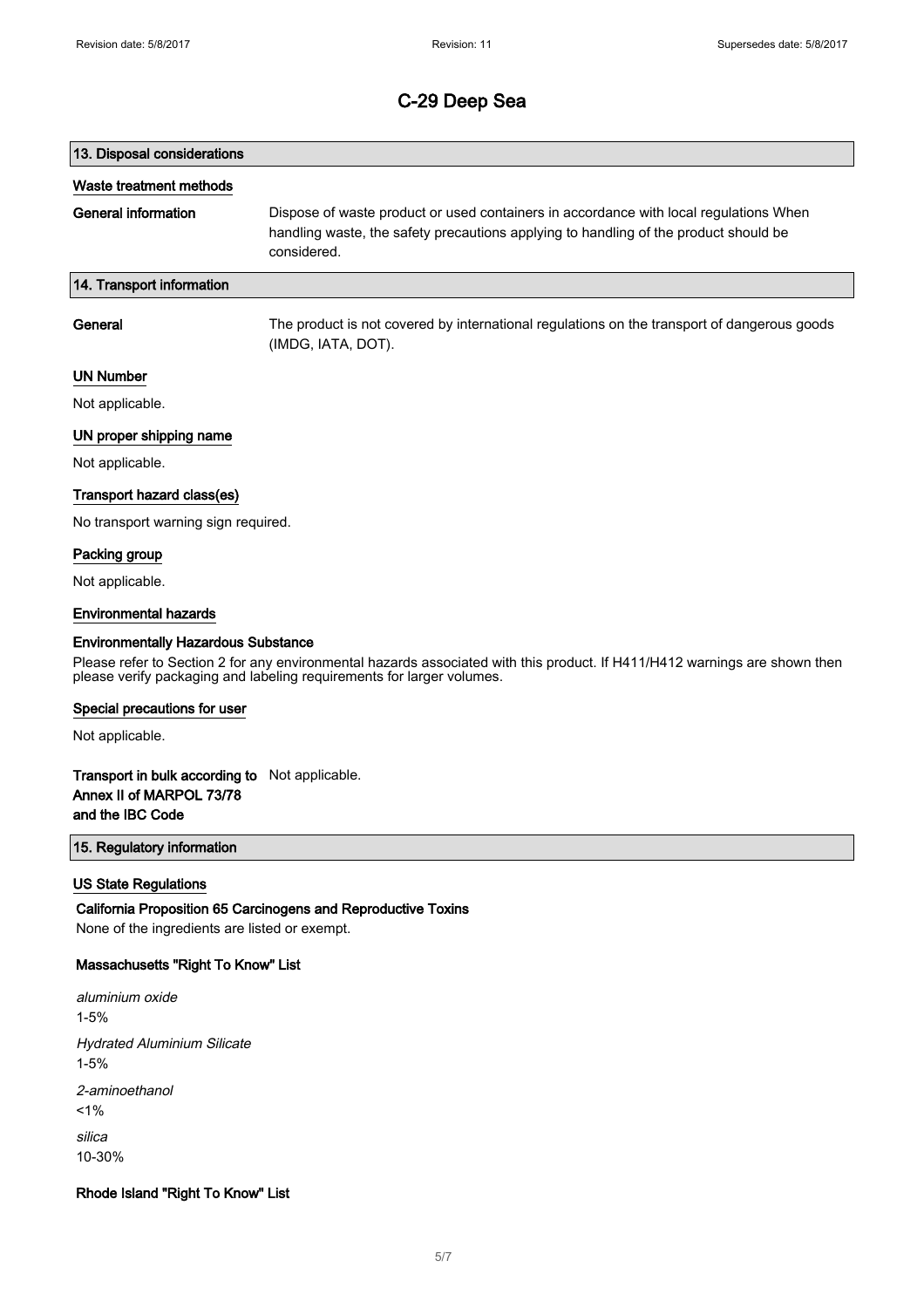aluminium oxide 1-5% Hydrated Aluminium Silicate 1-5% 2-aminoethanol  $1\%$ silica 10-30%

## Minnesota "Right To Know" List

aluminium oxide 1-5% Hydrated Aluminium Silicate 1-5% 2-aminoethanol  $1\%$ silica 10-30%

### New Jersey "Right To Know" List

aluminium oxide 1-5% Hydrated Aluminium Silicate 1-5% 2-aminoethanol  $1%$ silica 10-30%

### Pennsylvania "Right To Know" List

aluminium oxide 1-5% Hydrated Aluminium Silicate 1-5% 2-aminoethanol  $1%$ silica 10-30%

#### Inventories

### Canada - DSL/NDSL

All the ingredients are listed or exempt.

## US - TSCA

All the ingredients are listed or exempt.

#### US - TSCA 12(b) Export Notification

All the ingredients are listed or exempt.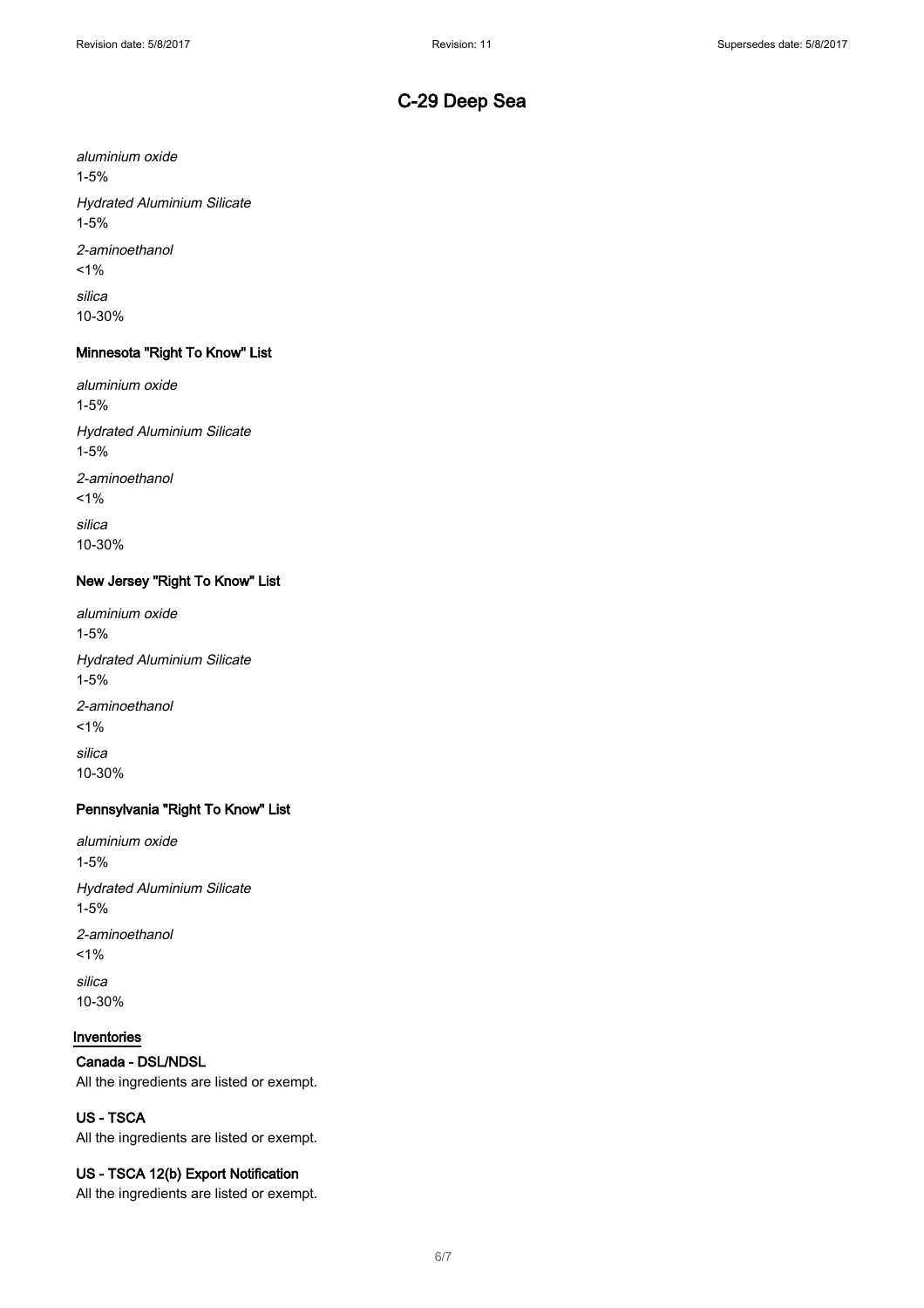| 16. Other information |                                                                                                                                                                                                                                     |  |
|-----------------------|-------------------------------------------------------------------------------------------------------------------------------------------------------------------------------------------------------------------------------------|--|
| General information   | The following are the top 5 materials by weight listed for New Jersey (if applicable):- Water<br>7732-18-5. Crystalline Silica 14808-60-7, Non Lead Frit65997-18-4, Calcium Silicate 13983-17-<br>0<br>Nepheline Syenite 37244-96-5 |  |
| <b>Revision date</b>  | 5/8/2017                                                                                                                                                                                                                            |  |
| Revision              | 11                                                                                                                                                                                                                                  |  |
| Supersedes date       | 5/8/2017                                                                                                                                                                                                                            |  |
| SDS No.               | 5979                                                                                                                                                                                                                                |  |

This information relates only to the specific material designated and may not be valid for such material used in combination with any other materials or in any process. Such information is, to the best of the company's knowledge and belief, accurate and reliable as of the date indicated. However, no warranty, guarantee or representation is made to its accuracy, reliability or completeness. It is the user's responsibility to satisfy himself as to the suitability of such information for his own particular use.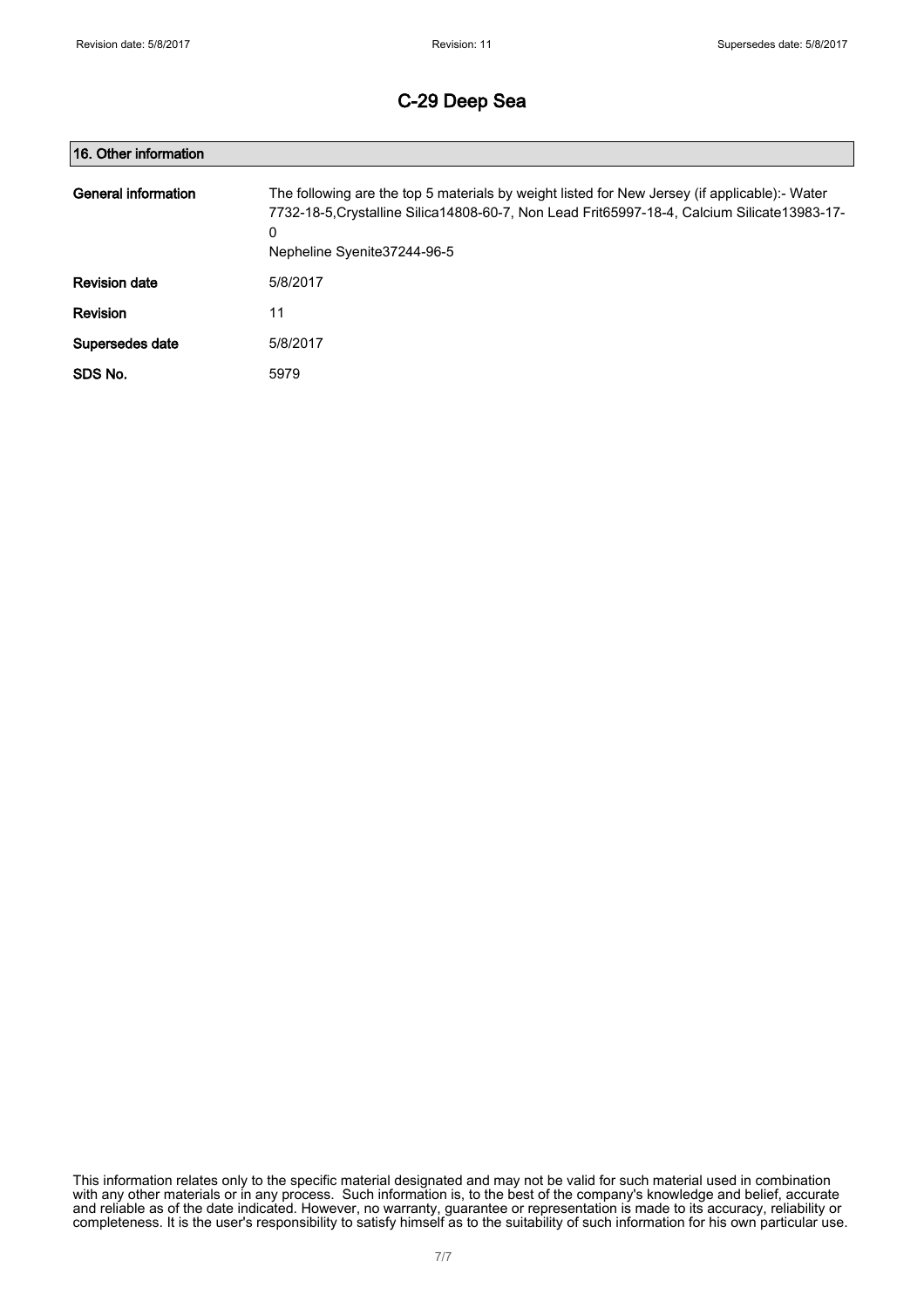# SAFETY DATA SHEET C-3 Smoke

| 1. Identification                                       |                                                                                                                                                                       |
|---------------------------------------------------------|-----------------------------------------------------------------------------------------------------------------------------------------------------------------------|
| <b>Product identifier</b>                               |                                                                                                                                                                       |
| <b>Product name</b>                                     | C-3 Smoke                                                                                                                                                             |
| <b>Product number</b>                                   | 39425E                                                                                                                                                                |
| Recommended use of the chemical and restrictions on use |                                                                                                                                                                       |
| Application                                             | ceramic glaze                                                                                                                                                         |
| Details of the supplier of the safety data sheet        |                                                                                                                                                                       |
| <b>Supplier</b>                                         | American Art Clay Co Inc<br>6060 Guion Road<br>Indianapolis,<br>IN 46254-1222<br><b>USA</b><br>Toll Free: 1-800-925-5195 ext. 1303<br>Local: 1-317-243-0066 ext. 1303 |
| Emergency telephone number                              |                                                                                                                                                                       |
| <b>Emergency telephone</b>                              | 1 317 243 0066 ext. 1303 Mon-Fri, 0900-1700 EST                                                                                                                       |
| 2. Hazard(s) identification                             |                                                                                                                                                                       |
| Classification of the substance or mixture              |                                                                                                                                                                       |
| <b>Physical hazards</b>                                 | Not Classified                                                                                                                                                        |
| <b>Health hazards</b>                                   | Not Classified                                                                                                                                                        |
| <b>Environmental hazards</b>                            | Not Classified                                                                                                                                                        |
| Label elements                                          |                                                                                                                                                                       |
| <b>Hazard statements</b>                                | NC Not Classified                                                                                                                                                     |
| Other hazards                                           |                                                                                                                                                                       |
| none present                                            |                                                                                                                                                                       |
| 3. Composition/information on ingredients               |                                                                                                                                                                       |
| <b>Mixtures</b><br><b>Composition comments</b>          | Only ingredients listed above are notifiable for this product. If none are shown then all<br>ingredients are exempt.                                                  |
| 4. First-aid measures                                   |                                                                                                                                                                       |
| Description of first aid measures                       |                                                                                                                                                                       |
| <b>General information</b>                              |                                                                                                                                                                       |
| Inhalation                                              | Unlikely route of exposure as the product does not contain volatile substances.                                                                                       |
| Ingestion                                               | Do not induce vomiting. Rinse mouth thoroughly with water. Give a few small glasses of water<br>or milk to drink. Get medical attention if any discomfort continues.  |
| <b>Skin Contact</b>                                     | Wash skin thoroughly with soap and water.                                                                                                                             |
| Eye contact                                             | Rinse with water.                                                                                                                                                     |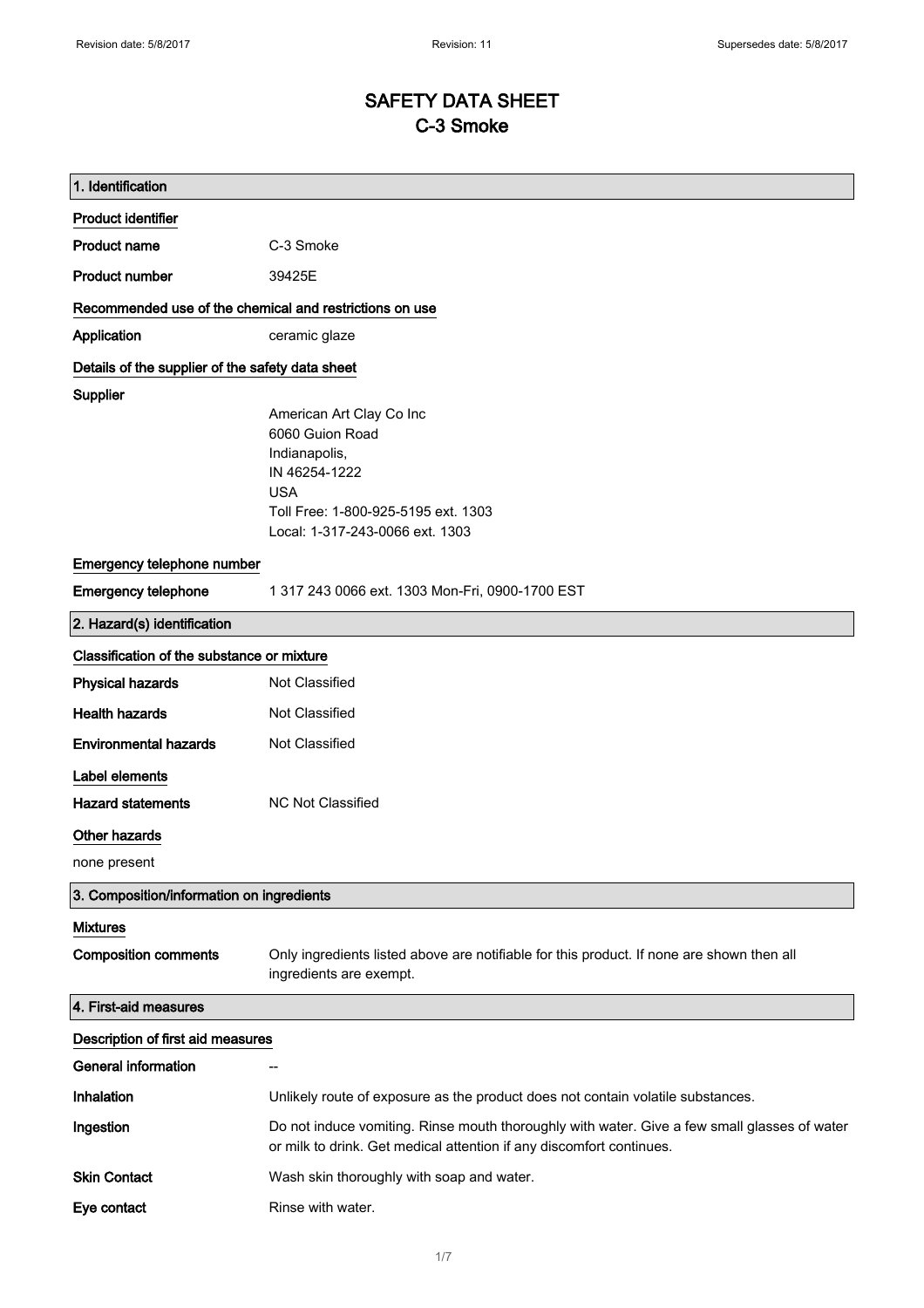# Most important symptoms and effects, both acute and delayed

| Inhalation                                                   | Read Section 2 for any specific precautions associated with this product. In general, breathing<br>any type of dust / mist can and may aggravate irritation of the throat and lungs.                                                                                                                        |  |
|--------------------------------------------------------------|-------------------------------------------------------------------------------------------------------------------------------------------------------------------------------------------------------------------------------------------------------------------------------------------------------------|--|
| Ingestion                                                    | Read Section 2 for any specific precautions associated with the use of this product. Products<br>with specific warnings about ingestion will give guidance there.                                                                                                                                           |  |
| <b>Skin contact</b>                                          | Read Section 2 for any specific precautions associated with the use of this product. In general<br>most ceramic glazes, clays and special products will tend to have a drying effect on the skin<br>and may cause some sensitivity to users with sensitive skin.                                            |  |
| Eye contact                                                  | Read Section 2 for any specific precautions associated with the use of this product. In general<br>most ceramic and special products contain materials that maybe abrasive to eyes. Keeping<br>materials from contacting the eyes is prudent. If contact does occur, flush with clean water, do<br>not rub. |  |
|                                                              | Indication of immediate medical attention and special treatment needed                                                                                                                                                                                                                                      |  |
| Notes for the doctor                                         | Treat symptomatically.                                                                                                                                                                                                                                                                                      |  |
| 5. Fire-fighting measures                                    |                                                                                                                                                                                                                                                                                                             |  |
| <b>Extinguishing media</b>                                   |                                                                                                                                                                                                                                                                                                             |  |
| Suitable extinguishing media                                 | Use fire-extinguishing media suitable for the surrounding fire.                                                                                                                                                                                                                                             |  |
| Special hazards arising from the substance or mixture        |                                                                                                                                                                                                                                                                                                             |  |
| Specific hazards                                             | The product is not believed to present a hazard due to its physical nature.                                                                                                                                                                                                                                 |  |
| Advice for firefighters                                      |                                                                                                                                                                                                                                                                                                             |  |
| Special protective equipment<br>for firefighters             | Use protective equipment appropriate for surrounding materials.                                                                                                                                                                                                                                             |  |
| 6. Accidental release measures                               |                                                                                                                                                                                                                                                                                                             |  |
|                                                              | Personal precautions, protective equipment and emergency procedures                                                                                                                                                                                                                                         |  |
| <b>Personal precautions</b>                                  | For personal protection, see Section 8.                                                                                                                                                                                                                                                                     |  |
| <b>Environmental precautions</b>                             |                                                                                                                                                                                                                                                                                                             |  |
| <b>Environmental precautions</b>                             | Please read Section 2 completely. If any environmental warnings such as; H411 or H412 are<br>listed in Section 2, please use appropriate procedures when disposing of product and<br>container. Do not put materials into waterways or sewers.                                                              |  |
| Methods and material for containment and cleaning up         |                                                                                                                                                                                                                                                                                                             |  |
|                                                              |                                                                                                                                                                                                                                                                                                             |  |
| Methods for cleaning up                                      | Collect spillage for reclamation or absorb in vermiculite, dry sand or similar material                                                                                                                                                                                                                     |  |
| Reference to other sections                                  | For waste disposal, see Section 13. For personal protection, see Section 8.                                                                                                                                                                                                                                 |  |
| 7. Handling and storage                                      |                                                                                                                                                                                                                                                                                                             |  |
| Precautions for safe handling                                |                                                                                                                                                                                                                                                                                                             |  |
| <b>Usage precautions</b>                                     | Read label before use. Do not eat, drink or smoke when using this product. Good personal<br>hygiene procedures should be implemented. Wash hands and any other contaminated areas<br>of the body with soap and water before leaving the work site.                                                          |  |
| Conditions for safe storage, including any incompatibilities |                                                                                                                                                                                                                                                                                                             |  |
| <b>Storage precautions</b>                                   | Store in tightly-closed, original container in a dry and cool place.                                                                                                                                                                                                                                        |  |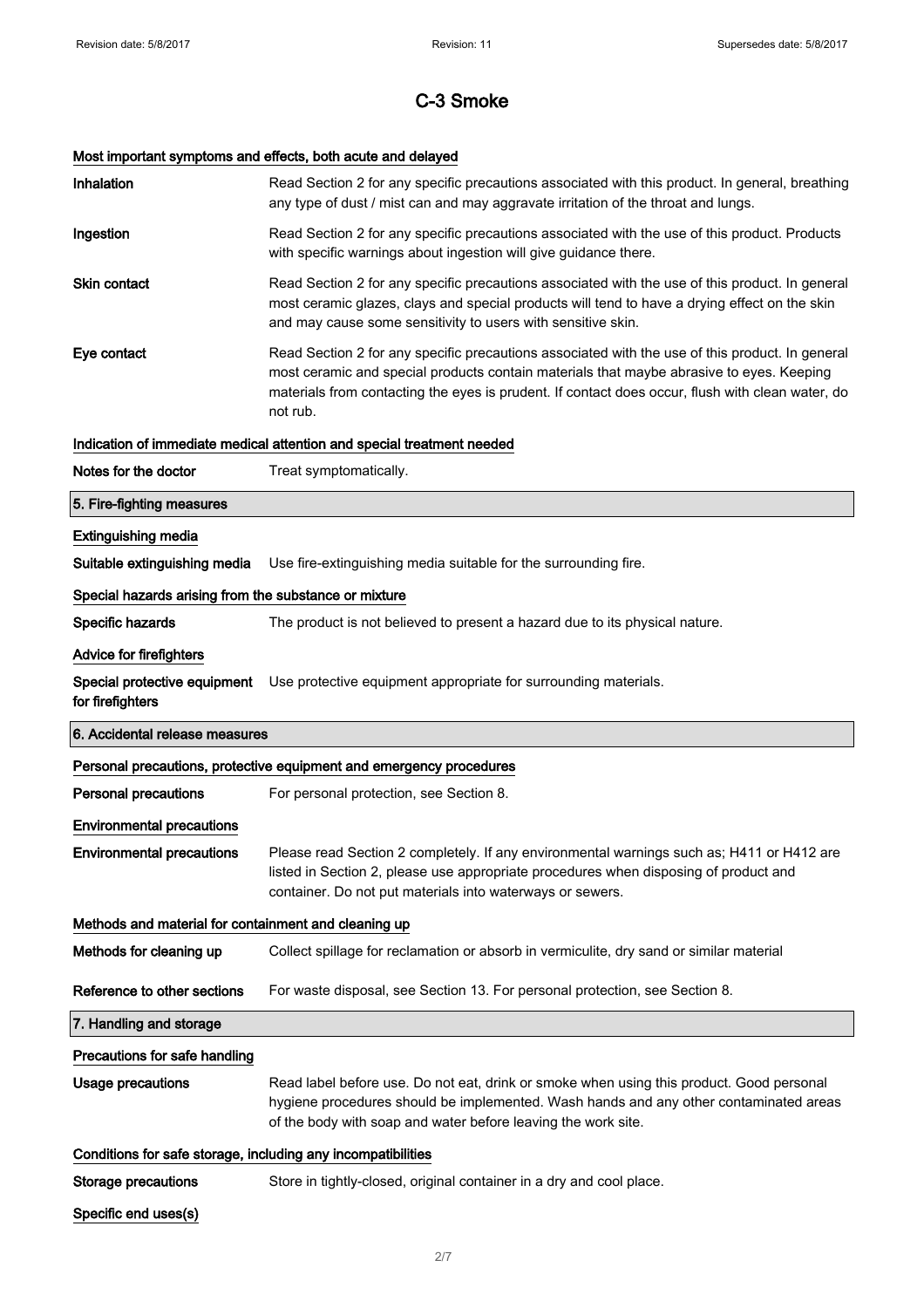| Specific end use(s)                 | The identified uses for this product are detailed in Section 1.                                                                                                                                                      |  |  |
|-------------------------------------|----------------------------------------------------------------------------------------------------------------------------------------------------------------------------------------------------------------------|--|--|
|                                     | 8. Exposure Controls/personal protection                                                                                                                                                                             |  |  |
| Ingredient comments                 | Only ingredients listed n Section 3 are notifiable for this product. If none are shown then all<br>ingredients are exempt.                                                                                           |  |  |
| <b>Exposure controls</b>            |                                                                                                                                                                                                                      |  |  |
| Appropriate engineering<br>controls | No specific ventilations requirements unless the "FAN" pictogram is shown above or specified<br>in Section 2.                                                                                                        |  |  |
| Eye/face protection                 | No specific eye protection required unless the "EYE PROTECTION" pictogram is shown<br>above or specified in Section 2.                                                                                               |  |  |
| Hand protection                     | No specific hand protection required unless the "HAND PROTECTION" pictogram is shown<br>above or specified in Section 2.                                                                                             |  |  |
| Hygiene measures                    | Using good personal hygiene practices is always appropriate. Keeping a clean work space,<br>cleaning up properly when done, and not eating, drinking or smoking when using this product.                             |  |  |
| <b>Respiratory protection</b>       | No specific respiratory protection required unless the "RESPIRATOR" pictogram is shown<br>above or specified in Section 2. Using the appropriate certified protection for the operation is<br>important if required. |  |  |
| 9. Physical and Chemical Properties |                                                                                                                                                                                                                      |  |  |

| Information on basic physical and chemical properties |                           |
|-------------------------------------------------------|---------------------------|
| Appearance                                            | Colored liquid.           |
| Color                                                 | Various colors.           |
| Odor                                                  | Almost odorless.          |
| <b>Odor threshold</b>                                 | No information available. |
| pH                                                    | $6 - 8$                   |
| <b>Melting point</b>                                  | No information available. |
| Initial boiling point and range                       | No information available. |
| Flash point                                           | No information available. |
| <b>Evaporation rate</b>                               | No information available. |
| Flammability (solid, gas)                             | No information available. |
| Upper/lower flammability or<br>explosive limits       | No information available. |
| Vapor pressure                                        | No information available. |
| <b>Relative density</b>                               | Greater than 1.0          |
| Solubility(ies)                                       | Not applicable.           |
| <b>Partition coefficient</b>                          | No information available. |
| Auto-ignition temperature                             | Not applicable.           |
| <b>Decomposition Temperature</b>                      | No information available. |
| <b>Viscosity</b>                                      | No information available. |
| <b>Explosive properties</b>                           | none                      |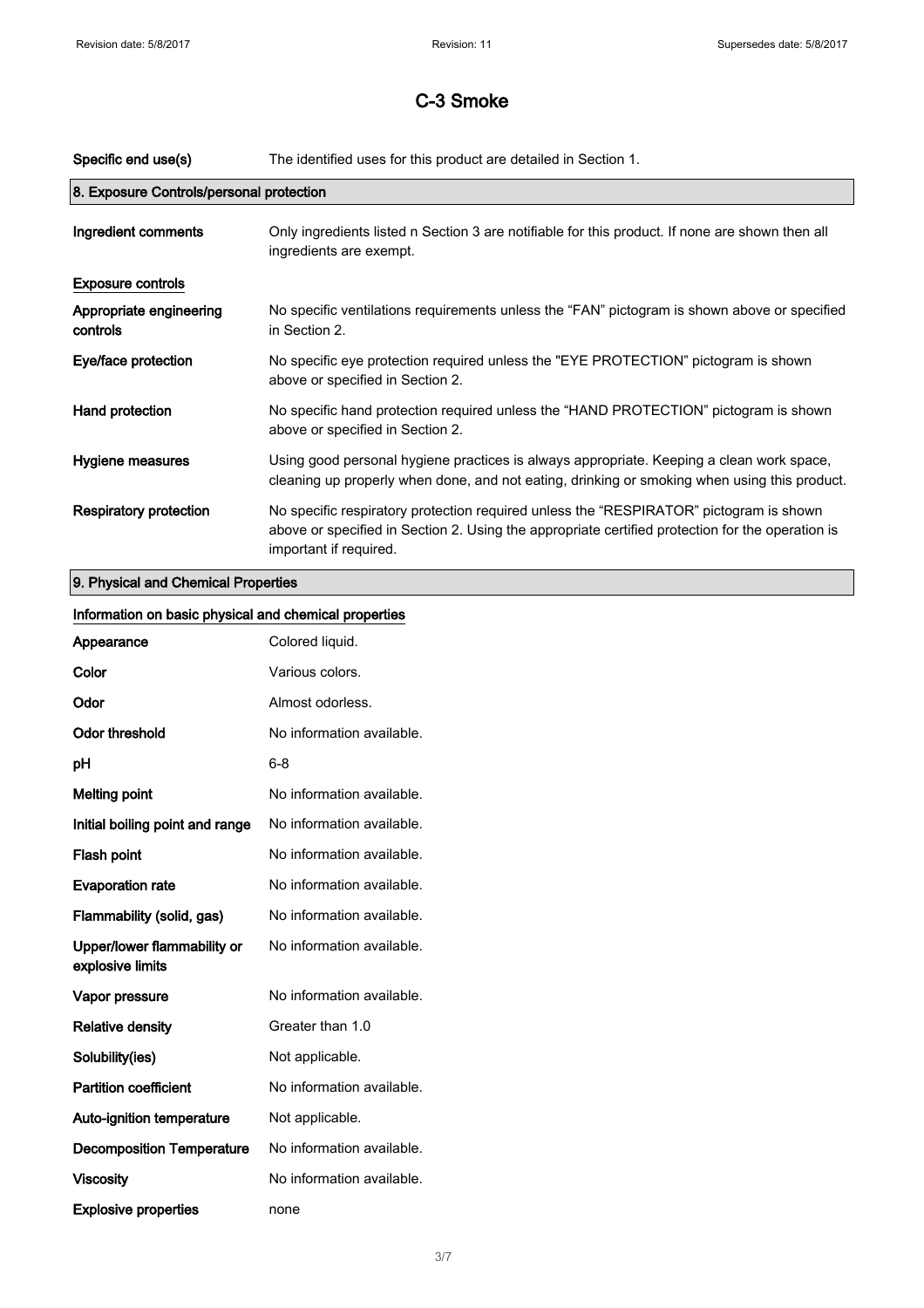| <b>Oxidizing properties</b>           | none                                                                                                                                                                                                                                           |
|---------------------------------------|------------------------------------------------------------------------------------------------------------------------------------------------------------------------------------------------------------------------------------------------|
| Other information                     | Not applicable.                                                                                                                                                                                                                                |
| 10. Stability and reactivity          |                                                                                                                                                                                                                                                |
| Reactivity                            | There are no known reactivity hazards associated with this product.                                                                                                                                                                            |
| <b>Stability</b>                      | No particular stability concerns.                                                                                                                                                                                                              |
| Possibility of hazardous<br>reactions | None known.                                                                                                                                                                                                                                    |
| Conditions to avoid                   | None known.                                                                                                                                                                                                                                    |
| Materials to avoid                    | None known.                                                                                                                                                                                                                                    |
| Hazardous decomposition<br>products   | None known.                                                                                                                                                                                                                                    |
| 11. Toxicological information         |                                                                                                                                                                                                                                                |
| Information on toxicological effects  |                                                                                                                                                                                                                                                |
| <b>Toxicological effects</b>          | Please read Section 2 thoroughly to understand the toxicological risks, (if any) and<br>precautions for safe use (if any).                                                                                                                     |
| Skin corrosion/irritation             |                                                                                                                                                                                                                                                |
| <b>Skin sensitization</b>             |                                                                                                                                                                                                                                                |
| <b>Skin sensitization</b>             | Based on available data the classification criteria are not met.                                                                                                                                                                               |
| Eye contact                           | May cause temporary eye irritation.                                                                                                                                                                                                            |
| 12. Ecological Information            |                                                                                                                                                                                                                                                |
| Ecotoxicity                           | Please read Section 2 completely. If any environmental warnings such as; H411 or H412 are<br>listed in Section 2, please use appropriate procedures when disposing of product and<br>container. Do not put materials into waterways or sewers. |
| <b>Toxicity</b>                       | Please read Section 2 completely. If any environmental warnings such as; H411 or H412 are<br>listed in Section 2, please use appropriate procedures when disposing of product and<br>container. Do not put materials into waterways or sewers. |
| Persistence and degradability         |                                                                                                                                                                                                                                                |
| Persistence and degradability         | No data available.                                                                                                                                                                                                                             |
| <b>Biodegradation</b>                 | Not inherently biodegradable.                                                                                                                                                                                                                  |
| <b>Bioaccumulative potential</b>      |                                                                                                                                                                                                                                                |
| <b>Partition coefficient</b>          | No information available.                                                                                                                                                                                                                      |
| Mobility in soil                      |                                                                                                                                                                                                                                                |
| <b>Mobility</b>                       | Semi-mobile.                                                                                                                                                                                                                                   |
| Other adverse effects                 |                                                                                                                                                                                                                                                |
| Other adverse effects                 | None known.                                                                                                                                                                                                                                    |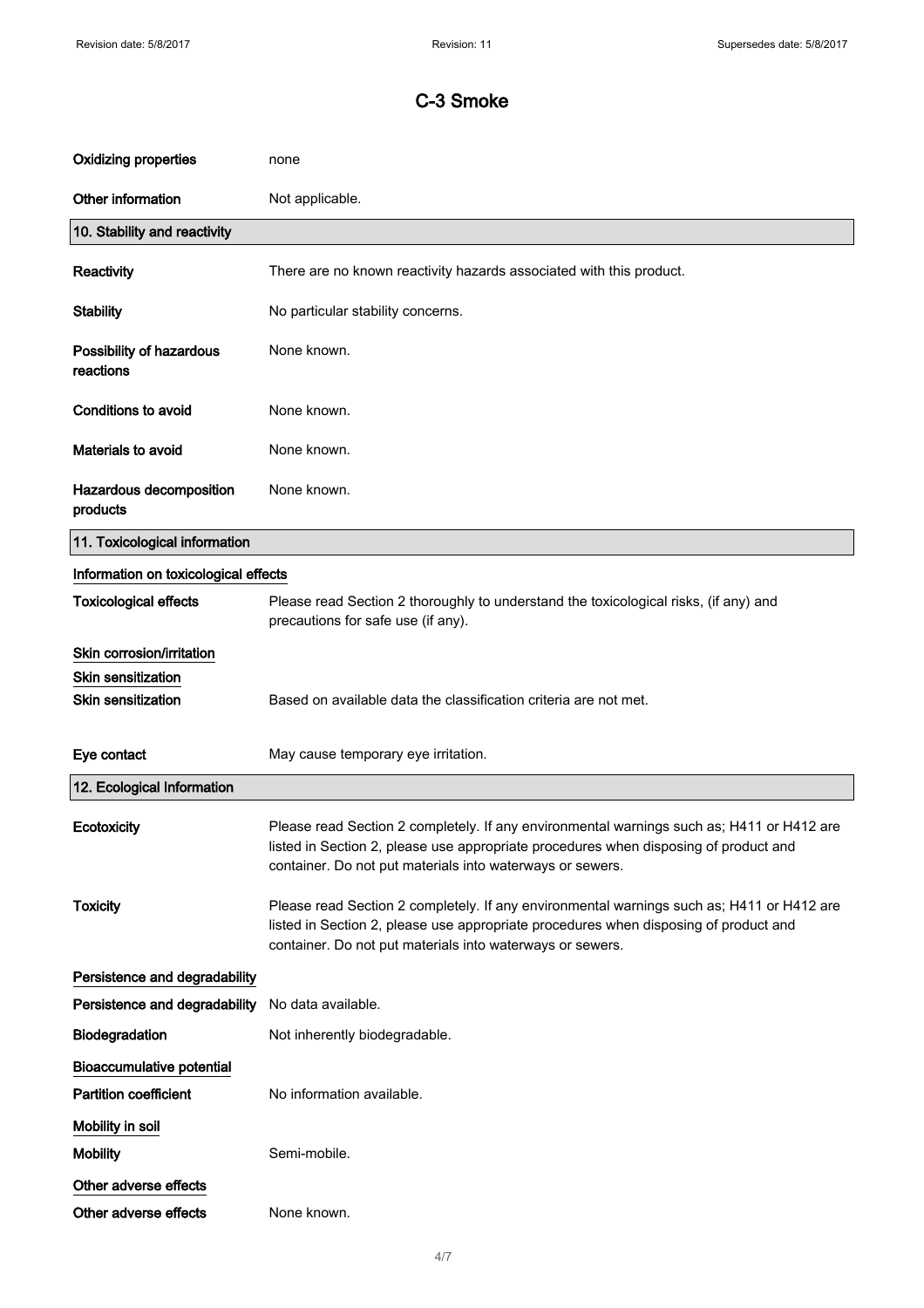# 13. Disposal considerations Waste treatment methods General information Dispose of waste product or used containers in accordance with local regulations When handling waste, the safety precautions applying to handling of the product should be considered. 14. Transport information General The product is not covered by international regulations on the transport of dangerous goods

(IMDG, IATA, DOT).

### UN Number

Not applicable.

## UN proper shipping name

Not applicable.

#### Transport hazard class(es)

No transport warning sign required.

### Packing group

Not applicable.

#### Environmental hazards

#### Environmentally Hazardous Substance

Please refer to Section 2 for any environmental hazards associated with this product. If H411/H412 warnings are shown then please verify packaging and labeling requirements for larger volumes.

#### Special precautions for user

Not applicable.

## Transport in bulk according to Not applicable. Annex II of MARPOL 73/78 and the IBC Code

## 15. Regulatory information

### US State Regulations

California Proposition 65 Carcinogens and Reproductive Toxins None of the ingredients are listed or exempt.

#### Massachusetts "Right To Know" List

aluminium oxide 1-5% 2-aminoethanol  $1%$ Hydrated Aluminium Silicate 1-5% silica 10-30%

#### Rhode Island "Right To Know" List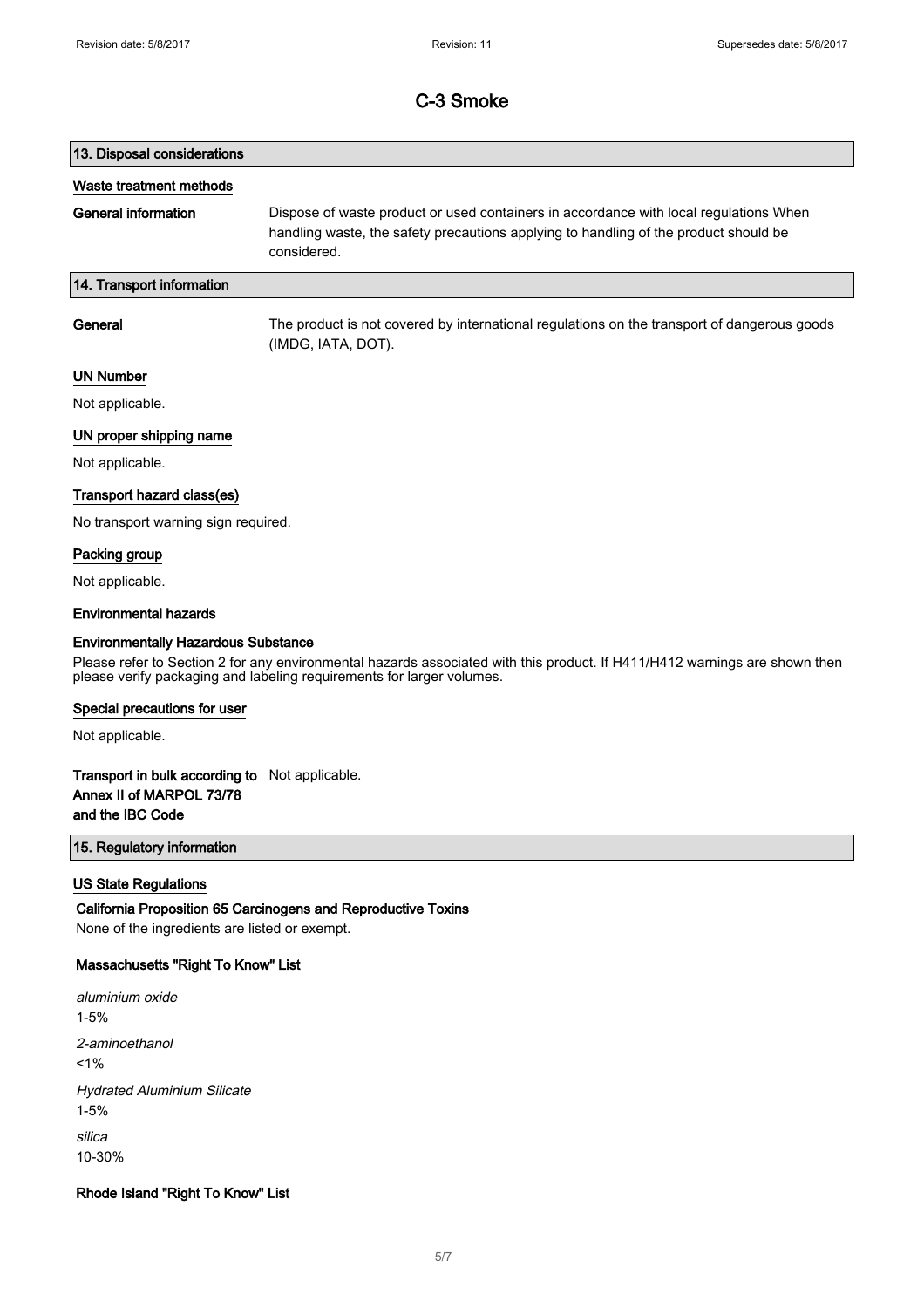aluminium oxide 1-5% 2-aminoethanol  $1%$ Hydrated Aluminium Silicate 1-5% silica 10-30%

## Minnesota "Right To Know" List

aluminium oxide 1-5% 2-aminoethanol  $1%$ Hydrated Aluminium Silicate 1-5% silica 10-30%

## New Jersey "Right To Know" List

aluminium oxide 1-5% 2-aminoethanol  $1%$ Hydrated Aluminium Silicate 1-5% silica 10-30%

## Pennsylvania "Right To Know" List

aluminium oxide 1-5% 2-aminoethanol  $1%$ Hydrated Aluminium Silicate 1-5% silica 10-30%

## Inventories

## Canada - DSL/NDSL

All the ingredients are listed or exempt.

## US - TSCA

All the ingredients are listed or exempt.

## US - TSCA 12(b) Export Notification

All the ingredients are listed or exempt.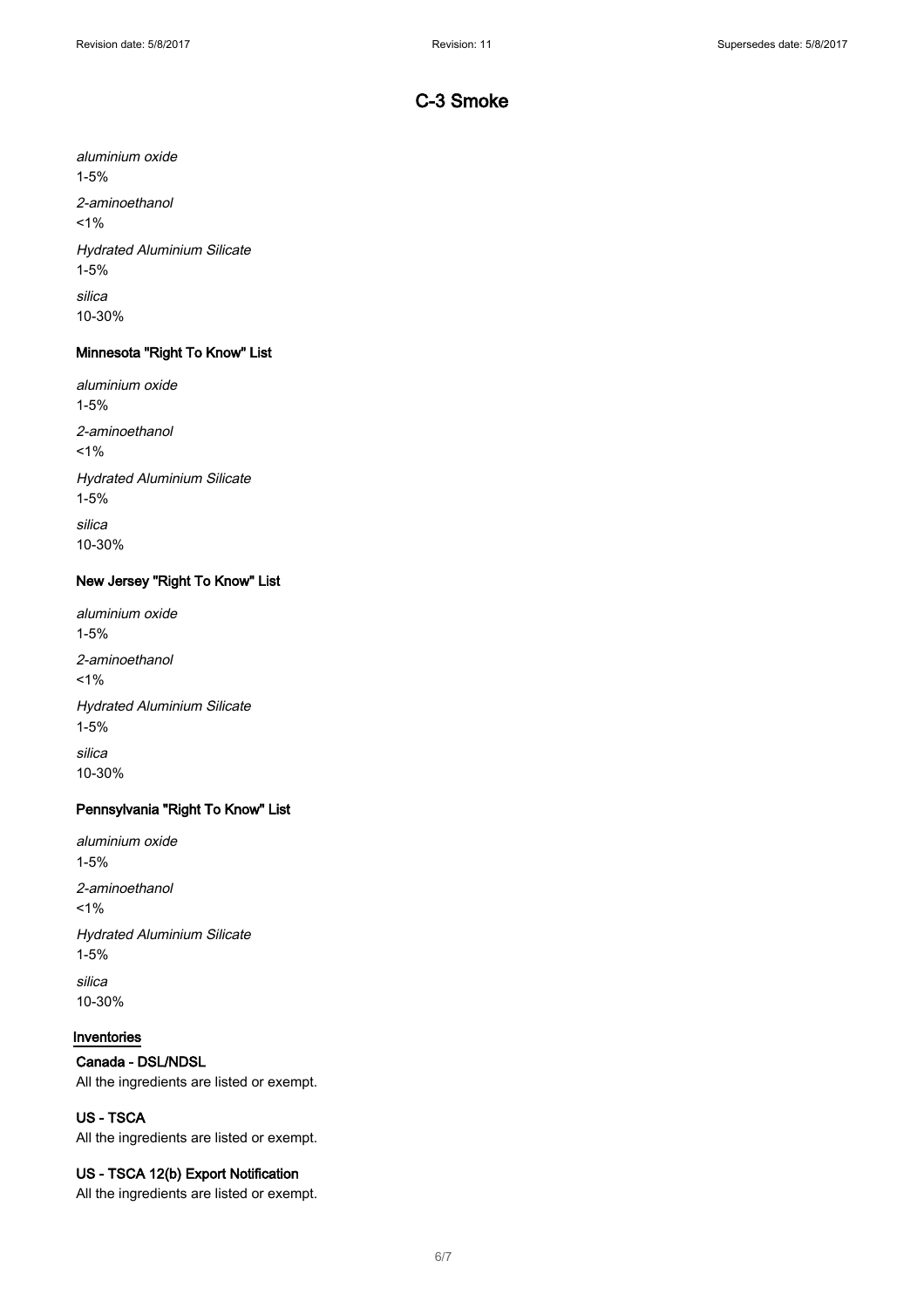| 16. Other information |                                                                                                                                                                                                                                     |
|-----------------------|-------------------------------------------------------------------------------------------------------------------------------------------------------------------------------------------------------------------------------------|
| General information   | The following are the top 5 materials by weight listed for New Jersey (if applicable):- Water<br>7732-18-5, Crystalline Silica 14808-60-7, Non Lead Frit65997-18-4, Calcium Silicate 13983-17-<br>0<br>Nepheline Syenite 37244-96-5 |
| <b>Revision date</b>  | 5/8/2017                                                                                                                                                                                                                            |
| <b>Revision</b>       | 11                                                                                                                                                                                                                                  |
| Supersedes date       | 5/8/2017                                                                                                                                                                                                                            |
| SDS No.               | 5980                                                                                                                                                                                                                                |

This information relates only to the specific material designated and may not be valid for such material used in combination with any other materials or in any process. Such information is, to the best of the company's knowledge and belief, accurate and reliable as of the date indicated. However, no warranty, guarantee or representation is made to its accuracy, reliability or completeness. It is the user's responsibility to satisfy himself as to the suitability of such information for his own particular use.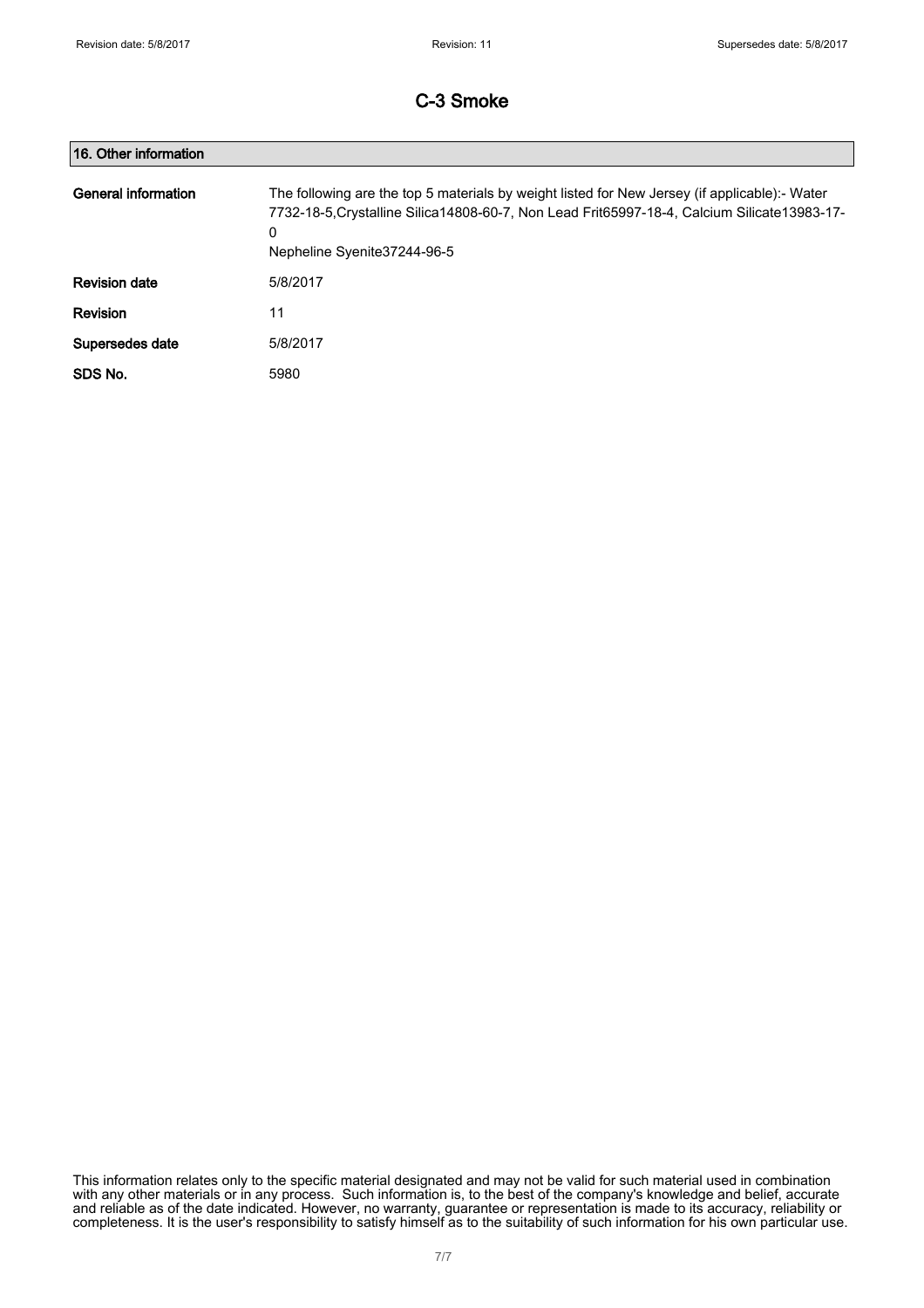# SAFETY DATA SHEET C-32 Ochre

| 1. Identification                                       |                                                                                                                                                                      |
|---------------------------------------------------------|----------------------------------------------------------------------------------------------------------------------------------------------------------------------|
| <b>Product identifier</b>                               |                                                                                                                                                                      |
| <b>Product name</b>                                     | C-32 Ochre                                                                                                                                                           |
| <b>Product number</b>                                   | 39430J                                                                                                                                                               |
| Recommended use of the chemical and restrictions on use |                                                                                                                                                                      |
| Application                                             | ceramic glaze                                                                                                                                                        |
| Details of the supplier of the safety data sheet        |                                                                                                                                                                      |
| Supplier                                                |                                                                                                                                                                      |
|                                                         | American Art Clay Co Inc                                                                                                                                             |
|                                                         | 6060 Guion Road<br>Indianapolis,                                                                                                                                     |
|                                                         | IN 46254-1222                                                                                                                                                        |
|                                                         | <b>USA</b>                                                                                                                                                           |
|                                                         | Toll Free: 1-800-925-5195 ext. 1303                                                                                                                                  |
|                                                         | Local: 1-317-243-0066 ext. 1303                                                                                                                                      |
| Emergency telephone number                              |                                                                                                                                                                      |
| <b>Emergency telephone</b>                              | 1 317 243 0066 ext. 1303 Mon-Fri, 0900-1700 EST                                                                                                                      |
| 2. Hazard(s) identification                             |                                                                                                                                                                      |
| Classification of the substance or mixture              |                                                                                                                                                                      |
| <b>Physical hazards</b>                                 | Not Classified                                                                                                                                                       |
| <b>Health hazards</b>                                   | Not Classified                                                                                                                                                       |
| Label elements                                          |                                                                                                                                                                      |
| <b>Hazard statements</b>                                | <b>NC Not Classified</b>                                                                                                                                             |
| <b>Other hazards</b>                                    |                                                                                                                                                                      |
| none present                                            |                                                                                                                                                                      |
| 3. Composition/information on ingredients               |                                                                                                                                                                      |
| <b>Mixtures</b>                                         |                                                                                                                                                                      |
| <b>Composition comments</b>                             | Only ingredients listed above are notifiable for this product. If none are shown then all<br>ingredients are exempt.                                                 |
| 4. First-aid measures                                   |                                                                                                                                                                      |
| Description of first aid measures                       |                                                                                                                                                                      |
| <b>General information</b>                              |                                                                                                                                                                      |
| Inhalation                                              | Unlikely route of exposure as the product does not contain volatile substances.                                                                                      |
| Ingestion                                               | Do not induce vomiting. Rinse mouth thoroughly with water. Give a few small glasses of water<br>or milk to drink. Get medical attention if any discomfort continues. |
| <b>Skin Contact</b>                                     | Wash skin thoroughly with soap and water.                                                                                                                            |
| Eye contact                                             | Rinse with water.                                                                                                                                                    |
|                                                         | Most important symptoms and effects, both acute and delayed                                                                                                          |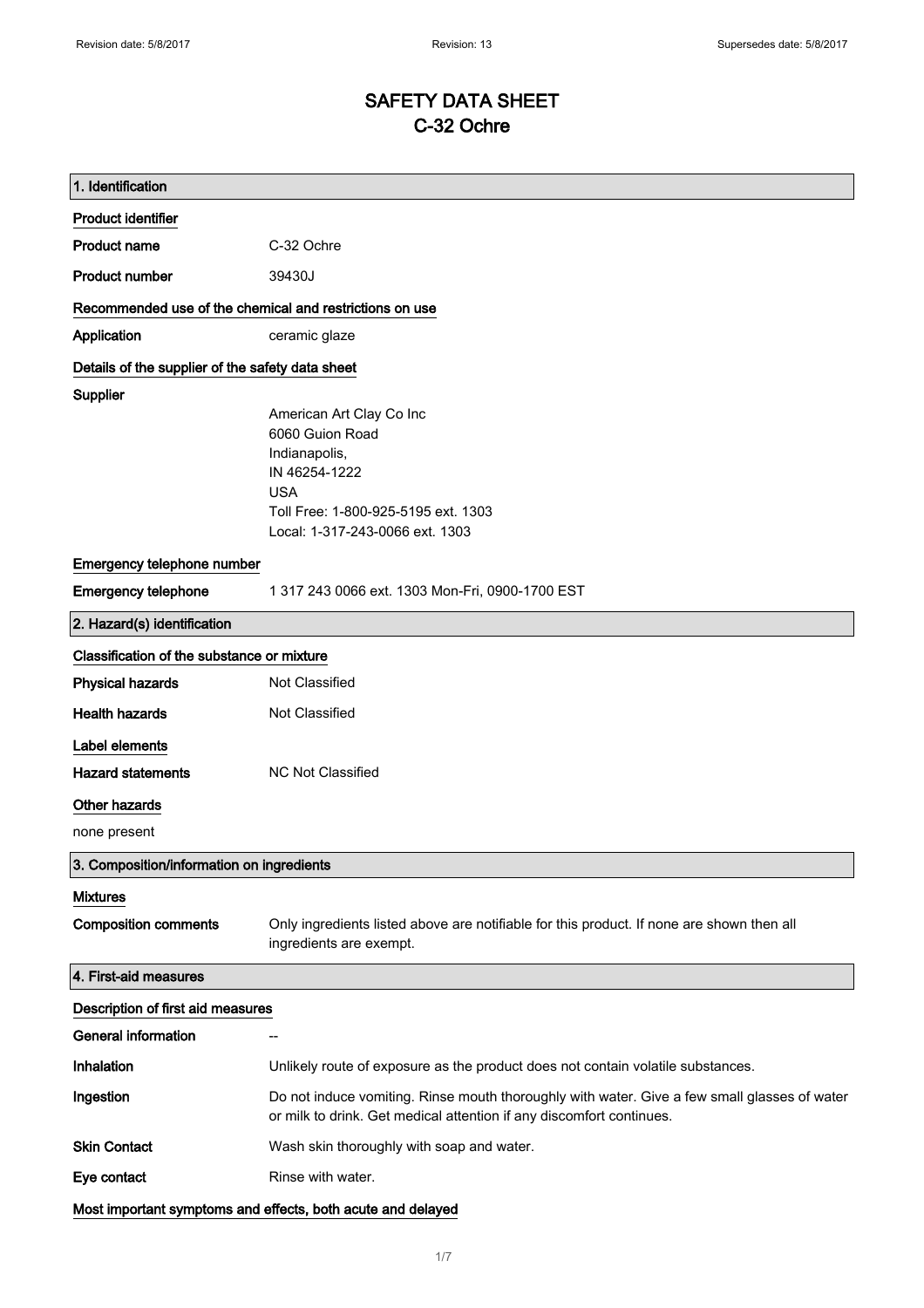| Inhalation                                                   | Read Section 2 for any specific precautions associated with this product. In general, breathing<br>any type of dust / mist can and may aggravate irritation of the throat and lungs.                                                                                                                        |
|--------------------------------------------------------------|-------------------------------------------------------------------------------------------------------------------------------------------------------------------------------------------------------------------------------------------------------------------------------------------------------------|
| Ingestion                                                    | Read Section 2 for any specific precautions associated with the use of this product. Products<br>with specific warnings about ingestion will give guidance there.                                                                                                                                           |
| <b>Skin contact</b>                                          | Read Section 2 for any specific precautions associated with the use of this product. In general<br>most ceramic glazes, clays and special products will tend to have a drying effect on the skin<br>and may cause some sensitivity to users with sensitive skin.                                            |
| Eye contact                                                  | Read Section 2 for any specific precautions associated with the use of this product. In general<br>most ceramic and special products contain materials that maybe abrasive to eyes. Keeping<br>materials from contacting the eyes is prudent. If contact does occur, flush with clean water, do<br>not rub. |
|                                                              | Indication of immediate medical attention and special treatment needed                                                                                                                                                                                                                                      |
| Notes for the doctor                                         | Treat symptomatically.                                                                                                                                                                                                                                                                                      |
| 5. Fire-fighting measures                                    |                                                                                                                                                                                                                                                                                                             |
| <b>Extinguishing media</b>                                   |                                                                                                                                                                                                                                                                                                             |
| Suitable extinguishing media                                 | Use fire-extinguishing media suitable for the surrounding fire.                                                                                                                                                                                                                                             |
| Special hazards arising from the substance or mixture        |                                                                                                                                                                                                                                                                                                             |
| Specific hazards                                             | The product is not believed to present a hazard due to its physical nature.                                                                                                                                                                                                                                 |
| Advice for firefighters                                      |                                                                                                                                                                                                                                                                                                             |
| Special protective equipment<br>for firefighters             | Use protective equipment appropriate for surrounding materials.                                                                                                                                                                                                                                             |
|                                                              |                                                                                                                                                                                                                                                                                                             |
| 6. Accidental release measures                               |                                                                                                                                                                                                                                                                                                             |
|                                                              | Personal precautions, protective equipment and emergency procedures                                                                                                                                                                                                                                         |
| <b>Personal precautions</b>                                  | For personal protection, see Section 8.                                                                                                                                                                                                                                                                     |
| <b>Environmental precautions</b>                             |                                                                                                                                                                                                                                                                                                             |
| <b>Environmental precautions</b>                             | Please read Section 2 completely. If any environmental warnings such as; H411 or H412 are<br>listed in Section 2, please use appropriate procedures when disposing of product and<br>container. Do not put materials into waterways or sewers.                                                              |
| Methods and material for containment and cleaning up         |                                                                                                                                                                                                                                                                                                             |
| Methods for cleaning up                                      | Collect spillage for reclamation or absorb in vermiculite, dry sand or similar material                                                                                                                                                                                                                     |
| Reference to other sections                                  | For waste disposal, see Section 13. For personal protection, see Section 8.                                                                                                                                                                                                                                 |
| 7. Handling and storage                                      |                                                                                                                                                                                                                                                                                                             |
| Precautions for safe handling                                |                                                                                                                                                                                                                                                                                                             |
| <b>Usage precautions</b>                                     | Read label before use. Do not eat, drink or smoke when using this product. Good personal<br>hygiene procedures should be implemented. Wash hands and any other contaminated areas<br>of the body with soap and water before leaving the work site.                                                          |
| Conditions for safe storage, including any incompatibilities |                                                                                                                                                                                                                                                                                                             |
| <b>Storage precautions</b>                                   | Store in tightly-closed, original container in a dry and cool place.                                                                                                                                                                                                                                        |
| Specific end uses(s)                                         |                                                                                                                                                                                                                                                                                                             |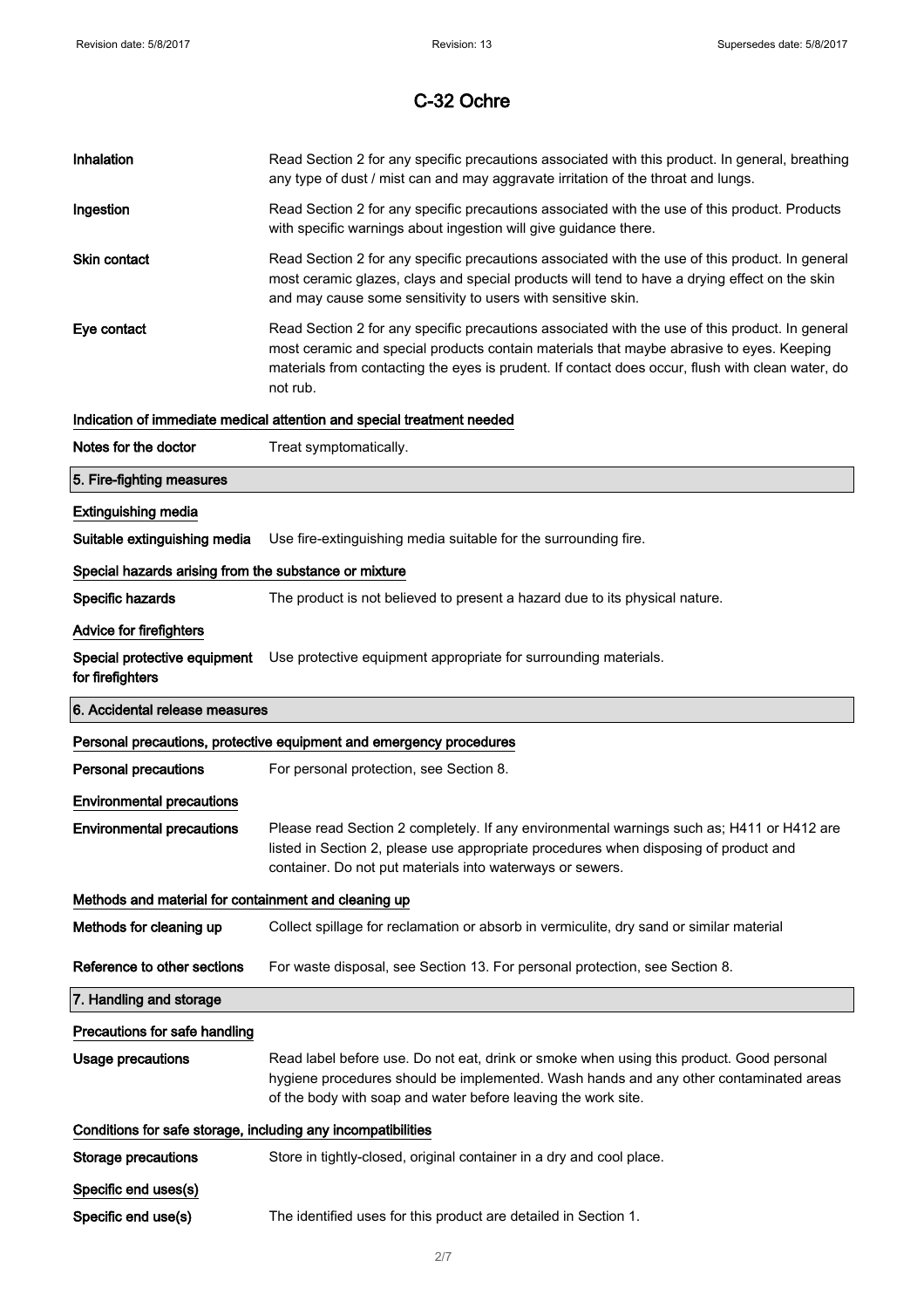# 8. Exposure Controls/personal protection

| Ingredient comments                 | Only ingredients listed n Section 3 are notifiable for this product. If none are shown then all<br>ingredients are exempt.                                                                                           |
|-------------------------------------|----------------------------------------------------------------------------------------------------------------------------------------------------------------------------------------------------------------------|
| <b>Exposure controls</b>            |                                                                                                                                                                                                                      |
| Appropriate engineering<br>controls | No specific ventilations requirements unless the "FAN" pictogram is shown above or specified<br>in Section 2.                                                                                                        |
| Eye/face protection                 | No specific eye protection required unless the "EYE PROTECTION" pictogram is shown<br>above or specified in Section 2.                                                                                               |
| Hand protection                     | No specific hand protection required unless the "HAND PROTECTION" pictogram is shown<br>above or specified in Section 2.                                                                                             |
| Hygiene measures                    | Using good personal hygiene practices is always appropriate. Keeping a clean work space,<br>cleaning up properly when done, and not eating, drinking or smoking when using this product.                             |
| <b>Respiratory protection</b>       | No specific respiratory protection required unless the "RESPIRATOR" pictogram is shown<br>above or specified in Section 2. Using the appropriate certified protection for the operation is<br>important if required. |

9. Physical and Chemical Properties

# Information on basic physical and chemical properties

| Appearance                                      | Colored liquid.           |
|-------------------------------------------------|---------------------------|
| Color                                           | Various colors.           |
| Odor                                            | Almost odorless.          |
| Odor threshold                                  | No information available. |
| рH                                              | $6 - 8$                   |
| <b>Melting point</b>                            | No information available. |
| Initial boiling point and range                 | No information available. |
| <b>Flash point</b>                              | No information available. |
| <b>Evaporation rate</b>                         | No information available. |
| Flammability (solid, gas)                       | No information available. |
| Upper/lower flammability or<br>explosive limits | No information available. |
| Vapor pressure                                  | No information available. |
| <b>Relative density</b>                         | Greater than 1.0          |
| Solubility(ies)                                 | Not applicable.           |
| <b>Partition coefficient</b>                    | No information available. |
| <b>Auto-ignition temperature</b>                | Not applicable.           |
| <b>Decomposition Temperature</b>                | No information available. |
| <b>Viscosity</b>                                | No information available. |
| <b>Explosive properties</b>                     | none                      |
| <b>Oxidizing properties</b>                     | none                      |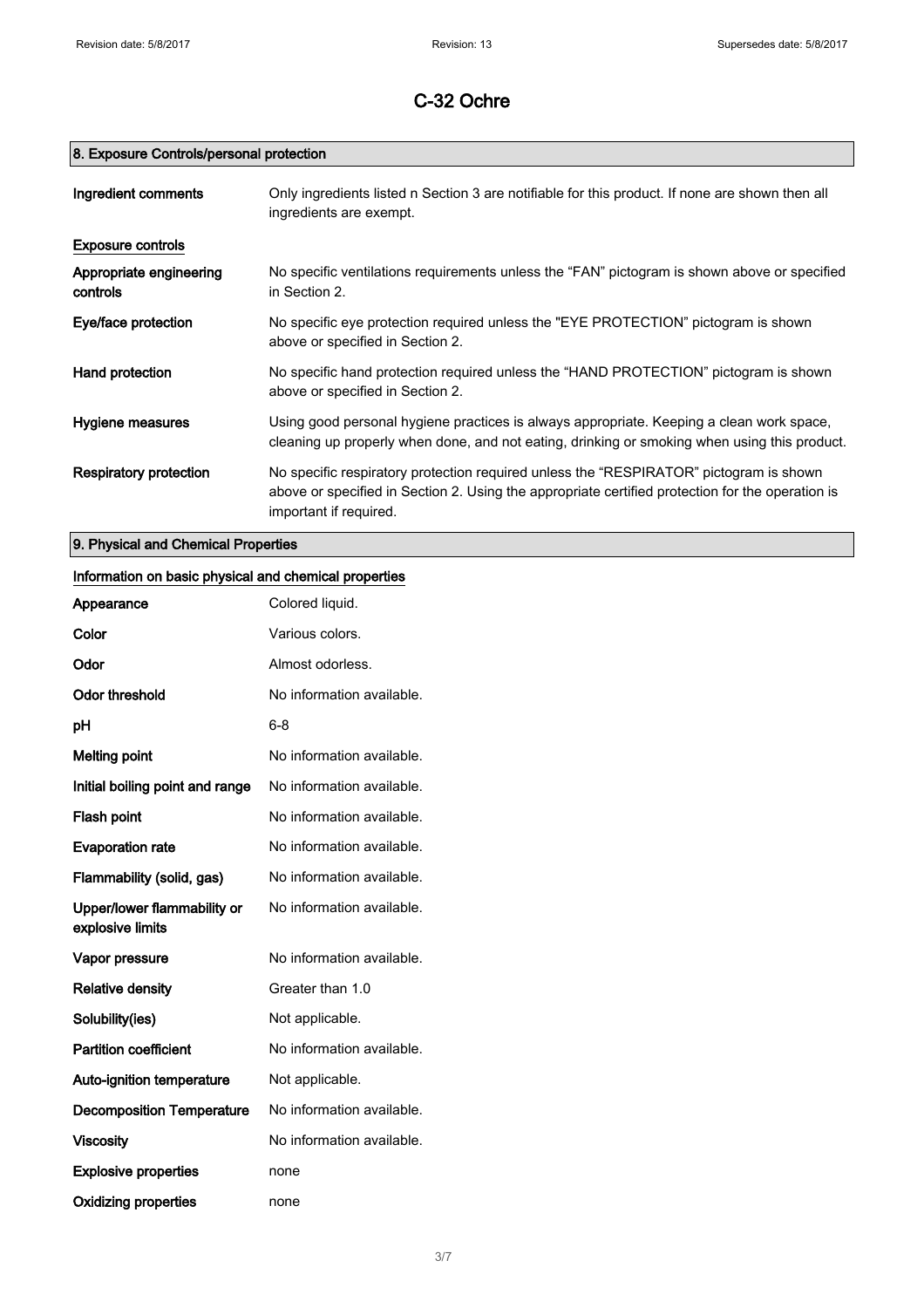| Other information                                                                   | Not applicable.                                                                                                                                                                                                                                |
|-------------------------------------------------------------------------------------|------------------------------------------------------------------------------------------------------------------------------------------------------------------------------------------------------------------------------------------------|
| 10. Stability and reactivity                                                        |                                                                                                                                                                                                                                                |
| Reactivity                                                                          | There are no known reactivity hazards associated with this product.                                                                                                                                                                            |
| <b>Stability</b>                                                                    | No particular stability concerns.                                                                                                                                                                                                              |
| Possibility of hazardous<br>reactions                                               | None known.                                                                                                                                                                                                                                    |
| <b>Conditions to avoid</b>                                                          | None known.                                                                                                                                                                                                                                    |
| <b>Materials to avoid</b>                                                           | None known.                                                                                                                                                                                                                                    |
| Hazardous decomposition<br>products                                                 | None known.                                                                                                                                                                                                                                    |
| 11. Toxicological information                                                       |                                                                                                                                                                                                                                                |
| Information on toxicological effects                                                |                                                                                                                                                                                                                                                |
| <b>Toxicological effects</b>                                                        | Please read Section 2 thoroughly to understand the toxicological risks, (if any) and<br>precautions for safe use (if any).                                                                                                                     |
| Skin corrosion/irritation<br><b>Skin sensitization</b><br><b>Skin sensitization</b> | Based on available data the classification criteria are not met.                                                                                                                                                                               |
| Eye contact                                                                         | May cause temporary eye irritation.                                                                                                                                                                                                            |
| 12. Ecological Information                                                          |                                                                                                                                                                                                                                                |
| Ecotoxicity                                                                         | Please read Section 2 completely. If any environmental warnings such as; H411 or H412 are<br>listed in Section 2, please use appropriate procedures when disposing of product and<br>container. Do not put materials into waterways or sewers. |
| <b>Toxicity</b>                                                                     | Please read Section 2 completely. If any environmental warnings such as; H411 or H412 are<br>listed in Section 2, please use appropriate procedures when disposing of product and<br>container. Do not put materials into waterways or sewers. |
| Persistence and degradability                                                       |                                                                                                                                                                                                                                                |
| Persistence and degradability                                                       | No data available.                                                                                                                                                                                                                             |
| Biodegradation                                                                      | Not inherently biodegradable.                                                                                                                                                                                                                  |
| <b>Bioaccumulative potential</b>                                                    |                                                                                                                                                                                                                                                |
| <b>Partition coefficient</b>                                                        | No information available.                                                                                                                                                                                                                      |
| Mobility in soil                                                                    |                                                                                                                                                                                                                                                |
| <b>Mobility</b>                                                                     | Semi-mobile.                                                                                                                                                                                                                                   |
| Other adverse effects                                                               |                                                                                                                                                                                                                                                |
| Other adverse effects                                                               | None known.                                                                                                                                                                                                                                    |
| 13. Disposal considerations                                                         |                                                                                                                                                                                                                                                |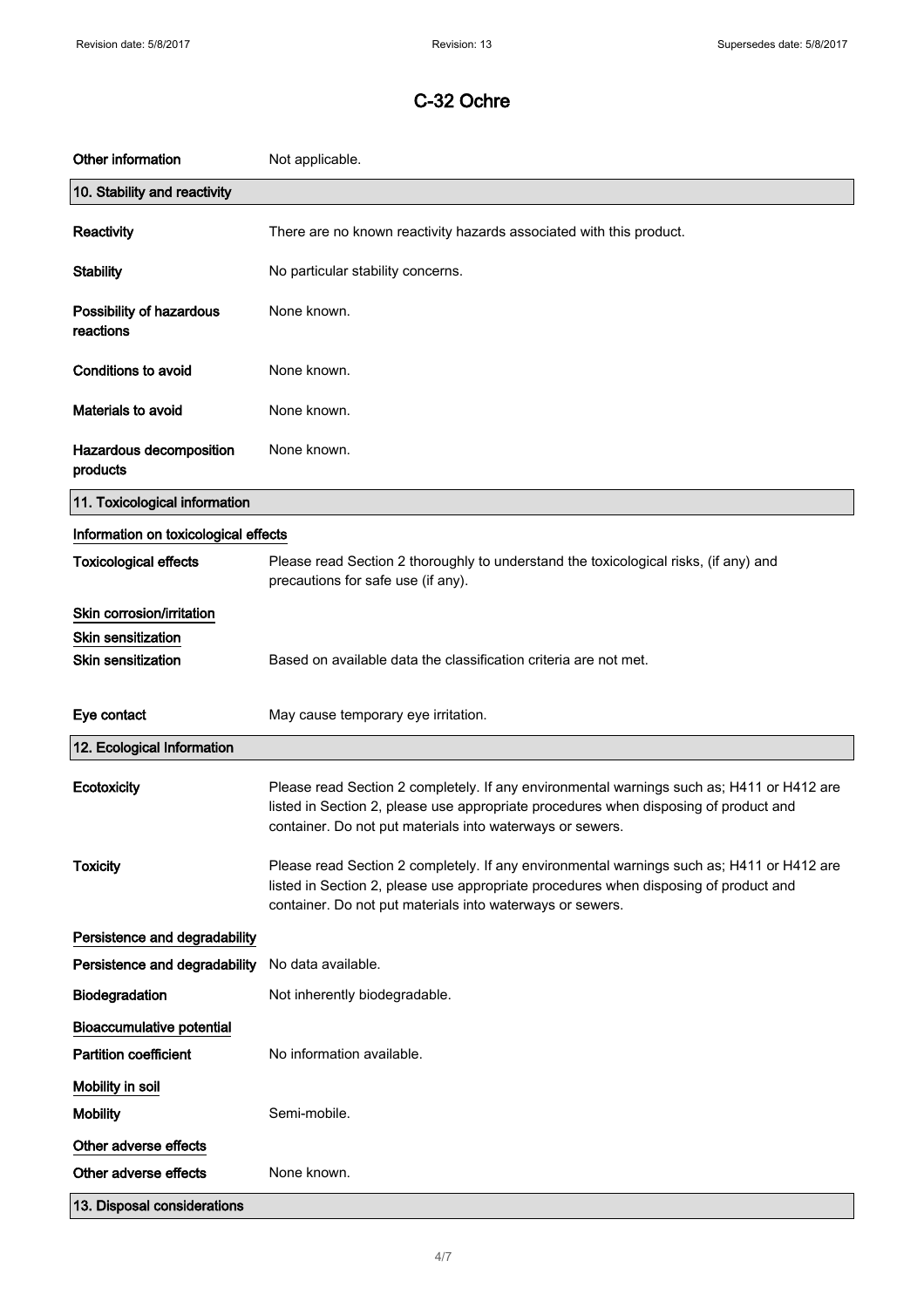### Waste treatment methods

General information **Dispose of waste product or used containers in accordance with local regulations When** handling waste, the safety precautions applying to handling of the product should be considered.

## 14. Transport information

| General | The product is not covered by international regulations on the transport of dangerous goods<br>(IMDG, IATA, DOT). |
|---------|-------------------------------------------------------------------------------------------------------------------|
|         |                                                                                                                   |

### UN Number

Not applicable.

## UN proper shipping name

Not applicable.

#### Transport hazard class(es)

No transport warning sign required.

### Packing group

Not applicable.

#### Environmental hazards

### Environmentally Hazardous Substance

Please refer to Section 2 for any environmental hazards associated with this product. If H411/H412 warnings are shown then please verify packaging and labeling requirements for larger volumes.

#### Special precautions for user

Not applicable.

## Transport in bulk according to Not applicable. Annex II of MARPOL 73/78 and the IBC Code

### 15. Regulatory information

### US State Regulations

### California Proposition 65 Carcinogens and Reproductive Toxins

None of the ingredients are listed or exempt.

## Massachusetts "Right To Know" List

Hydrated Aluminium Silicate 1-5% aluminium oxide 1-5% 2-aminoethanol  $1%$ silica 10-30%

## Rhode Island "Right To Know" List

Hydrated Aluminium Silicate 1-5%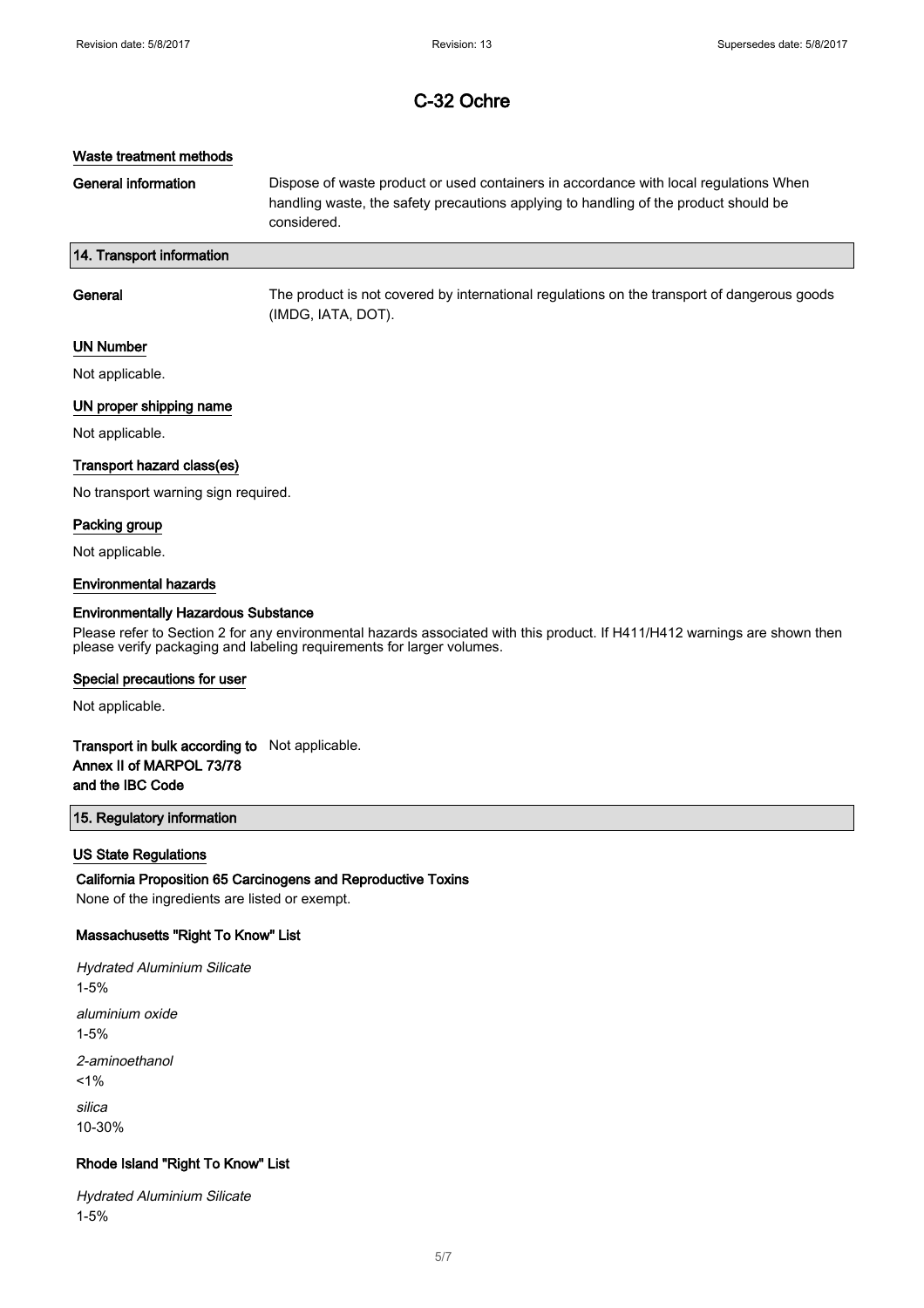aluminium oxide 1-5% 2-aminoethanol  $1%$ silica 10-30%

# Minnesota "Right To Know" List

Hydrated Aluminium Silicate 1-5% aluminium oxide 1-5% 2-aminoethanol  $1%$ silica 10-30%

## New Jersey "Right To Know" List

Hydrated Aluminium Silicate 1-5% aluminium oxide 1-5% 2-aminoethanol  $1%$ silica 10-30%

# Pennsylvania "Right To Know" List

Hydrated Aluminium Silicate 1-5% aluminium oxide 1-5% 2-aminoethanol  $1%$ silica 10-30%

# Inventories

Canada - DSL/NDSL All the ingredients are listed or exempt.

## US - TSCA

All the ingredients are listed or exempt.

## US - TSCA 12(b) Export Notification

All the ingredients are listed or exempt.

## 16. Other information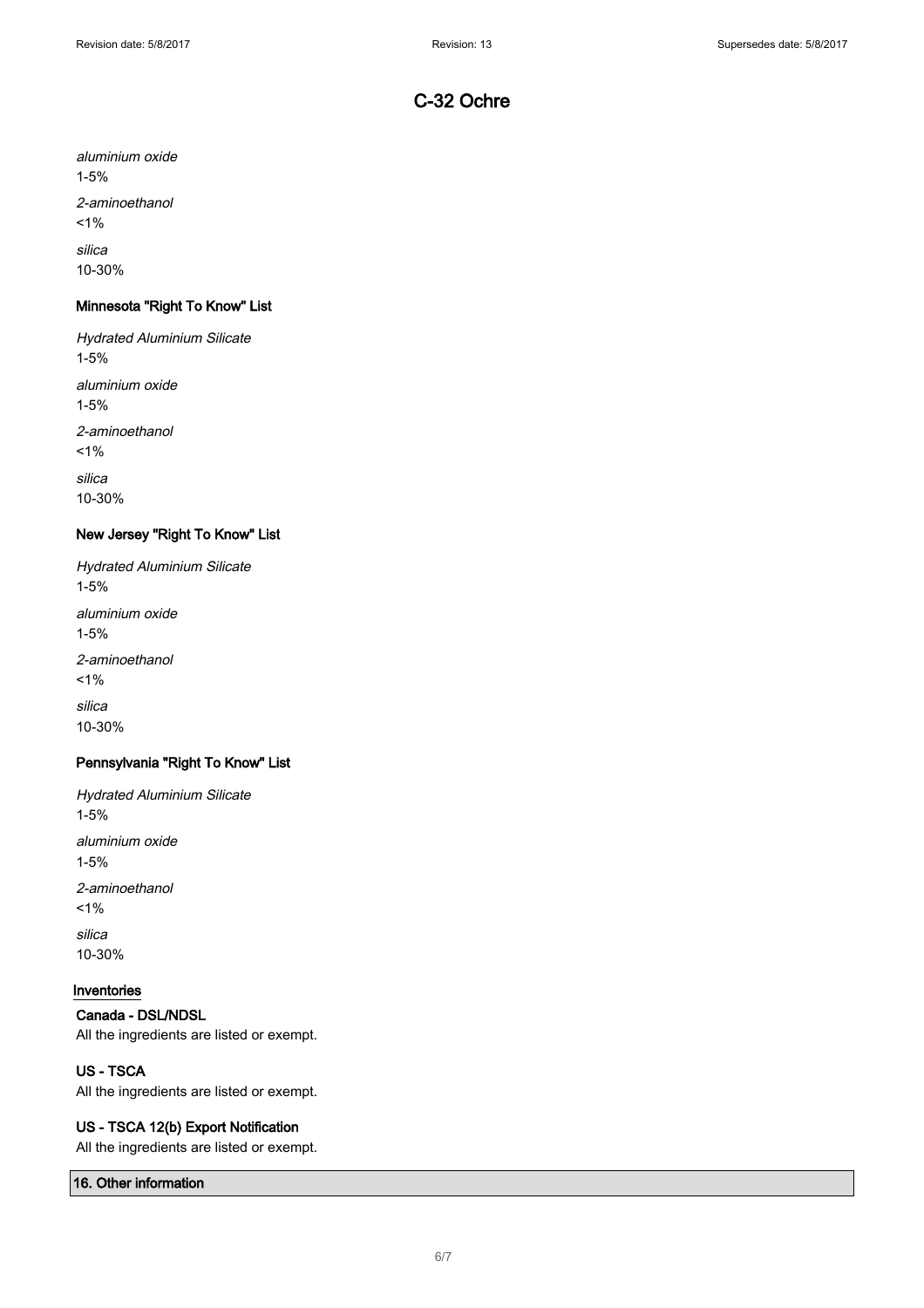| <b>General information</b> | The following are the top 5 materials by weight listed for New Jersey (if applicable):- Water<br>7732-18-5. Crystalline Silica 14808-60-7, Non Lead Frit65997-18-4, Calcium Silicate 13983-17-<br>0<br>Nepheline Syenite 37244-96-5 |
|----------------------------|-------------------------------------------------------------------------------------------------------------------------------------------------------------------------------------------------------------------------------------|
| <b>Revision date</b>       | 5/8/2017                                                                                                                                                                                                                            |
| <b>Revision</b>            | 13                                                                                                                                                                                                                                  |
| Supersedes date            | 5/8/2017                                                                                                                                                                                                                            |
| SDS No.                    | 5981                                                                                                                                                                                                                                |

This information relates only to the specific material designated and may not be valid for such material used in combination with any other materials or in any process. Such information is, to the best of the company's knowledge and belief, accurate and reliable as of the date indicated. However, no warranty, guarantee or representation is made to its accuracy, reliability or completeness. It is the user's responsibility to satisfy himself as to the suitability of such information for his own particular use.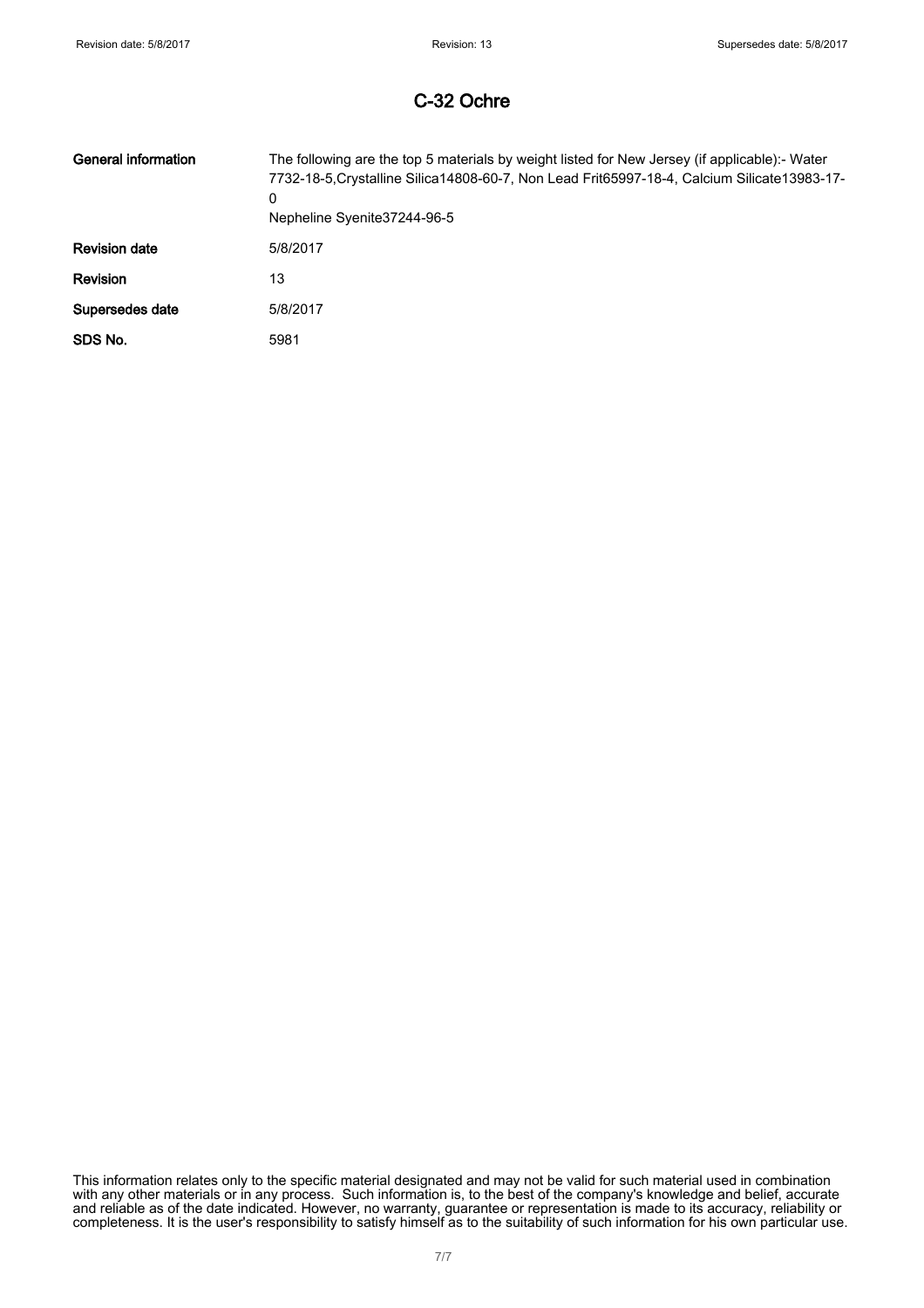# SAFETY DATA SHEET C-40 AQUA

| 1. Identification                                       |                                                                                                                                                                      |
|---------------------------------------------------------|----------------------------------------------------------------------------------------------------------------------------------------------------------------------|
| <b>Product identifier</b>                               |                                                                                                                                                                      |
| <b>Product name</b>                                     | C-40 AQUA                                                                                                                                                            |
| <b>Product number</b>                                   | C-40 AQUA                                                                                                                                                            |
| Recommended use of the chemical and restrictions on use |                                                                                                                                                                      |
| Application                                             | ceramic glaze                                                                                                                                                        |
| Details of the supplier of the safety data sheet        |                                                                                                                                                                      |
| Supplier                                                |                                                                                                                                                                      |
|                                                         | American Art Clay Co Inc<br>6060 Guion Road                                                                                                                          |
|                                                         | Indianapolis,                                                                                                                                                        |
|                                                         | IN 46254-1222                                                                                                                                                        |
|                                                         | <b>USA</b>                                                                                                                                                           |
|                                                         | Toll Free: 1-800-925-5195 ext. 1303                                                                                                                                  |
|                                                         | Local: 1-317-243-0066 ext. 1303                                                                                                                                      |
| Emergency telephone number                              |                                                                                                                                                                      |
| <b>Emergency telephone</b>                              | 1 317 243 0066 ext. 1303 Mon-Fri, 0900-1700 EST                                                                                                                      |
| 2. Hazard(s) identification                             |                                                                                                                                                                      |
| Classification of the substance or mixture              |                                                                                                                                                                      |
| <b>Physical hazards</b>                                 | Not Classified                                                                                                                                                       |
| <b>Health hazards</b>                                   | Not Classified                                                                                                                                                       |
| <b>Environmental hazards</b>                            | Not Classified                                                                                                                                                       |
| Label elements                                          |                                                                                                                                                                      |
| <b>Hazard statements</b>                                | NC Not Classified                                                                                                                                                    |
| <b>Other hazards</b>                                    |                                                                                                                                                                      |
| none present                                            |                                                                                                                                                                      |
| 3. Composition/information on ingredients               |                                                                                                                                                                      |
| <b>Mixtures</b>                                         |                                                                                                                                                                      |
| <b>Composition comments</b>                             | Only ingredients listed above are notifiable for this product. If none are shown then all<br>ingredients are exempt.                                                 |
| 4. First-aid measures                                   |                                                                                                                                                                      |
| Description of first aid measures                       |                                                                                                                                                                      |
| <b>General information</b>                              |                                                                                                                                                                      |
| Inhalation                                              | Unlikely route of exposure as the product does not contain volatile substances.                                                                                      |
| Ingestion                                               | Do not induce vomiting. Rinse mouth thoroughly with water. Give a few small glasses of water<br>or milk to drink. Get medical attention if any discomfort continues. |
| <b>Skin Contact</b>                                     | Wash skin thoroughly with soap and water.                                                                                                                            |
| Eye contact                                             | Rinse with water.                                                                                                                                                    |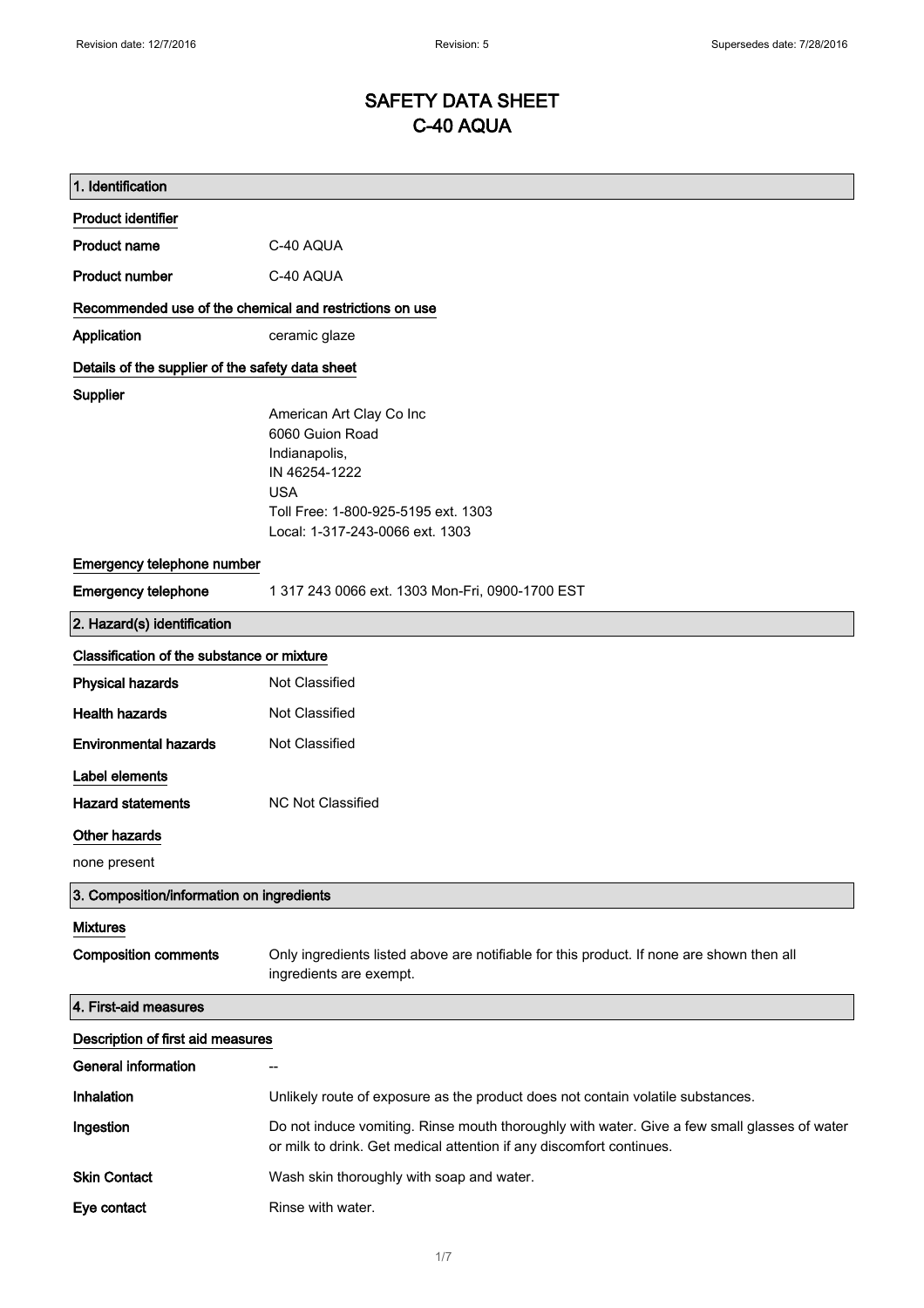# Most important symptoms and effects, both acute and delayed

| Inhalation                                                   | Read Section 2 for any specific precautions associated with this product. In general, breathing<br>any type of dust / mist can and may aggravate irritation of the throat and lungs.                                                                                                                        |
|--------------------------------------------------------------|-------------------------------------------------------------------------------------------------------------------------------------------------------------------------------------------------------------------------------------------------------------------------------------------------------------|
| Ingestion                                                    | Read Section 2 for any specific precautions associated with the use of this product. Products<br>with specific warnings about ingestion will give guidance there.                                                                                                                                           |
| <b>Skin contact</b>                                          | Read Section 2 for any specific precautions associated with the use of this product. In general<br>most ceramic glazes, clays and special products will tend to have a drying effect on the skin<br>and may cause some sensitivity to users with sensitive skin.                                            |
| Eye contact                                                  | Read Section 2 for any specific precautions associated with the use of this product. In general<br>most ceramic and special products contain materials that maybe abrasive to eyes. Keeping<br>materials from contacting the eyes is prudent. If contact does occur, flush with clean water, do<br>not rub. |
|                                                              | Indication of immediate medical attention and special treatment needed                                                                                                                                                                                                                                      |
| Notes for the doctor                                         | Treat symptomatically.                                                                                                                                                                                                                                                                                      |
| 5. Fire-fighting measures                                    |                                                                                                                                                                                                                                                                                                             |
| <b>Extinguishing media</b>                                   |                                                                                                                                                                                                                                                                                                             |
| Suitable extinguishing media                                 | Use fire-extinguishing media suitable for the surrounding fire.                                                                                                                                                                                                                                             |
| Special hazards arising from the substance or mixture        |                                                                                                                                                                                                                                                                                                             |
| Specific hazards                                             | The product is not believed to present a hazard due to its physical nature.                                                                                                                                                                                                                                 |
| <b>Advice for firefighters</b>                               |                                                                                                                                                                                                                                                                                                             |
| Special protective equipment<br>for firefighters             | Use protective equipment appropriate for surrounding materials.                                                                                                                                                                                                                                             |
|                                                              |                                                                                                                                                                                                                                                                                                             |
| 6. Accidental release measures                               |                                                                                                                                                                                                                                                                                                             |
|                                                              | Personal precautions, protective equipment and emergency procedures                                                                                                                                                                                                                                         |
| <b>Personal precautions</b>                                  | For personal protection, see Section 8.                                                                                                                                                                                                                                                                     |
| <b>Environmental precautions</b>                             |                                                                                                                                                                                                                                                                                                             |
| <b>Environmental precautions</b>                             | Please read Section 2 completely. If any environmental warnings such as; H411 or H412 are<br>listed in Section 2, please use appropriate procedures when disposing of product and<br>container. Do not put materials into waterways or sewers.                                                              |
| Methods and material for containment and cleaning up         |                                                                                                                                                                                                                                                                                                             |
| Methods for cleaning up                                      | Collect spillage for reclamation or absorb in vermiculite, dry sand or similar material                                                                                                                                                                                                                     |
| Reference to other sections                                  | For waste disposal, see Section 13. For personal protection, see Section 8.                                                                                                                                                                                                                                 |
| 7. Handling and storage                                      |                                                                                                                                                                                                                                                                                                             |
| Precautions for safe handling                                |                                                                                                                                                                                                                                                                                                             |
| <b>Usage precautions</b>                                     | Read label before use. Do not eat, drink or smoke when using this product. Good personal<br>hygiene procedures should be implemented. Wash hands and any other contaminated areas<br>of the body with soap and water before leaving the work site.                                                          |
| Conditions for safe storage, including any incompatibilities |                                                                                                                                                                                                                                                                                                             |
| <b>Storage precautions</b>                                   | Store in tightly-closed, original container in a dry and cool place.                                                                                                                                                                                                                                        |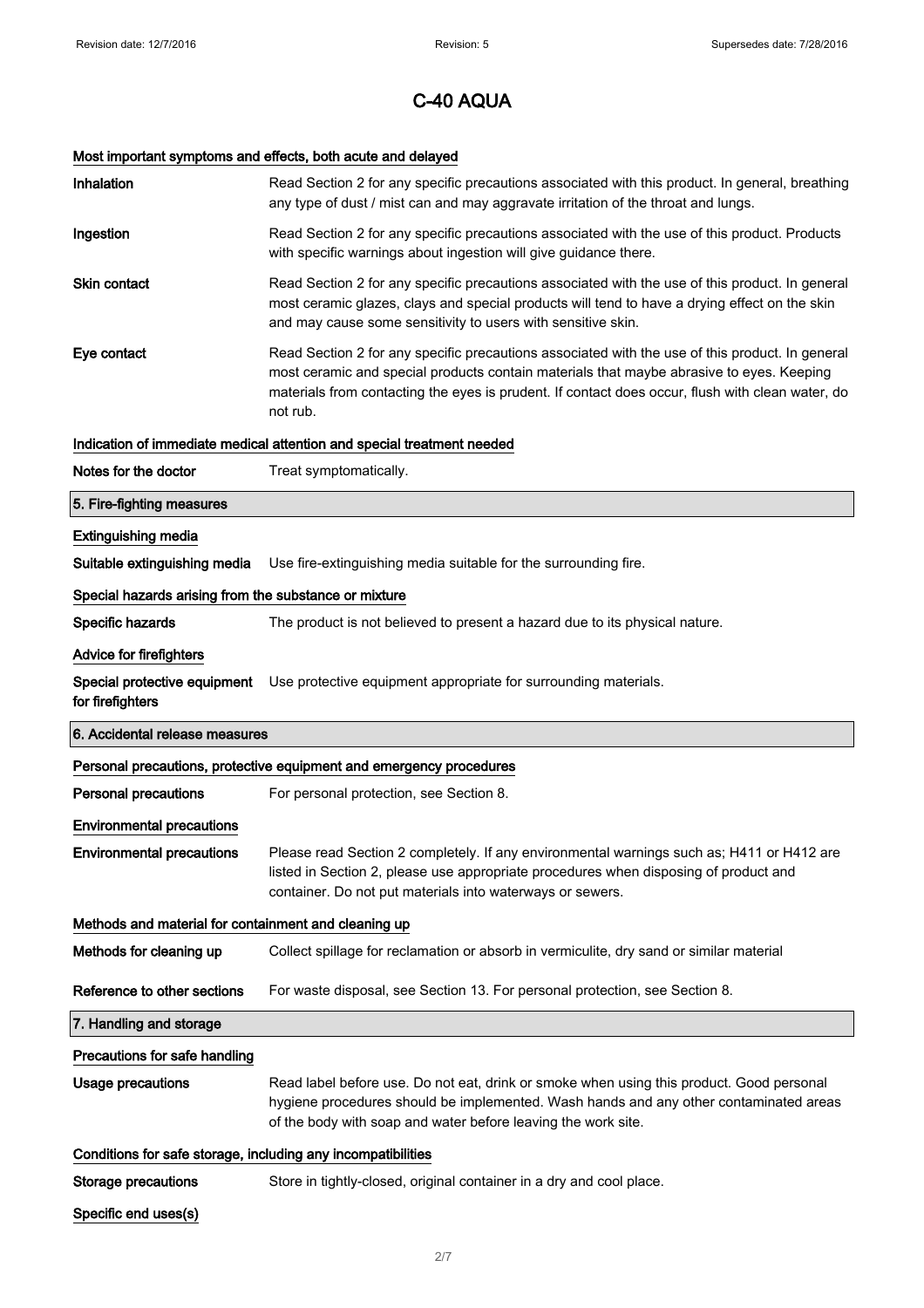| Specific end use(s)                      | The identified uses for this product are detailed in Section 1.                                                                                                                                                      |
|------------------------------------------|----------------------------------------------------------------------------------------------------------------------------------------------------------------------------------------------------------------------|
| 8. Exposure Controls/personal protection |                                                                                                                                                                                                                      |
| Ingredient comments                      | Only ingredients listed n Section 3 are notifiable for this product. If none are shown then all<br>ingredients are exempt.                                                                                           |
| <b>Exposure controls</b>                 |                                                                                                                                                                                                                      |
| Appropriate engineering<br>controls      | No specific ventilations requirements unless the "FAN" pictogram is shown above or specified<br>in Section 2.                                                                                                        |
| Eye/face protection                      | No specific eye protection required unless the "EYE PROTECTION" pictogram is shown<br>above or specified in Section 2.                                                                                               |
| Hand protection                          | No specific hand protection required unless the "HAND PROTECTION" pictogram is shown<br>above or specified in Section 2.                                                                                             |
| Hygiene measures                         | Using good personal hygiene practices is always appropriate. Keeping a clean work space,<br>cleaning up properly when done, and not eating, drinking or smoking when using this product.                             |
| <b>Respiratory protection</b>            | No specific respiratory protection required unless the "RESPIRATOR" pictogram is shown<br>above or specified in Section 2. Using the appropriate certified protection for the operation is<br>important if required. |
|                                          |                                                                                                                                                                                                                      |

# 9. Physical and Chemical Properties

| Information on basic physical and chemical properties |                           |
|-------------------------------------------------------|---------------------------|
| Appearance                                            | Colored liquid.           |
| Color                                                 | Various colors.           |
| Odor                                                  | Almost odorless.          |
| <b>Odor threshold</b>                                 | No information available. |
| pH                                                    | $6 - 8$                   |
| <b>Melting point</b>                                  | No information available. |
| Initial boiling point and range                       | No information available. |
| Flash point                                           | No information available. |
| <b>Evaporation rate</b>                               | No information available. |
| Flammability (solid, gas)                             | No information available. |
| Upper/lower flammability or<br>explosive limits       | No information available. |
| Vapor pressure                                        | No information available. |
| <b>Relative density</b>                               | Greater than 1.0          |
| Solubility(ies)                                       | Not applicable.           |
| <b>Partition coefficient</b>                          | No information available. |
| Auto-ignition temperature                             | Not applicable.           |
| <b>Decomposition Temperature</b>                      | No information available. |
| <b>Viscosity</b>                                      | No information available. |
| <b>Explosive properties</b>                           | none                      |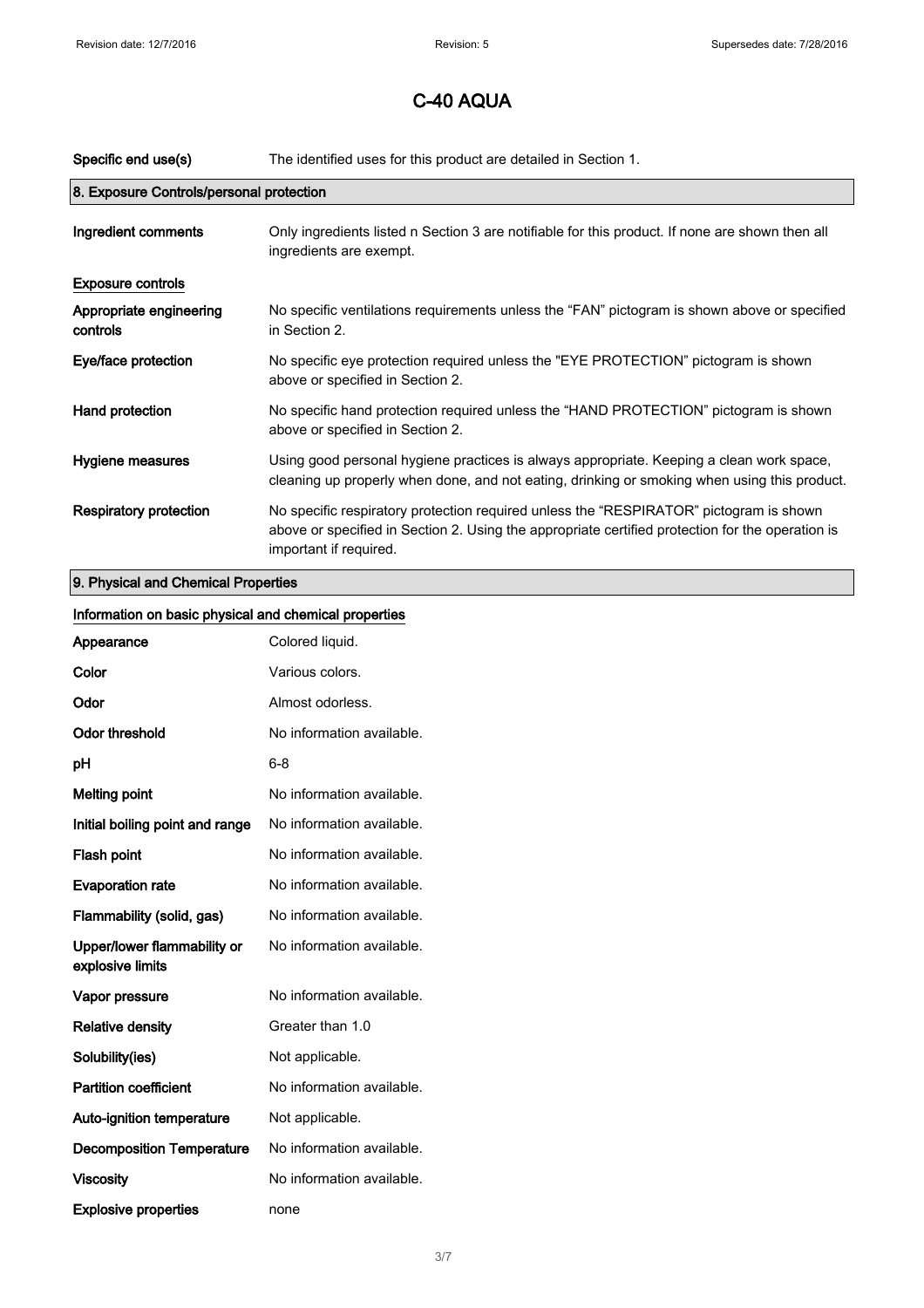| <b>Oxidizing properties</b>           | none                                                                                                                                                                                                                                           |
|---------------------------------------|------------------------------------------------------------------------------------------------------------------------------------------------------------------------------------------------------------------------------------------------|
| Other information                     | Not applicable.                                                                                                                                                                                                                                |
| 10. Stability and reactivity          |                                                                                                                                                                                                                                                |
| Reactivity                            | There are no known reactivity hazards associated with this product.                                                                                                                                                                            |
| <b>Stability</b>                      | No particular stability concerns.                                                                                                                                                                                                              |
| Possibility of hazardous<br>reactions | None known.                                                                                                                                                                                                                                    |
| <b>Conditions to avoid</b>            | None known.                                                                                                                                                                                                                                    |
| Materials to avoid                    | None known.                                                                                                                                                                                                                                    |
| Hazardous decomposition<br>products   | None known.                                                                                                                                                                                                                                    |
| 11. Toxicological information         |                                                                                                                                                                                                                                                |
| Information on toxicological effects  |                                                                                                                                                                                                                                                |
| <b>Toxicological effects</b>          | Please read Section 2 thoroughly to understand the toxicological risks, (if any) and<br>precautions for safe use (if any).                                                                                                                     |
| Skin corrosion/irritation             |                                                                                                                                                                                                                                                |
| <b>Skin sensitization</b>             |                                                                                                                                                                                                                                                |
| <b>Skin sensitization</b>             | Based on available data the classification criteria are not met.                                                                                                                                                                               |
| Eye contact                           | May cause temporary eye irritation.                                                                                                                                                                                                            |
| 12. Ecological Information            |                                                                                                                                                                                                                                                |
| Ecotoxicity                           | Please read Section 2 completely. If any environmental warnings such as; H411 or H412 are<br>listed in Section 2, please use appropriate procedures when disposing of product and<br>container. Do not put materials into waterways or sewers. |
| <b>Toxicity</b>                       | Please read Section 2 completely. If any environmental warnings such as; H411 or H412 are<br>listed in Section 2, please use appropriate procedures when disposing of product and<br>container. Do not put materials into waterways or sewers. |
| Persistence and degradability         |                                                                                                                                                                                                                                                |
| Persistence and degradability         | No data available.                                                                                                                                                                                                                             |
| Biodegradation                        | Not inherently biodegradable.                                                                                                                                                                                                                  |
| <b>Bioaccumulative potential</b>      |                                                                                                                                                                                                                                                |
| <b>Partition coefficient</b>          | No information available.                                                                                                                                                                                                                      |
| Mobility in soil                      |                                                                                                                                                                                                                                                |
| <b>Mobility</b>                       | Semi-mobile.                                                                                                                                                                                                                                   |
| Other adverse effects                 |                                                                                                                                                                                                                                                |
| Other adverse effects                 | None known.                                                                                                                                                                                                                                    |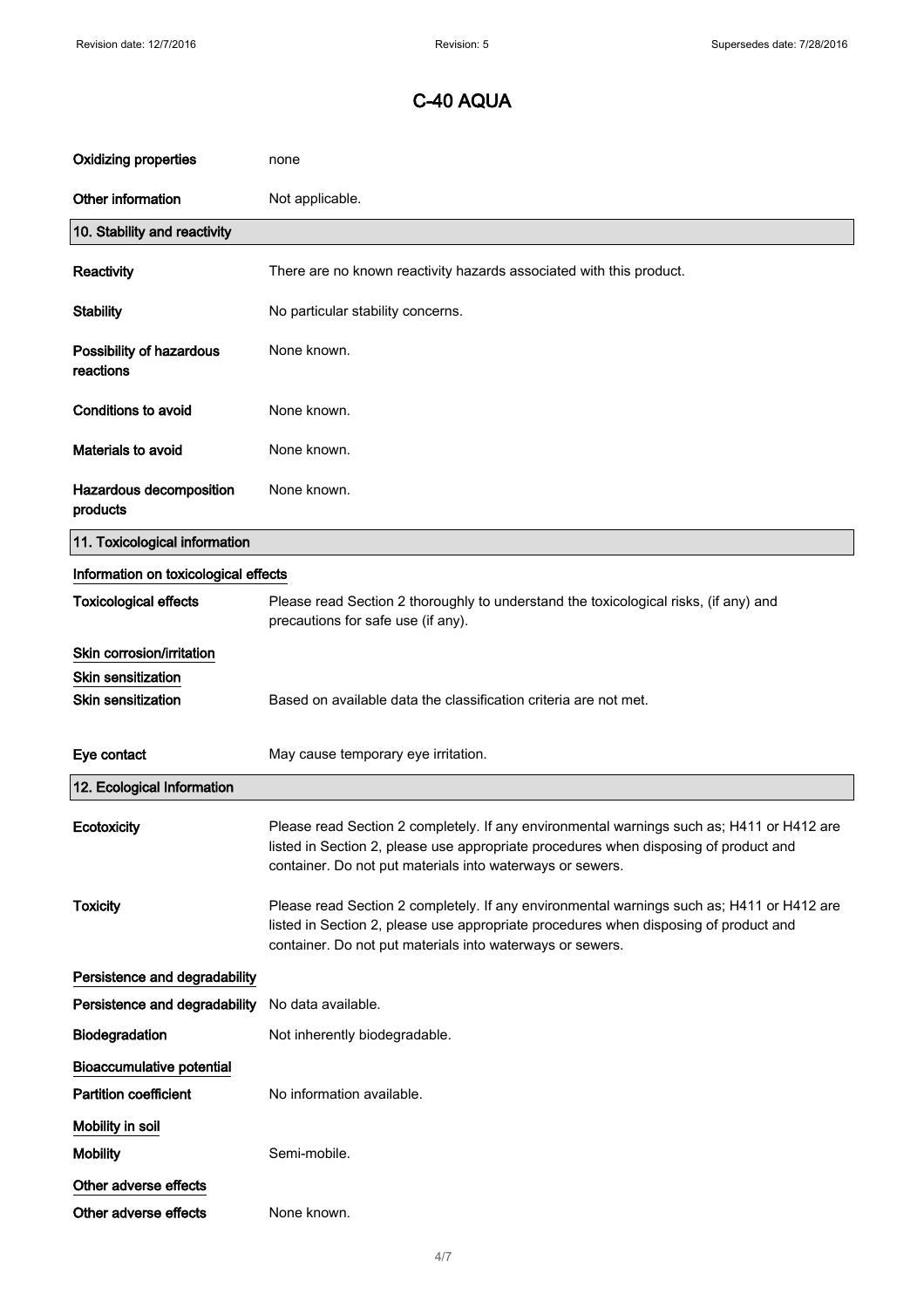# 13. Disposal considerations Waste treatment methods General information Dispose of waste product or used containers in accordance with local regulations When handling waste, the safety precautions applying to handling of the product should be considered. 14. Transport information General The product is not covered by international regulations on the transport of dangerous goods (IMDG, IATA, DOT).

## UN Number

Not applicable.

### UN proper shipping name

Not applicable.

### Transport hazard class(es)

No transport warning sign required.

## Packing group

Not applicable.

### Environmental hazards

### Environmentally Hazardous Substance

Please refer to Section 2 for any environmental hazards associated with this product. If H411/H412 warnings are shown then please verify packaging and labeling requirements for larger volumes.

#### Special precautions for user

Not applicable.

## Transport in bulk according to Not applicable. Annex II of MARPOL 73/78 and the IBC Code

## 15. Regulatory information

### US State Regulations

California Proposition 65 Carcinogens and Reproductive Toxins None of the ingredients are listed or exempt.

### Massachusetts "Right To Know" List

Hydrated Aluminium Silicate 1-5% aluminium oxide 1-5% red iron oxide  $1%$ 2-aminoethanol  $1%$ silica 10-30%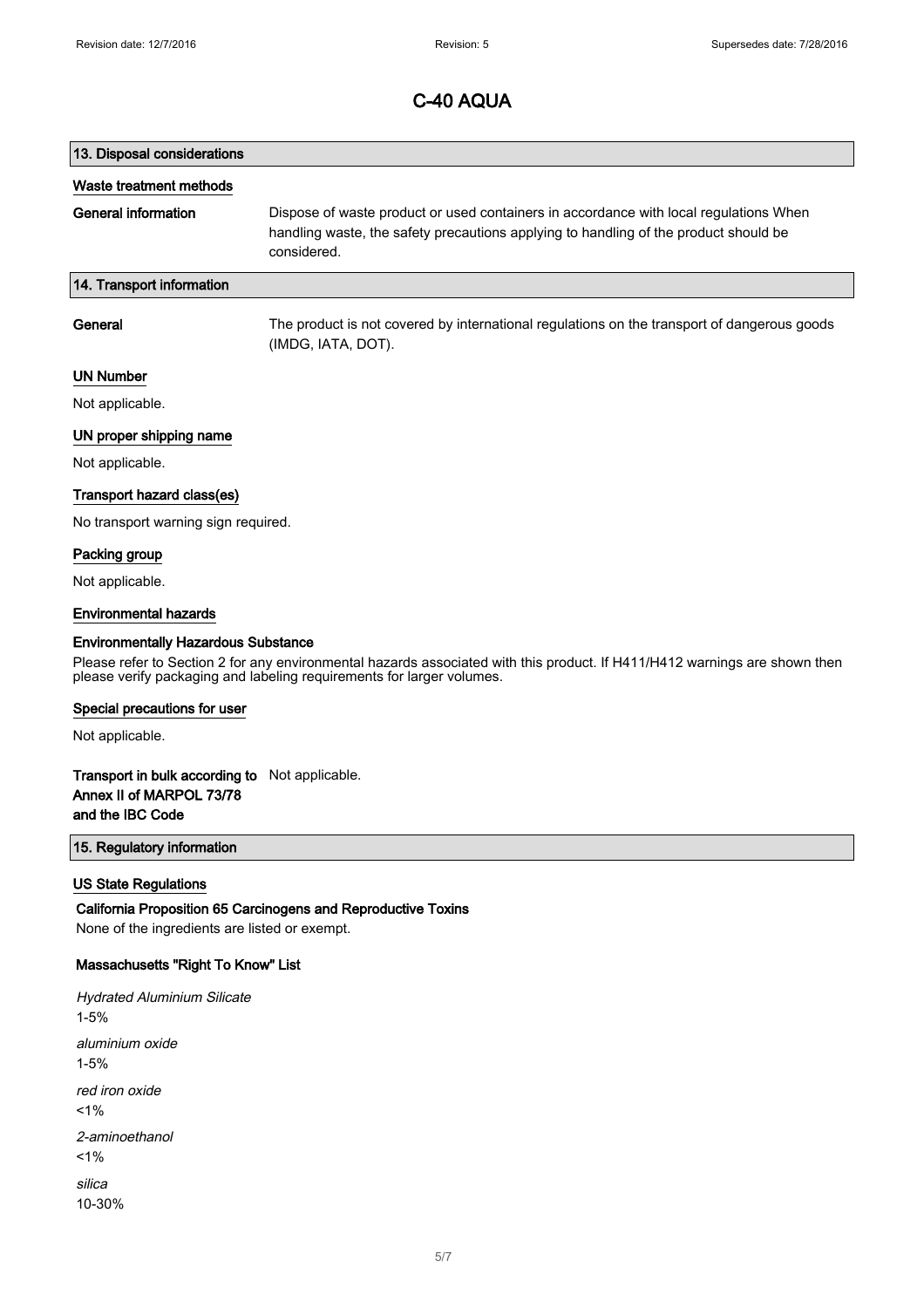## Rhode Island "Right To Know" List

Hydrated Aluminium Silicate 1-5% aluminium oxide 1-5% red iron oxide  $1\%$ 2-aminoethanol  $1%$ silica 10-30%

## Minnesota "Right To Know" List

Hydrated Aluminium Silicate 1-5% aluminium oxide 1-5% red iron oxide  $1%$ 2-aminoethanol  $1\%$ silica 10-30%

# New Jersey "Right To Know" List

Hydrated Aluminium Silicate 1-5% aluminium oxide 1-5% red iron oxide  $1%$ 2-aminoethanol  $1%$ silica 10-30%

# Pennsylvania "Right To Know" List

Hydrated Aluminium Silicate 1-5% aluminium oxide 1-5% red iron oxide  $1%$ 2-aminoethanol  $1%$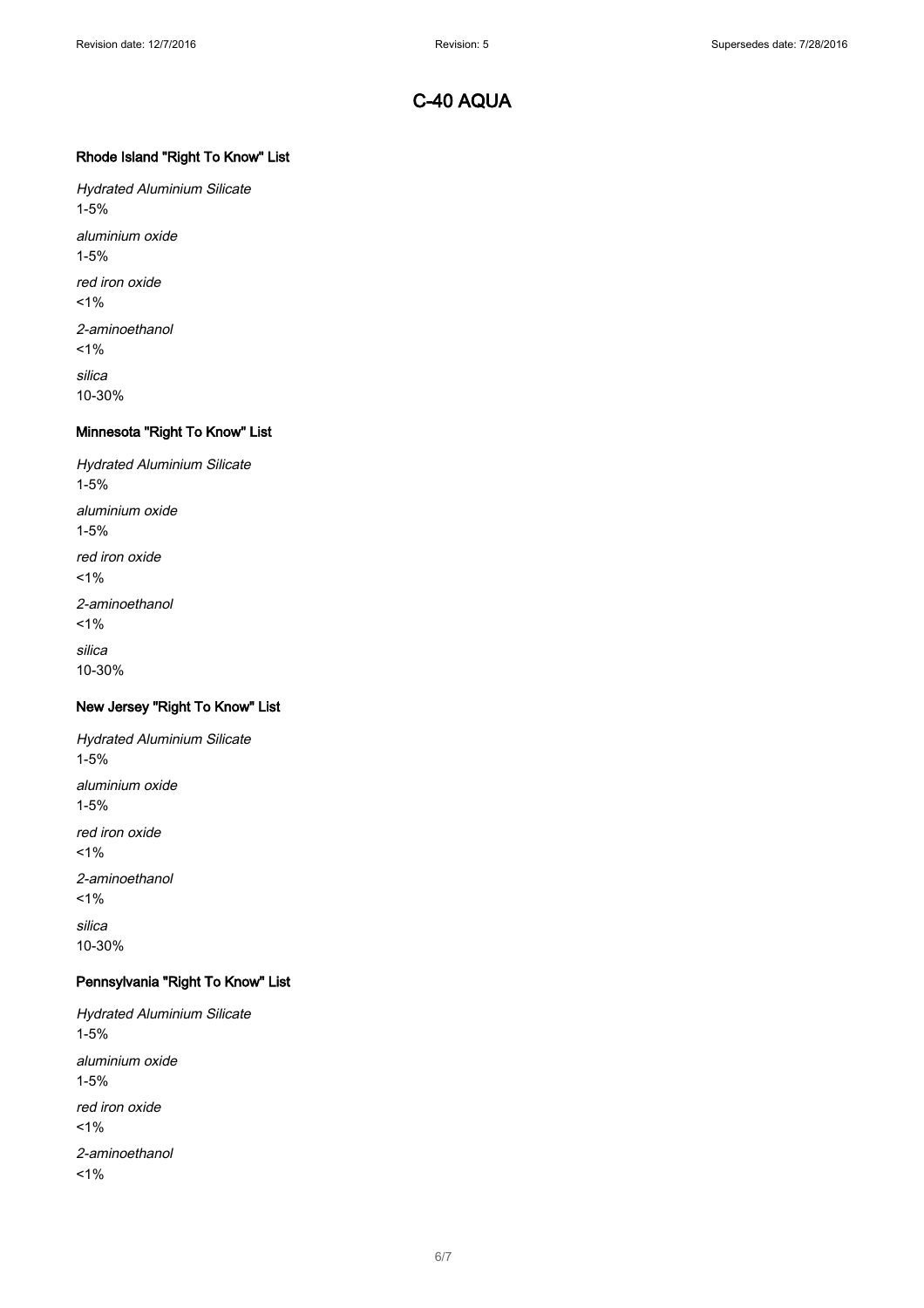silica 10-30%

## Inventories

## Canada - DSL/NDSL

All the ingredients are listed or exempt.

## US - TSCA

All the ingredients are listed or exempt.

## US - TSCA 12(b) Export Notification

All the ingredients are listed or exempt.

| 16. Other information      |                                                                                                                                                                                                                                     |
|----------------------------|-------------------------------------------------------------------------------------------------------------------------------------------------------------------------------------------------------------------------------------|
| <b>General information</b> | The following are the top 5 materials by weight listed for New Jersey (if applicable):- Water<br>7732-18-5, Crystalline Silica 14808-60-7, Non Lead Frit65997-18-4, Calcium Silicate 13983-17-<br>0<br>Nepheline Syenite 37244-96-5 |
| <b>Revision date</b>       | 12/7/2016                                                                                                                                                                                                                           |
| Revision                   | 5                                                                                                                                                                                                                                   |
| Supersedes date            | 7/28/2016                                                                                                                                                                                                                           |
| SDS No.                    | 4957                                                                                                                                                                                                                                |

This information relates only to the specific material designated and may not be valid for such material used in combination with any other materials or in any process. Such information is, to the best of the company's knowledge and belief, accurate and reliable as of the date indicated. However, no warranty, guarantee or representation is made to its accuracy, reliability or completeness. It is the user's responsibility to satisfy himself as to the suitability of such information for his own particular use.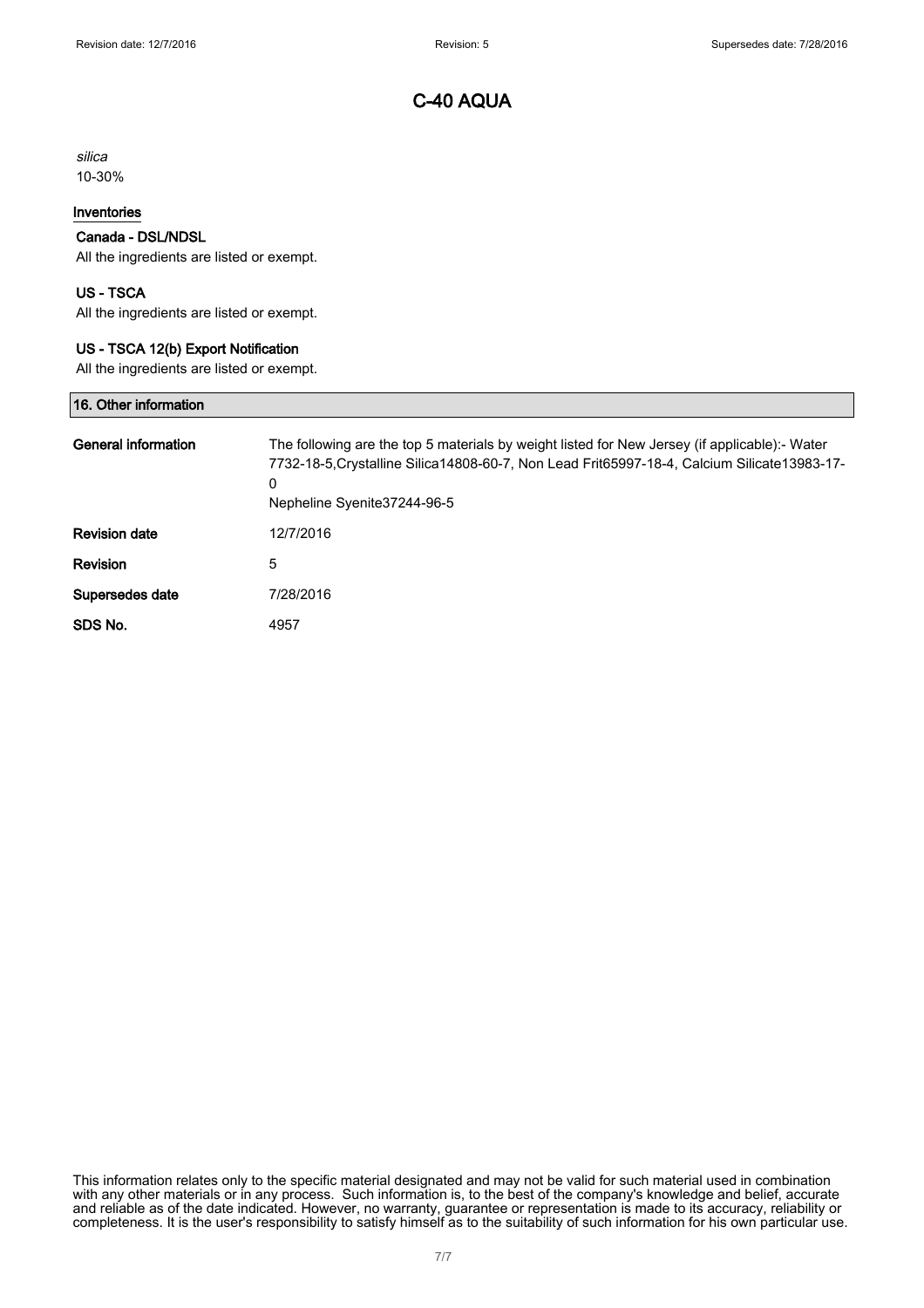# SAFETY DATA SHEET C-41 PEAR

| 1. Identification                                       |                                                                                                                                                                      |
|---------------------------------------------------------|----------------------------------------------------------------------------------------------------------------------------------------------------------------------|
| <b>Product identifier</b>                               |                                                                                                                                                                      |
| <b>Product name</b>                                     | C-41 PEAR                                                                                                                                                            |
| <b>Product number</b>                                   | C-41 PEAR                                                                                                                                                            |
| Recommended use of the chemical and restrictions on use |                                                                                                                                                                      |
| Application                                             | ceramic glaze                                                                                                                                                        |
| Details of the supplier of the safety data sheet        |                                                                                                                                                                      |
| Supplier                                                |                                                                                                                                                                      |
|                                                         | American Art Clay Co Inc<br>6060 Guion Road                                                                                                                          |
|                                                         | Indianapolis,                                                                                                                                                        |
|                                                         | IN 46254-1222                                                                                                                                                        |
|                                                         | <b>USA</b>                                                                                                                                                           |
|                                                         | Toll Free: 1-800-925-5195 ext. 1303                                                                                                                                  |
|                                                         | Local: 1-317-243-0066 ext. 1303                                                                                                                                      |
| Emergency telephone number                              |                                                                                                                                                                      |
| <b>Emergency telephone</b>                              | 1 317 243 0066 ext. 1303 Mon-Fri, 0900-1700 EST                                                                                                                      |
| 2. Hazard(s) identification                             |                                                                                                                                                                      |
| Classification of the substance or mixture              |                                                                                                                                                                      |
| <b>Physical hazards</b>                                 | Not Classified                                                                                                                                                       |
| <b>Health hazards</b>                                   | Not Classified                                                                                                                                                       |
| <b>Environmental hazards</b>                            | Not Classified                                                                                                                                                       |
| Label elements                                          |                                                                                                                                                                      |
| <b>Hazard statements</b>                                | <b>NC Not Classified</b>                                                                                                                                             |
| Other hazards                                           |                                                                                                                                                                      |
| none present                                            |                                                                                                                                                                      |
| 3. Composition/information on ingredients               |                                                                                                                                                                      |
| <b>Mixtures</b>                                         |                                                                                                                                                                      |
| <b>Composition comments</b>                             | Only ingredients listed above are notifiable for this product. If none are shown then all<br>ingredients are exempt.                                                 |
| 4. First-aid measures                                   |                                                                                                                                                                      |
| Description of first aid measures                       |                                                                                                                                                                      |
| <b>General information</b>                              |                                                                                                                                                                      |
| <b>Inhalation</b>                                       | Unlikely route of exposure as the product does not contain volatile substances.                                                                                      |
| Ingestion                                               | Do not induce vomiting. Rinse mouth thoroughly with water. Give a few small glasses of water<br>or milk to drink. Get medical attention if any discomfort continues. |
| <b>Skin Contact</b>                                     | Wash skin thoroughly with soap and water.                                                                                                                            |
| Eye contact                                             | Rinse with water.                                                                                                                                                    |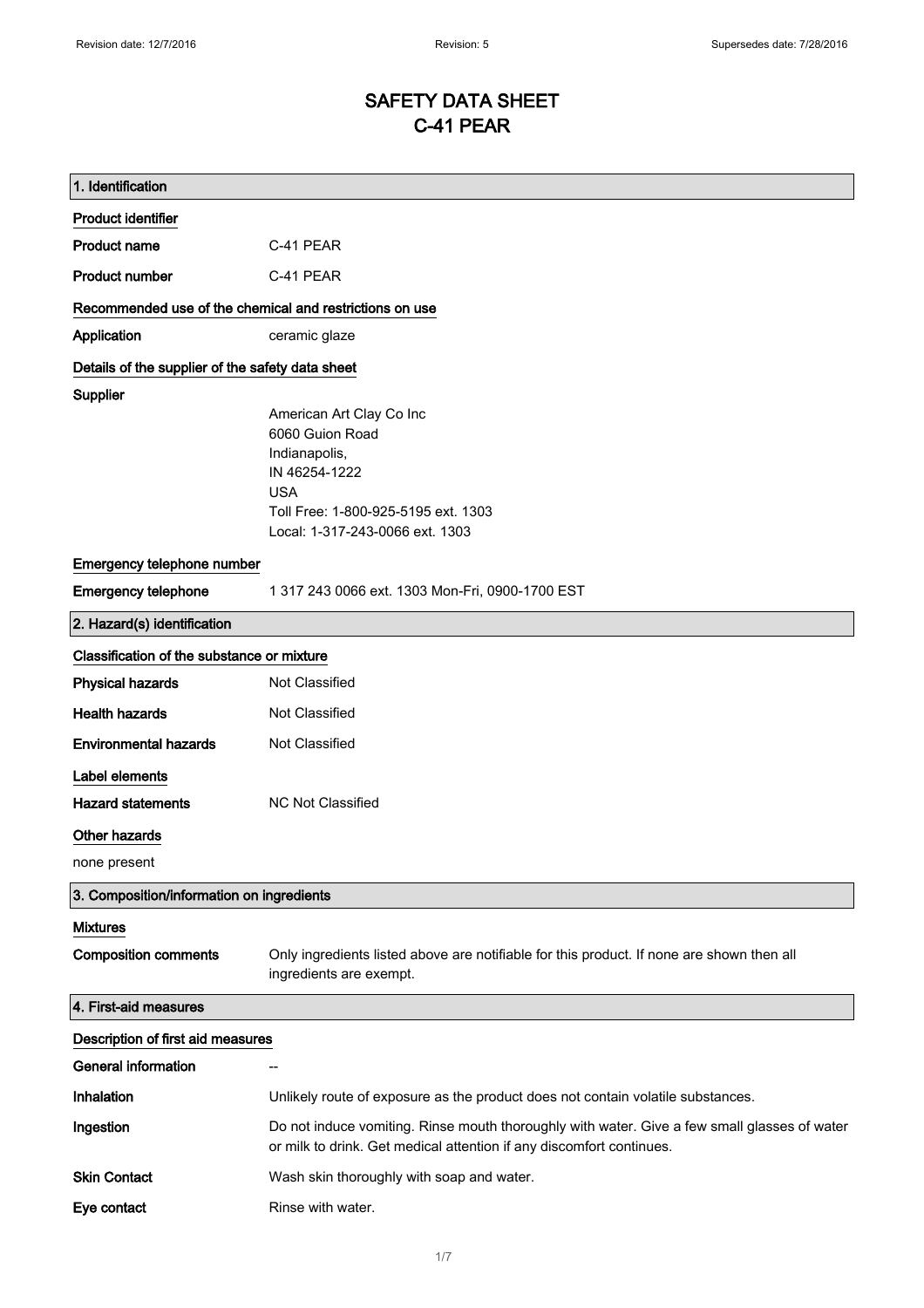# Most important symptoms and effects, both acute and delayed

| Inhalation                                                   | Read Section 2 for any specific precautions associated with this product. In general, breathing<br>any type of dust / mist can and may aggravate irritation of the throat and lungs.                                                                                                                        |
|--------------------------------------------------------------|-------------------------------------------------------------------------------------------------------------------------------------------------------------------------------------------------------------------------------------------------------------------------------------------------------------|
| Ingestion                                                    | Read Section 2 for any specific precautions associated with the use of this product. Products<br>with specific warnings about ingestion will give guidance there.                                                                                                                                           |
| <b>Skin contact</b>                                          | Read Section 2 for any specific precautions associated with the use of this product. In general<br>most ceramic glazes, clays and special products will tend to have a drying effect on the skin<br>and may cause some sensitivity to users with sensitive skin.                                            |
| Eye contact                                                  | Read Section 2 for any specific precautions associated with the use of this product. In general<br>most ceramic and special products contain materials that maybe abrasive to eyes. Keeping<br>materials from contacting the eyes is prudent. If contact does occur, flush with clean water, do<br>not rub. |
|                                                              | Indication of immediate medical attention and special treatment needed                                                                                                                                                                                                                                      |
| Notes for the doctor                                         | Treat symptomatically.                                                                                                                                                                                                                                                                                      |
| 5. Fire-fighting measures                                    |                                                                                                                                                                                                                                                                                                             |
| <b>Extinguishing media</b>                                   |                                                                                                                                                                                                                                                                                                             |
| Suitable extinguishing media                                 | Use fire-extinguishing media suitable for the surrounding fire.                                                                                                                                                                                                                                             |
| Special hazards arising from the substance or mixture        |                                                                                                                                                                                                                                                                                                             |
| Specific hazards                                             | The product is not believed to present a hazard due to its physical nature.                                                                                                                                                                                                                                 |
| <b>Advice for firefighters</b>                               |                                                                                                                                                                                                                                                                                                             |
| Special protective equipment<br>for firefighters             | Use protective equipment appropriate for surrounding materials.                                                                                                                                                                                                                                             |
|                                                              |                                                                                                                                                                                                                                                                                                             |
| 6. Accidental release measures                               |                                                                                                                                                                                                                                                                                                             |
|                                                              | Personal precautions, protective equipment and emergency procedures                                                                                                                                                                                                                                         |
| <b>Personal precautions</b>                                  | For personal protection, see Section 8.                                                                                                                                                                                                                                                                     |
| <b>Environmental precautions</b>                             |                                                                                                                                                                                                                                                                                                             |
| <b>Environmental precautions</b>                             | Please read Section 2 completely. If any environmental warnings such as; H411 or H412 are<br>listed in Section 2, please use appropriate procedures when disposing of product and<br>container. Do not put materials into waterways or sewers.                                                              |
| Methods and material for containment and cleaning up         |                                                                                                                                                                                                                                                                                                             |
| Methods for cleaning up                                      | Collect spillage for reclamation or absorb in vermiculite, dry sand or similar material                                                                                                                                                                                                                     |
| Reference to other sections                                  | For waste disposal, see Section 13. For personal protection, see Section 8.                                                                                                                                                                                                                                 |
| 7. Handling and storage                                      |                                                                                                                                                                                                                                                                                                             |
| Precautions for safe handling                                |                                                                                                                                                                                                                                                                                                             |
| <b>Usage precautions</b>                                     | Read label before use. Do not eat, drink or smoke when using this product. Good personal<br>hygiene procedures should be implemented. Wash hands and any other contaminated areas<br>of the body with soap and water before leaving the work site.                                                          |
| Conditions for safe storage, including any incompatibilities |                                                                                                                                                                                                                                                                                                             |
| <b>Storage precautions</b>                                   | Store in tightly-closed, original container in a dry and cool place.                                                                                                                                                                                                                                        |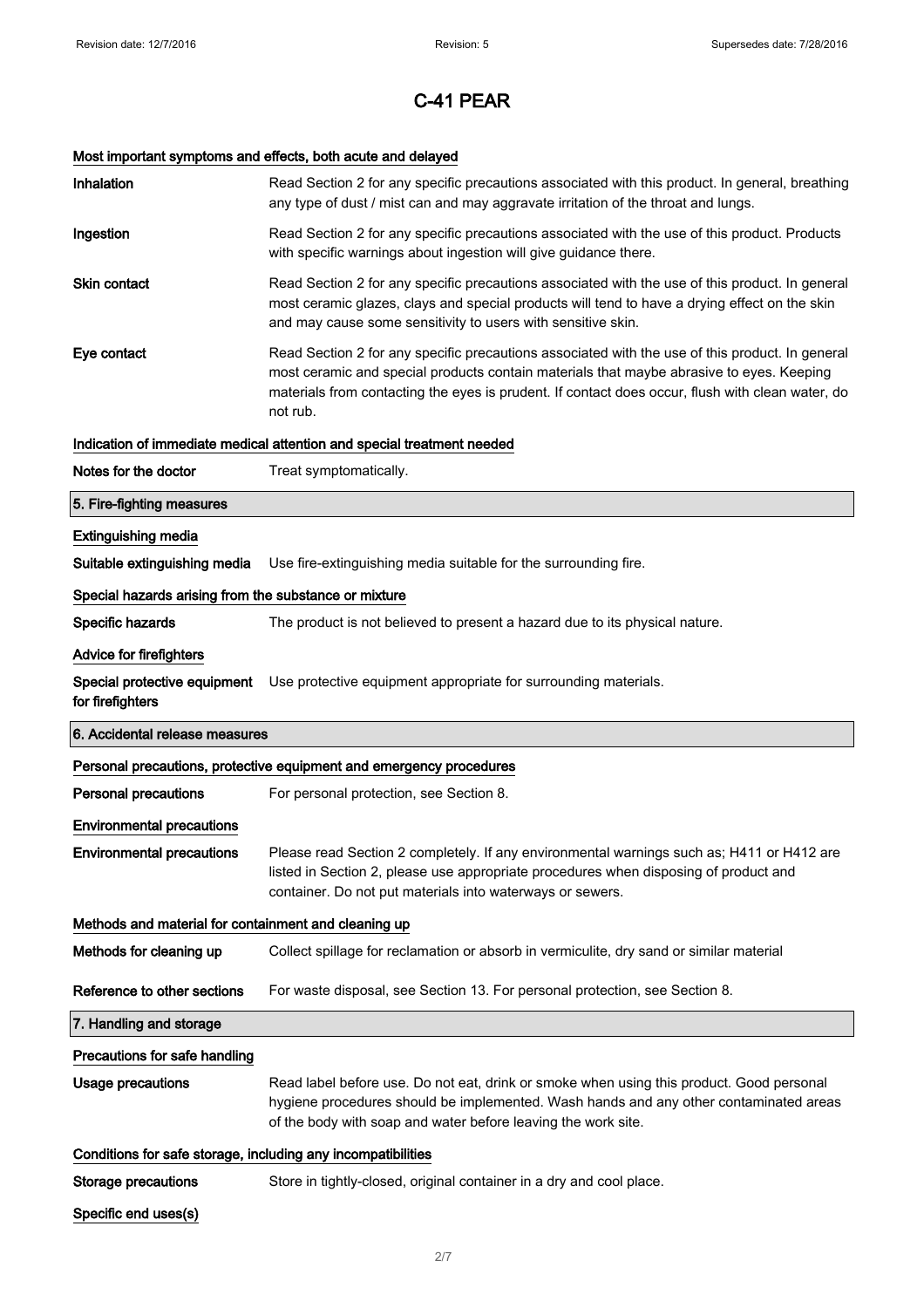| Specific end use(s)                      | The identified uses for this product are detailed in Section 1.                                                                                                                                                      |
|------------------------------------------|----------------------------------------------------------------------------------------------------------------------------------------------------------------------------------------------------------------------|
| 8. Exposure Controls/personal protection |                                                                                                                                                                                                                      |
| Ingredient comments                      | Only ingredients listed n Section 3 are notifiable for this product. If none are shown then all<br>ingredients are exempt.                                                                                           |
| <b>Exposure controls</b>                 |                                                                                                                                                                                                                      |
| Appropriate engineering<br>controls      | No specific ventilations requirements unless the "FAN" pictogram is shown above or specified<br>in Section 2.                                                                                                        |
| Eye/face protection                      | No specific eye protection required unless the "EYE PROTECTION" pictogram is shown<br>above or specified in Section 2.                                                                                               |
| Hand protection                          | No specific hand protection required unless the "HAND PROTECTION" pictogram is shown<br>above or specified in Section 2.                                                                                             |
| Hygiene measures                         | Using good personal hygiene practices is always appropriate. Keeping a clean work space,<br>cleaning up properly when done, and not eating, drinking or smoking when using this product.                             |
| <b>Respiratory protection</b>            | No specific respiratory protection required unless the "RESPIRATOR" pictogram is shown<br>above or specified in Section 2. Using the appropriate certified protection for the operation is<br>important if required. |
| 9. Physical and Chemical Properties      |                                                                                                                                                                                                                      |

| Information on basic physical and chemical properties |                           |
|-------------------------------------------------------|---------------------------|
| Appearance                                            | Colored liquid.           |
| Color                                                 | Various colors.           |
| Odor                                                  | Almost odorless.          |
| <b>Odor threshold</b>                                 | No information available. |
| pH                                                    | $6 - 8$                   |
| <b>Melting point</b>                                  | No information available. |
| Initial boiling point and range                       | No information available. |
| Flash point                                           | No information available. |
| <b>Evaporation rate</b>                               | No information available. |
| Flammability (solid, gas)                             | No information available. |
| Upper/lower flammability or<br>explosive limits       | No information available. |
| Vapor pressure                                        | No information available. |
| <b>Relative density</b>                               | Greater than 1.0          |
| Solubility(ies)                                       | Not applicable.           |
| <b>Partition coefficient</b>                          | No information available. |
| Auto-ignition temperature                             | Not applicable.           |
| <b>Decomposition Temperature</b>                      | No information available. |
| <b>Viscosity</b>                                      | No information available. |
| <b>Explosive properties</b>                           | none                      |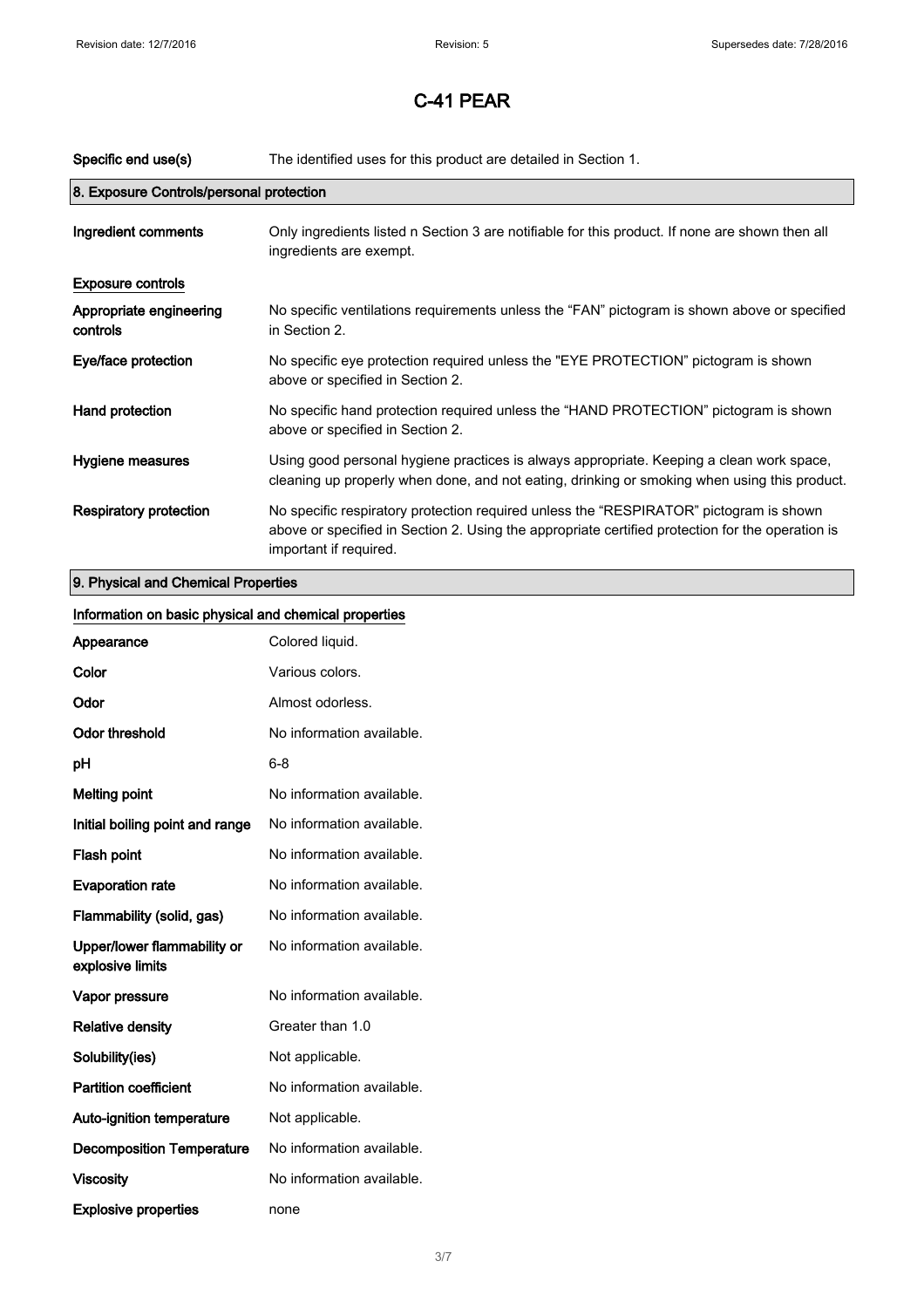| <b>Oxidizing properties</b>           | none                                                                                                                                                                                                                                           |
|---------------------------------------|------------------------------------------------------------------------------------------------------------------------------------------------------------------------------------------------------------------------------------------------|
| Other information                     | Not applicable.                                                                                                                                                                                                                                |
| 10. Stability and reactivity          |                                                                                                                                                                                                                                                |
| Reactivity                            | There are no known reactivity hazards associated with this product.                                                                                                                                                                            |
| <b>Stability</b>                      | No particular stability concerns.                                                                                                                                                                                                              |
| Possibility of hazardous<br>reactions | None known.                                                                                                                                                                                                                                    |
| Conditions to avoid                   | None known.                                                                                                                                                                                                                                    |
| Materials to avoid                    | None known.                                                                                                                                                                                                                                    |
| Hazardous decomposition<br>products   | None known.                                                                                                                                                                                                                                    |
| 11. Toxicological information         |                                                                                                                                                                                                                                                |
| Information on toxicological effects  |                                                                                                                                                                                                                                                |
| <b>Toxicological effects</b>          | Please read Section 2 thoroughly to understand the toxicological risks, (if any) and<br>precautions for safe use (if any).                                                                                                                     |
| Skin corrosion/irritation             |                                                                                                                                                                                                                                                |
| <b>Skin sensitization</b>             |                                                                                                                                                                                                                                                |
| <b>Skin sensitization</b>             | Based on available data the classification criteria are not met.                                                                                                                                                                               |
| Eye contact                           | May cause temporary eye irritation.                                                                                                                                                                                                            |
| 12. Ecological Information            |                                                                                                                                                                                                                                                |
| Ecotoxicity                           | Please read Section 2 completely. If any environmental warnings such as; H411 or H412 are<br>listed in Section 2, please use appropriate procedures when disposing of product and<br>container. Do not put materials into waterways or sewers. |
| <b>Toxicity</b>                       | Please read Section 2 completely. If any environmental warnings such as; H411 or H412 are<br>listed in Section 2, please use appropriate procedures when disposing of product and<br>container. Do not put materials into waterways or sewers. |
| Persistence and degradability         |                                                                                                                                                                                                                                                |
| Persistence and degradability         | No data available.                                                                                                                                                                                                                             |
| Biodegradation                        | Not inherently biodegradable.                                                                                                                                                                                                                  |
| <b>Bioaccumulative potential</b>      |                                                                                                                                                                                                                                                |
| <b>Partition coefficient</b>          | No information available.                                                                                                                                                                                                                      |
| Mobility in soil                      |                                                                                                                                                                                                                                                |
|                                       |                                                                                                                                                                                                                                                |
| <b>Mobility</b>                       | Semi-mobile.                                                                                                                                                                                                                                   |
| Other adverse effects                 |                                                                                                                                                                                                                                                |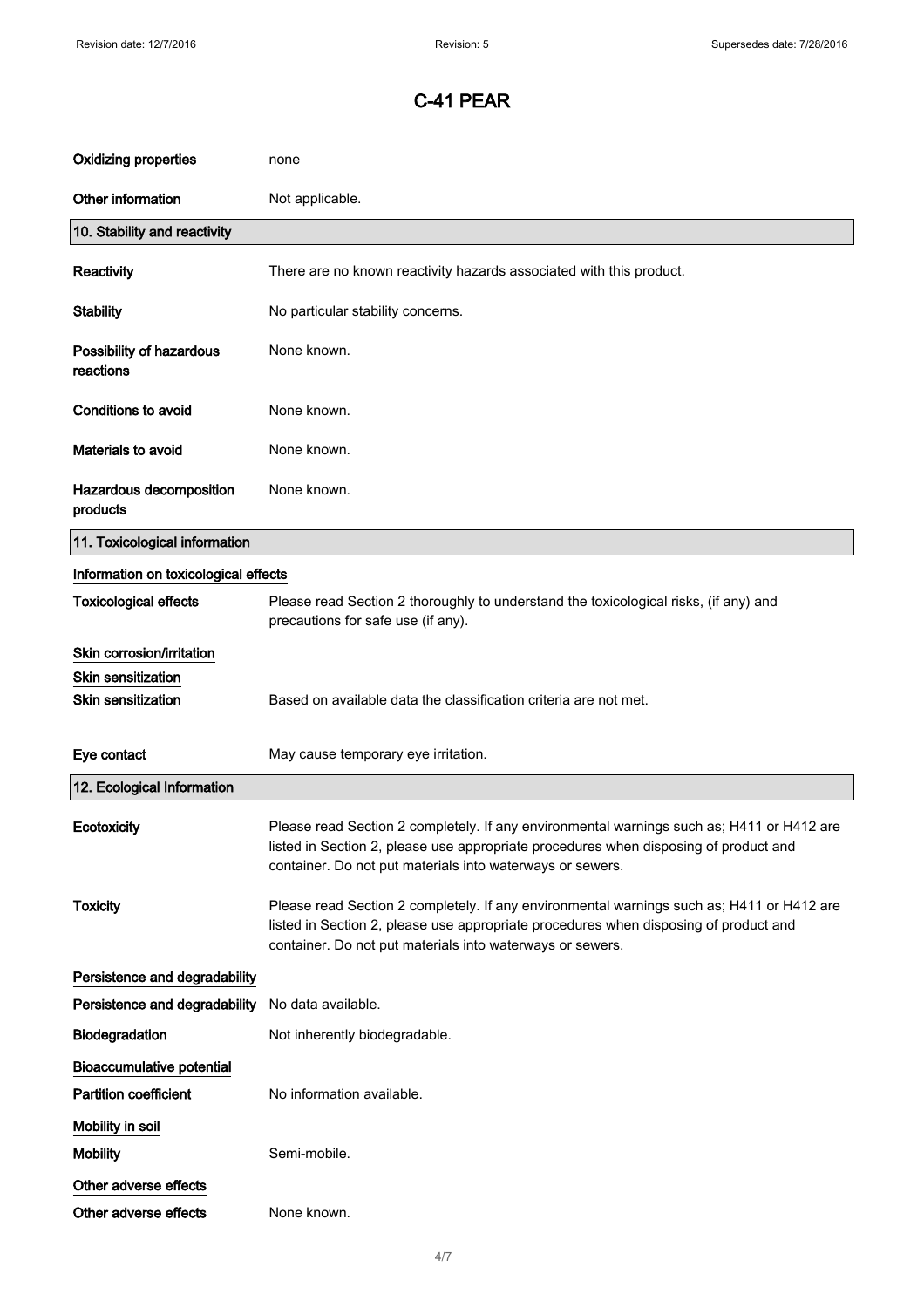# 13. Disposal considerations Waste treatment methods General information Dispose of waste product or used containers in accordance with local regulations When handling waste, the safety precautions applying to handling of the product should be considered. 14. Transport information General The product is not covered by international regulations on the transport of dangerous goods (IMDG, IATA, DOT).

## UN Number

Not applicable.

### UN proper shipping name

Not applicable.

### Transport hazard class(es)

No transport warning sign required.

### Packing group

Not applicable.

#### Environmental hazards

#### Environmentally Hazardous Substance

Please refer to Section 2 for any environmental hazards associated with this product. If H411/H412 warnings are shown then please verify packaging and labeling requirements for larger volumes.

#### Special precautions for user

Not applicable.

## Transport in bulk according to Not applicable. Annex II of MARPOL 73/78 and the IBC Code

## 15. Regulatory information

### US State Regulations

California Proposition 65 Carcinogens and Reproductive Toxins None of the ingredients are listed or exempt.

## Massachusetts "Right To Know" List

2-aminoethanol  $1%$ silica 10-30% Hydrated Aluminium Silicate 1-5% aluminium oxide 1-5%

### Rhode Island "Right To Know" List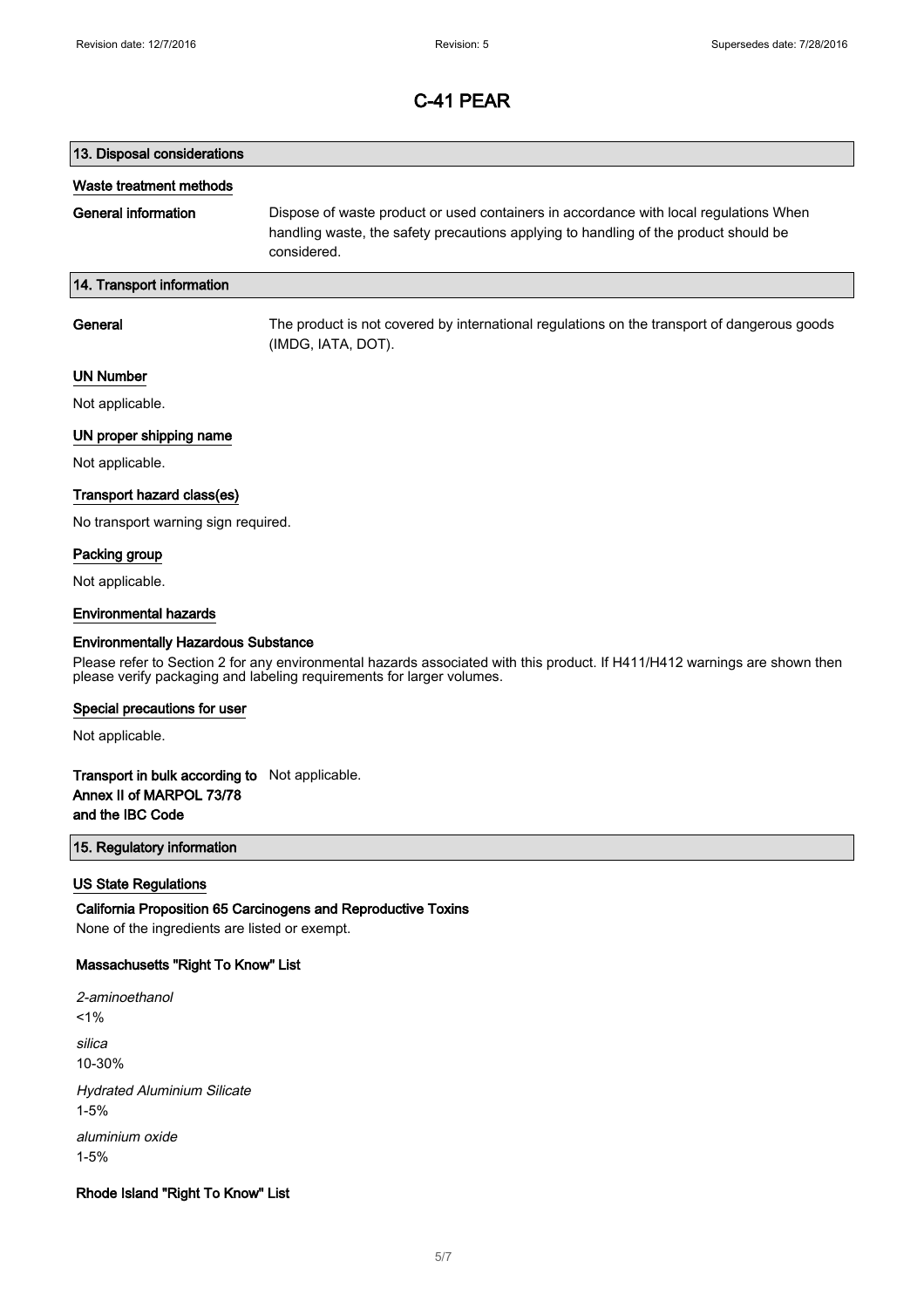2-aminoethanol  $1%$ silica 10-30% Hydrated Aluminium Silicate 1-5% aluminium oxide

1-5%

## Minnesota "Right To Know" List

2-aminoethanol  $1%$ silica 10-30% Hydrated Aluminium Silicate 1-5% aluminium oxide

1-5%

## New Jersey "Right To Know" List

2-aminoethanol  $1\%$ silica 10-30% Hydrated Aluminium Silicate 1-5% aluminium oxide

1-5%

## Pennsylvania "Right To Know" List

2-aminoethanol  $1%$ silica 10-30% Hydrated Aluminium Silicate 1-5%

aluminium oxide 1-5%

## Inventories

## Canada - DSL/NDSL

All the ingredients are listed or exempt.

## US - TSCA

All the ingredients are listed or exempt.

## US - TSCA 12(b) Export Notification

All the ingredients are listed or exempt.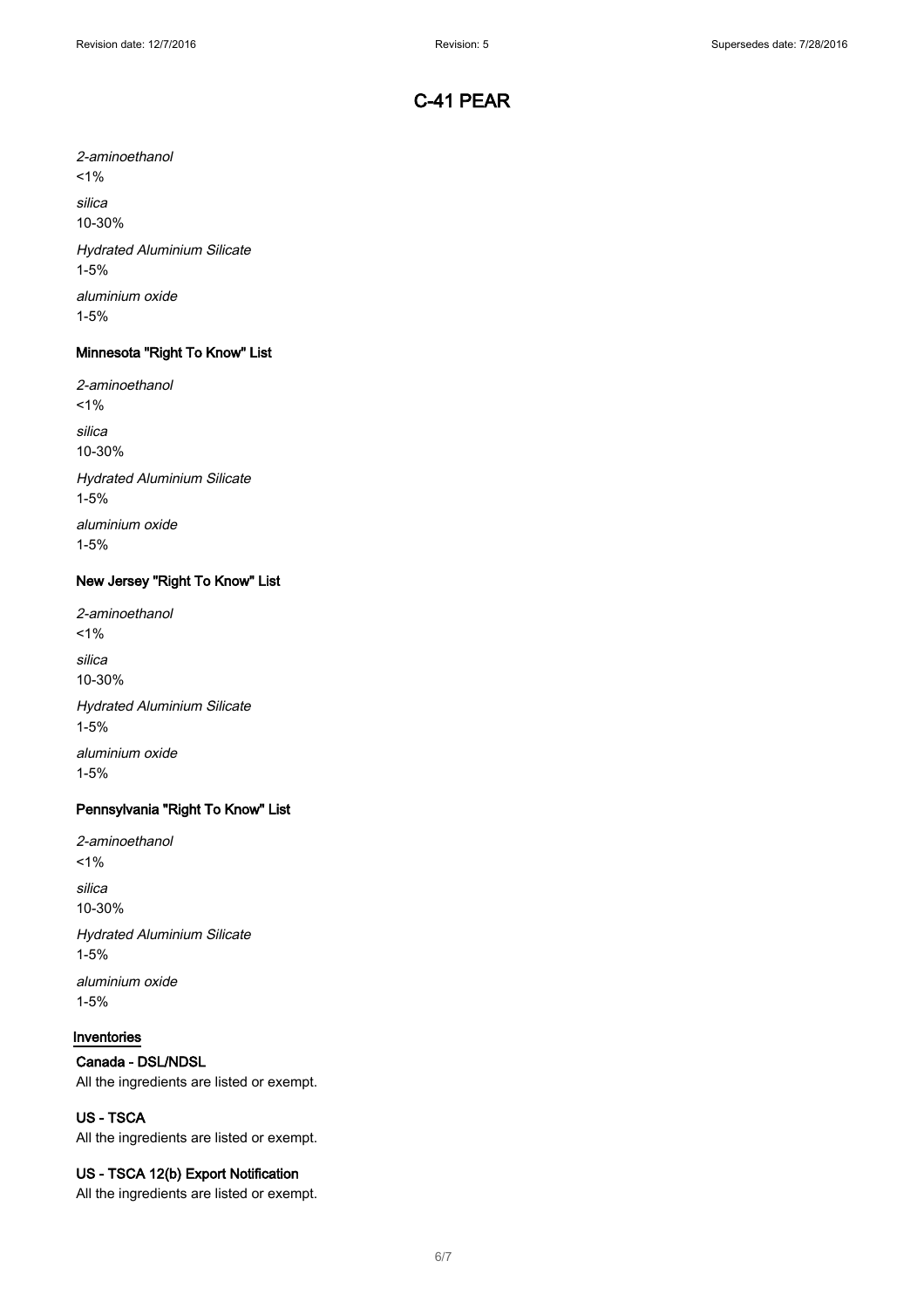| 16. Other information |                                                                                                                                                                                                                                     |
|-----------------------|-------------------------------------------------------------------------------------------------------------------------------------------------------------------------------------------------------------------------------------|
| General information   | The following are the top 5 materials by weight listed for New Jersey (if applicable):- Water<br>7732-18-5, Crystalline Silica 14808-60-7, Non Lead Frit65997-18-4, Calcium Silicate 13983-17-<br>0<br>Nepheline Syenite 37244-96-5 |
| <b>Revision date</b>  | 12/7/2016                                                                                                                                                                                                                           |
| <b>Revision</b>       | 5                                                                                                                                                                                                                                   |
| Supersedes date       | 7/28/2016                                                                                                                                                                                                                           |
| SDS No.               | 4958                                                                                                                                                                                                                                |

This information relates only to the specific material designated and may not be valid for such material used in combination with any other materials or in any process. Such information is, to the best of the company's knowledge and belief, accurate and reliable as of the date indicated. However, no warranty, guarantee or representation is made to its accuracy, reliability or completeness. It is the user's responsibility to satisfy himself as to the suitability of such information for his own particular use.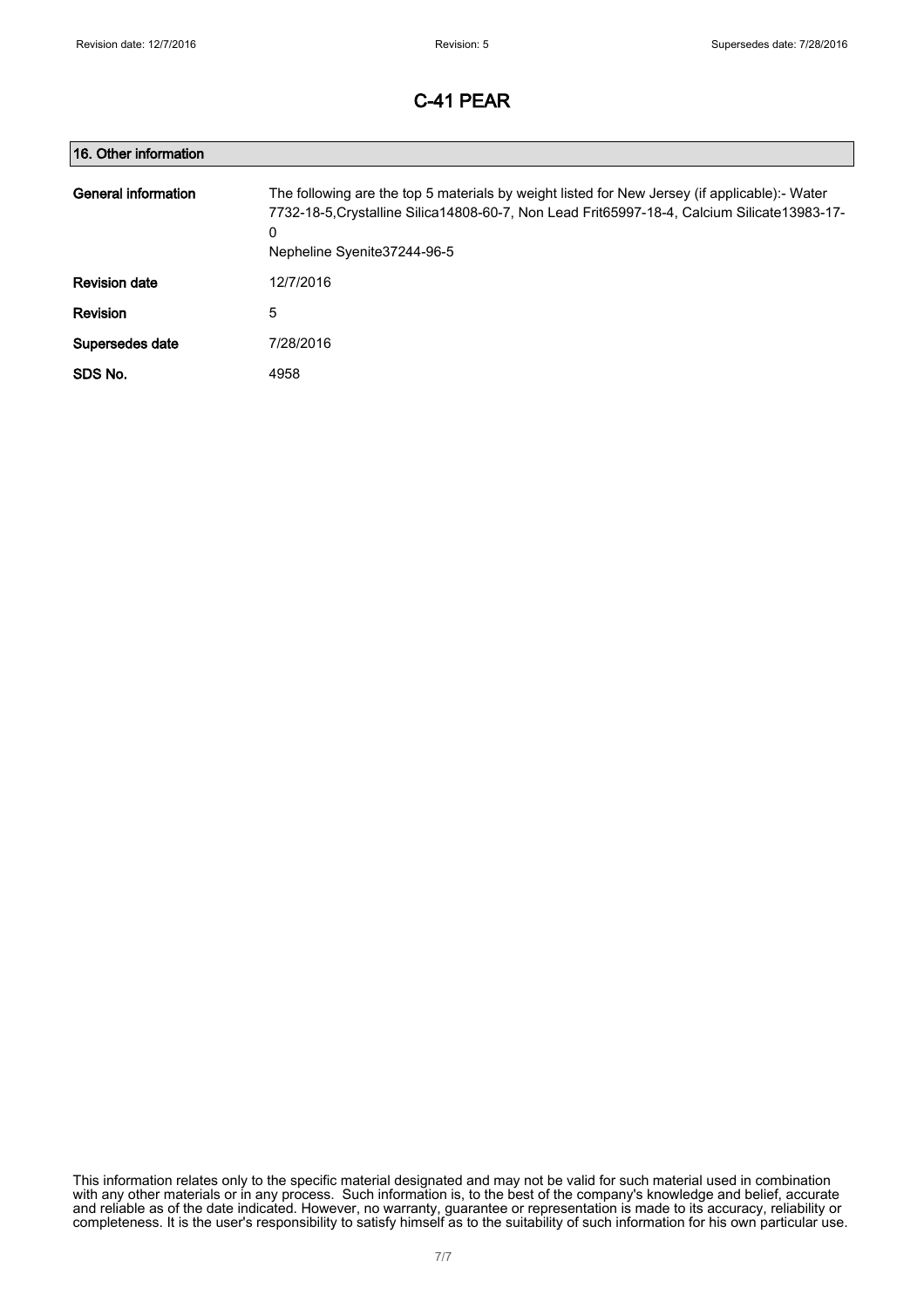# SAFETY DATA SHEET C-5 Charcoal

| 1. Identification                                       |                                                                                                                                                                       |
|---------------------------------------------------------|-----------------------------------------------------------------------------------------------------------------------------------------------------------------------|
| <b>Product identifier</b>                               |                                                                                                                                                                       |
| <b>Product name</b>                                     | C-5 Charcoal                                                                                                                                                          |
| <b>Product number</b>                                   | 39426F                                                                                                                                                                |
| Recommended use of the chemical and restrictions on use |                                                                                                                                                                       |
| Application                                             | ceramic glaze                                                                                                                                                         |
| Details of the supplier of the safety data sheet        |                                                                                                                                                                       |
| <b>Supplier</b>                                         | American Art Clay Co Inc<br>6060 Guion Road<br>Indianapolis,<br>IN 46254-1222<br><b>USA</b><br>Toll Free: 1-800-925-5195 ext. 1303<br>Local: 1-317-243-0066 ext. 1303 |
| Emergency telephone number                              |                                                                                                                                                                       |
| <b>Emergency telephone</b>                              | 1 317 243 0066 ext. 1303 Mon-Fri, 0900-1700 EST                                                                                                                       |
| 2. Hazard(s) identification                             |                                                                                                                                                                       |
| Classification of the substance or mixture              |                                                                                                                                                                       |
| <b>Physical hazards</b>                                 | Not Classified                                                                                                                                                        |
| <b>Health hazards</b>                                   | Not Classified                                                                                                                                                        |
| <b>Environmental hazards</b>                            | Not Classified                                                                                                                                                        |
| Label elements                                          |                                                                                                                                                                       |
| <b>Hazard statements</b>                                | NC Not Classified                                                                                                                                                     |
| Other hazards                                           |                                                                                                                                                                       |
| none present                                            |                                                                                                                                                                       |
| 3. Composition/information on ingredients               |                                                                                                                                                                       |
| <b>Mixtures</b><br><b>Composition comments</b>          | Only ingredients listed above are notifiable for this product. If none are shown then all<br>ingredients are exempt.                                                  |
| 4. First-aid measures                                   |                                                                                                                                                                       |
| Description of first aid measures                       |                                                                                                                                                                       |
| <b>General information</b>                              |                                                                                                                                                                       |
| Inhalation                                              | Unlikely route of exposure as the product does not contain volatile substances.                                                                                       |
| Ingestion                                               | Do not induce vomiting. Rinse mouth thoroughly with water. Give a few small glasses of water<br>or milk to drink. Get medical attention if any discomfort continues.  |
| <b>Skin Contact</b>                                     | Wash skin thoroughly with soap and water.                                                                                                                             |
| Eye contact                                             | Rinse with water.                                                                                                                                                     |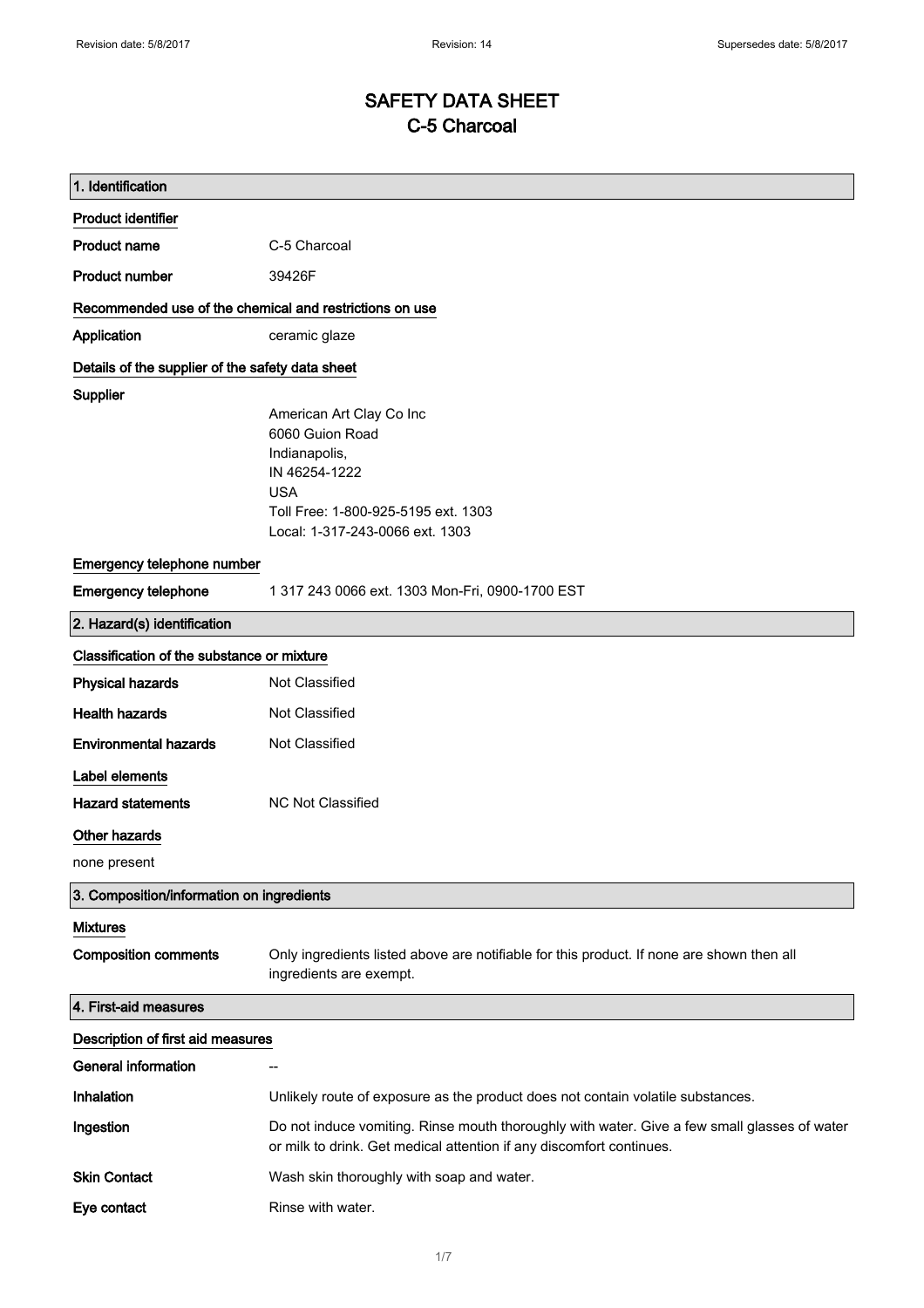# Most important symptoms and effects, both acute and delayed

| Inhalation                                                   | Read Section 2 for any specific precautions associated with this product. In general, breathing<br>any type of dust / mist can and may aggravate irritation of the throat and lungs.                                                                                                                        |  |
|--------------------------------------------------------------|-------------------------------------------------------------------------------------------------------------------------------------------------------------------------------------------------------------------------------------------------------------------------------------------------------------|--|
| Ingestion                                                    | Read Section 2 for any specific precautions associated with the use of this product. Products<br>with specific warnings about ingestion will give guidance there.                                                                                                                                           |  |
| <b>Skin contact</b>                                          | Read Section 2 for any specific precautions associated with the use of this product. In general<br>most ceramic glazes, clays and special products will tend to have a drying effect on the skin<br>and may cause some sensitivity to users with sensitive skin.                                            |  |
| Eye contact                                                  | Read Section 2 for any specific precautions associated with the use of this product. In general<br>most ceramic and special products contain materials that maybe abrasive to eyes. Keeping<br>materials from contacting the eyes is prudent. If contact does occur, flush with clean water, do<br>not rub. |  |
|                                                              | Indication of immediate medical attention and special treatment needed                                                                                                                                                                                                                                      |  |
| Notes for the doctor                                         | Treat symptomatically.                                                                                                                                                                                                                                                                                      |  |
| 5. Fire-fighting measures                                    |                                                                                                                                                                                                                                                                                                             |  |
| <b>Extinguishing media</b>                                   |                                                                                                                                                                                                                                                                                                             |  |
| Suitable extinguishing media                                 | Use fire-extinguishing media suitable for the surrounding fire.                                                                                                                                                                                                                                             |  |
| Special hazards arising from the substance or mixture        |                                                                                                                                                                                                                                                                                                             |  |
| Specific hazards                                             | The product is not believed to present a hazard due to its physical nature.                                                                                                                                                                                                                                 |  |
| Advice for firefighters                                      |                                                                                                                                                                                                                                                                                                             |  |
| Special protective equipment<br>for firefighters             | Use protective equipment appropriate for surrounding materials.                                                                                                                                                                                                                                             |  |
| 6. Accidental release measures                               |                                                                                                                                                                                                                                                                                                             |  |
|                                                              |                                                                                                                                                                                                                                                                                                             |  |
|                                                              | Personal precautions, protective equipment and emergency procedures                                                                                                                                                                                                                                         |  |
| <b>Personal precautions</b>                                  | For personal protection, see Section 8.                                                                                                                                                                                                                                                                     |  |
| <b>Environmental precautions</b>                             |                                                                                                                                                                                                                                                                                                             |  |
| <b>Environmental precautions</b>                             | Please read Section 2 completely. If any environmental warnings such as; H411 or H412 are<br>listed in Section 2, please use appropriate procedures when disposing of product and<br>container. Do not put materials into waterways or sewers.                                                              |  |
| Methods and material for containment and cleaning up         |                                                                                                                                                                                                                                                                                                             |  |
| Methods for cleaning up                                      | Collect spillage for reclamation or absorb in vermiculite, dry sand or similar material                                                                                                                                                                                                                     |  |
| Reference to other sections                                  | For waste disposal, see Section 13. For personal protection, see Section 8.                                                                                                                                                                                                                                 |  |
| 7. Handling and storage                                      |                                                                                                                                                                                                                                                                                                             |  |
| Precautions for safe handling                                |                                                                                                                                                                                                                                                                                                             |  |
| <b>Usage precautions</b>                                     | Read label before use. Do not eat, drink or smoke when using this product. Good personal<br>hygiene procedures should be implemented. Wash hands and any other contaminated areas<br>of the body with soap and water before leaving the work site.                                                          |  |
| Conditions for safe storage, including any incompatibilities |                                                                                                                                                                                                                                                                                                             |  |
| <b>Storage precautions</b>                                   | Store in tightly-closed, original container in a dry and cool place.                                                                                                                                                                                                                                        |  |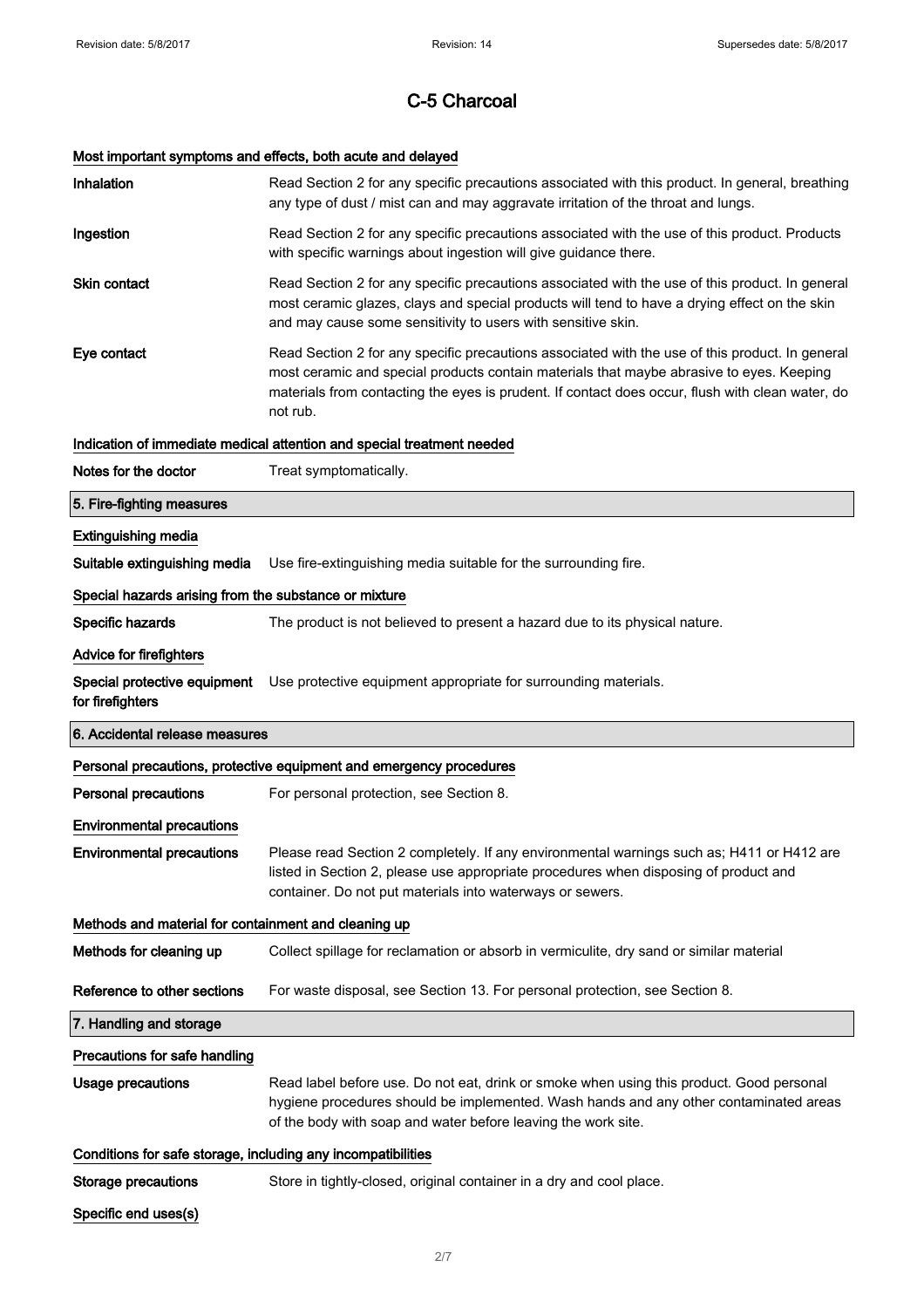| Specific end use(s)                      | The identified uses for this product are detailed in Section 1.                                                                                                                                                      |
|------------------------------------------|----------------------------------------------------------------------------------------------------------------------------------------------------------------------------------------------------------------------|
| 8. Exposure Controls/personal protection |                                                                                                                                                                                                                      |
| Ingredient comments                      | Only ingredients listed n Section 3 are notifiable for this product. If none are shown then all<br>ingredients are exempt.                                                                                           |
| <b>Exposure controls</b>                 |                                                                                                                                                                                                                      |
| Appropriate engineering<br>controls      | No specific ventilations requirements unless the "FAN" pictogram is shown above or specified<br>in Section 2.                                                                                                        |
| Eye/face protection                      | No specific eye protection required unless the "EYE PROTECTION" pictogram is shown<br>above or specified in Section 2.                                                                                               |
| Hand protection                          | No specific hand protection required unless the "HAND PROTECTION" pictogram is shown<br>above or specified in Section 2.                                                                                             |
| Hygiene measures                         | Using good personal hygiene practices is always appropriate. Keeping a clean work space,<br>cleaning up properly when done, and not eating, drinking or smoking when using this product.                             |
| <b>Respiratory protection</b>            | No specific respiratory protection required unless the "RESPIRATOR" pictogram is shown<br>above or specified in Section 2. Using the appropriate certified protection for the operation is<br>important if required. |
| 9. Physical and Chemical Properties      |                                                                                                                                                                                                                      |

| Information on basic physical and chemical properties |                           |
|-------------------------------------------------------|---------------------------|
| Appearance                                            | Colored liquid.           |
| Color                                                 | Various colors.           |
| Odor                                                  | Almost odorless.          |
| <b>Odor threshold</b>                                 | No information available. |
| pH                                                    | $6 - 8$                   |
| <b>Melting point</b>                                  | No information available. |
| Initial boiling point and range                       | No information available. |
| Flash point                                           | No information available. |
| <b>Evaporation rate</b>                               | No information available. |
| Flammability (solid, gas)                             | No information available. |
| Upper/lower flammability or<br>explosive limits       | No information available. |
| Vapor pressure                                        | No information available. |
| <b>Relative density</b>                               | Greater than 1.0          |
| Solubility(ies)                                       | Not applicable.           |
| <b>Partition coefficient</b>                          | No information available. |
| Auto-ignition temperature                             | Not applicable.           |
| <b>Decomposition Temperature</b>                      | No information available. |
| <b>Viscosity</b>                                      | No information available. |
| <b>Explosive properties</b>                           | none                      |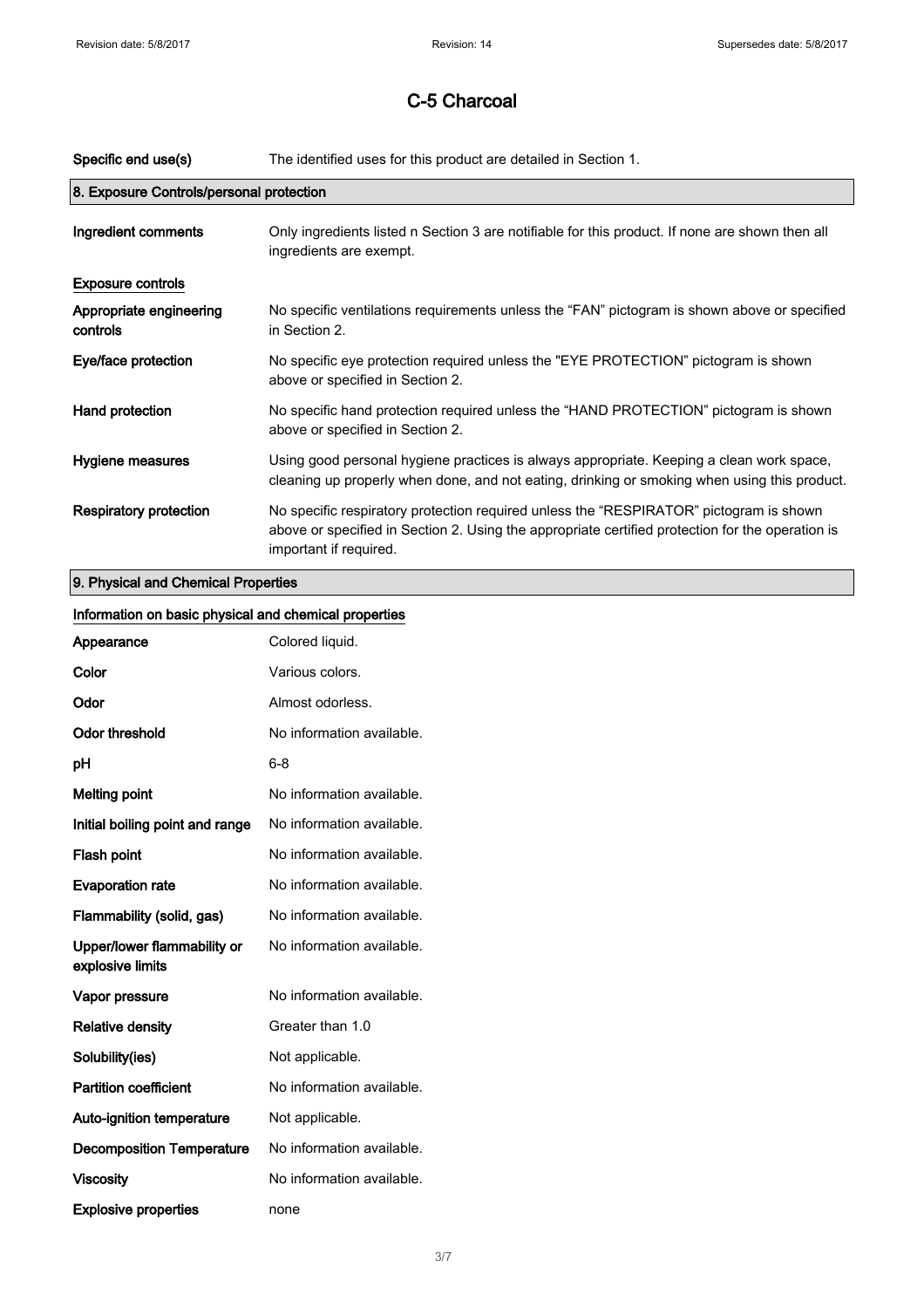| <b>Oxidizing properties</b>           | none                                                                                                                                                                                                                                           |
|---------------------------------------|------------------------------------------------------------------------------------------------------------------------------------------------------------------------------------------------------------------------------------------------|
| Other information                     | Not applicable.                                                                                                                                                                                                                                |
| 10. Stability and reactivity          |                                                                                                                                                                                                                                                |
| Reactivity                            | There are no known reactivity hazards associated with this product.                                                                                                                                                                            |
| <b>Stability</b>                      | No particular stability concerns.                                                                                                                                                                                                              |
| Possibility of hazardous<br>reactions | None known.                                                                                                                                                                                                                                    |
| <b>Conditions to avoid</b>            | None known.                                                                                                                                                                                                                                    |
| Materials to avoid                    | None known.                                                                                                                                                                                                                                    |
| Hazardous decomposition<br>products   | None known.                                                                                                                                                                                                                                    |
| 11. Toxicological information         |                                                                                                                                                                                                                                                |
| Information on toxicological effects  |                                                                                                                                                                                                                                                |
| <b>Toxicological effects</b>          | Please read Section 2 thoroughly to understand the toxicological risks, (if any) and<br>precautions for safe use (if any).                                                                                                                     |
| Skin corrosion/irritation             |                                                                                                                                                                                                                                                |
| <b>Skin sensitization</b>             |                                                                                                                                                                                                                                                |
| <b>Skin sensitization</b>             | Based on available data the classification criteria are not met.                                                                                                                                                                               |
| Eye contact                           | May cause temporary eye irritation.                                                                                                                                                                                                            |
| 12. Ecological Information            |                                                                                                                                                                                                                                                |
| Ecotoxicity                           | Please read Section 2 completely. If any environmental warnings such as; H411 or H412 are<br>listed in Section 2, please use appropriate procedures when disposing of product and<br>container. Do not put materials into waterways or sewers. |
| <b>Toxicity</b>                       | Please read Section 2 completely. If any environmental warnings such as; H411 or H412 are<br>listed in Section 2, please use appropriate procedures when disposing of product and<br>container. Do not put materials into waterways or sewers. |
| Persistence and degradability         |                                                                                                                                                                                                                                                |
| Persistence and degradability         | No data available.                                                                                                                                                                                                                             |
| Biodegradation                        | Not inherently biodegradable.                                                                                                                                                                                                                  |
| <b>Bioaccumulative potential</b>      |                                                                                                                                                                                                                                                |
| <b>Partition coefficient</b>          | No information available.                                                                                                                                                                                                                      |
| Mobility in soil                      |                                                                                                                                                                                                                                                |
| <b>Mobility</b>                       | Semi-mobile.                                                                                                                                                                                                                                   |
| Other adverse effects                 |                                                                                                                                                                                                                                                |
| Other adverse effects                 | None known.                                                                                                                                                                                                                                    |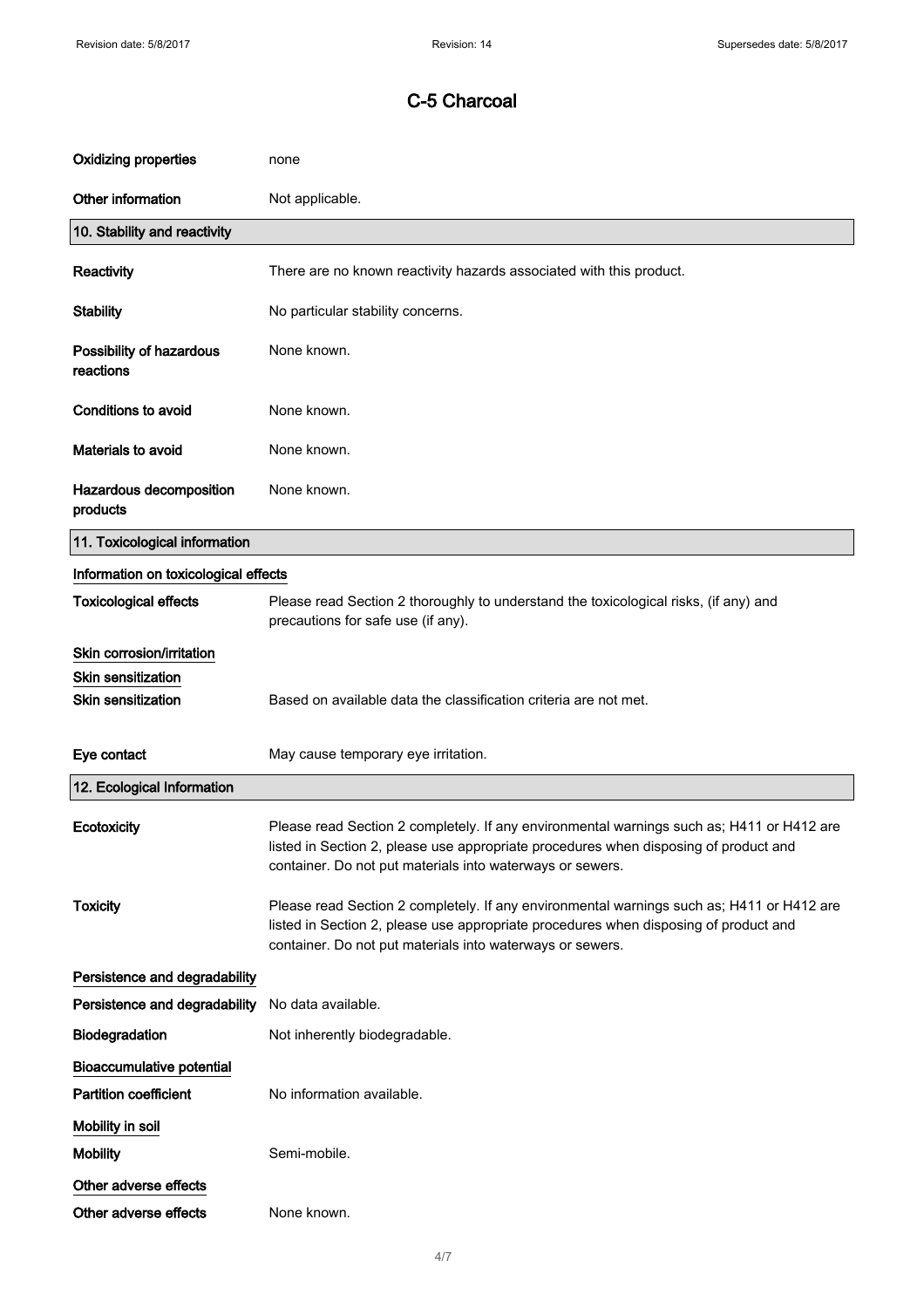# 13. Disposal considerations Waste treatment methods General information Dispose of waste product or used containers in accordance with local regulations When handling waste, the safety precautions applying to handling of the product should be considered. 14. Transport information General The product is not covered by international regulations on the transport of dangerous goods

(IMDG, IATA, DOT).

## UN Number

Not applicable.

## UN proper shipping name

Not applicable.

### Transport hazard class(es)

No transport warning sign required.

### Packing group

Not applicable.

#### Environmental hazards

#### Environmentally Hazardous Substance

Please refer to Section 2 for any environmental hazards associated with this product. If H411/H412 warnings are shown then please verify packaging and labeling requirements for larger volumes.

#### Special precautions for user

Not applicable.

## Transport in bulk according to Not applicable. Annex II of MARPOL 73/78 and the IBC Code

## 15. Regulatory information

### US State Regulations

California Proposition 65 Carcinogens and Reproductive Toxins None of the ingredients are listed or exempt.

### Massachusetts "Right To Know" List

aluminium oxide 1-5% Hydrated Aluminium Silicate 1-5% 2-aminoethanol  $1%$ silica 10-30%

### Rhode Island "Right To Know" List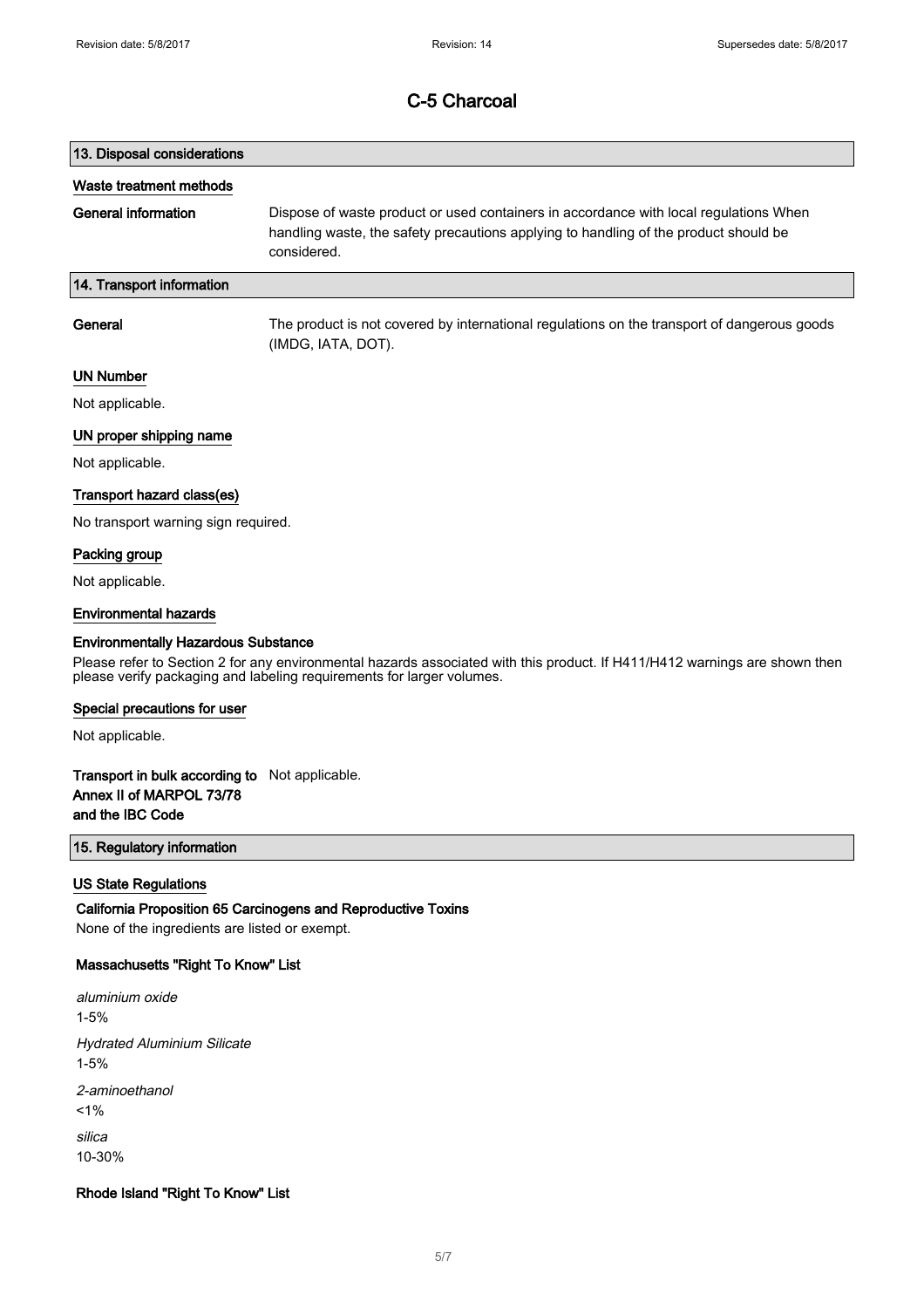aluminium oxide 1-5% Hydrated Aluminium Silicate 1-5% 2-aminoethanol  $1\%$ silica 10-30%

# Minnesota "Right To Know" List

aluminium oxide 1-5% Hydrated Aluminium Silicate 1-5% 2-aminoethanol  $1\%$ silica 10-30%

## New Jersey "Right To Know" List

aluminium oxide 1-5% Hydrated Aluminium Silicate 1-5% 2-aminoethanol  $1%$ silica 10-30%

## Pennsylvania "Right To Know" List

aluminium oxide 1-5% Hydrated Aluminium Silicate 1-5% 2-aminoethanol  $1%$ silica 10-30%

## Inventories

## Canada - DSL/NDSL

All the ingredients are listed or exempt.

## US - TSCA

All the ingredients are listed or exempt.

## US - TSCA 12(b) Export Notification

All the ingredients are listed or exempt.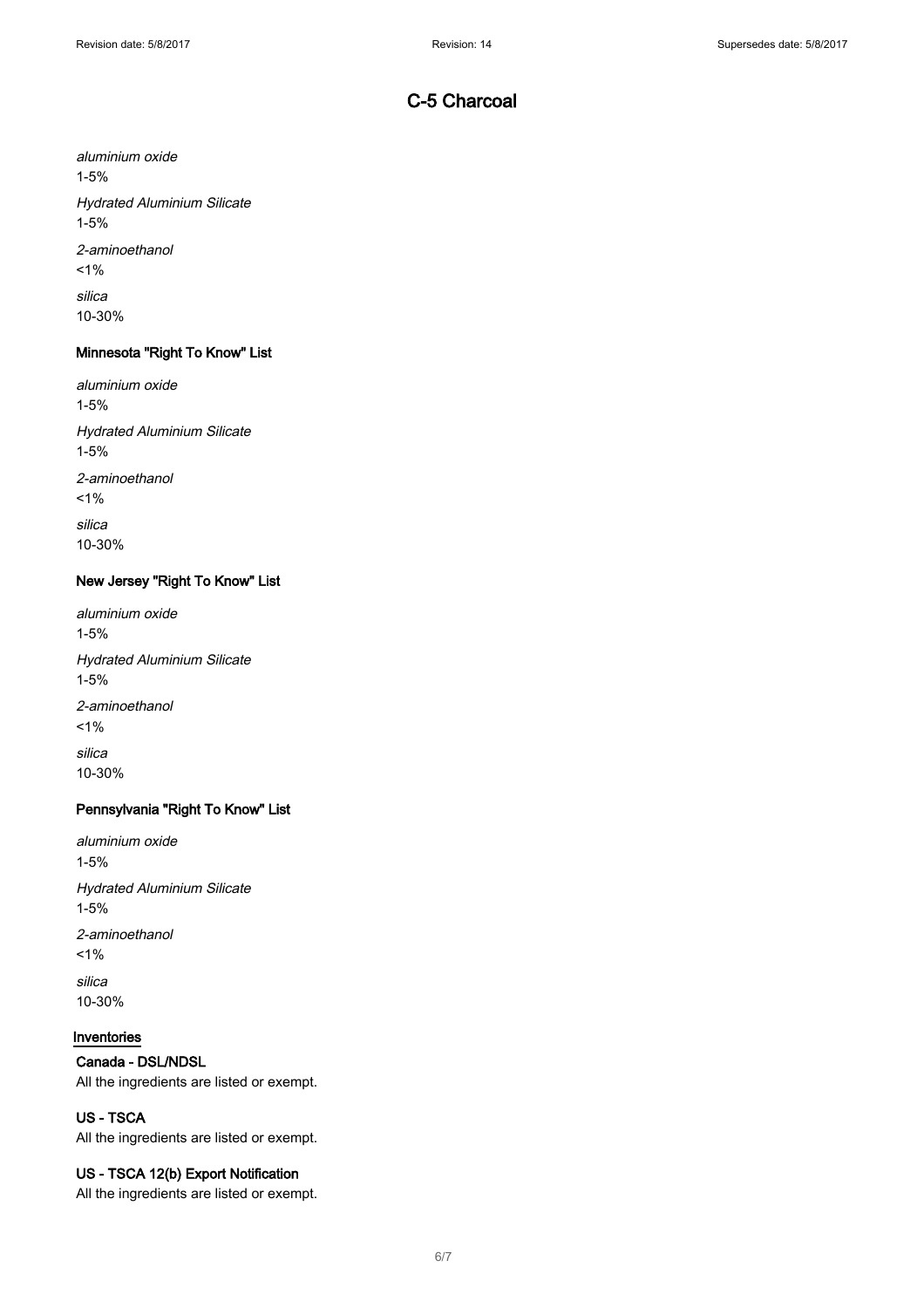| 16. Other information |                                                                                                                                                                                                                                     |
|-----------------------|-------------------------------------------------------------------------------------------------------------------------------------------------------------------------------------------------------------------------------------|
| General information   | The following are the top 5 materials by weight listed for New Jersey (if applicable):- Water<br>7732-18-5. Crystalline Silica 14808-60-7, Non Lead Frit65997-18-4, Calcium Silicate 13983-17-<br>0<br>Nepheline Syenite 37244-96-5 |
| <b>Revision date</b>  | 5/8/2017                                                                                                                                                                                                                            |
| Revision              | 14                                                                                                                                                                                                                                  |
| Supersedes date       | 5/8/2017                                                                                                                                                                                                                            |
| SDS No.               | 5982                                                                                                                                                                                                                                |

This information relates only to the specific material designated and may not be valid for such material used in combination with any other materials or in any process. Such information is, to the best of the company's knowledge and belief, accurate and reliable as of the date indicated. However, no warranty, guarantee or representation is made to its accuracy, reliability or completeness. It is the user's responsibility to satisfy himself as to the suitability of such information for his own particular use.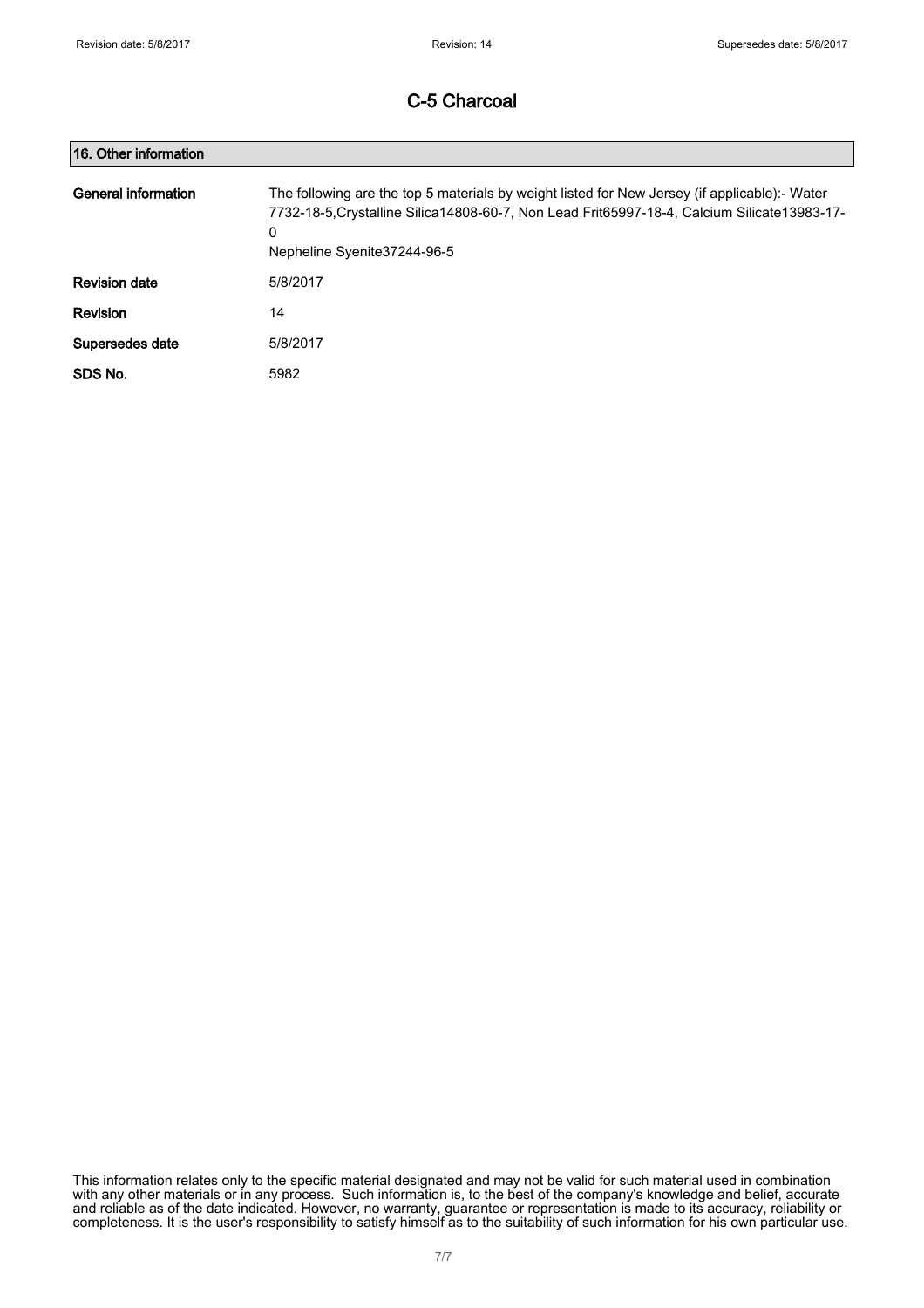# SAFETY DATA SHEET C-55 Poppy

| 1. Identification                                |                                                                                                                                                                       |  |  |
|--------------------------------------------------|-----------------------------------------------------------------------------------------------------------------------------------------------------------------------|--|--|
| <b>Product identifier</b>                        |                                                                                                                                                                       |  |  |
| <b>Product name</b>                              | C-55 Poppy                                                                                                                                                            |  |  |
| <b>Product number</b>                            | 39431K                                                                                                                                                                |  |  |
|                                                  | Recommended use of the chemical and restrictions on use                                                                                                               |  |  |
| Application                                      | ceramic glaze                                                                                                                                                         |  |  |
| Details of the supplier of the safety data sheet |                                                                                                                                                                       |  |  |
| Supplier                                         | American Art Clay Co Inc<br>6060 Guion Road<br>Indianapolis,<br>IN 46254-1222<br><b>USA</b><br>Toll Free: 1-800-925-5195 ext. 1303<br>Local: 1-317-243-0066 ext. 1303 |  |  |
| Emergency telephone number                       |                                                                                                                                                                       |  |  |
| <b>Emergency telephone</b>                       | 1 317 243 0066 ext. 1303 Mon-Fri, 0900-1700 EST                                                                                                                       |  |  |
| 2. Hazard(s) identification                      |                                                                                                                                                                       |  |  |
| Classification of the substance or mixture       |                                                                                                                                                                       |  |  |
| <b>Physical hazards</b>                          | Not Classified                                                                                                                                                        |  |  |
| <b>Health hazards</b>                            | Not Classified                                                                                                                                                        |  |  |
| <b>Environmental hazards</b>                     | Not Classified                                                                                                                                                        |  |  |
| Label elements                                   |                                                                                                                                                                       |  |  |
| <b>Hazard statements</b>                         | <b>NC Not Classified</b>                                                                                                                                              |  |  |
| <b>Other hazards</b>                             |                                                                                                                                                                       |  |  |
| none present                                     |                                                                                                                                                                       |  |  |
| 3. Composition/information on ingredients        |                                                                                                                                                                       |  |  |
| <b>Mixtures</b>                                  |                                                                                                                                                                       |  |  |
| <b>Composition comments</b>                      | Only ingredients listed above are notifiable for this product. If none are shown then all<br>ingredients are exempt.                                                  |  |  |
| 4. First-aid measures                            |                                                                                                                                                                       |  |  |
| Description of first aid measures                |                                                                                                                                                                       |  |  |
| <b>General information</b>                       |                                                                                                                                                                       |  |  |
| <b>Inhalation</b>                                | Unlikely route of exposure as the product does not contain volatile substances.                                                                                       |  |  |
| Ingestion                                        | Do not induce vomiting. Rinse mouth thoroughly with water. Give a few small glasses of water<br>or milk to drink. Get medical attention if any discomfort continues.  |  |  |
| <b>Skin Contact</b>                              | Wash skin thoroughly with soap and water.                                                                                                                             |  |  |
| Eye contact                                      | Rinse with water.                                                                                                                                                     |  |  |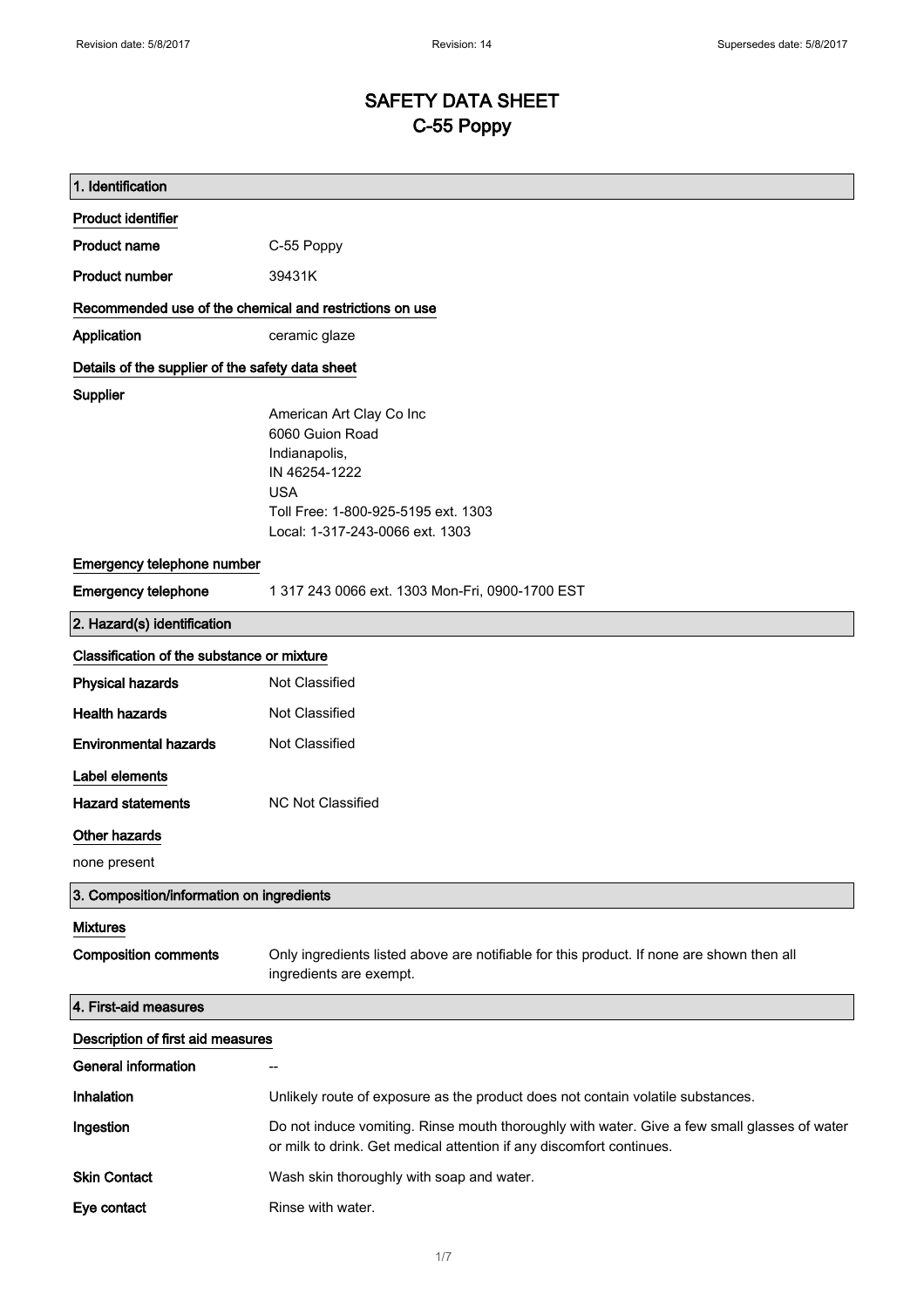# C-55 Poppy

# Most important symptoms and effects, both acute and delayed

| Inhalation                                                   | Read Section 2 for any specific precautions associated with this product. In general, breathing<br>any type of dust / mist can and may aggravate irritation of the throat and lungs.                                                                                                                        |
|--------------------------------------------------------------|-------------------------------------------------------------------------------------------------------------------------------------------------------------------------------------------------------------------------------------------------------------------------------------------------------------|
| Ingestion                                                    | Read Section 2 for any specific precautions associated with the use of this product. Products<br>with specific warnings about ingestion will give guidance there.                                                                                                                                           |
| <b>Skin contact</b>                                          | Read Section 2 for any specific precautions associated with the use of this product. In general<br>most ceramic glazes, clays and special products will tend to have a drying effect on the skin<br>and may cause some sensitivity to users with sensitive skin.                                            |
| Eye contact                                                  | Read Section 2 for any specific precautions associated with the use of this product. In general<br>most ceramic and special products contain materials that maybe abrasive to eyes. Keeping<br>materials from contacting the eyes is prudent. If contact does occur, flush with clean water, do<br>not rub. |
|                                                              | Indication of immediate medical attention and special treatment needed                                                                                                                                                                                                                                      |
| Notes for the doctor                                         | Treat symptomatically.                                                                                                                                                                                                                                                                                      |
| 5. Fire-fighting measures                                    |                                                                                                                                                                                                                                                                                                             |
| <b>Extinguishing media</b>                                   |                                                                                                                                                                                                                                                                                                             |
| Suitable extinguishing media                                 | Use fire-extinguishing media suitable for the surrounding fire.                                                                                                                                                                                                                                             |
| Special hazards arising from the substance or mixture        |                                                                                                                                                                                                                                                                                                             |
| Specific hazards                                             | The product is not believed to present a hazard due to its physical nature.                                                                                                                                                                                                                                 |
| <b>Advice for firefighters</b>                               |                                                                                                                                                                                                                                                                                                             |
| Special protective equipment<br>for firefighters             | Use protective equipment appropriate for surrounding materials.                                                                                                                                                                                                                                             |
| 6. Accidental release measures                               |                                                                                                                                                                                                                                                                                                             |
|                                                              | Personal precautions, protective equipment and emergency procedures                                                                                                                                                                                                                                         |
| <b>Personal precautions</b>                                  | For personal protection, see Section 8.                                                                                                                                                                                                                                                                     |
| <b>Environmental precautions</b>                             |                                                                                                                                                                                                                                                                                                             |
| <b>Environmental precautions</b>                             | Please read Section 2 completely. If any environmental warnings such as; H411 or H412 are<br>listed in Section 2, please use appropriate procedures when disposing of product and<br>container. Do not put materials into waterways or sewers.                                                              |
| Methods and material for containment and cleaning up         |                                                                                                                                                                                                                                                                                                             |
| Methods for cleaning up                                      | Collect spillage for reclamation or absorb in vermiculite, dry sand or similar material                                                                                                                                                                                                                     |
| Reference to other sections                                  | For waste disposal, see Section 13. For personal protection, see Section 8.                                                                                                                                                                                                                                 |
| 7. Handling and storage                                      |                                                                                                                                                                                                                                                                                                             |
| Precautions for safe handling                                |                                                                                                                                                                                                                                                                                                             |
| <b>Usage precautions</b>                                     | Read label before use. Do not eat, drink or smoke when using this product. Good personal<br>hygiene procedures should be implemented. Wash hands and any other contaminated areas<br>of the body with soap and water before leaving the work site.                                                          |
| Conditions for safe storage, including any incompatibilities |                                                                                                                                                                                                                                                                                                             |
| <b>Storage precautions</b>                                   |                                                                                                                                                                                                                                                                                                             |
|                                                              | Store in tightly-closed, original container in a dry and cool place.                                                                                                                                                                                                                                        |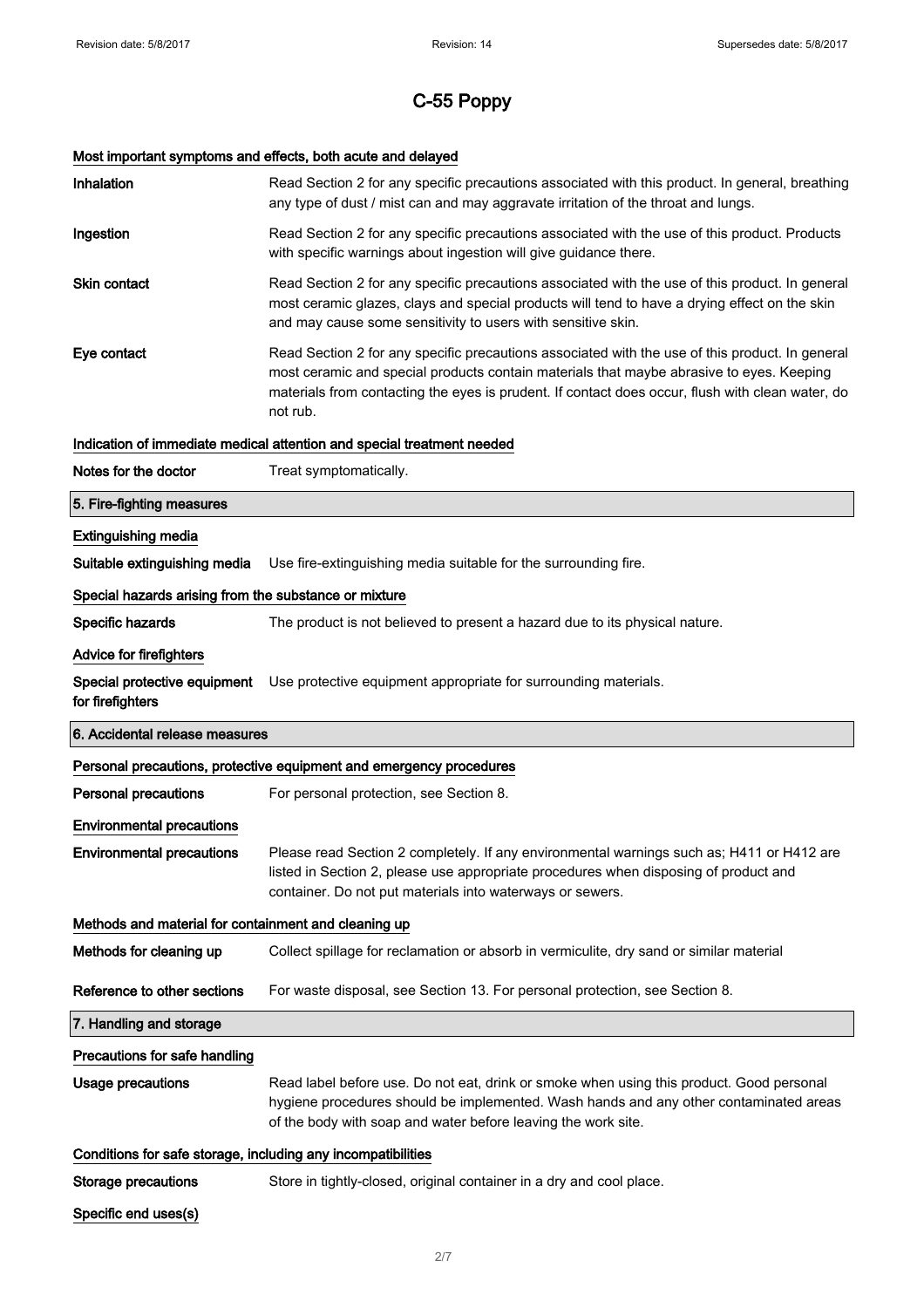| Specific end use(s)                      | The identified uses for this product are detailed in Section 1.                                                                                                                                                      |
|------------------------------------------|----------------------------------------------------------------------------------------------------------------------------------------------------------------------------------------------------------------------|
| 8. Exposure Controls/personal protection |                                                                                                                                                                                                                      |
| Ingredient comments                      | Only ingredients listed n Section 3 are notifiable for this product. If none are shown then all<br>ingredients are exempt.                                                                                           |
| <b>Exposure controls</b>                 |                                                                                                                                                                                                                      |
| Appropriate engineering<br>controls      | No specific ventilations requirements unless the "FAN" pictogram is shown above or specified<br>in Section 2.                                                                                                        |
| Eye/face protection                      | No specific eye protection required unless the "EYE PROTECTION" pictogram is shown<br>above or specified in Section 2.                                                                                               |
| Hand protection                          | No specific hand protection required unless the "HAND PROTECTION" pictogram is shown<br>above or specified in Section 2.                                                                                             |
| Hygiene measures                         | Using good personal hygiene practices is always appropriate. Keeping a clean work space,<br>cleaning up properly when done, and not eating, drinking or smoking when using this product.                             |
| <b>Respiratory protection</b>            | No specific respiratory protection required unless the "RESPIRATOR" pictogram is shown<br>above or specified in Section 2. Using the appropriate certified protection for the operation is<br>important if required. |
| O. Dhuated and Ohamical Dave adjace      |                                                                                                                                                                                                                      |

## 9. Physical and Chemical Properties

| Information on basic physical and chemical properties |                           |
|-------------------------------------------------------|---------------------------|
| Appearance                                            | Colored liquid.           |
| Color                                                 | Various colors.           |
| Odor                                                  | Almost odorless.          |
| <b>Odor threshold</b>                                 | No information available. |
| pH                                                    | $6 - 8$                   |
| <b>Melting point</b>                                  | No information available. |
| Initial boiling point and range                       | No information available. |
| Flash point                                           | No information available. |
| <b>Evaporation rate</b>                               | No information available. |
| Flammability (solid, gas)                             | No information available. |
| Upper/lower flammability or<br>explosive limits       | No information available. |
| Vapor pressure                                        | No information available. |
| <b>Relative density</b>                               | Greater than 1.0          |
| Solubility(ies)                                       | Not applicable.           |
| <b>Partition coefficient</b>                          | No information available. |
| Auto-ignition temperature                             | Not applicable.           |
| <b>Decomposition Temperature</b>                      | No information available. |
| <b>Viscosity</b>                                      | No information available. |
| <b>Explosive properties</b>                           | none                      |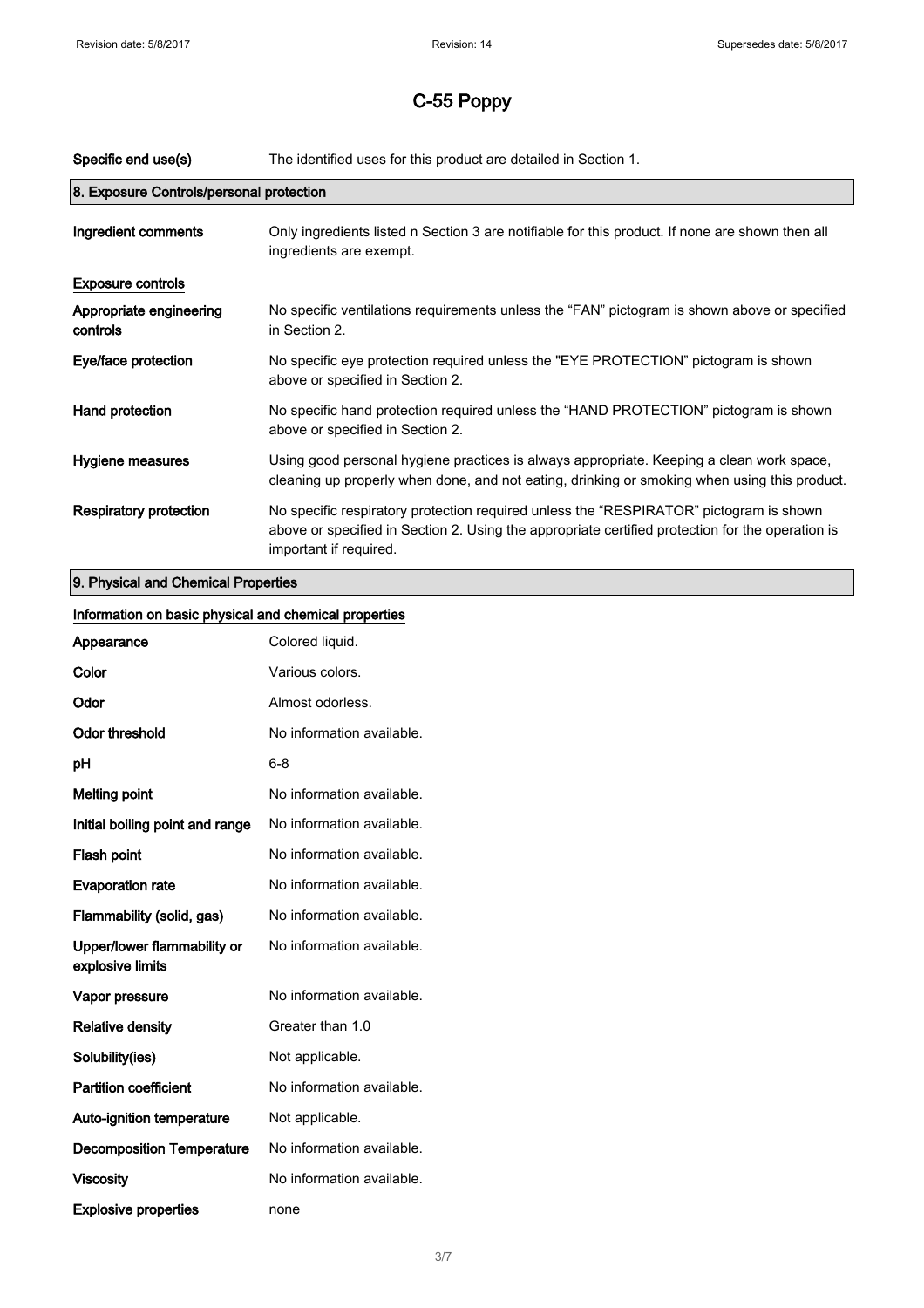| <b>Oxidizing properties</b>           | none                                                                                                                                                                                                                                           |
|---------------------------------------|------------------------------------------------------------------------------------------------------------------------------------------------------------------------------------------------------------------------------------------------|
| Other information                     | Not applicable.                                                                                                                                                                                                                                |
| 10. Stability and reactivity          |                                                                                                                                                                                                                                                |
| Reactivity                            | There are no known reactivity hazards associated with this product.                                                                                                                                                                            |
| <b>Stability</b>                      | No particular stability concerns.                                                                                                                                                                                                              |
| Possibility of hazardous<br>reactions | None known.                                                                                                                                                                                                                                    |
| <b>Conditions to avoid</b>            | None known.                                                                                                                                                                                                                                    |
| Materials to avoid                    | None known.                                                                                                                                                                                                                                    |
| Hazardous decomposition<br>products   | None known.                                                                                                                                                                                                                                    |
| 11. Toxicological information         |                                                                                                                                                                                                                                                |
| Information on toxicological effects  |                                                                                                                                                                                                                                                |
| <b>Toxicological effects</b>          | Please read Section 2 thoroughly to understand the toxicological risks, (if any) and<br>precautions for safe use (if any).                                                                                                                     |
| Skin corrosion/irritation             |                                                                                                                                                                                                                                                |
| <b>Skin sensitization</b>             |                                                                                                                                                                                                                                                |
| <b>Skin sensitization</b>             | Based on available data the classification criteria are not met.                                                                                                                                                                               |
| Eye contact                           | May cause temporary eye irritation.                                                                                                                                                                                                            |
| 12. Ecological Information            |                                                                                                                                                                                                                                                |
| Ecotoxicity                           | Please read Section 2 completely. If any environmental warnings such as; H411 or H412 are<br>listed in Section 2, please use appropriate procedures when disposing of product and<br>container. Do not put materials into waterways or sewers. |
| <b>Toxicity</b>                       | Please read Section 2 completely. If any environmental warnings such as; H411 or H412 are<br>listed in Section 2, please use appropriate procedures when disposing of product and<br>container. Do not put materials into waterways or sewers. |
| Persistence and degradability         |                                                                                                                                                                                                                                                |
| Persistence and degradability         | No data available.                                                                                                                                                                                                                             |
| Biodegradation                        | Not inherently biodegradable.                                                                                                                                                                                                                  |
| <b>Bioaccumulative potential</b>      |                                                                                                                                                                                                                                                |
| <b>Partition coefficient</b>          | No information available.                                                                                                                                                                                                                      |
| Mobility in soil                      |                                                                                                                                                                                                                                                |
| <b>Mobility</b>                       | Semi-mobile.                                                                                                                                                                                                                                   |
| Other adverse effects                 |                                                                                                                                                                                                                                                |
| Other adverse effects                 | None known.                                                                                                                                                                                                                                    |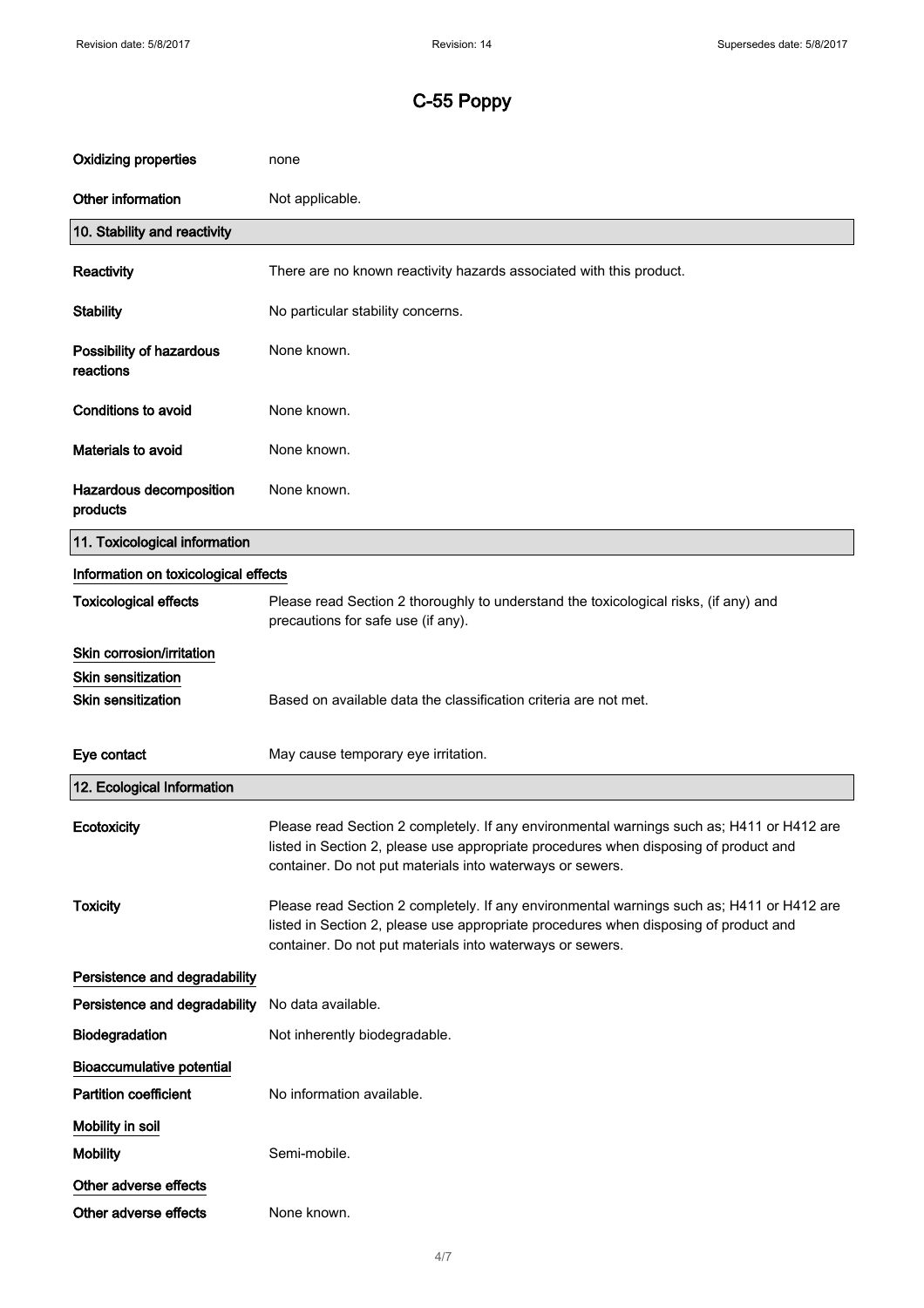# 13. Disposal considerations Waste treatment methods General information Dispose of waste product or used containers in accordance with local regulations When handling waste, the safety precautions applying to handling of the product should be considered. 14. Transport information General The product is not covered by international regulations on the transport of dangerous goods

(IMDG, IATA, DOT).

## UN Number

Not applicable.

## UN proper shipping name

Not applicable.

### Transport hazard class(es)

No transport warning sign required.

### Packing group

Not applicable.

#### Environmental hazards

#### Environmentally Hazardous Substance

Please refer to Section 2 for any environmental hazards associated with this product. If H411/H412 warnings are shown then please verify packaging and labeling requirements for larger volumes.

#### Special precautions for user

Not applicable.

## Transport in bulk according to Not applicable. Annex II of MARPOL 73/78 and the IBC Code

## 15. Regulatory information

### US State Regulations

California Proposition 65 Carcinogens and Reproductive Toxins None of the ingredients are listed or exempt.

### Massachusetts "Right To Know" List

Hydrated Aluminium Silicate 1-5% aluminium oxide 1-5% silica 10-30% 2-aminoethanol  $1%$ 

### Rhode Island "Right To Know" List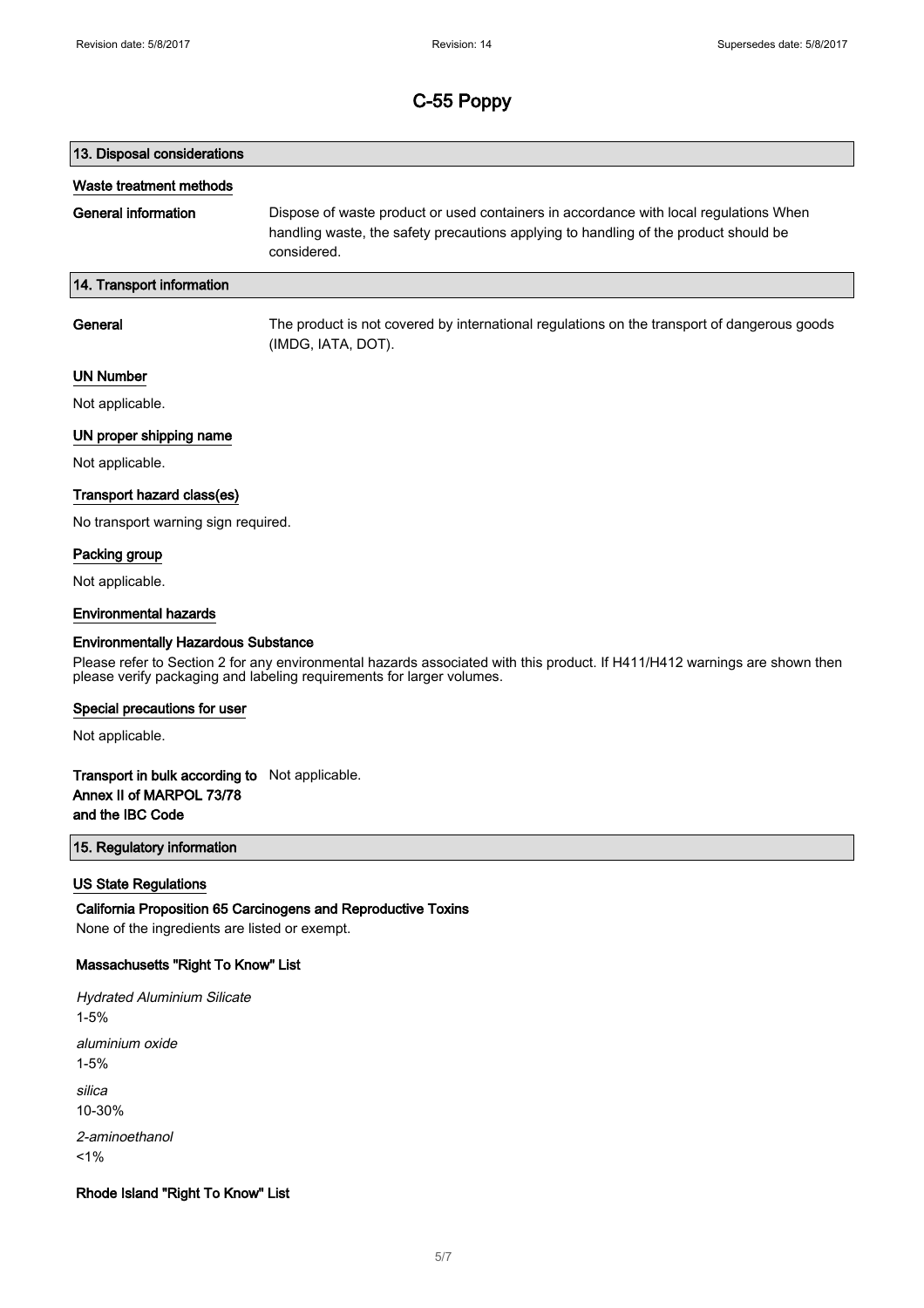Hydrated Aluminium Silicate 1-5% aluminium oxide 1-5% silica 10-30% 2-aminoethanol  $1%$ 

## Minnesota "Right To Know" List

Hydrated Aluminium Silicate 1-5% aluminium oxide 1-5% silica 10-30% 2-aminoethanol

 $1%$ 

## New Jersey "Right To Know" List

Hydrated Aluminium Silicate 1-5% aluminium oxide 1-5% silica 10-30% 2-aminoethanol  $1%$ 

## Pennsylvania "Right To Know" List

Hydrated Aluminium Silicate 1-5% aluminium oxide 1-5%

silica 10-30%

2-aminoethanol  $1%$ 

## Inventories

## Canada - DSL/NDSL

All the ingredients are listed or exempt.

## US - TSCA

All the ingredients are listed or exempt.

## US - TSCA 12(b) Export Notification

All the ingredients are listed or exempt.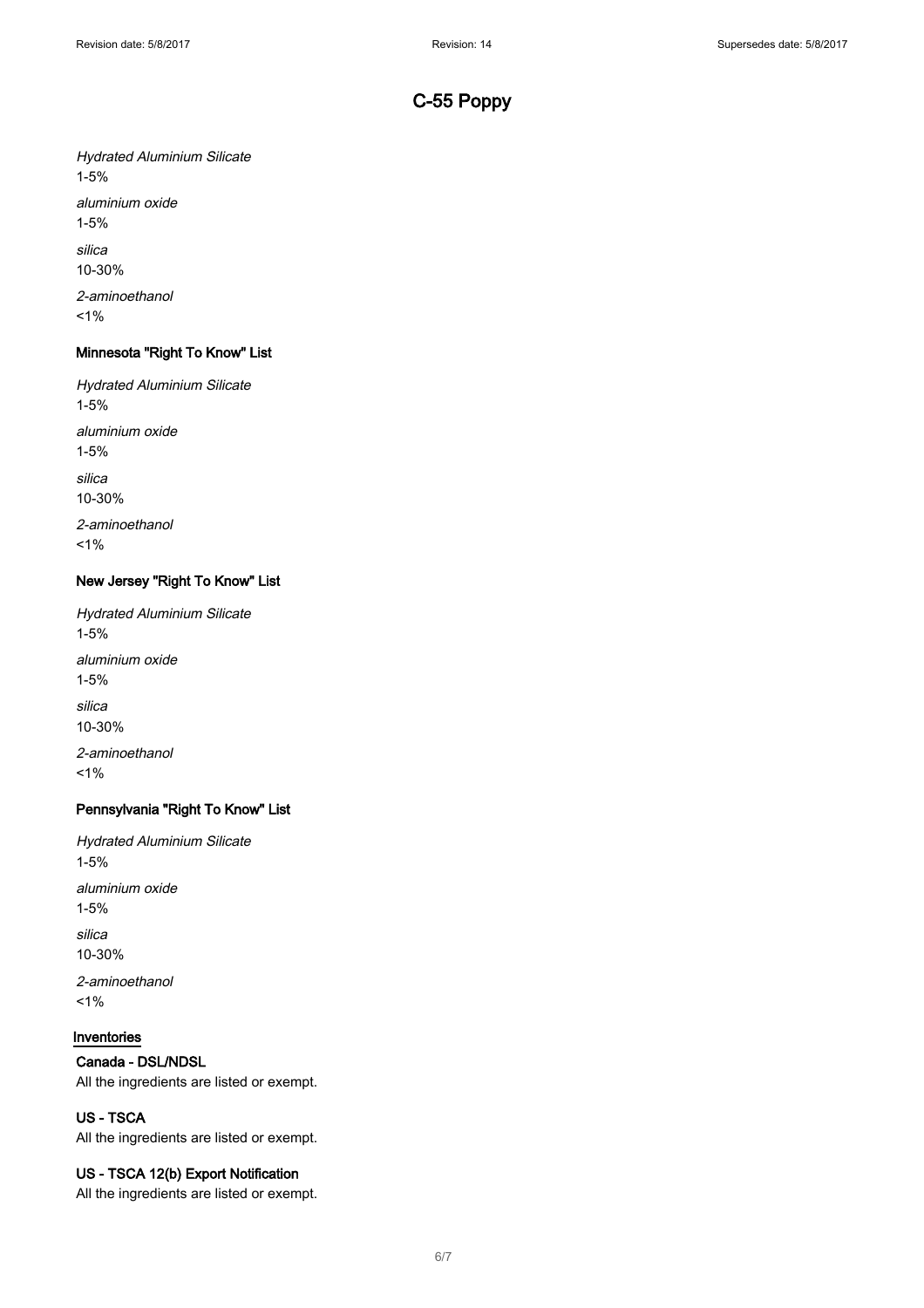| 16. Other information |                                                                                                                                                                                                                                     |
|-----------------------|-------------------------------------------------------------------------------------------------------------------------------------------------------------------------------------------------------------------------------------|
| General information   | The following are the top 5 materials by weight listed for New Jersey (if applicable):- Water<br>7732-18-5. Crystalline Silica 14808-60-7, Non Lead Frit65997-18-4, Calcium Silicate 13983-17-<br>0<br>Nepheline Syenite 37244-96-5 |
| <b>Revision date</b>  | 5/8/2017                                                                                                                                                                                                                            |
| Revision              | 14                                                                                                                                                                                                                                  |
| Supersedes date       | 5/8/2017                                                                                                                                                                                                                            |
| SDS No.               | 5983                                                                                                                                                                                                                                |

This information relates only to the specific material designated and may not be valid for such material used in combination with any other materials or in any process. Such information is, to the best of the company's knowledge and belief, accurate and reliable as of the date indicated. However, no warranty, guarantee or representation is made to its accuracy, reliability or completeness. It is the user's responsibility to satisfy himself as to the suitability of such information for his own particular use.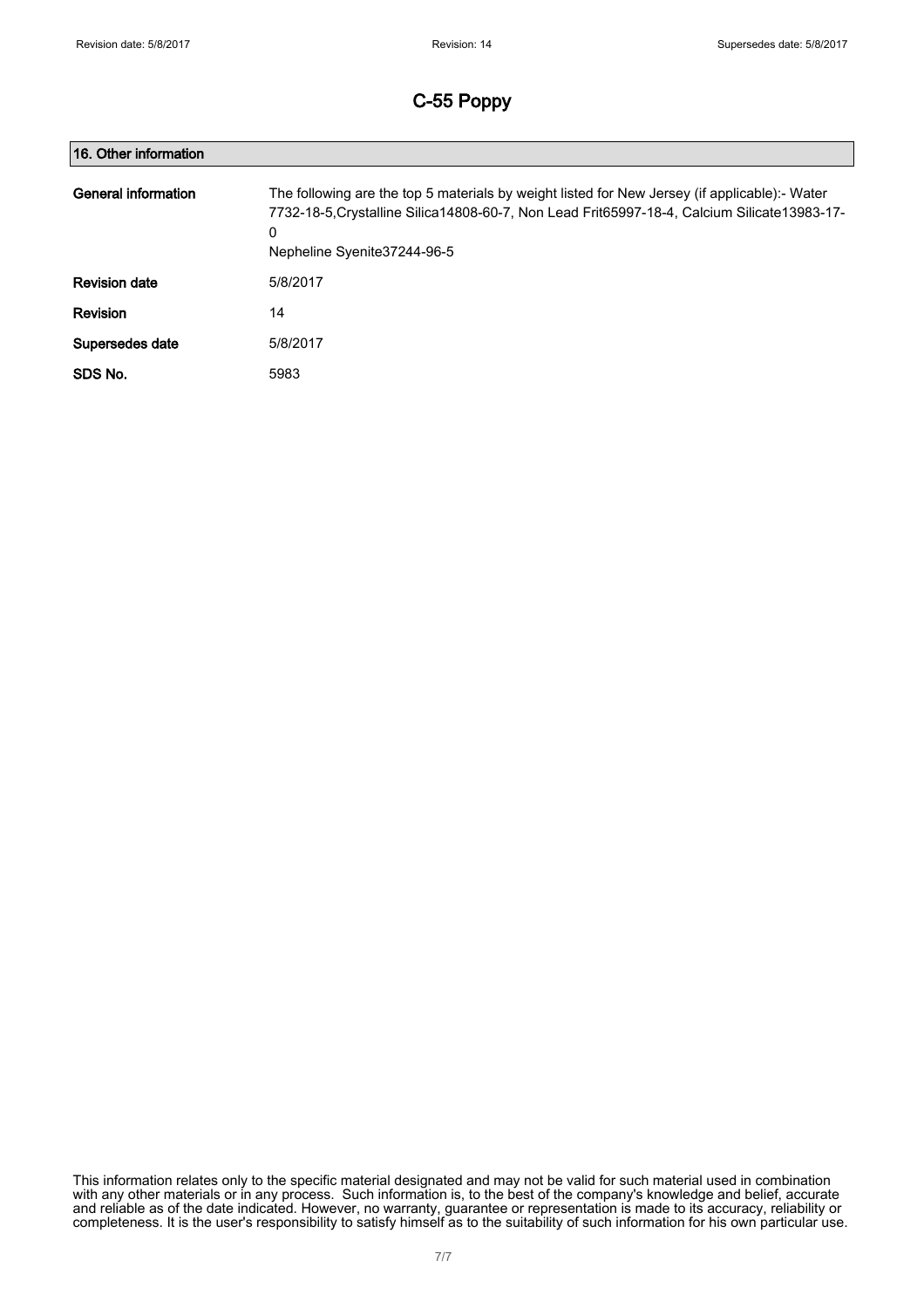## SAFETY DATA SHEET C-65 Tangelo

| 1. Identification                                       |                                                                                                                                                                       |
|---------------------------------------------------------|-----------------------------------------------------------------------------------------------------------------------------------------------------------------------|
| <b>Product identifier</b>                               |                                                                                                                                                                       |
| <b>Product name</b>                                     | C-65 Tangelo                                                                                                                                                          |
| <b>Product number</b>                                   | 39432M                                                                                                                                                                |
| Recommended use of the chemical and restrictions on use |                                                                                                                                                                       |
| Application                                             | ceramic glaze                                                                                                                                                         |
| Details of the supplier of the safety data sheet        |                                                                                                                                                                       |
| Supplier                                                | American Art Clay Co Inc<br>6060 Guion Road<br>Indianapolis,<br>IN 46254-1222<br><b>USA</b><br>Toll Free: 1-800-925-5195 ext. 1303<br>Local: 1-317-243-0066 ext. 1303 |
| Emergency telephone number                              |                                                                                                                                                                       |
| <b>Emergency telephone</b>                              | 1 317 243 0066 ext. 1303 Mon-Fri, 0900-1700 EST                                                                                                                       |
| 2. Hazard(s) identification                             |                                                                                                                                                                       |
| Classification of the substance or mixture              |                                                                                                                                                                       |
| <b>Physical hazards</b>                                 | Not Classified                                                                                                                                                        |
| <b>Health hazards</b>                                   | Not Classified                                                                                                                                                        |
| <b>Environmental hazards</b>                            | Not Classified                                                                                                                                                        |
| Label elements                                          |                                                                                                                                                                       |
| <b>Hazard statements</b>                                | <b>NC Not Classified</b>                                                                                                                                              |
| Other hazards                                           |                                                                                                                                                                       |
| none present                                            |                                                                                                                                                                       |
| 3. Composition/information on ingredients               |                                                                                                                                                                       |
| <b>Mixtures</b>                                         |                                                                                                                                                                       |
| <b>Composition comments</b>                             | Only ingredients listed above are notifiable for this product. If none are shown then all<br>ingredients are exempt.                                                  |
| 4. First-aid measures                                   |                                                                                                                                                                       |
| Description of first aid measures                       |                                                                                                                                                                       |
| <b>General information</b>                              |                                                                                                                                                                       |
| Inhalation                                              | Unlikely route of exposure as the product does not contain volatile substances.                                                                                       |
| Ingestion                                               | Do not induce vomiting. Rinse mouth thoroughly with water. Give a few small glasses of water<br>or milk to drink. Get medical attention if any discomfort continues.  |
| <b>Skin Contact</b>                                     | Wash skin thoroughly with soap and water.                                                                                                                             |
| Eye contact                                             | Rinse with water.                                                                                                                                                     |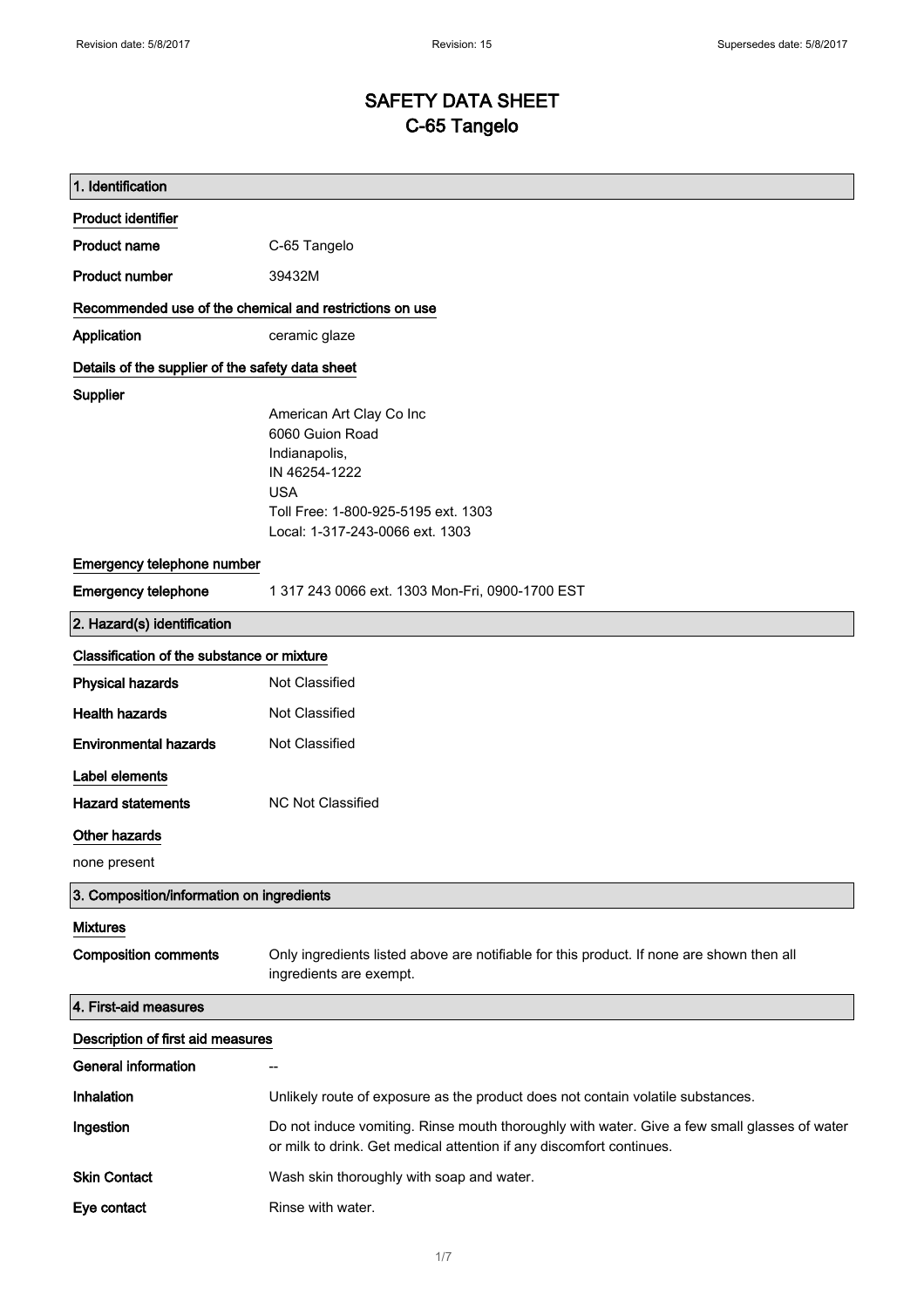## Most important symptoms and effects, both acute and delayed

| Inhalation                                                   | Read Section 2 for any specific precautions associated with this product. In general, breathing<br>any type of dust / mist can and may aggravate irritation of the throat and lungs.                                                                                                                        |
|--------------------------------------------------------------|-------------------------------------------------------------------------------------------------------------------------------------------------------------------------------------------------------------------------------------------------------------------------------------------------------------|
| Ingestion                                                    | Read Section 2 for any specific precautions associated with the use of this product. Products<br>with specific warnings about ingestion will give guidance there.                                                                                                                                           |
| <b>Skin contact</b>                                          | Read Section 2 for any specific precautions associated with the use of this product. In general<br>most ceramic glazes, clays and special products will tend to have a drying effect on the skin<br>and may cause some sensitivity to users with sensitive skin.                                            |
| Eye contact                                                  | Read Section 2 for any specific precautions associated with the use of this product. In general<br>most ceramic and special products contain materials that maybe abrasive to eyes. Keeping<br>materials from contacting the eyes is prudent. If contact does occur, flush with clean water, do<br>not rub. |
|                                                              | Indication of immediate medical attention and special treatment needed                                                                                                                                                                                                                                      |
| Notes for the doctor                                         | Treat symptomatically.                                                                                                                                                                                                                                                                                      |
| 5. Fire-fighting measures                                    |                                                                                                                                                                                                                                                                                                             |
| <b>Extinguishing media</b>                                   |                                                                                                                                                                                                                                                                                                             |
| Suitable extinguishing media                                 | Use fire-extinguishing media suitable for the surrounding fire.                                                                                                                                                                                                                                             |
| Special hazards arising from the substance or mixture        |                                                                                                                                                                                                                                                                                                             |
| Specific hazards                                             | The product is not believed to present a hazard due to its physical nature.                                                                                                                                                                                                                                 |
| Advice for firefighters                                      |                                                                                                                                                                                                                                                                                                             |
| Special protective equipment<br>for firefighters             | Use protective equipment appropriate for surrounding materials.                                                                                                                                                                                                                                             |
|                                                              |                                                                                                                                                                                                                                                                                                             |
| 6. Accidental release measures                               |                                                                                                                                                                                                                                                                                                             |
|                                                              | Personal precautions, protective equipment and emergency procedures                                                                                                                                                                                                                                         |
| <b>Personal precautions</b>                                  | For personal protection, see Section 8.                                                                                                                                                                                                                                                                     |
| <b>Environmental precautions</b>                             |                                                                                                                                                                                                                                                                                                             |
| <b>Environmental precautions</b>                             | Please read Section 2 completely. If any environmental warnings such as; H411 or H412 are<br>listed in Section 2, please use appropriate procedures when disposing of product and<br>container. Do not put materials into waterways or sewers.                                                              |
| Methods and material for containment and cleaning up         |                                                                                                                                                                                                                                                                                                             |
| Methods for cleaning up                                      | Collect spillage for reclamation or absorb in vermiculite, dry sand or similar material                                                                                                                                                                                                                     |
| Reference to other sections                                  | For waste disposal, see Section 13. For personal protection, see Section 8.                                                                                                                                                                                                                                 |
| 7. Handling and storage                                      |                                                                                                                                                                                                                                                                                                             |
| Precautions for safe handling                                |                                                                                                                                                                                                                                                                                                             |
| <b>Usage precautions</b>                                     | Read label before use. Do not eat, drink or smoke when using this product. Good personal<br>hygiene procedures should be implemented. Wash hands and any other contaminated areas<br>of the body with soap and water before leaving the work site.                                                          |
| Conditions for safe storage, including any incompatibilities |                                                                                                                                                                                                                                                                                                             |
| <b>Storage precautions</b>                                   | Store in tightly-closed, original container in a dry and cool place.                                                                                                                                                                                                                                        |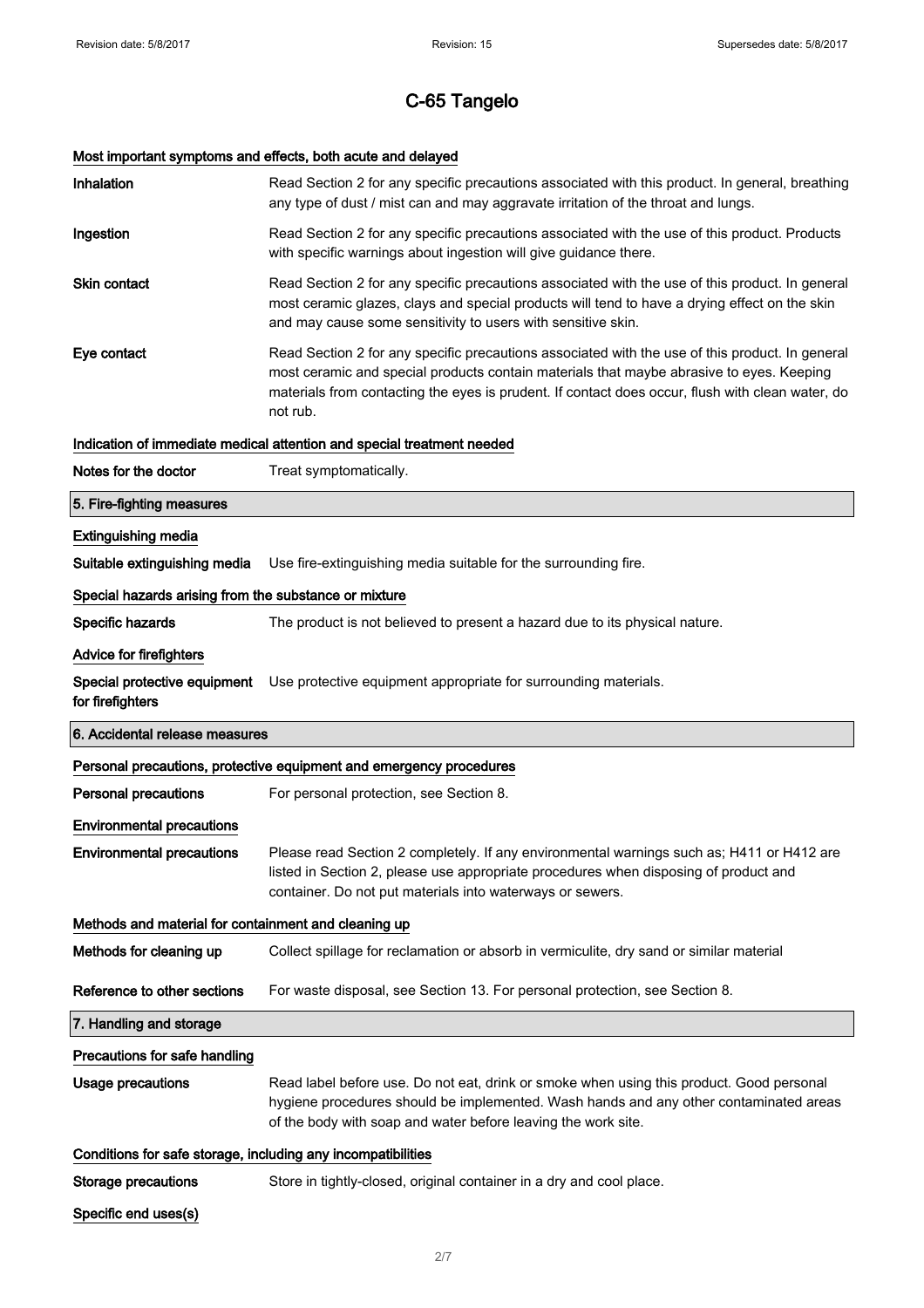$\blacksquare$ 

# C-65 Tangelo

| Specific end use(s)                      | The identified uses for this product are detailed in Section 1.                                                                                                                                                      |
|------------------------------------------|----------------------------------------------------------------------------------------------------------------------------------------------------------------------------------------------------------------------|
| 8. Exposure Controls/personal protection |                                                                                                                                                                                                                      |
| Ingredient comments                      | Only ingredients listed n Section 3 are notifiable for this product. If none are shown then all<br>ingredients are exempt.                                                                                           |
| <b>Exposure controls</b>                 |                                                                                                                                                                                                                      |
| Appropriate engineering<br>controls      | No specific ventilations requirements unless the "FAN" pictogram is shown above or specified<br>in Section 2.                                                                                                        |
| Eye/face protection                      | No specific eye protection required unless the "EYE PROTECTION" pictogram is shown<br>above or specified in Section 2.                                                                                               |
| Hand protection                          | No specific hand protection required unless the "HAND PROTECTION" pictogram is shown<br>above or specified in Section 2.                                                                                             |
| Hygiene measures                         | Using good personal hygiene practices is always appropriate. Keeping a clean work space,<br>cleaning up properly when done, and not eating, drinking or smoking when using this product.                             |
| <b>Respiratory protection</b>            | No specific respiratory protection required unless the "RESPIRATOR" pictogram is shown<br>above or specified in Section 2. Using the appropriate certified protection for the operation is<br>important if required. |
| 0. Bhusical and Chamical Drepartical     |                                                                                                                                                                                                                      |

## 9. Physical and Chemical Properties

| Information on basic physical and chemical properties |                           |
|-------------------------------------------------------|---------------------------|
| Appearance                                            | Colored liquid.           |
| Color                                                 | Various colors.           |
| Odor                                                  | Almost odorless.          |
| <b>Odor threshold</b>                                 | No information available. |
| pH                                                    | $6 - 8$                   |
| <b>Melting point</b>                                  | No information available. |
| Initial boiling point and range                       | No information available. |
| Flash point                                           | No information available. |
| <b>Evaporation rate</b>                               | No information available. |
| Flammability (solid, gas)                             | No information available. |
| Upper/lower flammability or<br>explosive limits       | No information available. |
| Vapor pressure                                        | No information available. |
| <b>Relative density</b>                               | Greater than 1.0          |
| Solubility(ies)                                       | Not applicable.           |
| <b>Partition coefficient</b>                          | No information available. |
| Auto-ignition temperature                             | Not applicable.           |
| <b>Decomposition Temperature</b>                      | No information available. |
| <b>Viscosity</b>                                      | No information available. |
| <b>Explosive properties</b>                           | none                      |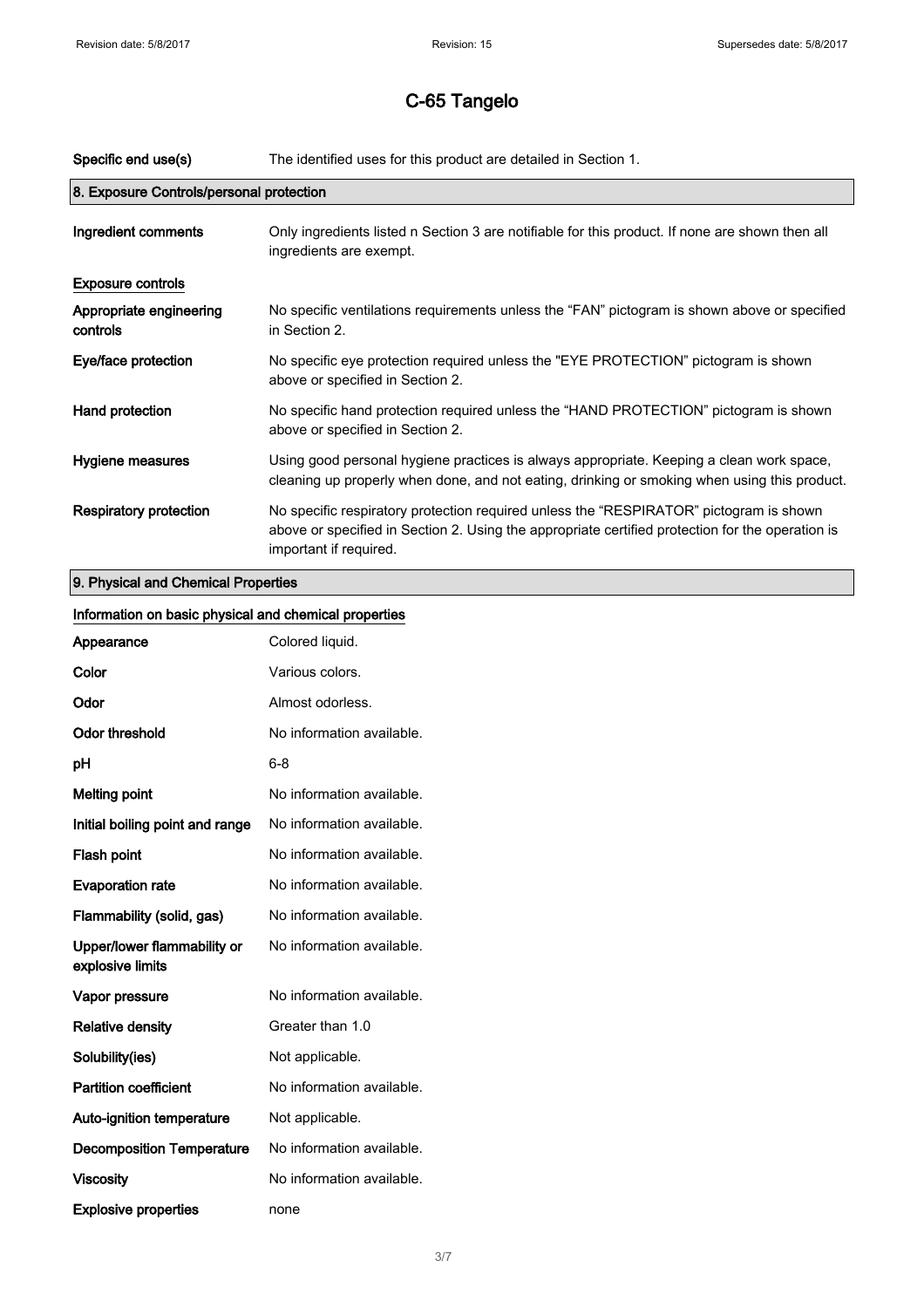| <b>Oxidizing properties</b>           | none                                                                                                                                                                                                                                           |
|---------------------------------------|------------------------------------------------------------------------------------------------------------------------------------------------------------------------------------------------------------------------------------------------|
| Other information                     | Not applicable.                                                                                                                                                                                                                                |
| 10. Stability and reactivity          |                                                                                                                                                                                                                                                |
| Reactivity                            | There are no known reactivity hazards associated with this product.                                                                                                                                                                            |
| <b>Stability</b>                      | No particular stability concerns.                                                                                                                                                                                                              |
| Possibility of hazardous<br>reactions | None known.                                                                                                                                                                                                                                    |
| <b>Conditions to avoid</b>            | None known.                                                                                                                                                                                                                                    |
| Materials to avoid                    | None known.                                                                                                                                                                                                                                    |
| Hazardous decomposition<br>products   | None known.                                                                                                                                                                                                                                    |
| 11. Toxicological information         |                                                                                                                                                                                                                                                |
| Information on toxicological effects  |                                                                                                                                                                                                                                                |
| <b>Toxicological effects</b>          | Please read Section 2 thoroughly to understand the toxicological risks, (if any) and<br>precautions for safe use (if any).                                                                                                                     |
| Skin corrosion/irritation             |                                                                                                                                                                                                                                                |
| <b>Skin sensitization</b>             |                                                                                                                                                                                                                                                |
|                                       | Based on available data the classification criteria are not met.                                                                                                                                                                               |
| <b>Skin sensitization</b>             |                                                                                                                                                                                                                                                |
| Eye contact                           | May cause temporary eye irritation.                                                                                                                                                                                                            |
| 12. Ecological Information            |                                                                                                                                                                                                                                                |
| Ecotoxicity                           | Please read Section 2 completely. If any environmental warnings such as; H411 or H412 are<br>listed in Section 2, please use appropriate procedures when disposing of product and<br>container. Do not put materials into waterways or sewers. |
| <b>Toxicity</b>                       | Please read Section 2 completely. If any environmental warnings such as; H411 or H412 are<br>listed in Section 2, please use appropriate procedures when disposing of product and<br>container. Do not put materials into waterways or sewers. |
| Persistence and degradability         |                                                                                                                                                                                                                                                |
| Persistence and degradability         | No data available.                                                                                                                                                                                                                             |
| Biodegradation                        | Not inherently biodegradable.                                                                                                                                                                                                                  |
| <b>Bioaccumulative potential</b>      |                                                                                                                                                                                                                                                |
| <b>Partition coefficient</b>          | No information available.                                                                                                                                                                                                                      |
| Mobility in soil                      |                                                                                                                                                                                                                                                |
| <b>Mobility</b>                       | Semi-mobile.                                                                                                                                                                                                                                   |
| Other adverse effects                 |                                                                                                                                                                                                                                                |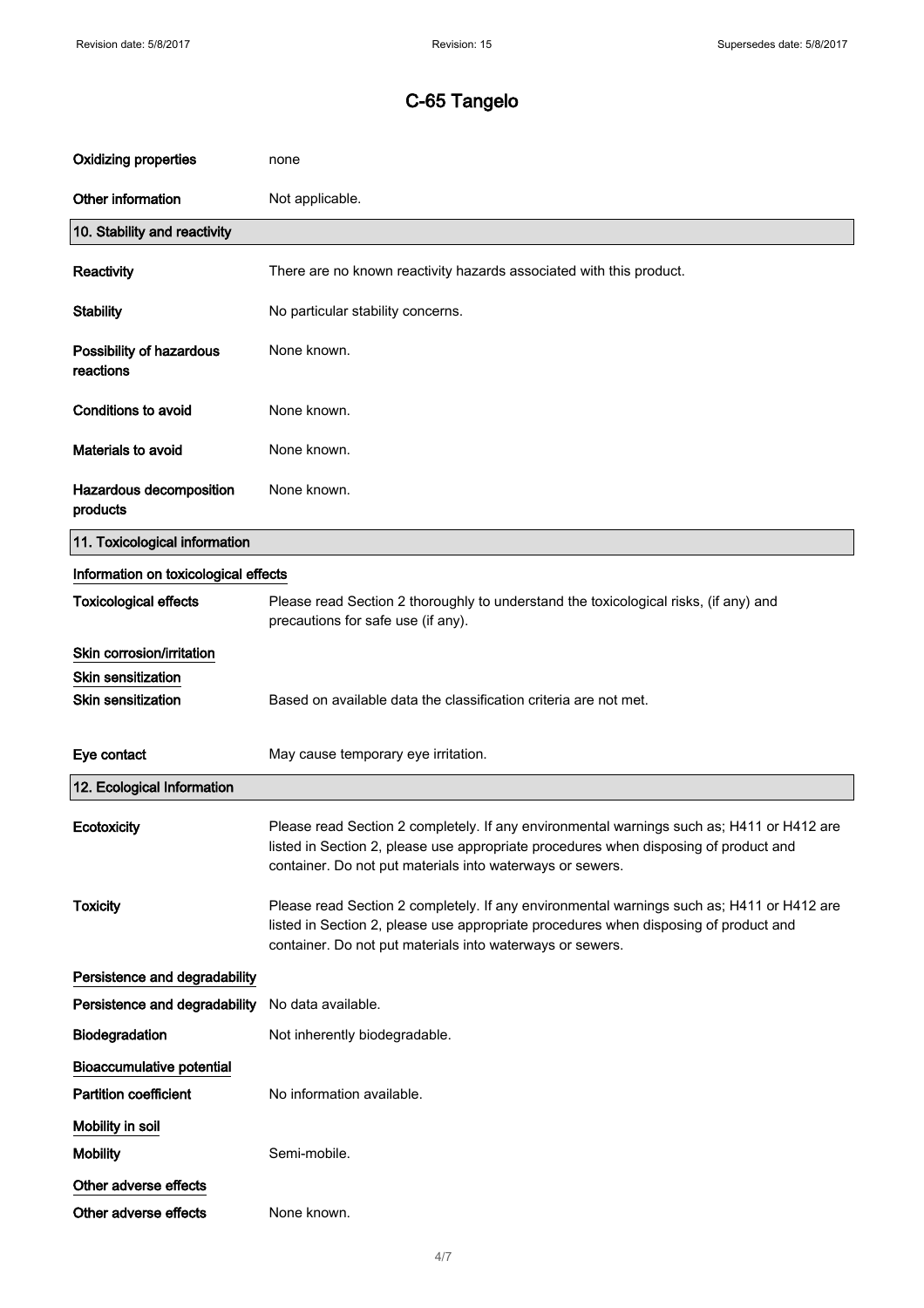# 13. Disposal considerations Waste treatment methods General information Dispose of waste product or used containers in accordance with local regulations When handling waste, the safety precautions applying to handling of the product should be considered. 14. Transport information General The product is not covered by international regulations on the transport of dangerous goods

(IMDG, IATA, DOT).

### UN Number

Not applicable.

## UN proper shipping name

Not applicable.

### Transport hazard class(es)

No transport warning sign required.

## Packing group

Not applicable.

#### Environmental hazards

#### Environmentally Hazardous Substance

Please refer to Section 2 for any environmental hazards associated with this product. If H411/H412 warnings are shown then please verify packaging and labeling requirements for larger volumes.

#### Special precautions for user

Not applicable.

## Transport in bulk according to Not applicable. Annex II of MARPOL 73/78 and the IBC Code

## 15. Regulatory information

#### US State Regulations

California Proposition 65 Carcinogens and Reproductive Toxins None of the ingredients are listed or exempt.

### Massachusetts "Right To Know" List

Hydrated Aluminium Silicate 1-5% aluminium oxide 1-5% silica 10-30% 2-aminoethanol  $1%$ 

### Rhode Island "Right To Know" List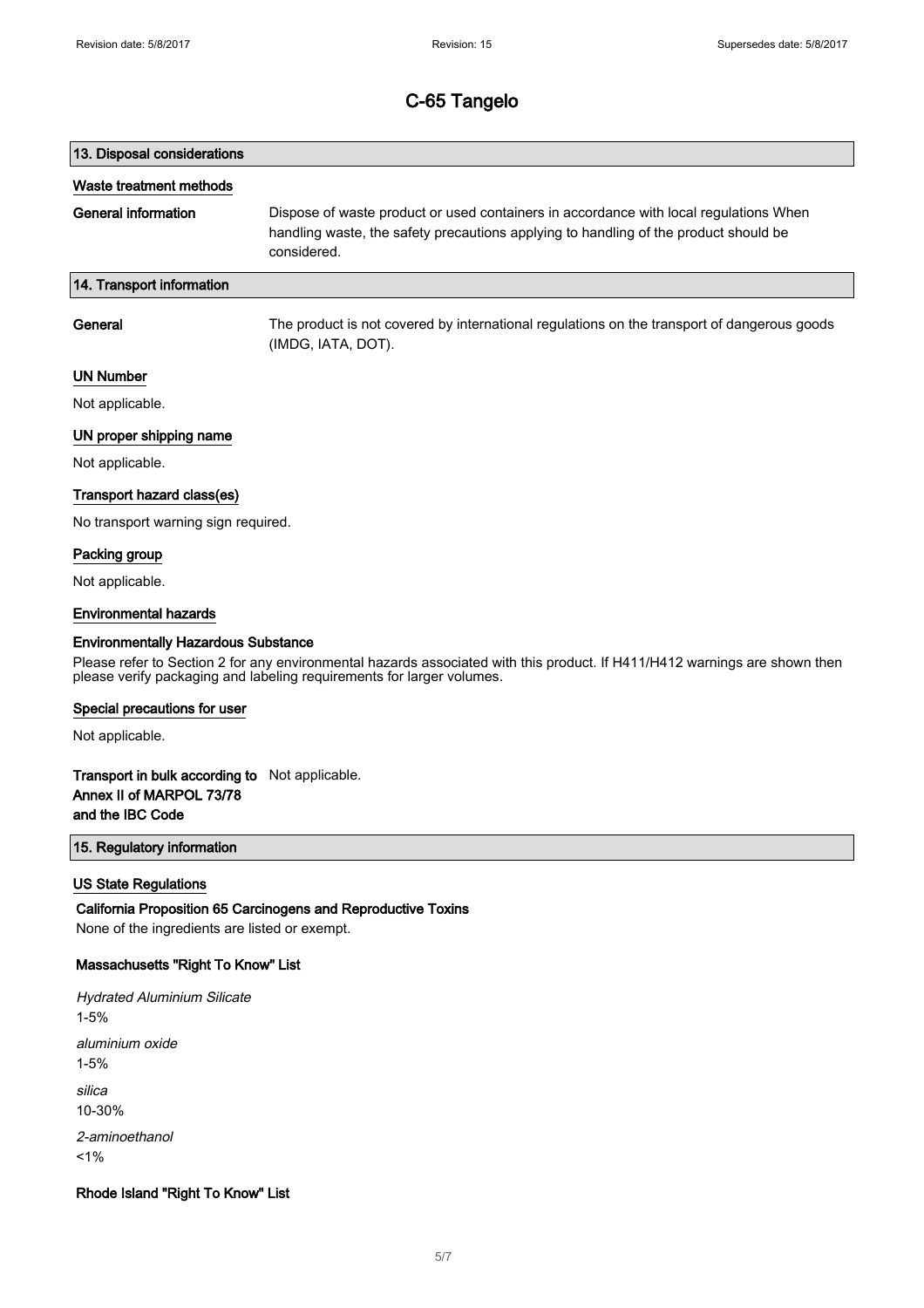Hydrated Aluminium Silicate 1-5% aluminium oxide 1-5% silica 10-30% 2-aminoethanol  $1%$ 

## Minnesota "Right To Know" List

Hydrated Aluminium Silicate 1-5% aluminium oxide 1-5% silica 10-30% 2-aminoethanol

 $1%$ 

## New Jersey "Right To Know" List

Hydrated Aluminium Silicate 1-5% aluminium oxide 1-5% silica 10-30% 2-aminoethanol  $1%$ 

## Pennsylvania "Right To Know" List

Hydrated Aluminium Silicate 1-5% aluminium oxide 1-5%

silica 10-30%

2-aminoethanol  $1%$ 

## Inventories

## Canada - DSL/NDSL

All the ingredients are listed or exempt.

## US - TSCA

All the ingredients are listed or exempt.

## US - TSCA 12(b) Export Notification

All the ingredients are listed or exempt.